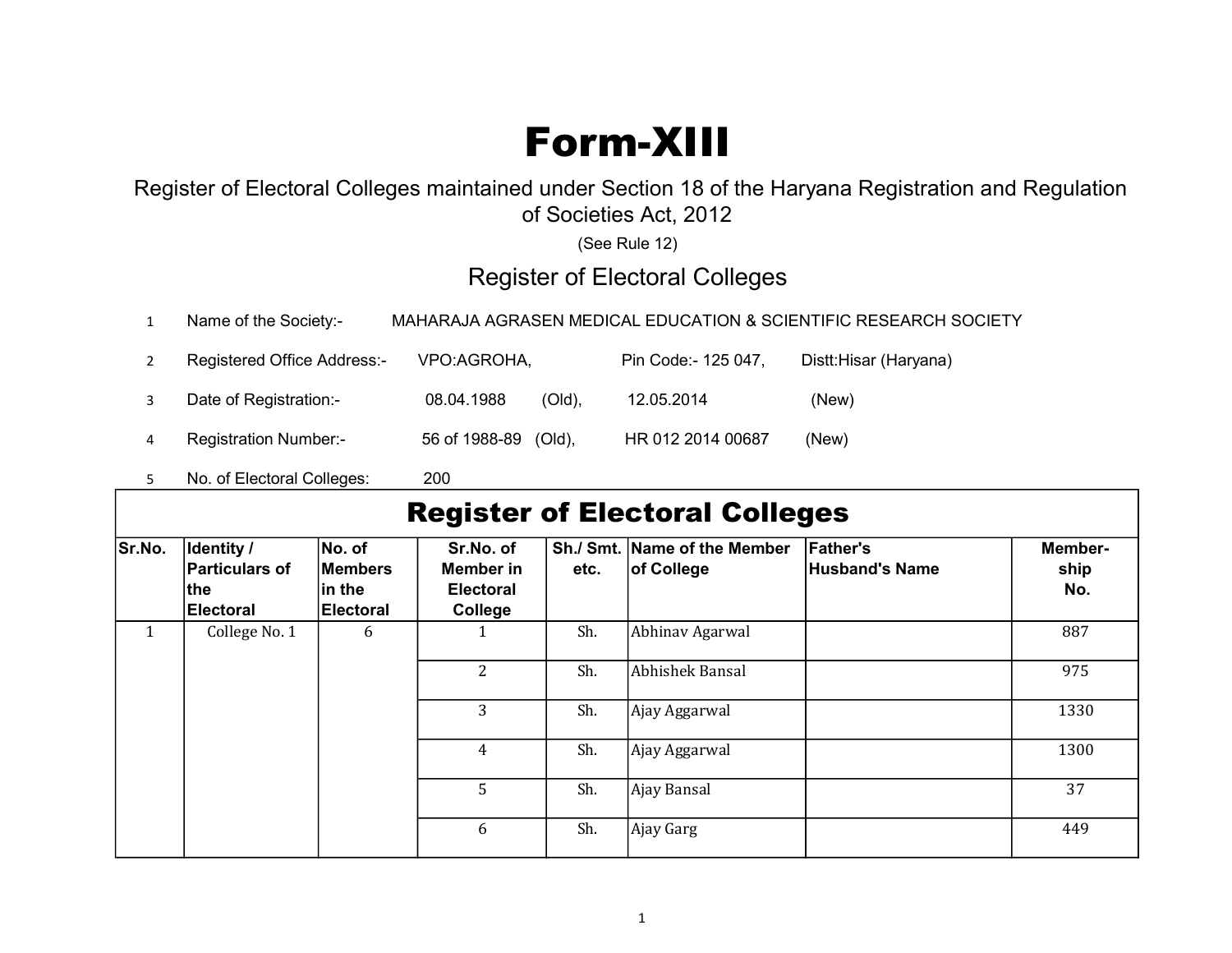| Sr.No.         | Identity /            | No. of           | Sr.No. of        |      | Sh./ Smt. Name of the Member | <b>Father's</b>                | Member-      |
|----------------|-----------------------|------------------|------------------|------|------------------------------|--------------------------------|--------------|
|                | <b>Particulars of</b> | <b>Members</b>   | Member in        | etc. | of College                   | <b>Husband's Name</b>          | ship         |
|                | the                   | in the           | <b>Electoral</b> |      |                              |                                | No.          |
|                | <b>Electoral</b>      | <b>Electoral</b> | College          |      |                              |                                |              |
| $\overline{2}$ | College No. 2         | 7                | 1                | Sh.  | Ajay Gupta                   |                                | 35           |
|                |                       |                  | $\overline{2}$   | Sh.  | Ajay Gupta                   |                                | $\mathbf{1}$ |
|                |                       |                  | 3                | Sh.  | Ajay Kokra                   | S/o Late Sh. Gopi Ram<br>Kokra | 1459         |
|                |                       |                  | $\overline{4}$   | Sh.  | Ajay Ku.Gupta                |                                | 1135         |
|                |                       |                  | 5                | Sh.  | Ajay Kumar Bansal            | S/o Sh.Om Prakash Bansal       | 1334         |
|                |                       |                  | 6                | Sh.  | Ajay Kumar S.Gupta           |                                | 1028         |
|                |                       |                  | $\overline{7}$   | Sh.  | Ajay Kumar Gupta             |                                | 466          |
| $\overline{3}$ | College No. 3         | 6                | $\mathbf{1}$     | Sh.  | Ajay Singhal                 |                                | 1170         |
|                |                       |                  | $\overline{2}$   | Sh.  | Ajit Mohan Saran (IAS)       |                                | 1210         |
|                |                       |                  | $\overline{3}$   | Sh.  | Akhilesh kumar Gupta         |                                | 856          |
|                |                       |                  | $\overline{4}$   | Sh.  | Akshay Jindal                | S/o Sh. Yogesh Kumar Jindal    | 1395         |
|                |                       |                  | 5                | Sh.  | Alok Aggarwal                |                                | 464          |
|                |                       |                  | 6                | Sh.  | Alok K.Gupta                 |                                | 450          |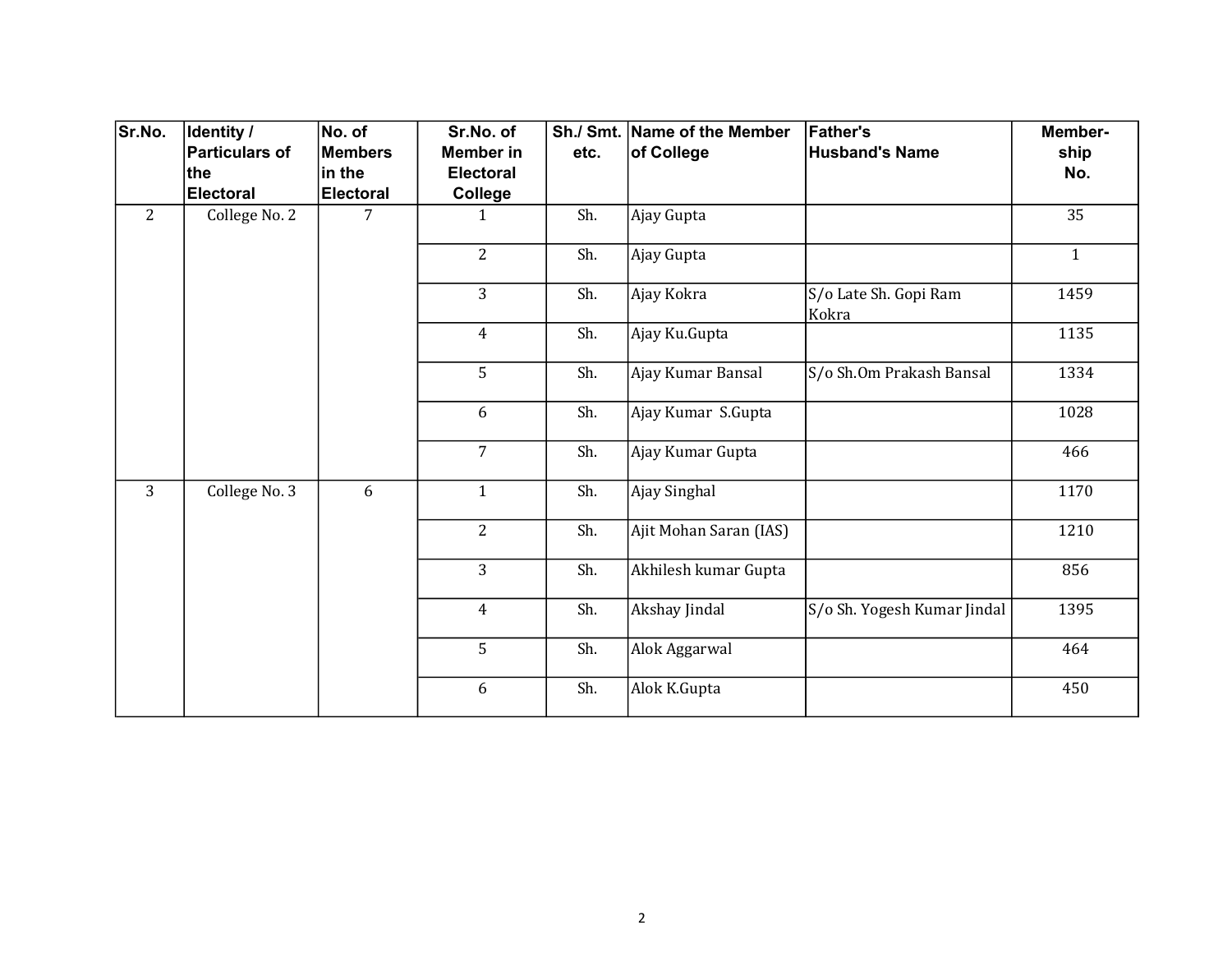| Sr.No.         | Identity /            | No. of           | Sr.No. of        |      | Sh./ Smt. Name of the Member | <b>Father's</b>              | Member- |
|----------------|-----------------------|------------------|------------------|------|------------------------------|------------------------------|---------|
|                | <b>Particulars of</b> | <b>Members</b>   | <b>Member</b> in | etc. | of College                   | <b>Husband's Name</b>        | ship    |
|                | the                   | in the           | <b>Electoral</b> |      |                              |                              | No.     |
|                | <b>Electoral</b>      | <b>Electoral</b> | College          |      |                              |                              |         |
| $\overline{4}$ | College No. 4         | 6                | 1                | Sh.  | Alok Kumar Aggarwal          | Sh. Shanti Kumar Aggarwal    | 989     |
|                |                       |                  | $\overline{2}$   | Sh.  | Aman Gupta                   |                              | 947     |
|                |                       |                  | $\overline{3}$   | Sh.  | Amar Nath Dewan              | Late Sh.Sriram Dewan         | 40      |
|                |                       |                  | $\overline{4}$   | Sh.  | Amar Nath Gupta              |                              | 39      |
|                |                       |                  | 5                | Sh.  | Amir Chand Goyal             |                              | 1246    |
|                |                       |                  | 6                | Sh.  | Amit Goel                    | Sh. Dinesh Chandra Goel      | 458     |
| 5              | College No. 5         | $\overline{7}$   | $\mathbf{1}$     | Sh.  | Amit Gupta                   |                              | 457     |
|                |                       |                  | $\overline{2}$   | Sh.  | Amit Kumar Singhal           |                              | 448     |
|                |                       |                  | $\overline{3}$   | Sh.  | Amit Mittal                  | S/o Late Sh. Vijender Mittal | 1495    |
|                |                       |                  | $\overline{4}$   | Sh.  | Amrit Singla                 |                              | 1411    |
|                |                       |                  | 5                | Sh.  | Anand Agarwal                | S/o Sh.Kishori Lal           | 30      |
|                |                       |                  | 6                | Sh.  | Anand Gupta                  |                              | 1140    |
|                |                       |                  | $\overline{7}$   | Sh.  | Anand Gupta                  |                              | 896     |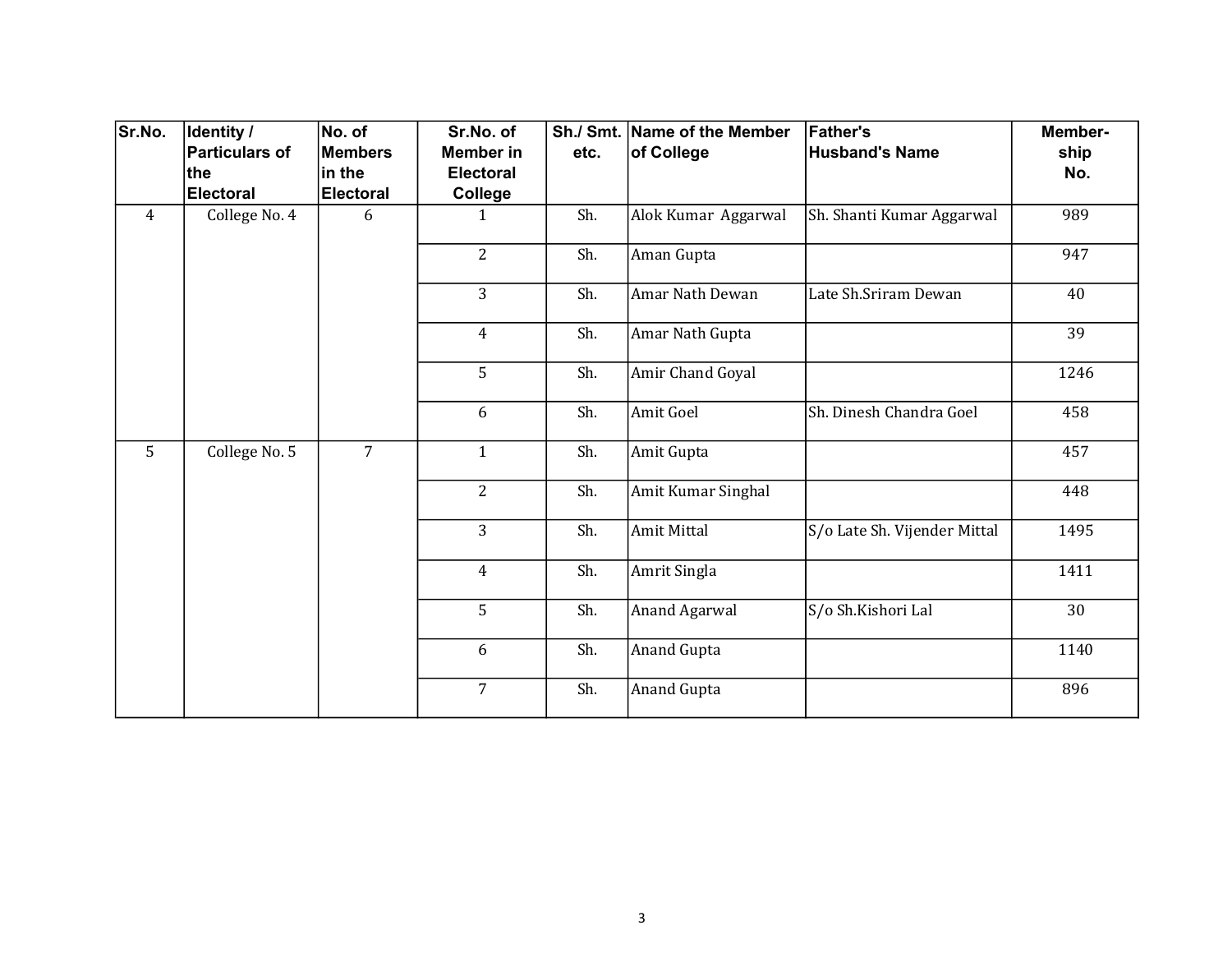| Sr.No.         | Identity /                   | No. of                   | Sr.No. of                            |      | Sh./ Smt. Name of the Member | <b>Father's</b>       | Member-     |
|----------------|------------------------------|--------------------------|--------------------------------------|------|------------------------------|-----------------------|-------------|
|                | <b>Particulars of</b><br>the | <b>Members</b><br>in the | <b>Member in</b><br><b>Electoral</b> | etc. | of College                   | <b>Husband's Name</b> | ship<br>No. |
|                | <b>Electoral</b>             | <b>Electoral</b>         | College                              |      |                              |                       |             |
| 6              | College No. 6                | 6                        | $\mathbf{1}$                         | Sh.  | Anand Jain                   |                       | 438         |
|                |                              |                          | $\overline{2}$                       | Sh.  | Anand Jindal                 |                       | 827         |
|                |                              |                          | 3                                    | Sh.  | Anand Kumar Goyal            |                       | 468         |
|                |                              |                          | $\overline{4}$                       | Sh.  | Anand Kumar Dalmia           |                       | 1005        |
|                |                              |                          | 5                                    | Sh.  | Anand Mohan Saran            |                       | 1221        |
|                |                              |                          | 6                                    | Sh.  | Anand Parkash Garg           |                       | 31          |
| $\overline{7}$ | College No. 7                | 6                        | $\mathbf{1}$                         | Sh.  | Anand Prakash Arya           |                       | 955         |
|                |                              |                          | $\overline{2}$                       | Sh.  | Anand Prakash Gupta          |                       | 1319        |
|                |                              |                          | $\overline{3}$                       | Sh.  | Anand Swarup Agarwal         | Sh.Bal Kishan Saraf   | 447         |
|                |                              |                          | $\overline{4}$                       | Sh.  | Anil Chaudhary               |                       | 1374        |
|                |                              |                          | 5                                    | Sh.  | Anil Choudhary               |                       | 42          |
|                |                              |                          | 6                                    | Sh.  | Anil Goel                    |                       | 1111        |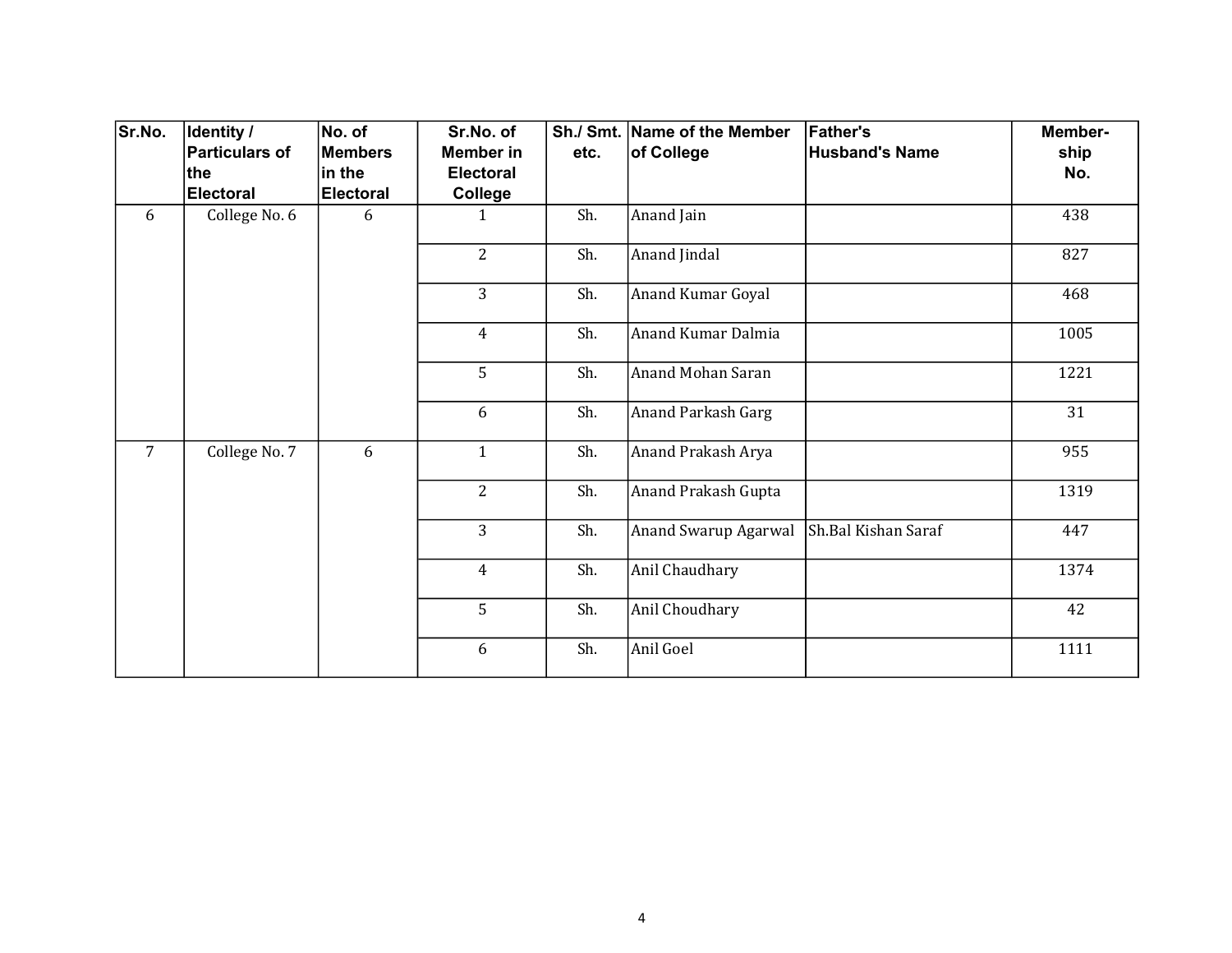| Sr.No. | Identity /<br><b>Particulars of</b> | No. of<br><b>Members</b> | Sr.No. of<br><b>Member</b> in | etc. | Sh./ Smt. Name of the Member<br>of College | <b>Father's</b><br><b>Husband's Name</b> | Member-<br>ship |
|--------|-------------------------------------|--------------------------|-------------------------------|------|--------------------------------------------|------------------------------------------|-----------------|
|        | the                                 | in the                   | <b>Electoral</b>              |      |                                            |                                          | No.             |
|        | Electoral                           | <b>Electoral</b>         | College                       |      |                                            |                                          |                 |
| 8      | College No. 8                       | 6                        | $\mathbf{1}$                  | Sh.  | Anil Goyal                                 |                                          | 1243            |
|        |                                     |                          | $\overline{2}$                | Dr.  | Anil Gupta                                 | Late Sh. Rajpat Rai Gupta                | 1188            |
|        |                                     |                          | $\overline{3}$                | Sh.  | Anil Gupta                                 |                                          | 1112            |
|        |                                     |                          | $\overline{4}$                | Sh.  | Anil Jain                                  |                                          | 895             |
|        |                                     |                          | 5                             | Sh.  | Anil Jindal                                |                                          | 455             |
|        |                                     |                          | 6                             | Sh.  | Anil Kumar                                 |                                          | 456             |
| 9      | College No. 9                       | 6                        | $\mathbf{1}$                  | Sh.  | Anil Kumar Agarwal                         |                                          | 817             |
|        |                                     |                          | $\overline{2}$                | Sh.  | Anil Kumar Agarwal                         |                                          | 452             |
|        |                                     |                          | $\overline{3}$                | Sh.  | Anil Kumar Bansal                          |                                          | 1323            |
|        |                                     |                          | $\overline{4}$                | Sh.  | Anil Kumar Chiripal                        |                                          | 1345            |
|        |                                     |                          | 5                             | Sh.  | Anil Kumar Garg                            |                                          | 129             |
|        |                                     |                          | 6                             | Sh.  | Anil Kumar Gupta                           |                                          | 1054            |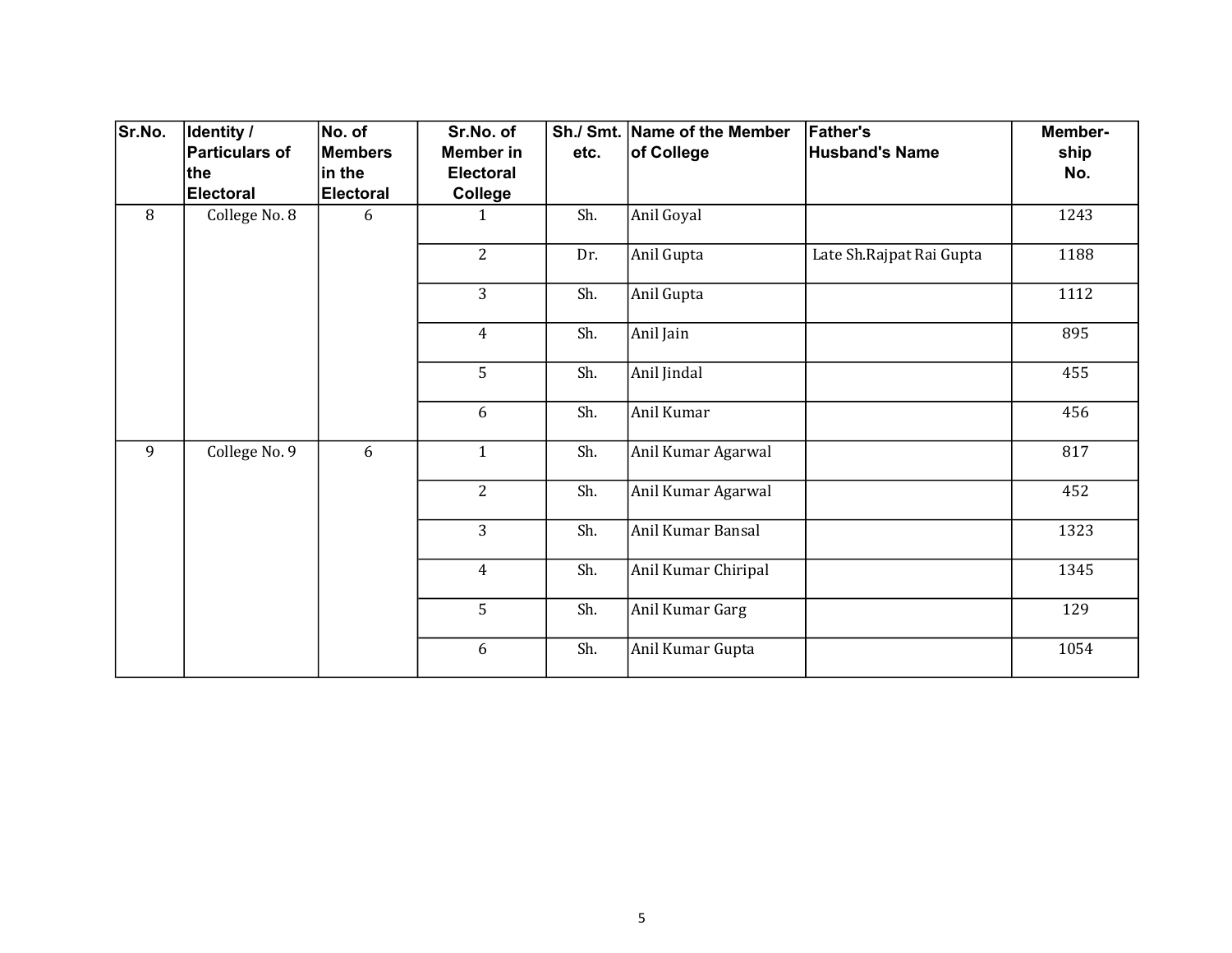| Sr.No. | Identity /<br><b>Particulars of</b> | No. of<br>Members | Sr.No. of<br><b>Member in</b> | etc. | Sh./ Smt. Name of the Member<br>of College | <b>Father's</b><br><b>Husband's Name</b> | Member-<br>ship |
|--------|-------------------------------------|-------------------|-------------------------------|------|--------------------------------------------|------------------------------------------|-----------------|
|        | the                                 | in the            | <b>Electoral</b>              |      |                                            |                                          | No.             |
|        | <b>Electoral</b>                    | <b>Electoral</b>  | College                       |      |                                            |                                          |                 |
| 10     | College No. 10                      | 6                 | $\mathbf{1}$                  | Sh.  | Anil Kumar Gupta                           |                                          | 459             |
|        |                                     |                   | $\overline{2}$                | Sh.  | Anil Kumar Gupta                           |                                          | 434             |
|        |                                     |                   | 3                             | Sh.  | Anil Kumar B. Agarwal                      |                                          | 1048            |
|        |                                     |                   | $\overline{4}$                | Sh.  | Anjani Kumar Chharia                       |                                          | 1160            |
|        |                                     |                   | 5                             | Sh.  | Anjani Kumar Goyal                         |                                          | 1075            |
|        |                                     |                   | 6                             | Sh.  | Anju Aggarwal                              |                                          | 1148            |
| 11     | College No. 11                      | 6                 | $\mathbf{1}$                  | Sh.  | Ankit V. Agarwal                           |                                          | 471             |
|        |                                     |                   | $\overline{2}$                | Sh.  | Anupam Bansal                              |                                          | 276             |
|        |                                     |                   | $\overline{3}$                | Sh.  | Anuradha Bansal                            |                                          | 32              |
|        |                                     |                   | $\overline{4}$                | Sh.  | Anurag Gupta                               |                                          | 461             |
|        |                                     |                   | 5                             | Sh.  | Anurag Gupta                               |                                          | 34              |
|        |                                     |                   | 6                             | Smt. | Archana Agarwal                            |                                          | 454             |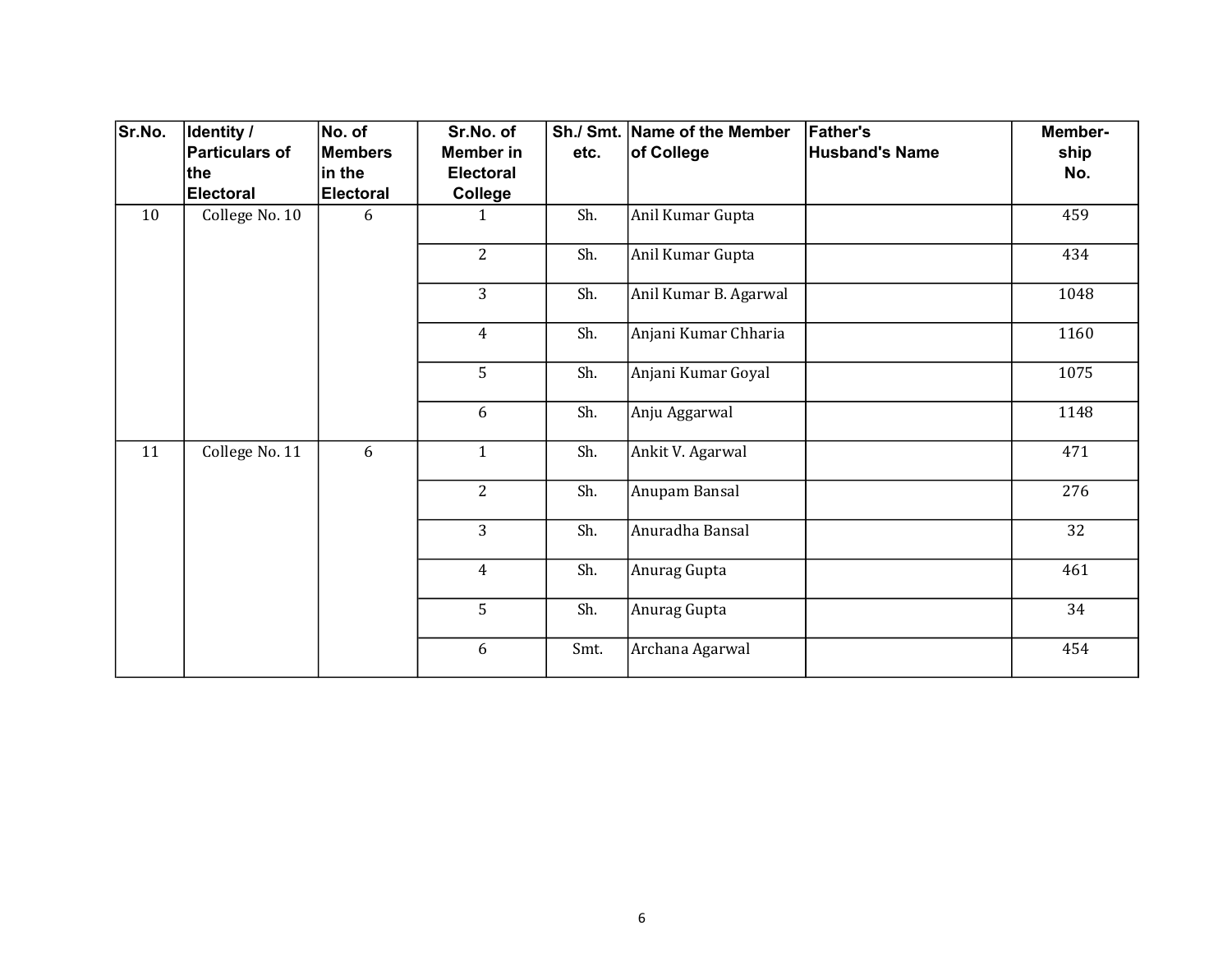| Sr.No. | Identity /<br><b>Particulars of</b> | No. of<br><b>Members</b> | Sr.No. of<br>Member in | etc. | Sh./ Smt. Name of the Member<br>of College | <b>Father's</b><br><b>Husband's Name</b> | Member-<br>ship |
|--------|-------------------------------------|--------------------------|------------------------|------|--------------------------------------------|------------------------------------------|-----------------|
|        | the                                 | in the                   | <b>Electoral</b>       |      |                                            |                                          | No.             |
|        | <b>Electoral</b>                    | <b>Electoral</b>         | College                |      |                                            |                                          |                 |
| 12     | College No. 12                      | 6                        | $\mathbf{1}$           | Sh.  | Arjun Das Goel                             |                                          | 1181            |
|        |                                     |                          | $\overline{2}$         | Sh.  | Arjun Dev Mittal                           |                                          | 36              |
|        |                                     |                          | $\overline{3}$         | Sh.  | Arjun Kumar Gupta                          |                                          | 806             |
|        |                                     |                          | $\overline{4}$         | Sh.  | Arpan Jindal                               | Sh. Devendra Kumar<br>Agarwal            | 1392            |
|        |                                     |                          | 5                      | Sh.  | Arun Chharia                               |                                          | 1158            |
|        |                                     |                          | 6                      | Sh.  | Arun Dalmia                                |                                          | 465             |
| 13     | College No. 13                      | 6                        | $\mathbf{1}$           | Sh.  | Arun Goel                                  |                                          | 474             |
|        |                                     |                          | 2                      | Sh.  | Arun Gupta                                 |                                          | 951             |
|        |                                     |                          | $\overline{3}$         | Sh.  | Arun Gupta                                 |                                          | 460             |
|        |                                     |                          | $\overline{4}$         | Sh.  | Arun Kumar Chiripal                        | Sh.Sarwan Kumar Chiripal                 | 1346            |
|        |                                     |                          | 5                      | Sh.  | Arun Kumar Chiripal                        |                                          | 476             |
|        |                                     |                          | 6                      | Sh.  | Arun Kumar Goyal                           | Sh.Satya Narain Goyal                    | 1133            |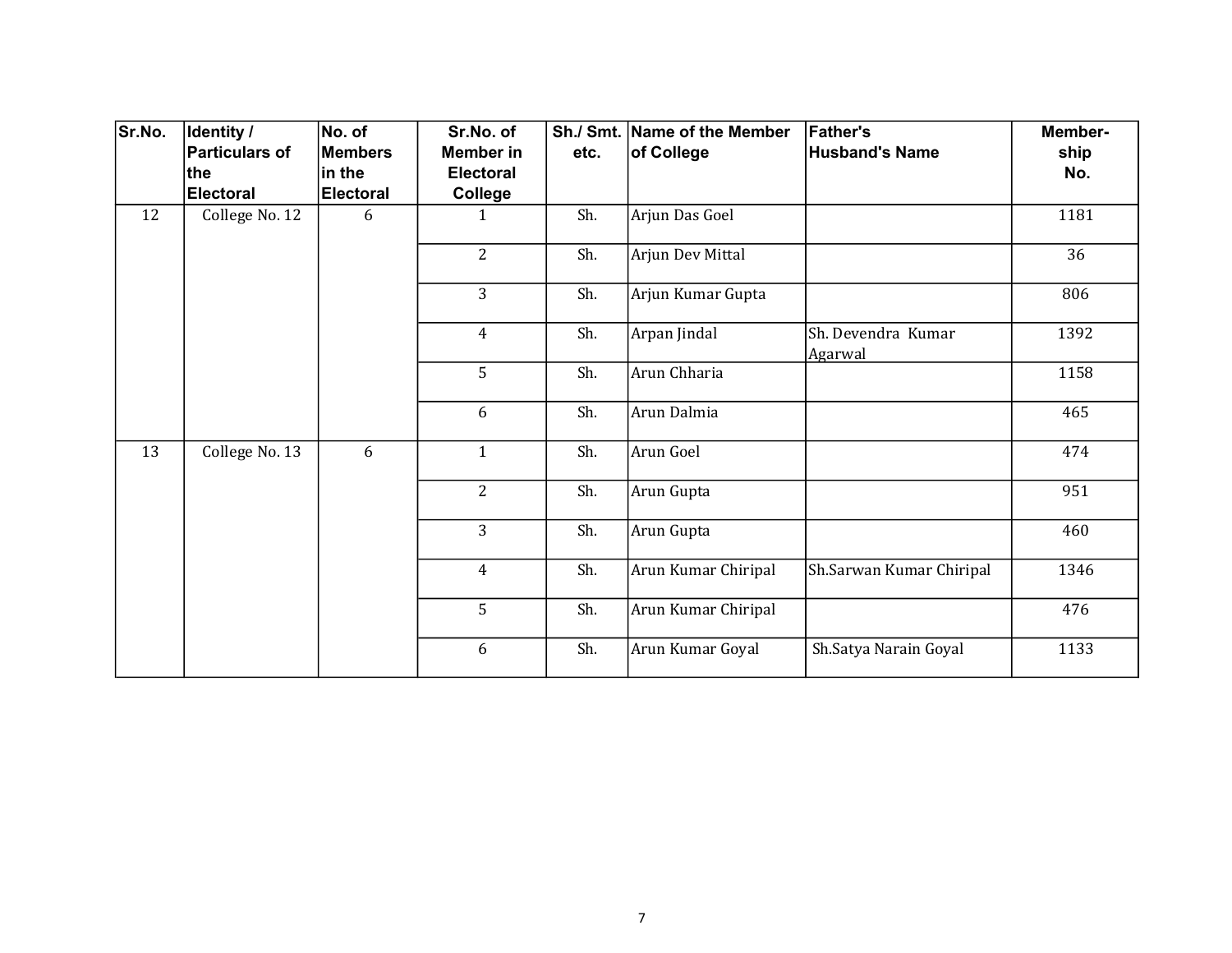| Sr.No. | Identity /            | No. of           | Sr.No. of        |      | Sh./ Smt. Name of the Member | <b>Father's</b>          | Member- |
|--------|-----------------------|------------------|------------------|------|------------------------------|--------------------------|---------|
|        | <b>Particulars of</b> | <b>Members</b>   | Member in        | etc. | of College                   | <b>Husband's Name</b>    | ship    |
|        | the                   | $\sf lin$ the    | <b>Electoral</b> |      |                              |                          | No.     |
|        | <b>Electoral</b>      | <b>Electoral</b> | <b>College</b>   |      |                              |                          |         |
| 14     | College No. 14        | 6                | $\mathbf{1}$     | Sh.  | Arun Kumar Gupta             |                          | 1053    |
|        |                       |                  | $\overline{2}$   | Sh.  | Arun Mittal                  |                          | 972     |
|        |                       |                  | 3                | Sh.  | Arun Sarlia                  |                          | 453     |
|        |                       |                  | $\overline{4}$   | Sh.  | Aruna Bansal                 |                          | 1397    |
|        |                       |                  | 5                | Sh.  | Arvind Aggarwal              |                          | 1326    |
|        |                       |                  | 6                | Sh.  | <b>Arvind Bansal</b>         | Sh. Parkash Chand Bansal | 1297    |
| 15     | College No. 15        | $\overline{7}$   | $\mathbf{1}$     | Sh.  | Arvind Bansal                |                          | 897     |
|        |                       |                  | $\overline{2}$   | Sh.  | <b>Arvind Gupta</b>          |                          | 899     |
|        |                       |                  | 3                | Sh.  | Arvind Poddar                |                          | 473     |
|        |                       |                  | $\overline{4}$   | Sh.  | <b>Arvind Singhal</b>        |                          | 1215    |
|        |                       |                  | 5                | Smt. | Asha Devi Agarwal            |                          | 470     |
|        |                       |                  | 6                | Sh.  | Asha Ram Pansari             |                          | 21      |
|        |                       |                  | $\overline{7}$   | Sh.  | Ashish Goyal                 | Sh. Ashok Kumar Goyal    | 1455    |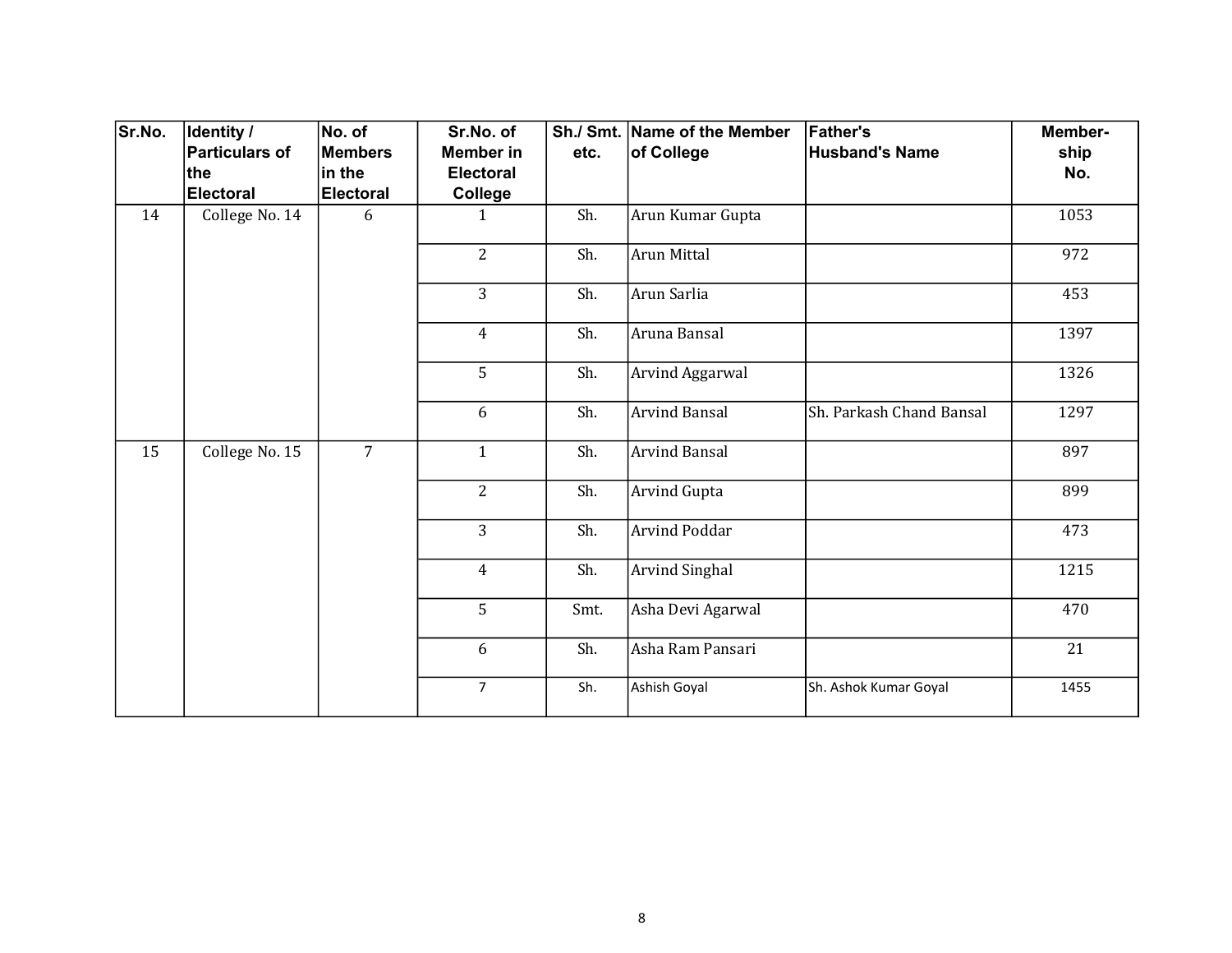| Sr.No. | Identity /<br><b>Particulars of</b> | No. of<br><b>Members</b> | Sr.No. of<br><b>Member</b> in | etc. | Sh./ Smt. Name of the Member<br>of College | <b>Father's</b><br><b>Husband's Name</b> | Member-<br>ship |
|--------|-------------------------------------|--------------------------|-------------------------------|------|--------------------------------------------|------------------------------------------|-----------------|
|        | the                                 | in the                   | <b>Electoral</b>              |      |                                            |                                          | No.             |
|        | Electoral                           | <b>Electoral</b>         | College                       |      |                                            |                                          |                 |
| 16     | College No. 16                      | 6                        | $\mathbf{1}$                  | Sh.  | Ashish Gupta                               |                                          | 942             |
|        |                                     |                          | $\overline{2}$                | Sh.  | Ashish H.Agarwal                           |                                          | 472             |
|        |                                     |                          | $\overline{3}$                | Sh.  | Ashok Bansal                               |                                          | 1329            |
|        |                                     |                          | $\overline{4}$                | Sh.  | Ashok Bansal                               |                                          | 1199            |
|        |                                     |                          | 5                             | Sh.  | <b>Ashok Bansal</b>                        |                                          | 994             |
|        |                                     |                          | 6                             | Sh.  | Ashok Buwaniwala                           | Late Sh. Bhagirath Mal<br>Buwaniwala     | 1146            |
| 17     | College No. 17                      | 6                        | $\mathbf{1}$                  | Sh.  | Ashok Garg                                 | Sh.Lajja Ram Garg Sadhu<br>Mandi         | 1359            |
|        |                                     |                          | $\overline{2}$                | Sh.  | <b>Ashok Garg</b>                          |                                          | 814             |
|        |                                     |                          | $\overline{3}$                | Sh.  | Ashok Goel                                 |                                          | 1217            |
|        |                                     |                          | $\overline{4}$                | Sh.  | Ashok Goel                                 |                                          | 968             |
|        |                                     |                          | 5                             | Sh.  | Ashok Goyal                                |                                          | 467             |
|        |                                     |                          | 6                             | Sh.  | Ashok Gupta                                |                                          | 1218            |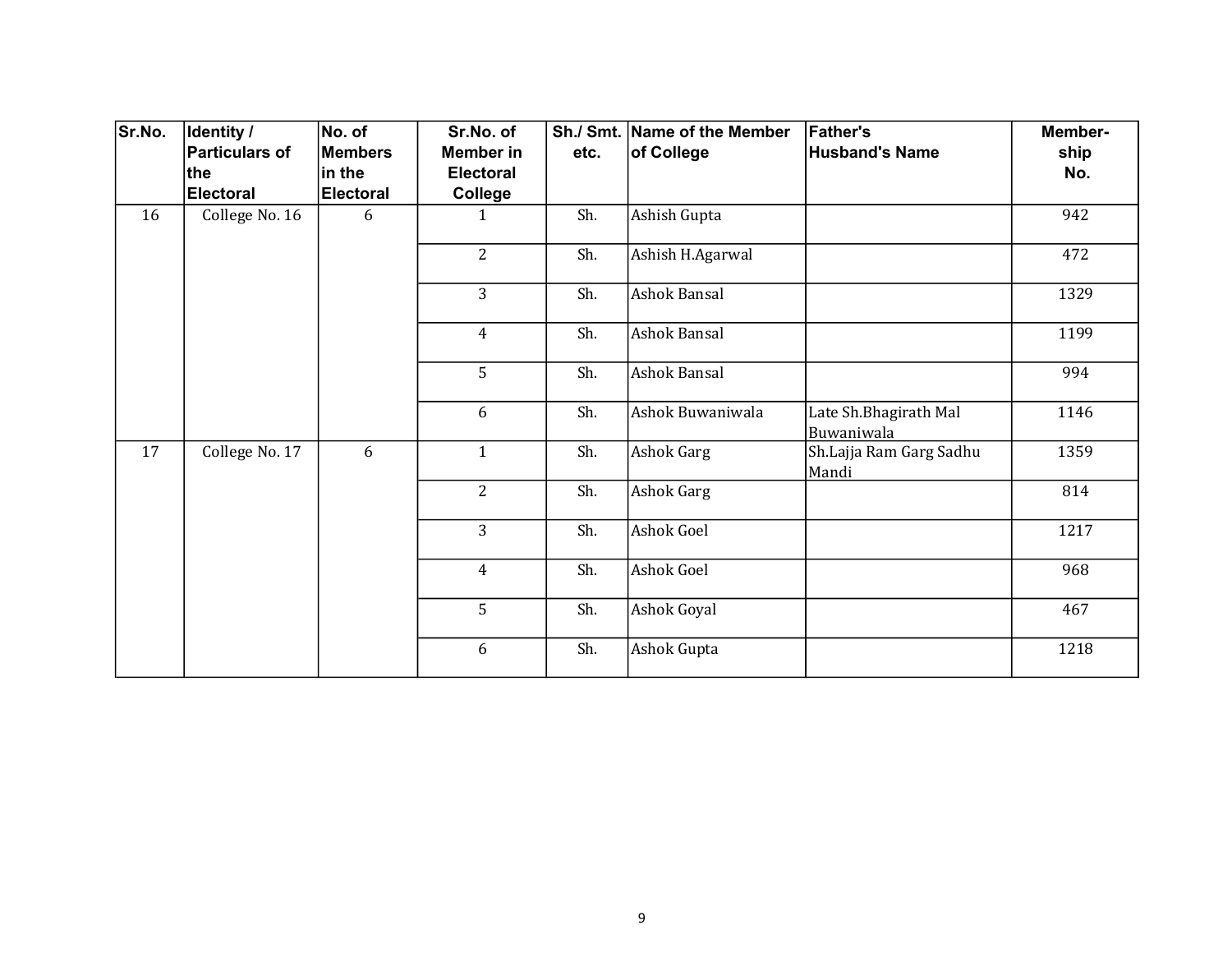| Sr.No. | Identity /<br><b>Particulars of</b> | No. of<br><b>Members</b> | Sr.No. of<br><b>Member in</b> | etc. | Sh./ Smt. Name of the Member<br>of College | <b>Father's</b><br><b>Husband's Name</b> | Member-<br>ship |
|--------|-------------------------------------|--------------------------|-------------------------------|------|--------------------------------------------|------------------------------------------|-----------------|
|        | the                                 | in the                   | <b>Electoral</b>              |      |                                            |                                          | No.             |
|        | <b>Electoral</b>                    | <b>Electoral</b>         | College                       |      |                                            |                                          |                 |
| 18     | College No. 18                      | 6                        | $\mathbf{1}$                  | Sh.  | Ashok Gupta                                |                                          | 828             |
|        |                                     |                          | $\overline{2}$                | Sh.  | Ashok Gupta                                |                                          | 181             |
|        |                                     |                          | $\overline{3}$                | Sh.  | Ashok Gupta                                |                                          | 41              |
|        |                                     |                          | $\overline{4}$                | Sh.  | Ashok Jain                                 |                                          | 475             |
|        |                                     |                          | 5                             | Sh.  | Ashok Kumar<br>Kucheria                    |                                          | 898             |
|        |                                     |                          | 6                             | Sh.  | Ashok Kumar<br>Tulsian                     |                                          | 462             |
| 19     | College No. 19                      | 6                        | $\mathbf{1}$                  | Sh.  | Ashok Kumar Garg                           |                                          | 1406            |
|        |                                     |                          | $\overline{2}$                | Sh.  | Ashok Kumar Goel                           |                                          | 929             |
|        |                                     |                          | $\overline{3}$                | Sh.  | <b>Ashok Kumar Mittal</b>                  |                                          | 469             |
|        |                                     |                          | $\overline{4}$                | Sh.  | Ashok Kumar Murarka                        | Late Sh.Manik Lal Murarka                | 223             |
|        |                                     |                          | 5                             | Sh.  | Ashok Kumar<br>Jhunjunwala                 |                                          | 463             |
|        |                                     |                          | 6                             | Sh.  | <b>Ashok Somany</b>                        |                                          | 1378            |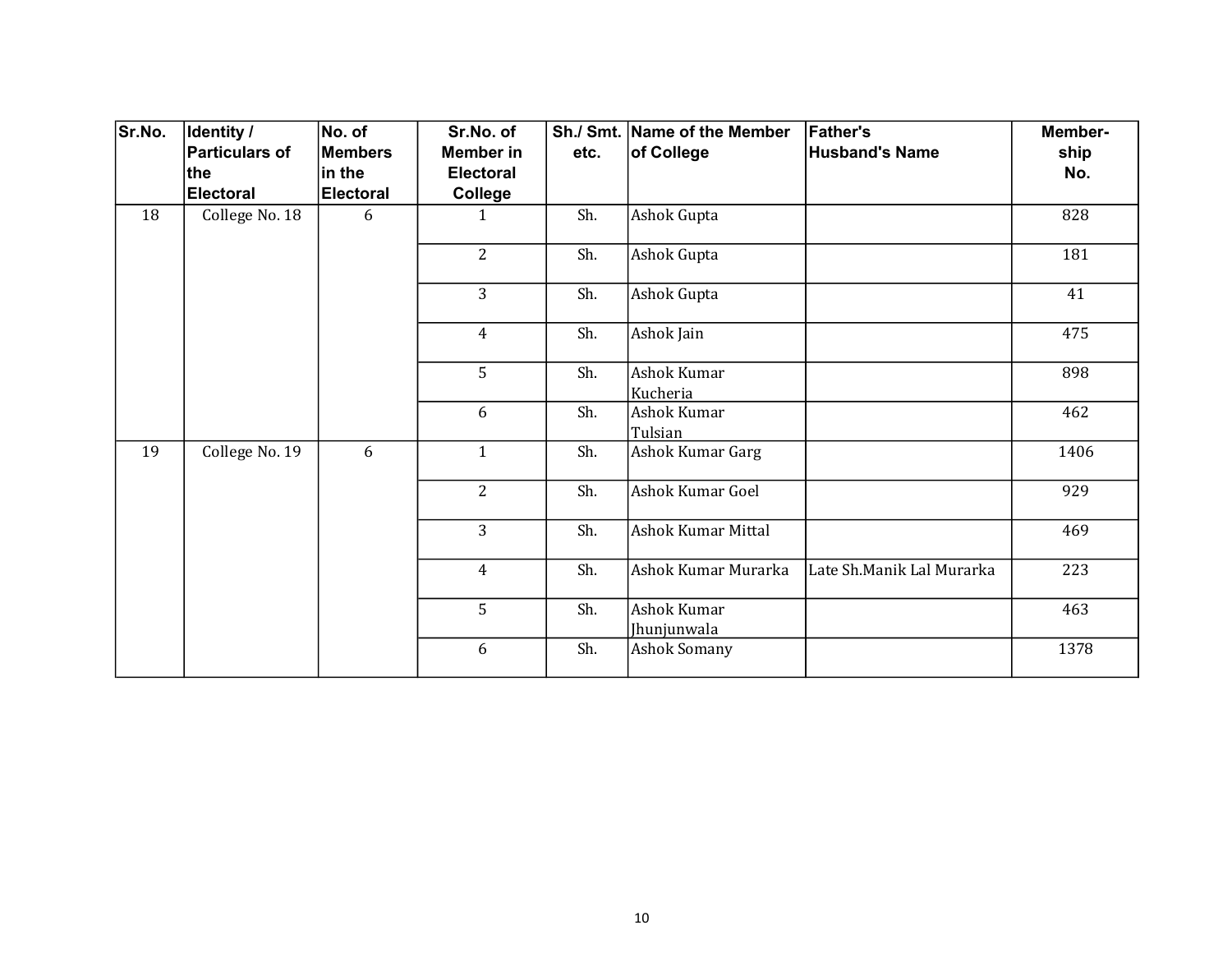| Sr.No. | Identity /<br><b>Particulars of</b> | No. of<br><b>Members</b> | Sr.No. of<br><b>Member</b> in | etc. | Sh./ Smt. Name of the Member<br>of College | <b>Father's</b><br><b>Husband's Name</b> | Member-<br>ship |
|--------|-------------------------------------|--------------------------|-------------------------------|------|--------------------------------------------|------------------------------------------|-----------------|
|        | the                                 | in the                   | <b>Electoral</b>              |      |                                            |                                          | No.             |
|        | Electoral                           | <b>Electoral</b>         | College                       |      |                                            |                                          |                 |
| 20     | College No. 20                      | 6                        | $\mathbf{1}$                  | Sh.  | Ashwani Kumar Garg                         |                                          | 1089            |
|        |                                     |                          | $\overline{2}$                | Sh.  | Atul Jain                                  |                                          | 451             |
|        |                                     |                          | $\overline{3}$                | Sh.  | Avadesh Gupta                              |                                          | 940             |
|        |                                     |                          | $\overline{4}$                | Sh.  | Avinash Kumar Bansal                       | Late Sh.Tirlok Chand Bansal              | 38              |
|        |                                     |                          | 5                             | Sh.  | B. P. Agarwal                              |                                          | 1265            |
|        |                                     |                          | 6                             | Sh.  | <b>B.B.Gupta</b>                           | Sh.Mahendra Kumar Gupta                  | 61              |
| 21     | College No. 21                      | 6                        | $\mathbf{1}$                  | Sh.  | B.C.Gupta                                  |                                          | 56              |
|        |                                     |                          | $\overline{2}$                | Sh.  | <b>B.D Beriwala</b>                        |                                          | 901             |
|        |                                     |                          | $\overline{3}$                | Sh.  | <b>B.D.</b> Agarwal                        |                                          | 60              |
|        |                                     |                          | $\overline{4}$                | Sh.  | B.D.Garg                                   |                                          | 45              |
|        |                                     |                          | 5                             | Sh.  | B.K Aggarwal                               |                                          | 57              |
|        |                                     |                          | 6                             | Sh.  | <b>B.K Beriwala</b>                        |                                          | 900             |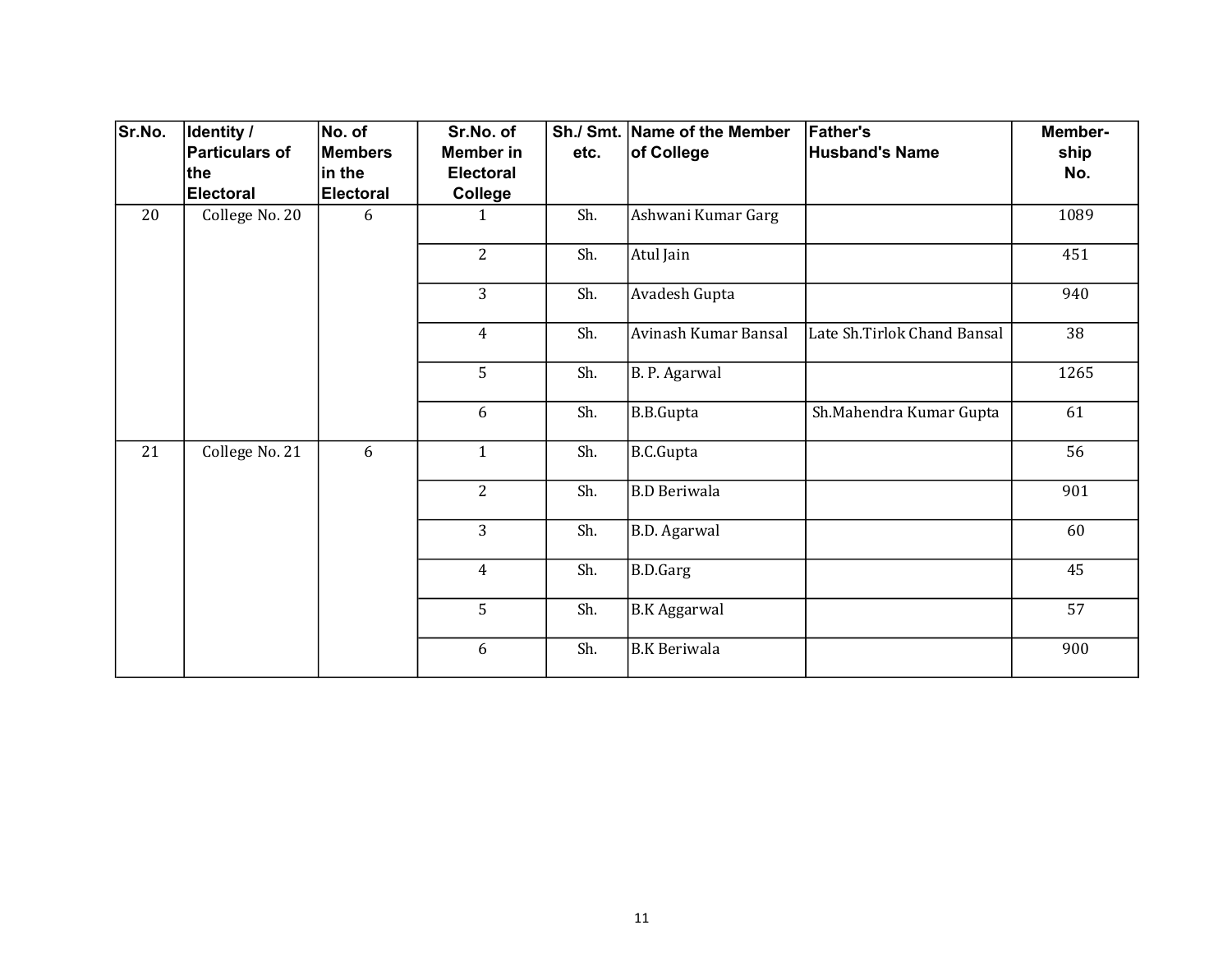| Sr.No. | Identity /            | No. of           | Sr.No. of        |      | Sh./ Smt. Name of the Member | <b>Father's</b>         | Member- |
|--------|-----------------------|------------------|------------------|------|------------------------------|-------------------------|---------|
|        | <b>Particulars of</b> | Members          | <b>Member</b> in | etc. | of College                   | <b>Husband's Name</b>   | ship    |
|        | the                   | in the           | <b>Electoral</b> |      |                              |                         | No.     |
|        | <b>Electoral</b>      | <b>Electoral</b> | College          |      |                              |                         |         |
| 22     | College No. 22        | 6                | 1                | Sh.  | B.K Gupta                    |                         | 829     |
|        |                       |                  | $\overline{2}$   | Sh.  | B.M Goel                     |                         | 931     |
|        |                       |                  | 3                | Sh.  | B.P Bansal                   |                         | 831     |
|        |                       |                  | $\overline{4}$   | Sh.  | Babu Ram Garg                |                         | 1339    |
|        |                       |                  | 5                | Sh.  | <b>Bajrang Dass Garg</b>     |                         | 1267    |
|        |                       |                  | 6                | Sh.  | Bajrang Dass Jindal          |                         | 1312    |
| 23     | College No. 23        | 5                | $\mathbf{1}$     | Sh.  | Bajrang Dass Jindal          |                         | 483     |
|        |                       |                  | 2                | Sh.  | Bajrang Lal Bhiwaniwala      |                         | 487     |
|        |                       |                  | $\overline{3}$   | Sh.  | Bajrang Lal Agarwal          |                         | 1022    |
|        |                       |                  | $\overline{4}$   | Sh.  | Bajrang Lal Garg             |                         | 1401    |
|        |                       |                  | 5                | Sh.  | Bajrang Lal Garg             | Late Sh.Arjun Dass Garg | 482     |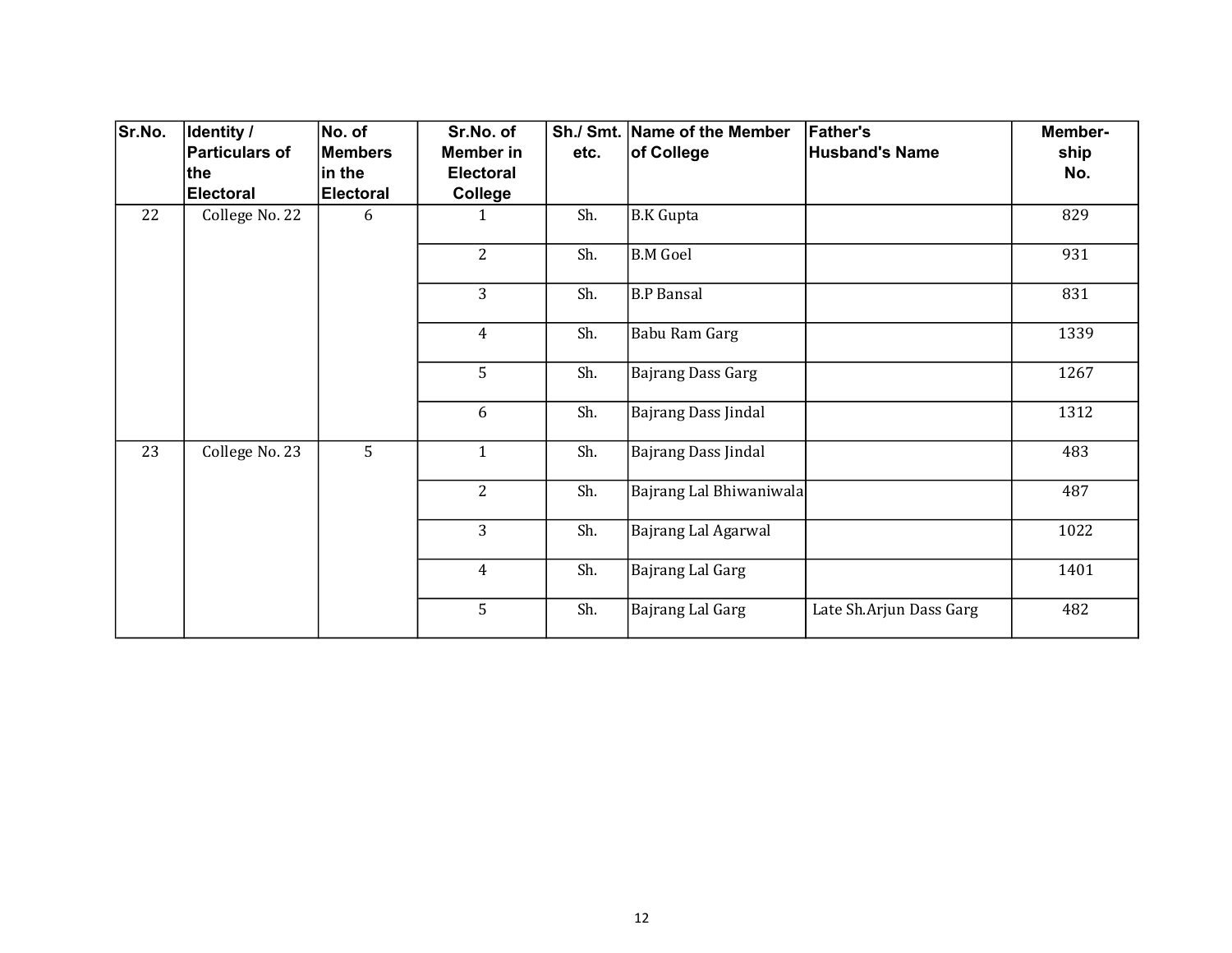| Sr.No. | Identity /<br><b>Particulars of</b> | No. of<br><b>Members</b> | Sr.No. of<br>Member in | etc. | Sh./ Smt.   Name of the Member<br>of College | <b>Father's</b><br><b>Husband's Name</b> | Member-<br>ship |
|--------|-------------------------------------|--------------------------|------------------------|------|----------------------------------------------|------------------------------------------|-----------------|
|        | the                                 | in the                   | <b>Electoral</b>       |      |                                              |                                          | No.             |
|        | <b>Electoral</b>                    | <b>Electoral</b>         | College                |      |                                              |                                          |                 |
| 24     | College No. 24                      | 6                        | $\mathbf{1}$           | Sh.  | Bajrang Lal Goyal                            |                                          | 1310            |
|        |                                     |                          | $\overline{2}$         | Sh.  | <b>Bajrang Lal Mittal</b>                    |                                          | 1024            |
|        |                                     |                          | $\overline{3}$         | Sh.  | Bajrang Lal Singhal                          |                                          | 848             |
|        |                                     |                          | $\overline{4}$         | Sh.  | <b>Bal Kishan Gupta</b>                      | Late Sh.Lala Matu Ram<br>Aggarwal        | 59              |
|        |                                     |                          | 5                      | Sh.  | Bal Krishan 'D' Mittle                       |                                          | 95              |
|        |                                     |                          | 6                      | Sh.  | Bal Krishna Dhanuka                          |                                          | 49              |
| 25     | College No. 25                      | $\overline{7}$           | $\mathbf{1}$           | Sh.  | Bal Krishna Goenka                           |                                          | 75              |
|        |                                     |                          | 2                      | Sh.  | Bal Raj Goel                                 |                                          | 51              |
|        |                                     |                          | $\overline{3}$         | Sh.  | Balak Ram Agarwal                            |                                          | 44              |
|        |                                     |                          | $\overline{4}$         | Sh.  | <b>Balbir Gupta</b>                          | S/o Sh.Narsingh Dass Gupta               | 1358            |
|        |                                     |                          | 5                      | Sh.  | <b>Balbir Prasad Gupta</b>                   | Late Sh.Sukhdev Sahai Gupta              | 197             |
|        |                                     |                          | 6                      | Sh.  | Baldev Raj Agarwal                           |                                          | 74              |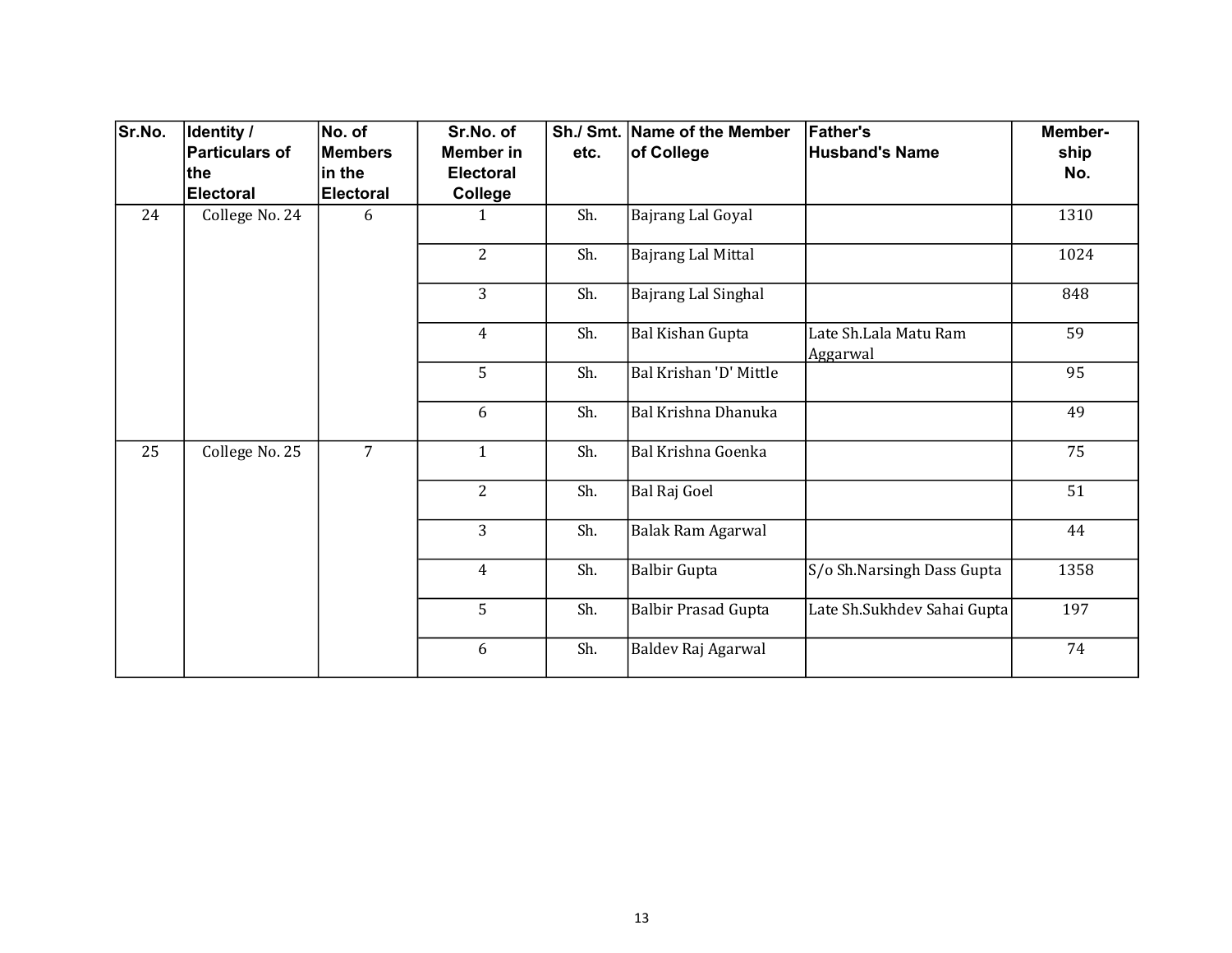| Sr.No. | <b>Identity /</b> | No. of           | Sr.No. of        |      | Sh./ Smt. Name of the Member | <b>Father's</b>        | Member- |
|--------|-------------------|------------------|------------------|------|------------------------------|------------------------|---------|
|        | Particulars of    | <b>Members</b>   | <b>Member in</b> | etc. | of College                   | <b>Husband's Name</b>  | ship    |
|        | ∣the              | in the           | <b>Electoral</b> |      |                              |                        | No.     |
|        | Electoral         | <b>Electoral</b> | College          |      |                              |                        |         |
| 26     | College No. 26    | 7                | 1                | Sh.  | Baleshwar Agrawal            |                        | 493     |
|        |                   |                  | $\overline{2}$   | Sh.  | Balraj Kumar Goel            |                        | 53      |
|        |                   |                  | 3                | Sh.  | Balwant Rai Garg             |                        | 63      |
|        |                   |                  | $\overline{4}$   | Sh.  | Balwant Rai Garg             |                        | 55      |
|        |                   |                  | 5                | Sh.  | Banarasi Dass Gupta          |                        | 1223    |
|        |                   |                  | 6                | M/s  | Bansal Trading Co.           |                        | 1044    |
|        |                   |                  | $\overline{7}$   | Sh.  | Banwari Lal Agarwal          |                        | 478     |
| 27     | College No. 27    | $\overline{7}$   | $\mathbf{1}$     | Sh.  | Banwari lal Jindal           |                        | 43      |
|        |                   |                  | $\overline{2}$   | Sh.  | Basant Kumar Mangla          |                        | 73      |
|        |                   |                  | $\overline{3}$   | Sh.  | <b>Basu Dev Gupta</b>        |                        | 67      |
|        |                   |                  | $\overline{4}$   | Sh.  | <b>Basudev Agarwal</b>       |                        | 5       |
|        |                   |                  | 5                | Sh.  | Bedi Ram Gupta               | Late Sh.Ram Dass Gupta | 66      |
|        |                   |                  | 6                | Sh.  | Beg Raj Bansal               |                        | 492     |
|        |                   |                  | $\overline{7}$   | Sh.  | <b>Bhagat Ram Gupta</b>      |                        | 65      |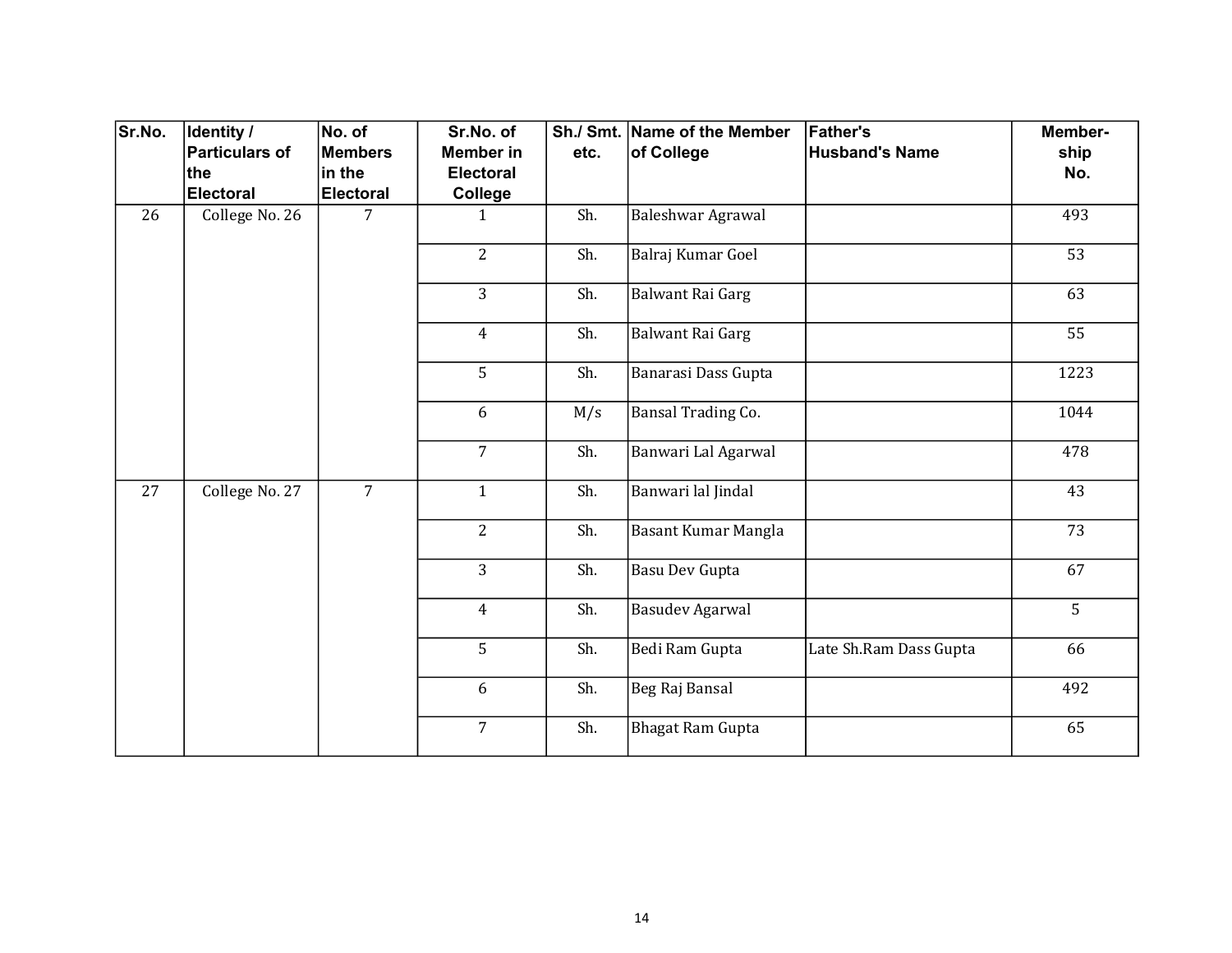| Sr.No. | Identity /     | No. of           | Sr.No. of        |      | Sh./ Smt. Name of the Member | <b>Father's</b>          | Member- |
|--------|----------------|------------------|------------------|------|------------------------------|--------------------------|---------|
|        | Particulars of | <b>Members</b>   | <b>Member in</b> | etc. | of College                   | <b>Husband's Name</b>    | ship    |
|        | the            | in the           | <b>Electoral</b> |      |                              |                          | No.     |
|        | Electoral      | <b>Electoral</b> | <b>College</b>   |      |                              |                          |         |
| 28     | College No. 28 | 7                | $\mathbf{1}$     | Sh.  | Bhageshwari Devi             | W/o Sh.Duli Chand Mittal | 495     |
|        |                |                  | $\overline{2}$   | Sh.  | Bhagwan Das Singhal          |                          | 70      |
|        |                |                  | 3                | Sh.  | Bhagwan Dass Gupta           |                          | 58      |
|        |                |                  | $\overline{4}$   | Sh.  | <b>Bhagwat Prashad Gupta</b> | S/o Sh.Om Parkash        | 945     |
|        |                |                  | 5                | Sh.  | <b>Bhagwat Swarop Tayal</b>  |                          | 62      |
|        |                |                  | 6                | Sh.  | <b>Bharat Bhushan Bansal</b> |                          | 490     |
|        |                |                  | $\overline{7}$   | Sh.  | <b>Bharat Bhushan Gupta</b>  |                          | 944     |
| 29     | College No. 29 | $\overline{7}$   | $\mathbf{1}$     | Sh.  | Bharat Bhushan Jain          | Sh.Des Raj Jain          | 1274    |
|        |                |                  | $\overline{2}$   | Sh.  | <b>Bharat Bhushan Singal</b> | S/o Sh.Tara Chand Singal | 1283    |
|        |                |                  | $\overline{3}$   | Sh.  | Bharatendu Gupta             |                          | 481     |
|        |                |                  | $\overline{4}$   | Sh.  | <b>Bhavi Chand Jindal</b>    |                          | 46      |
|        |                |                  | 5                | Sh.  | Bhawani Bansal               |                          | 1396    |
|        |                |                  | 6                | Sh.  | Bhawna Agarwal               | Sh.Rajesh Kumar Agarwal  | 496     |
|        |                |                  | $\overline{7}$   | Sh.  | Bhim Raj Garg                |                          | 832     |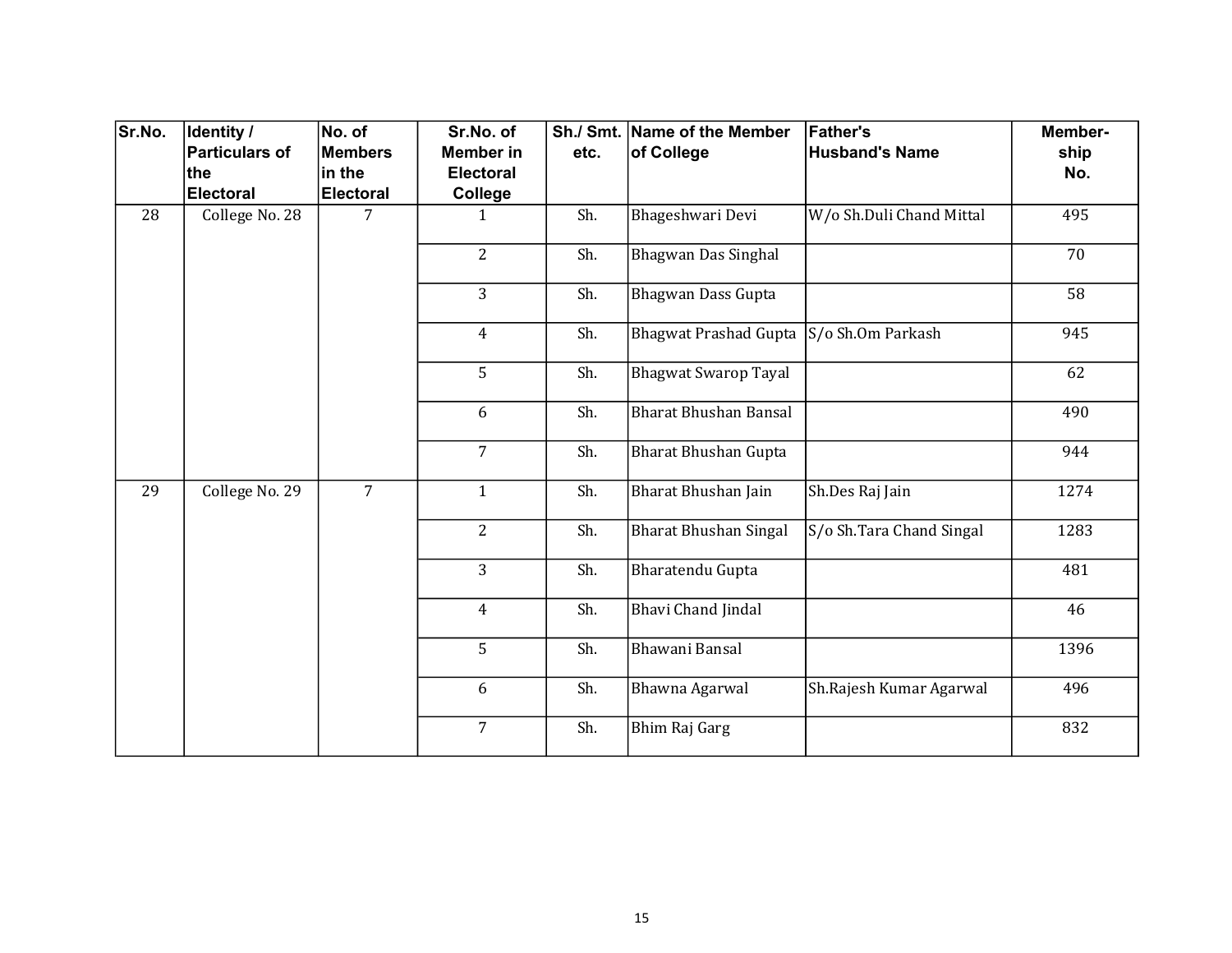| Sr.No. | Identity /<br><b>Particulars of</b> | No. of<br><b>Members</b> | Sr.No. of<br><b>Member in</b> | etc.           | Sh./ Smt. Name of the Member<br>of College | <b>Father's</b><br><b>Husband's Name</b> | Member-<br>ship |     |
|--------|-------------------------------------|--------------------------|-------------------------------|----------------|--------------------------------------------|------------------------------------------|-----------------|-----|
|        | the                                 | in the                   | <b>Electoral</b>              |                |                                            |                                          | No.             |     |
|        | <b>Electoral</b>                    | <b>Electoral</b>         | College                       |                |                                            |                                          |                 |     |
| 30     | College No. 30                      | 7                        | $\mathbf{1}$                  | Sh.            | Bhim Sen Agarwal                           |                                          | 68              |     |
|        |                                     |                          | $\overline{2}$                | Sh.            | <b>Bhim Sen Gupta</b>                      |                                          | 54              |     |
|        |                                     |                          | 3                             | Sh.            | <b>Bhola Shankar Mukim</b>                 |                                          | 1185            |     |
|        |                                     |                          | $\overline{4}$                | Sh.            | <b>Bhumesh Chand</b><br>Agarwal            |                                          | 479             |     |
|        |                                     |                          | 5                             | Smt.           | Bimla Agarwal                              |                                          | 486             |     |
|        |                                     |                          | 6                             | Smt.           | <b>Bimla Goel</b>                          | W/o Sh. Satya Parkash Goel               | 1404            |     |
|        |                                     |                          | $\overline{7}$                | Smt.           | <b>Bimla Goyal</b>                         |                                          | 50              |     |
| 31     | College No. 31                      | $\overline{7}$           | $\mathbf{1}$                  | Smt.           | <b>Bina Agarwal</b>                        |                                          | 485             |     |
|        |                                     |                          |                               | $\overline{2}$ | Sh.                                        | Bishamabr Lal Gupta                      |                 | 883 |
|        |                                     |                          | 3                             | Sh.            | Bishambar Dayal Goel                       | Sh.Gulzarimal Goel                       | 491             |     |
|        |                                     |                          | $\overline{4}$                | Sh.            | <b>Bishamber Dayal</b><br>Agarwal          |                                          | 72              |     |
|        |                                     |                          | 5                             | Sh.            | Biswanath Agarwal                          |                                          | 480             |     |
|        |                                     |                          | 6                             | Sh.            | Braham Prakash Gupta                       |                                          | 52              |     |
|        |                                     |                          | $\overline{7}$                | Sh.            | Brahma Nand Goyal                          | Sh.Raja Ram Goyal                        | 488             |     |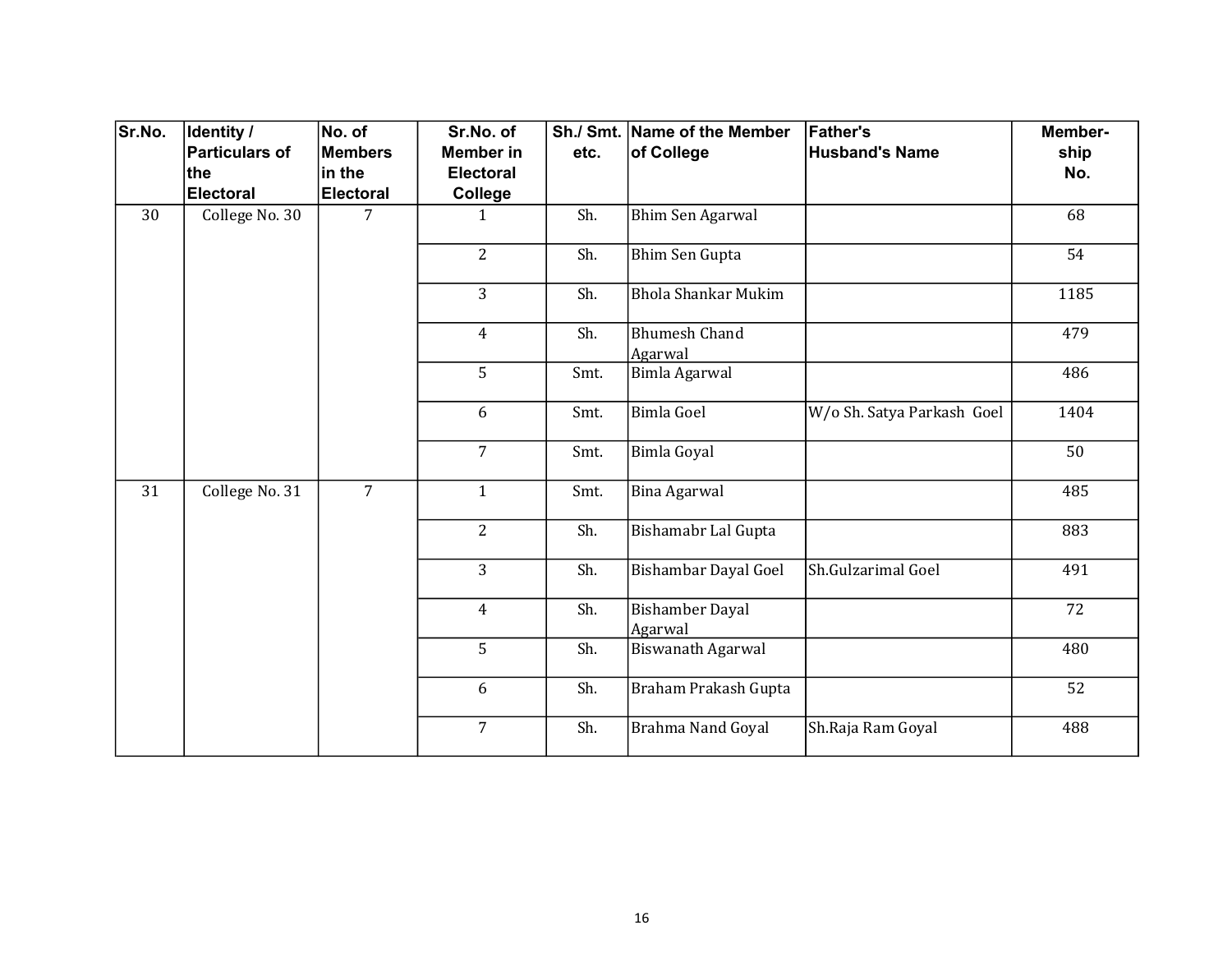| Sr.No. | <b>Identity /</b> | No. of           | Sr.No. of        |      | Sh./ Smt. Name of the Member             | <b>Father's</b>           | Member- |
|--------|-------------------|------------------|------------------|------|------------------------------------------|---------------------------|---------|
|        | Particulars of    | <b>Members</b>   | <b>Member in</b> | etc. | of College                               | <b>Husband's Name</b>     | ship    |
|        | ∣the              | in the           | Electoral        |      |                                          |                           | No.     |
|        | Electoral         | <b>Electoral</b> | College          |      |                                          |                           |         |
| 32     | College No. 32    | 7                | $\mathbf{1}$     | Sh.  | Brij Bala Goyal                          |                           | 48      |
|        |                   |                  | $\overline{2}$   | Sh.  | Brij Bhusan Agarwal                      |                           | 1074    |
|        |                   |                  | 3                | Sh.  | Brij Bihari Damodar<br>Mittal            | Sh.Damodar Swaroop Mittal | 97      |
|        |                   |                  | $\overline{4}$   | Sh.  | Brij Bihari Singla                       | S/o Sh.Sugan Chand        | 1224    |
|        |                   |                  | 5                | Sh.  | Brij Lal Garg                            |                           | 489     |
|        |                   |                  | 6                | Sh.  | Brij Lal Mittal                          |                           | 64      |
|        |                   |                  | $\overline{7}$   | Sh.  | Brij Mohan Jindal<br>(Advoate)           |                           | 484     |
| 33     | College No. 33    | $\overline{7}$   | $\mathbf{1}$     | Sh.  | Brij Narain Agarwal                      |                           | 439     |
|        |                   |                  | $\overline{2}$   | Sh.  | C.D.Garg                                 |                           | 497     |
|        |                   |                  | $\overline{3}$   | M/s  | <b>Central Road Lines</b><br>Corpn. Ltd. |                           | 80      |
|        |                   |                  | $\overline{4}$   | Sh.  | Champa lal Agarwal                       |                           | 1025    |
|        |                   |                  | 5                | Sh.  | Chanchal Gupta                           |                           | 1169    |
|        |                   |                  | 6                | Sh.  | <b>Chander Mohan Goel</b>                |                           | 834     |
|        |                   |                  | $\overline{7}$   | Sh.  | Chander Prakash<br>Aggarwal              |                           | 984     |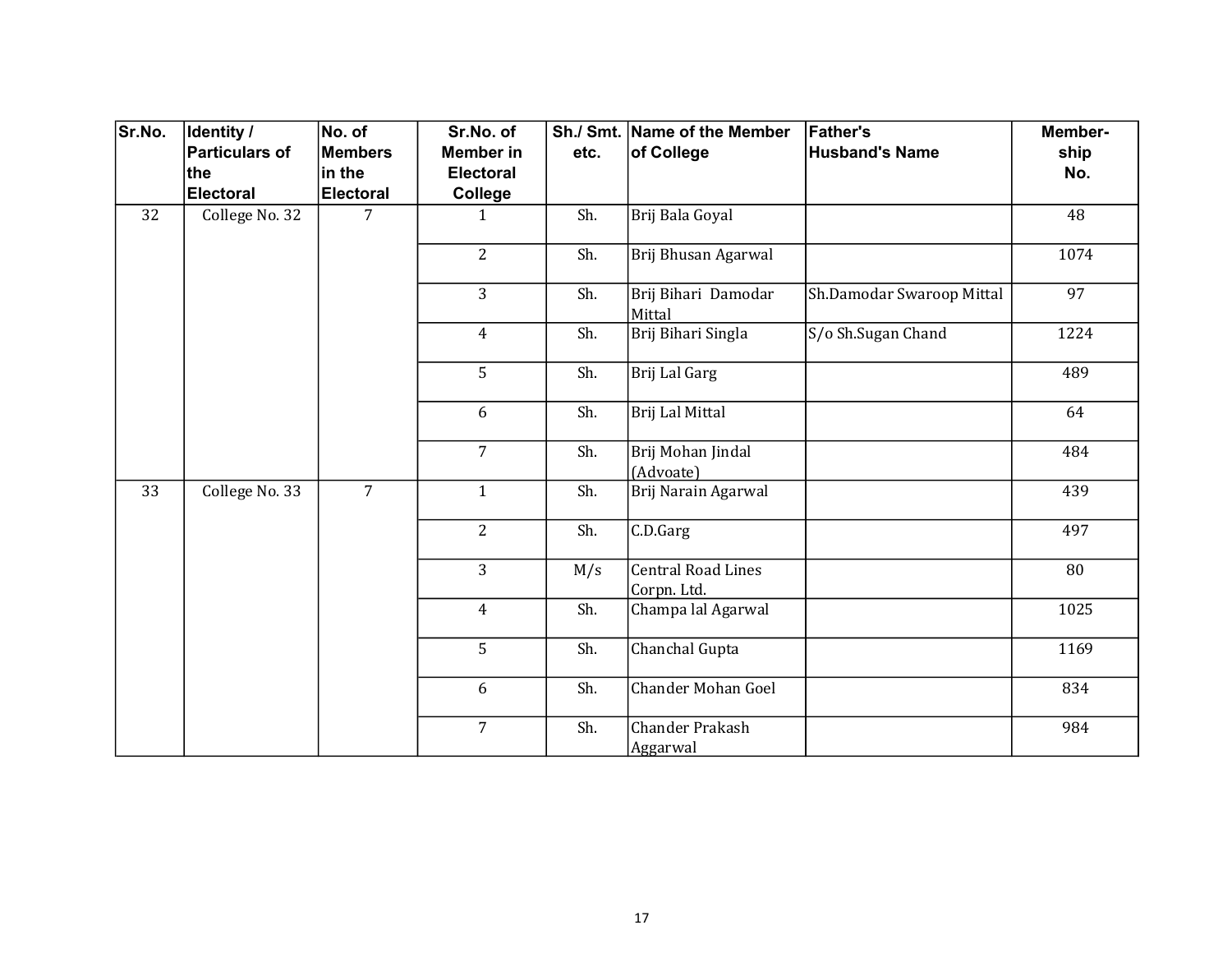| Sr.No. | Identity /     | No. of           | Sr.No. of        |      | Sh./ Smt. Name of the Member | <b>Father's</b>         | Member- |
|--------|----------------|------------------|------------------|------|------------------------------|-------------------------|---------|
|        | Particulars of | <b>Members</b>   | <b>Member in</b> | etc. | of College                   | <b>Husband's Name</b>   | ship    |
|        | ∣the           | in the           | <b>Electoral</b> |      |                              |                         | No.     |
|        | Electoral      | <b>Electoral</b> | College          |      |                              |                         |         |
| 34     | College No. 34 | 7                | $\mathbf{1}$     | Sh.  | Chander Sagar Gupta          |                         | 77      |
|        |                |                  | $\overline{2}$   | Sh.  | Chandra Kant Gupta           | Sh.Hari Prakash Gupta   | 1055    |
|        |                |                  | 3                | Sh.  | Chandra Prakash<br>Agarwal   | Sh. Om Parkash Agarwal  | 248     |
|        |                |                  | $\overline{4}$   | Sh.  | Chandra Prakash<br>Agarwal   |                         | 78      |
|        |                |                  | 5                | Sh.  | Chandu Lal Agarwal           |                         | 79      |
|        |                |                  | 6                | Sh.  | Charan Dass Gupta            |                         | 833     |
|        |                |                  | $\overline{7}$   | Smt. | Chitra Goel                  |                         | 76      |
| 35     | College No. 35 | $\overline{7}$   | $\mathbf{1}$     | Sh.  | Chothmal Goenka              |                         | 1072    |
|        |                |                  | $\overline{2}$   | Sh.  | D. D. Mittal                 |                         | 89      |
|        |                |                  | 3                | Sh.  | D. N.Gupta                   |                         | 502     |
|        |                |                  | $\overline{4}$   | Sh.  | D. R. Gupta                  |                         | 99      |
|        |                |                  | 5                | Sh.  | D.N.Arya                     | Late Sh. Bhupal Ji Arya | 82      |
|        |                |                  | 6                | Sh.  | D.N.Goyal                    |                         | 85      |
|        |                |                  | $\overline{7}$   | Sh.  | Dalchand Gupta               | Sh.Harchandilal Gupta   | 94      |
|        |                |                  |                  |      |                              |                         |         |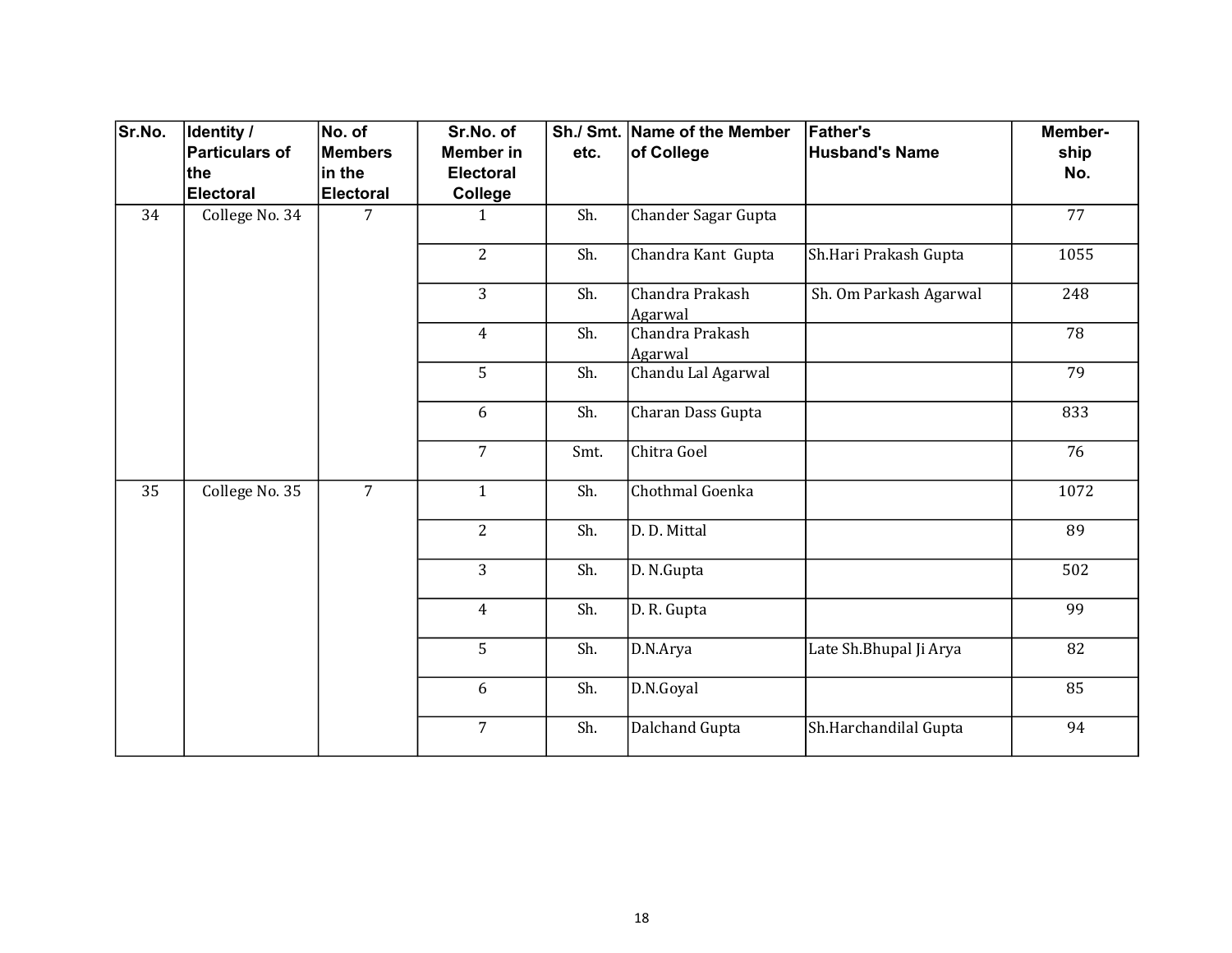| Sr.No. | Identity /            | No. of         | Sr.No. of        |                | Sh./ Smt. Name of the Member            | <b>Father's</b>       | Member- |     |
|--------|-----------------------|----------------|------------------|----------------|-----------------------------------------|-----------------------|---------|-----|
|        | <b>Particulars of</b> | <b>Members</b> | <b>Member in</b> | etc.           | of College                              | <b>Husband's Name</b> | ship    |     |
|        | the                   | in the         | Electoral        |                |                                         |                       | No.     |     |
|        | Electoral             | Electoral      | College          |                |                                         |                       |         |     |
| 36     | College No. 36        | $\overline{7}$ | $\mathbf{1}$     | Sh.            | Darsan Lal Garg                         |                       | 1226    |     |
|        |                       |                | $\overline{2}$   | Sh.            | Darvesh Bansal                          |                       | 1143    |     |
|        |                       |                | $\overline{3}$   | Sh.            | Dashrath Lal Dalmia                     |                       | 991     |     |
|        |                       |                | $\overline{4}$   | Sh.            | Davender Goyal                          |                       | 498     |     |
|        |                       |                | 5                | Sh.            | Davender Kumar Goyal                    |                       | 1127    |     |
|        |                       |                | 6                | Sh.            | Daya Nand Gupta                         |                       | 90      |     |
|        |                       |                | $\overline{7}$   | Sh.            | Dayal Chand Garg                        |                       | 86      |     |
| 37     | College No. 37        | $\overline{8}$ | $\mathbf{1}$     | Sh.            | Dayanand Jindal                         |                       | 505     |     |
|        |                       |                |                  | $\overline{2}$ | Sh.                                     | Deep Chand Rajliwala  |         | 509 |
|        |                       |                | $\overline{3}$   | Sh.            | Deep Chand Goel                         |                       | 87      |     |
|        |                       |                | $\overline{4}$   | Sh.            | Deepak Aggarwal                         |                       | 1304    |     |
|        |                       |                | 5                | Sh.            | Deepak Kumar Garg                       |                       | 501     |     |
|        |                       |                | 6                | Sh.            | Deepak Tayal                            | Sh. Devi Dayal Tayal  | 1454    |     |
|        |                       |                | $\overline{7}$   | M/s            | Deliram Udiram Jain<br>Charitable Trust |                       | 96      |     |
|        |                       |                | 8                | Sh.            | Deoki N. Dabriwal,                      |                       | 511     |     |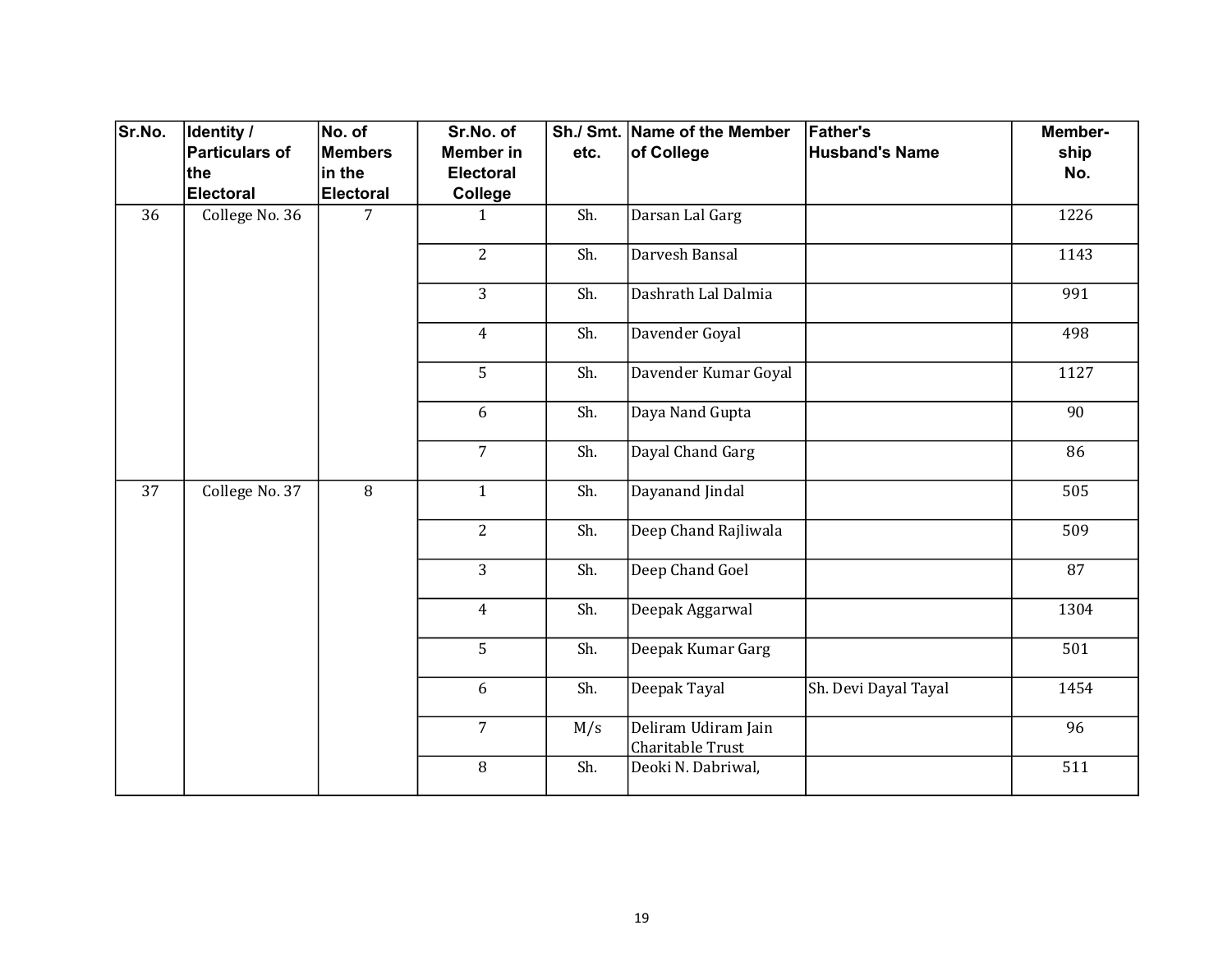| Sr.No. | Identity /     | No. of           | Sr.No. of        |      | Sh./ Smt. Name of the Member | <b>Father's</b>               | Member- |
|--------|----------------|------------------|------------------|------|------------------------------|-------------------------------|---------|
|        | Particulars of | <b>Members</b>   | <b>Member in</b> | etc. | of College                   | <b>Husband's Name</b>         | ship    |
|        | ∣the           | in the           | <b>Electoral</b> |      |                              |                               | No.     |
|        | Electoral      | <b>Electoral</b> | College          |      |                              |                               |         |
| 38     | College No. 38 | 7                | $\mathbf{1}$     | Sh.  | Deshbandhu Kagzi             |                               | 98      |
|        |                |                  | $\overline{2}$   | Sh.  | Desraj Garg                  |                               | 504     |
|        |                |                  | 3                | Sh.  | Dev Raj                      | Late Sh.Rameshwar Dass        | 507     |
|        |                |                  | $\overline{4}$   | Sh.  | Deva Nand Gupta              |                               | 499     |
|        |                |                  | 5                | Sh.  | Devendra Kumar<br>Agarwal    | Sh.Mithlesh Kumar<br>Aggarwal | 1337    |
|        |                |                  | 6                | Sh.  | Devendra Kumar Jain          | Sh.Rajendra Prasad Jain       | 508     |
|        |                |                  | $\overline{7}$   | Sh.  | Devesh Gupta                 | Sh.Radha Krishna Gupta        | 303     |
| 39     | College No. 39 | $\overline{7}$   | $\mathbf{1}$     | Sh.  | Devinder Jindal              |                               | 1228    |
|        |                |                  | $\overline{2}$   | Sh.  | Devki Nandan Dalmia          |                               | 88      |
|        |                |                  | $\overline{3}$   | Sh.  | Devki Nandan Jindal          |                               | 797     |
|        |                |                  | $\overline{4}$   | Sh.  | Devki Nandan Bansal          |                               | 902     |
|        |                |                  | 5                | Sh.  | Dhan Raj Garg                |                               | 503     |
|        |                |                  | 6                | Sh.  | Dharam Chand Gupta           |                               | 1184    |
|        |                |                  | $\overline{7}$   | Sh.  | Dharam Pal Gupta             |                               | 92      |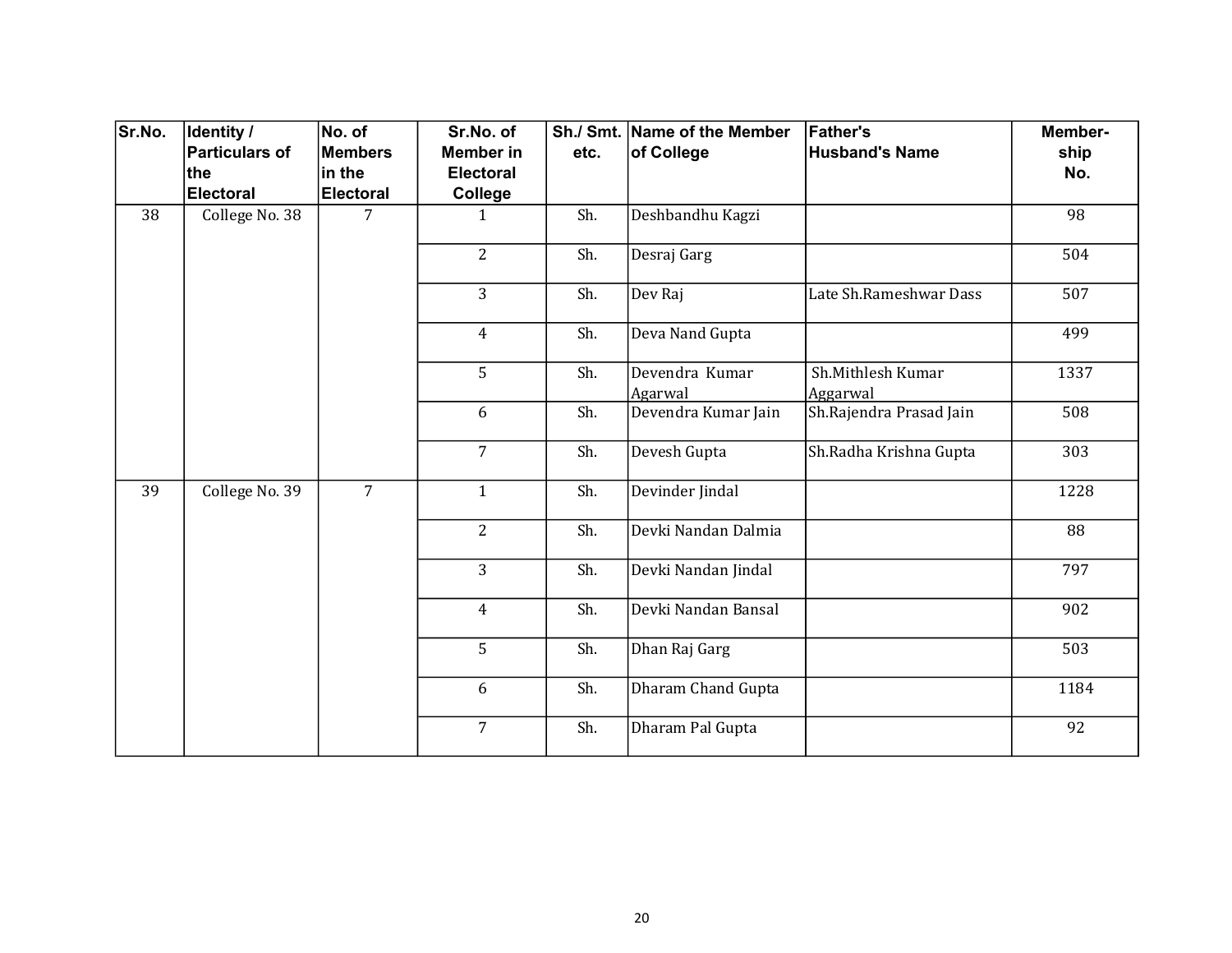| Sr.No. | Identity /            | No. of           | Sr.No. of        |      | Sh./ Smt. Name of the Member  | <b>Father's</b>              | Member- |
|--------|-----------------------|------------------|------------------|------|-------------------------------|------------------------------|---------|
|        | <b>Particulars of</b> | <b>Members</b>   | Member in        | etc. | of College                    | <b>Husband's Name</b>        | ship    |
|        | the                   | in the           | <b>Electoral</b> |      |                               |                              | No.     |
|        | <b>Electoral</b>      | <b>Electoral</b> | College          |      |                               |                              |         |
| 40     | College No. 40        | 7                | $\mathbf{1}$     | Sh.  | Dharam Pal Jindal             |                              | 1126    |
|        |                       |                  | $\overline{2}$   | Sh.  | Dharam Pal Jindal             |                              | 84      |
|        |                       |                  | 3                | Sh.  | Dharm Pal Garg                |                              | 1018    |
|        |                       |                  | $\overline{4}$   | Sh.  | Dharmendra Aggarwal           |                              | 1147    |
|        |                       |                  | 5                | Sh.  | Dilip Mittal                  |                              | 500     |
|        |                       |                  | 6                | Sh.  | Din Dayal Aggarwal            |                              | 821     |
|        |                       |                  | $\overline{7}$   | Sh.  | Dinesh Chandra Goel<br>Sarraf | Sh.Ramesh Chandra Sarraf     | 93      |
| 41     | College No. 41        | $\overline{7}$   | $\mathbf{1}$     | Sh.  | Dinesh Kumar Gupta            |                              | 100     |
|        |                       |                  | $\overline{2}$   | Sh.  | Dinesh Kumar Goel             |                              | 91      |
|        |                       |                  | 3                | Sh.  | Divya Agarwal                 |                              | 513     |
|        |                       |                  | $\overline{4}$   | Sh.  | Duli Chand Mittal             | Late Sh.Ranjit Singh Mittal  | 512     |
|        |                       |                  | 5                | Sh.  | Durgadatt Jindal              |                              | 506     |
|        |                       |                  | 6                | Sh.  | Dwarka Prasad<br>Dabriwal     | Late Sh.Brij Lal<br>Dabriwal | 83      |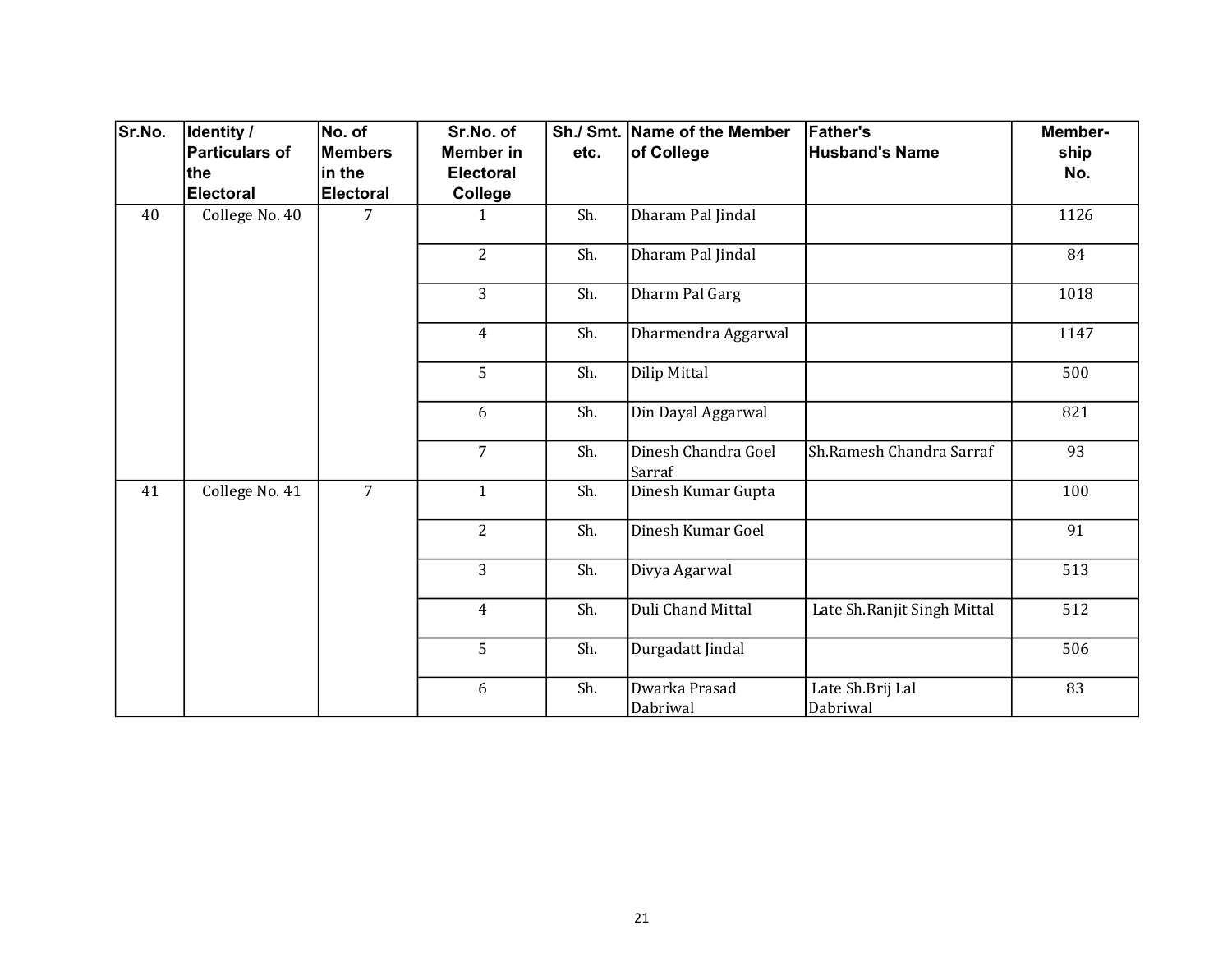| Sr.No. | Identity /              | No. of                     | Sr.No. of                   |      | Sh./ Smt. Name of the Member | <b>Father's</b>       | Member- |
|--------|-------------------------|----------------------------|-----------------------------|------|------------------------------|-----------------------|---------|
|        | <b>Particulars of</b>   | <b>Members</b>             | Member in                   | etc. | of College                   | <b>Husband's Name</b> | ship    |
|        | the<br><b>Electoral</b> | in the<br><b>Electoral</b> | <b>Electoral</b><br>College |      |                              |                       | No.     |
| 42     | College No. 42          | 6                          | 1                           | Sh.  | F.C.Gupta                    |                       | 103     |
|        |                         |                            |                             |      |                              |                       |         |
|        |                         |                            | $\overline{2}$              | Sh.  | G. K. Gupta                  |                       | 934     |
|        |                         |                            | 3                           | Sh.  | G.C.Garg                     | Sh.Des Raj            | 515     |
|        |                         |                            | $\overline{4}$              | Sh.  | Gaja Nand Sanwaria           |                       | 110     |
|        |                         |                            | 5                           | Sh.  | Gaja Nand Agarwal            |                       | 123     |
|        |                         |                            | 6                           | Sh.  | Gaja Nand Arya               |                       | 104     |
| 43     | College No. 43          | $\overline{7}$             | $\mathbf{1}$                | Sh.  | Gaja Nand Goel               |                       | 835     |
|        |                         |                            | $\overline{2}$              | Sh.  | Gaja Nand Saraf              |                       | 121     |
|        |                         |                            | 3                           | Sh.  | Ganga Bishan Gupta           |                       | 106     |
|        |                         |                            | $\overline{4}$              | Sh.  | Gangadhar Garg               |                       | 518     |
|        |                         |                            | 5                           | Sh.  | Ganpat Lal Goyal             |                       | 796     |
|        |                         |                            | 6                           | Sh.  | Ganpat Rai Khetan            |                       | 125     |
|        |                         |                            | $\overline{7}$              | Sh.  | Gaurav Gupta                 | S/o Sh.Sunil Gupta    | 127     |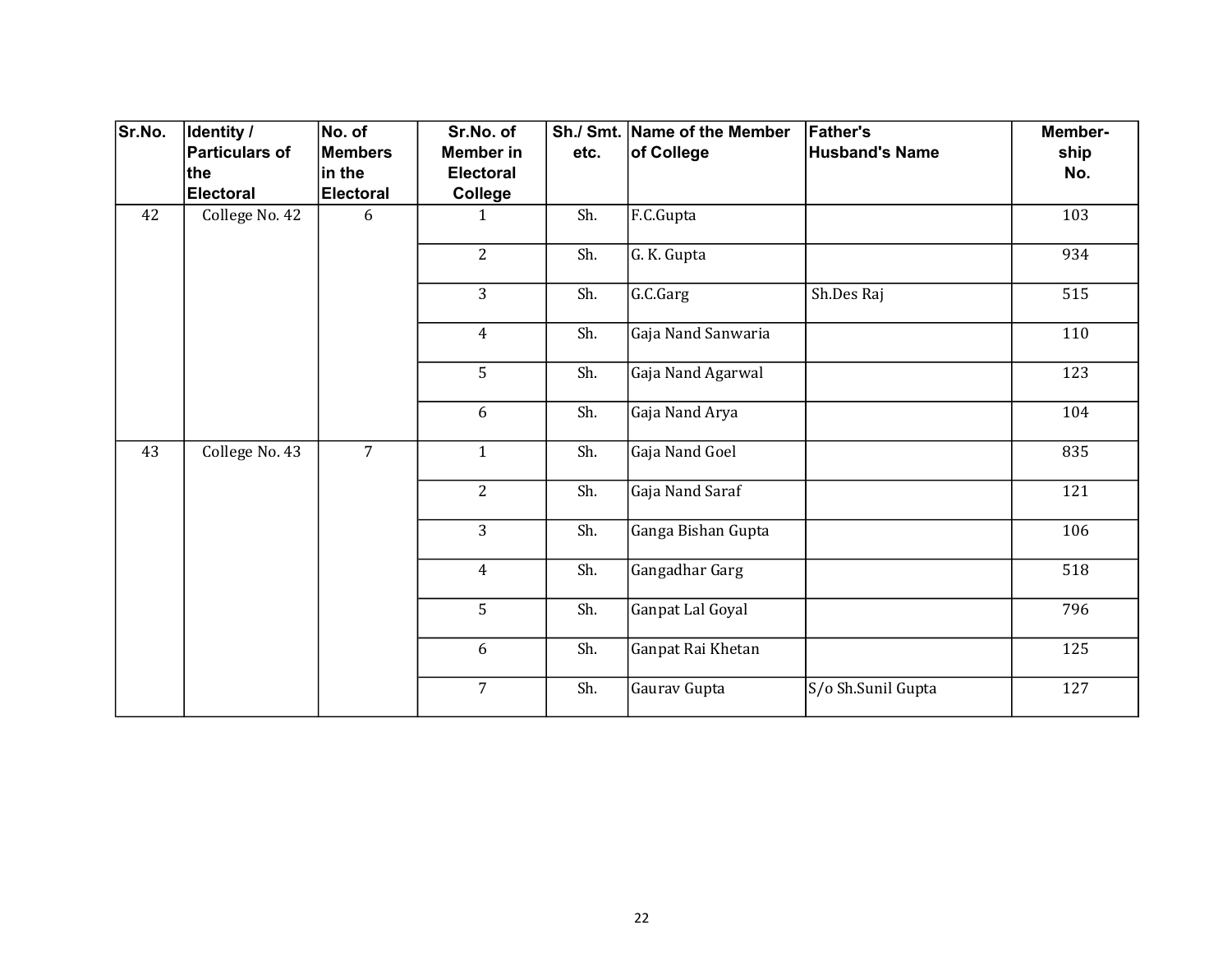| Sr.No. | Identity /     | No. of           | Sr.No. of        |      | Sh./ Smt. Name of the Member | <b>Father's</b>       | Member- |
|--------|----------------|------------------|------------------|------|------------------------------|-----------------------|---------|
|        | Particulars of | <b>Members</b>   | <b>Member in</b> | etc. | of College                   | <b>Husband's Name</b> | ship    |
|        | ∣the           | in the           | <b>Electoral</b> |      |                              |                       | No.     |
|        | Electoral      | <b>Electoral</b> | College          |      |                              |                       |         |
| 44     | College No. 44 | 7                | $\mathbf{1}$     | Sh.  | Gauri Shankar Jain           | S/o Sh.Onkar Das Jain | 523     |
|        |                |                  | $\overline{2}$   | Sh.  | Gauri Shankar Kharkiya       |                       | 112     |
|        |                |                  | 3                | Sh.  | Gautam Bansal                |                       | 1389    |
|        |                |                  | $\overline{4}$   | Sh.  | Ghanshyam Das Garg           |                       | 1208    |
|        |                |                  | 5                | Sh.  | Ghanshyam Das Gupta          |                       | 1043    |
|        |                |                  | 6                | Sh.  | Ghanshyam Dass Goel          |                       | 1209    |
|        |                |                  | $\overline{7}$   | Sh.  | Ghanshyam Dass Goyal         |                       | 109     |
| 45     | College No. 45 | $\overline{7}$   | $\mathbf{1}$     | Sh.  | Ghisa Ram Goyal              |                       | 524     |
|        |                |                  | $\overline{2}$   | Sh.  | Gian Chand Gupta             |                       | 903     |
|        |                |                  | 3                | Sh.  | Gian Chand Gupta             |                       | 836     |
|        |                |                  | $\overline{4}$   | Sh.  | Girdhari Lal Goyal           |                       | 1233    |
|        |                |                  | 5                | Sh.  | Girdhari Lal Shraff          |                       | 522     |
|        |                |                  | 6                | Sh.  | Girish Agarwal               |                       | 521     |
|        |                |                  | $\overline{7}$   | Sh.  | Girish Gangadhar<br>Agarwal  |                       | 126     |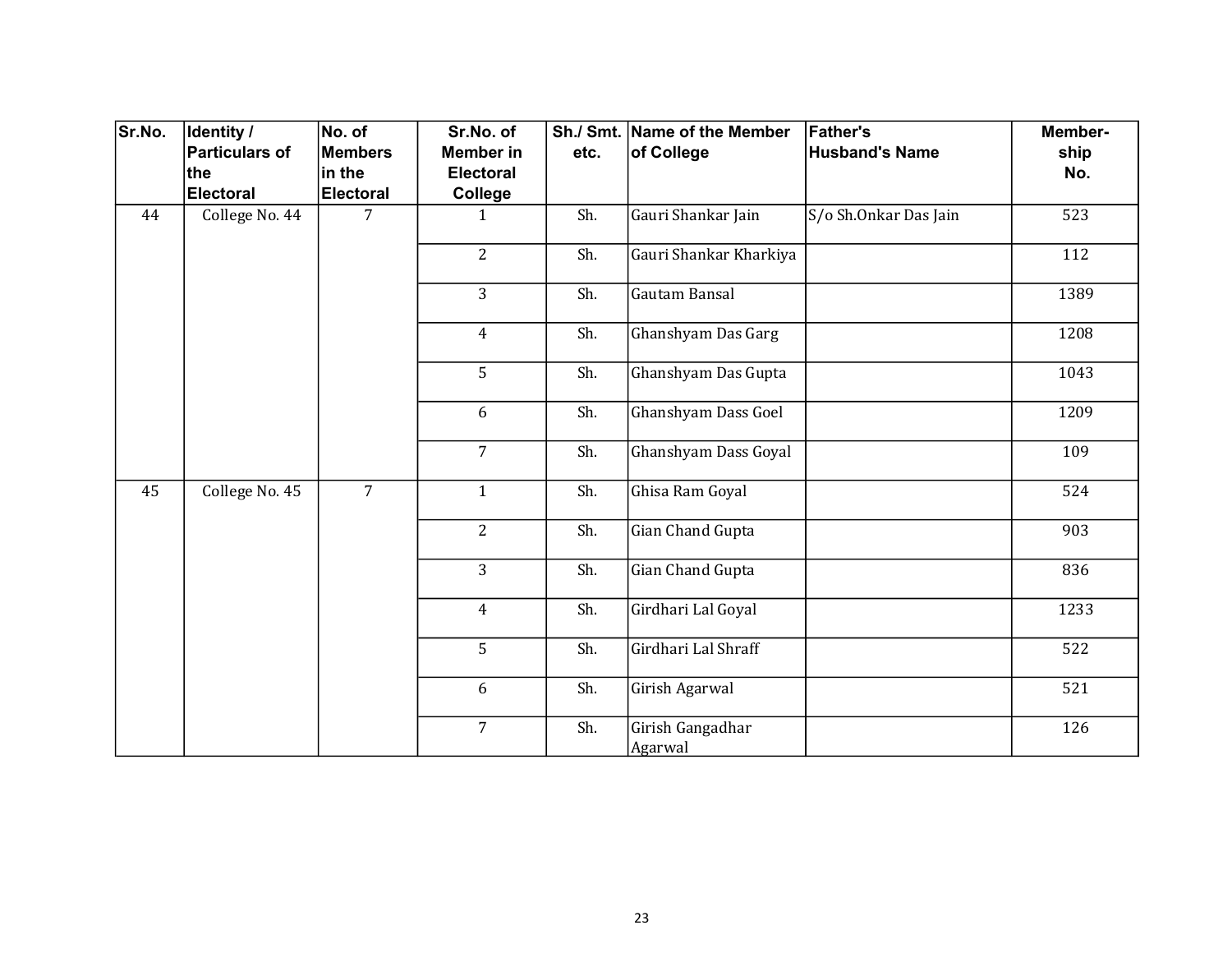| Sr.No. | Identity /            | No. of           | Sr.No. of        |      | Sh./ Smt. Name of the Member | <b>Father's</b>                 | Member- |
|--------|-----------------------|------------------|------------------|------|------------------------------|---------------------------------|---------|
|        | <b>Particulars of</b> | <b>Members</b>   | Member in        | etc. | of College                   | <b>Husband's Name</b>           | ship    |
|        | the                   | in the           | <b>Electoral</b> |      |                              |                                 | No.     |
|        | <b>Electoral</b>      | <b>Electoral</b> | College          |      |                              |                                 |         |
| 46     | College No. 46        | 8                | 1                | Sh.  | Gita Devi Agarwal            |                                 | 520     |
|        |                       |                  | $\overline{2}$   | Sh.  | Gobind Ram Jindal            |                                 | 519     |
|        |                       |                  | 3                | Sh.  | Gopal Aggarwal               | Late Sh.Shewdutt Rai<br>Agarwal | 1452    |
|        |                       |                  | $\overline{4}$   | Sh.  | <b>Gopal Prasad Agarwal</b>  |                                 | 113     |
|        |                       |                  | 5                | Sh.  | Gopal Rai Agarwal            |                                 | 795     |
|        |                       |                  | 6                | Sh.  | Gopi Ram Badopalia           |                                 | 120     |
|        |                       |                  | $\overline{7}$   | Sh.  | Gopi Ram Goyal               |                                 | 517     |
| 47     | College No. 47        | 6                | $\mathbf{1}$     | Sh.  | Gori Shankar Kayan           |                                 | 1012    |
|        |                       |                  | $\overline{2}$   | Sh.  | Gouri Shanker Gupta          |                                 | 1383    |
|        |                       |                  | $\overline{3}$   | Sh.  | Gourishanker Agarwal         |                                 | 119     |
|        |                       |                  | $\overline{4}$   | Sh.  | Goverdhan Gupta<br>(Budakia) |                                 | 1309    |
|        |                       |                  | 5                | Sh.  | Govind Prashad<br>Agarwal    |                                 | 117     |
|        |                       |                  | 6                | Sh.  | <b>Govind Agarwal</b>        |                                 | 526     |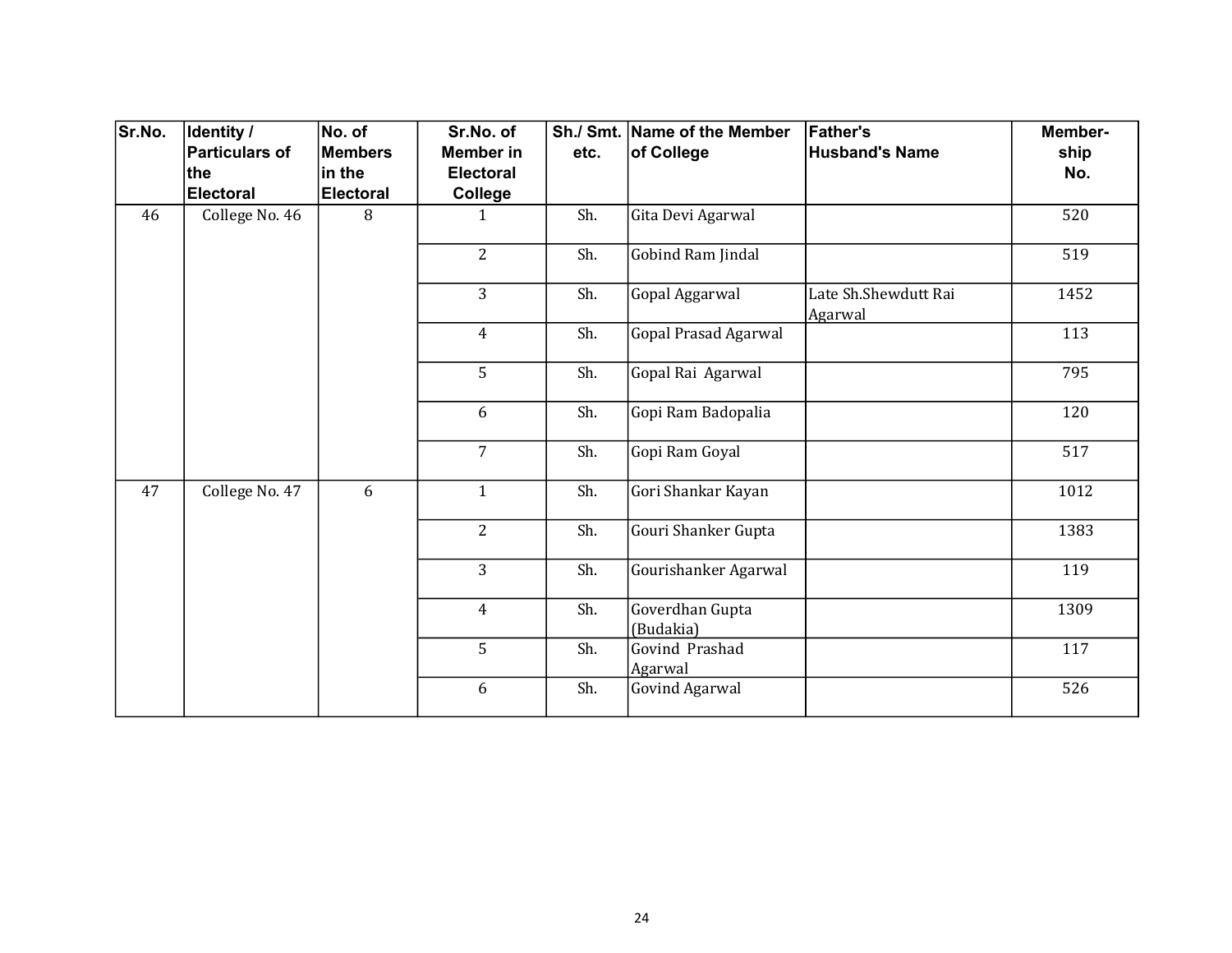| Sr.No. | Identity /     | No. of           | Sr.No. of        |      | Sh./ Smt. Name of the Member | <b>Father's</b>                | Member- |
|--------|----------------|------------------|------------------|------|------------------------------|--------------------------------|---------|
|        | Particulars of | <b>Members</b>   | <b>Member in</b> | etc. | of College                   | <b>Husband's Name</b>          | ship    |
|        | ∣the           | in the           | <b>Electoral</b> |      |                              |                                | No.     |
|        | Electoral      | <b>Electoral</b> | College          |      |                              |                                |         |
| 48     | College No. 48 | 7                | $\mathbf{1}$     | Sh.  | <b>Govind Aggarwal</b>       | Sh.O.P.Mittal                  | 1060    |
|        |                |                  | $\overline{2}$   | Sh.  | <b>Govind Prashad Goel</b>   |                                | 107     |
|        |                |                  | 3                | Sh.  | Govind Ram Aggarwal          | Late Sh.Kedar Nath<br>Aggarwal | 837     |
|        |                |                  | $\overline{4}$   | Sh.  | Govind Ram Aggarwal          |                                | 13      |
|        |                |                  | 5                | Sh.  | Govind Ram S. Agrawal        |                                | 122     |
|        |                |                  | 6                | Sh.  | Gulab Rai Jindal             |                                | 516     |
|        |                |                  | $\overline{7}$   | Sh.  | <b>Gulshan Singal</b>        |                                | 1278    |
| 49     | College No. 49 | $\overline{7}$   | $\mathbf{1}$     | Sh.  | <b>Gurdev Chand Garg</b>     | Sh.Des Raj                     | 811     |
|        |                |                  | $\overline{2}$   | Sh.  | Gyan Chand Goel              |                                | 525     |
|        |                |                  | $\overline{3}$   | Sh.  | Gyan Chand Mittal            |                                | 1235    |
|        |                |                  | $\overline{4}$   | Sh.  | Gyan Gupta                   |                                | 111     |
|        |                |                  | 5                | Sh.  | Gyan Prakash Goel            | Late Sh.Kranti Chand Goel      | 124     |
|        |                |                  | 6                | Sh.  | Gyan Prakash Goel            |                                | 105     |
|        |                |                  | $\overline{7}$   | Sh.  | H.S. Bansal                  |                                | 131     |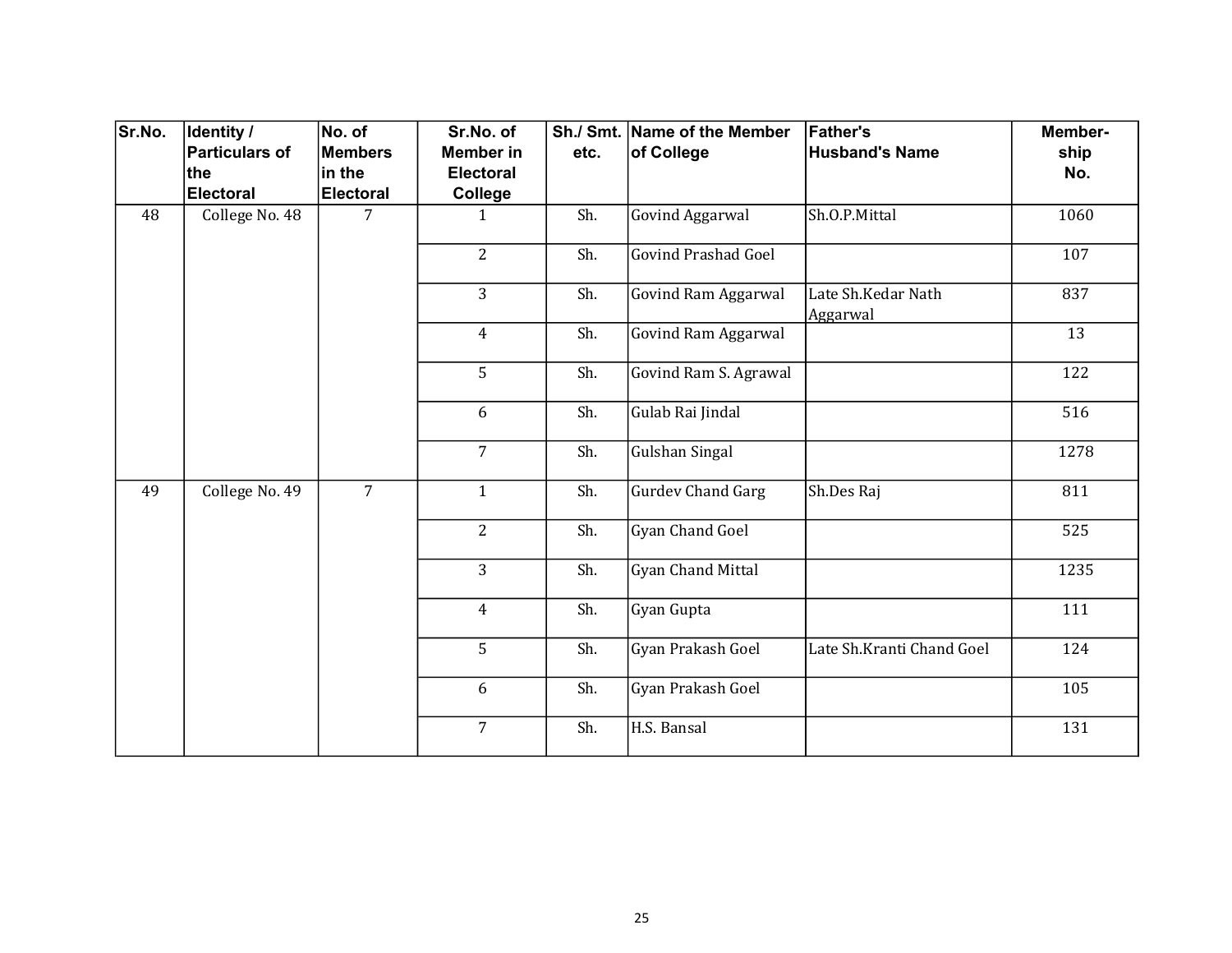| Sr.No. | Identity /     | No. of           | Sr.No. of        |      | Sh./ Smt. Name of the Member      | <b>Father's</b>            | Member- |
|--------|----------------|------------------|------------------|------|-----------------------------------|----------------------------|---------|
|        | Particulars of | <b>Members</b>   | <b>Member in</b> | etc. | of College                        | <b>Husband's Name</b>      | ship    |
|        | ∣the           | in the           | <b>Electoral</b> |      |                                   |                            | No.     |
|        | Electoral      | <b>Electoral</b> | College          |      |                                   |                            |         |
| 50     | College No. 50 | 7                | $\mathbf{1}$     | Sh.  | Hanuman Prasad Goyal              |                            | 140     |
|        |                |                  | $\overline{2}$   | Sh.  | Har Gulal Kejriwal                |                            | 130     |
|        |                |                  | 3                | Sh.  | Har Kishan Dass<br>Agarwal        |                            | 134     |
|        |                |                  | $\overline{4}$   | Sh.  | Har Narain Bindal                 |                            | 527     |
|        |                |                  | 5                | Sh.  | Har Swarup Gupta                  |                            | 133     |
|        |                |                  | 6                | Sh.  | Hardwari Lal Gupta                |                            | 791     |
|        |                |                  | $\overline{7}$   | Sh.  | Hardwari Mal Garg                 |                            | 533     |
| 51     | College No. 51 | $\overline{7}$   | $\mathbf{1}$     | Sh.  | Hari Charan Garg                  | Late Sh.Tuhi Ram Garg      | 137     |
|        |                |                  | $\overline{2}$   | Sh.  | Hari Kishan Garg                  |                            | 528     |
|        |                |                  | $\overline{3}$   | Sh.  | Hari Kishan Jindal                | Sh.Ram Singh<br>Jindal     | 346     |
|        |                |                  | $\overline{4}$   | Sh.  | Hari Krishna<br><b>B.</b> Agarwal |                            | 529     |
|        |                |                  | 5                | Sh.  | Hari Krishna<br>Chaudhary         |                            | 1011    |
|        |                |                  | 6                | Sh.  | Hari Om Goel                      |                            | 799     |
|        |                |                  | $\overline{7}$   | Sh.  | Hari Prakash Gupta                | Late Sh.Ram Kumar<br>Gupta | 1076    |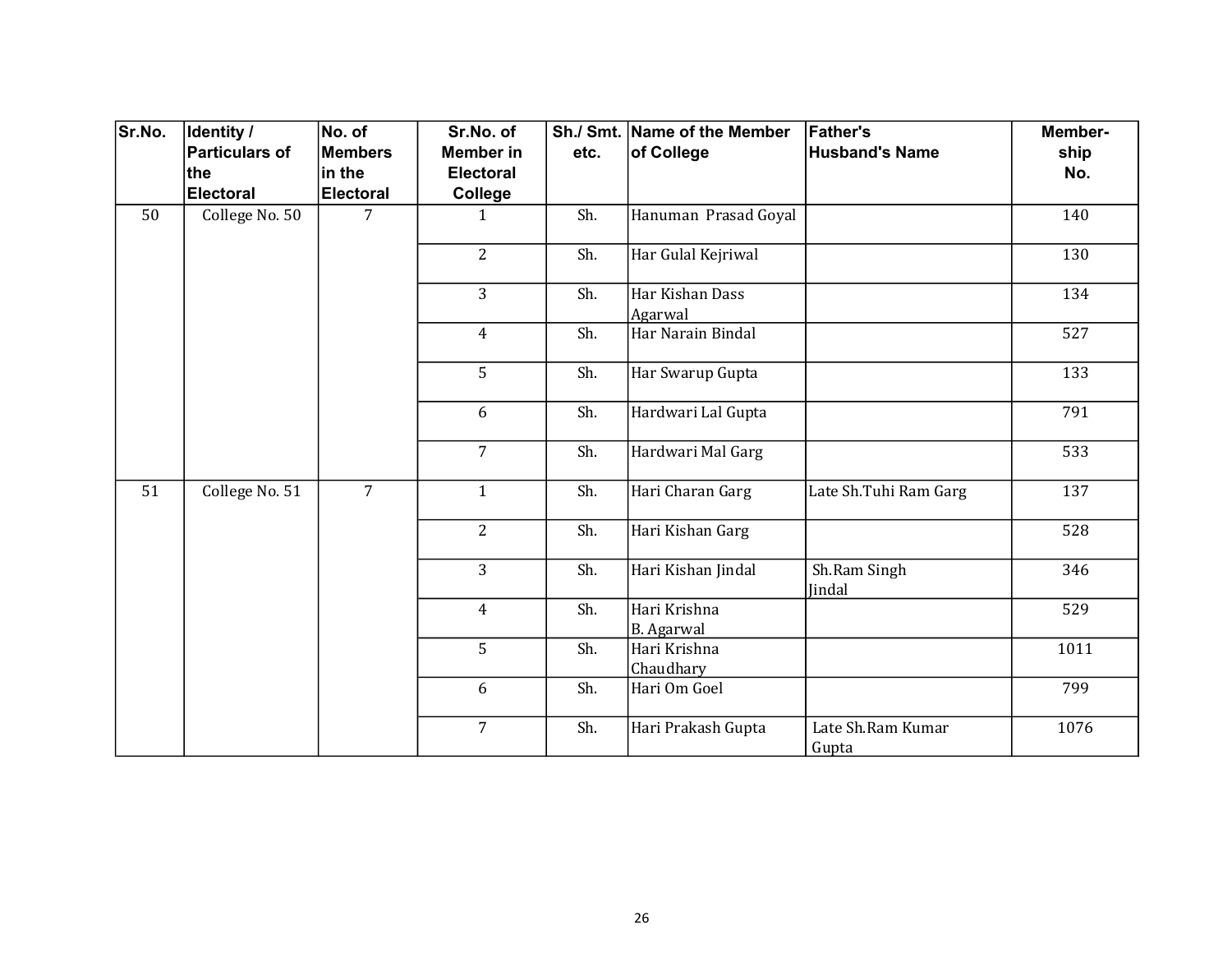| Sr.No. | Identity /            | No. of           | Sr.No. of        |      | Sh./ Smt. Name of the Member | <b>Father's</b>            | Member- |
|--------|-----------------------|------------------|------------------|------|------------------------------|----------------------------|---------|
|        | <b>Particulars of</b> | Members          | <b>Member in</b> | etc. | of College                   | <b>Husband's Name</b>      | ship    |
|        | the                   | in the           | <b>Electoral</b> |      |                              |                            | No.     |
|        | <b>Electoral</b>      | <b>Electoral</b> | College          |      |                              |                            |         |
| 52     | College No. 52        | $\overline{7}$   | $\mathbf{1}$     | Sh.  | Hari Prashad Rathi           |                            | 1052    |
|        |                       |                  | $\overline{2}$   | Sh.  | Hari Ram Bindal              |                            | 1355    |
|        |                       |                  | $\overline{3}$   | Sh.  | Hari Ram Garg                | Late Sh. Tokha Ram<br>Garg | 138     |
|        |                       |                  | $\overline{4}$   | Sh.  | Hari Ram Gupta               | Late Sh.Sadhu Ram<br>Gupta | 136     |
|        |                       |                  | 5                | Sh.  | Hari Shankar Almal           |                            | 531     |
|        |                       |                  | 6                | Sh.  | Harish Aggarwal              |                            | 1007    |
| 53     | College No. 53        | $\overline{7}$   | $\mathbf{1}$     | Sh.  | Harish Kumar<br>Aggarwal     |                            | 139     |
|        |                       |                  | $\overline{2}$   | Sh.  | Harish Kumar Airan           | Sh.Radha Kishan<br>Airan   | 980     |
|        |                       |                  | $\overline{3}$   | Sh.  | Harish Singla                |                            | 1108    |
|        |                       |                  | $\overline{4}$   | Sh.  | Harshvardhan Arya            |                            | 921     |
|        |                       |                  | 5                | Sh.  | Hemant Gupta                 |                            | 1236    |
|        |                       |                  | 6                | Sh.  | Hemant Kumar<br>Khanna       |                            | 904     |
|        |                       |                  | $\overline{7}$   | Sh.  | Hetram Aggarwal              |                            | 135     |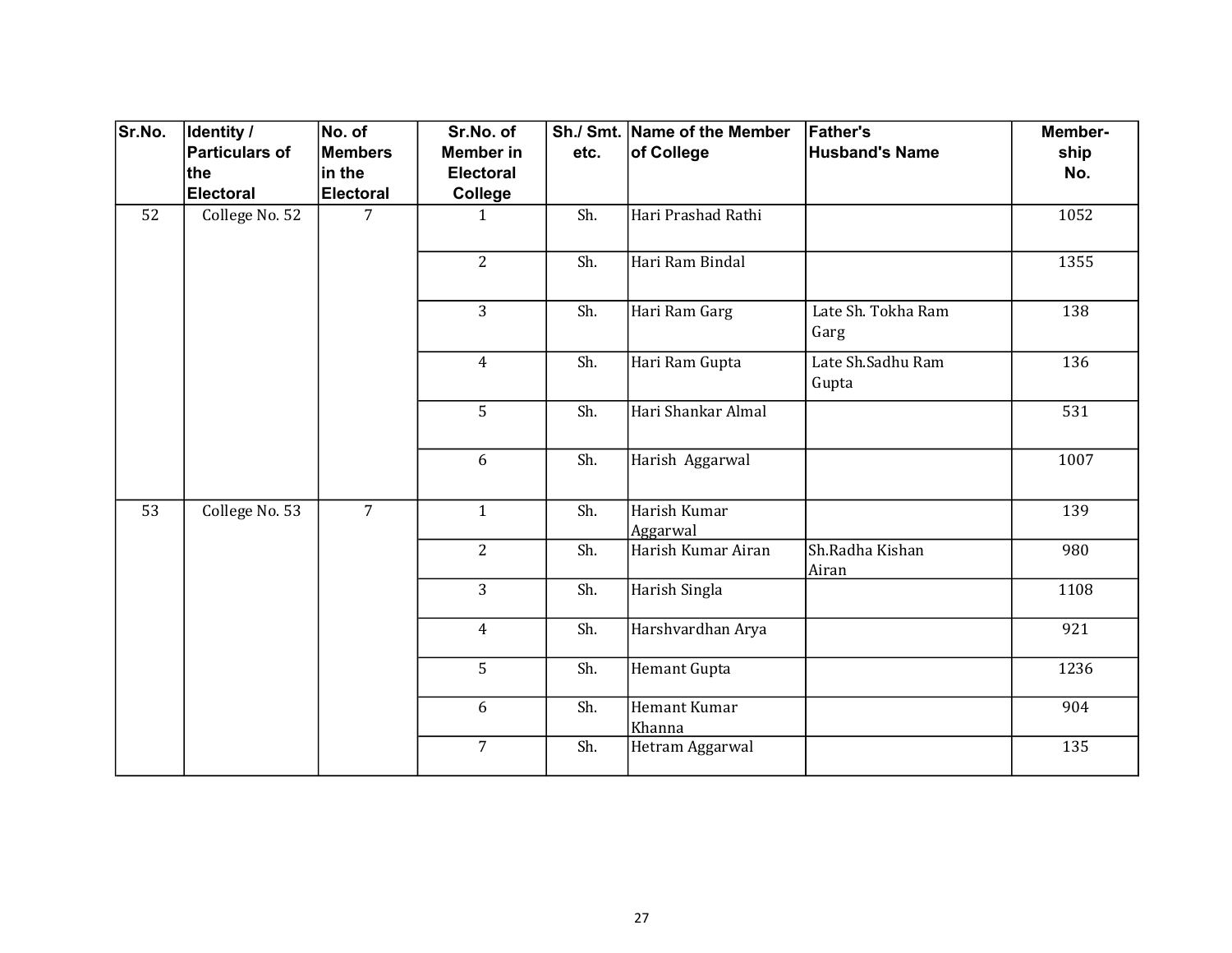| Sr.No.          | <b>Identity /</b> | No. of           | Sr.No. of        |      | Sh./ Smt. Name of the Member  | <b>Father's</b>             | Member- |
|-----------------|-------------------|------------------|------------------|------|-------------------------------|-----------------------------|---------|
|                 | Particulars of    | Members          | <b>Member in</b> | etc. | of College                    | <b>Husband's Name</b>       | ship    |
|                 | the               | in the           | <b>Electoral</b> |      |                               |                             | No.     |
|                 | Electoral         | <b>Electoral</b> | College          |      |                               |                             |         |
| 54              | College No. 54    | $\overline{7}$   | $\mathbf{1}$     | Sh.  | Hira Kishan Kagzi             | W/o Sh. Kishan Bihari Kagzi | 530     |
|                 |                   |                  | $\overline{2}$   | Sh.  | Hoshiari Mal<br>Bansal        | Late Sh.Chandu Lal          | 1118    |
|                 |                   |                  | $\overline{3}$   | Sh.  | I. P.Jain                     | Late Sh.Manohar Lal<br>Jain | 143     |
|                 |                   |                  | $\overline{4}$   | Dr.  | <b>Inder Sain Gupta</b>       | Sh. Udmi Ram Gupta          | 1458    |
|                 |                   |                  | 5                | Sh.  | <b>Indra Chand</b><br>Bharech |                             | 534     |
|                 |                   |                  | 6                | Sh.  | Indrajit Jindal               |                             | 144     |
|                 |                   |                  | $\overline{7}$   | Sh.  | <b>Indu Bansal</b>            |                             | 1398    |
|                 |                   |                  | 8                | Sh.  | <b>Ishwar Chand Goel</b>      |                             | 141     |
| $\overline{55}$ | College No. 55    | $\overline{7}$   | $\mathbf{1}$     | Sh.  | Ishwar Chand Gupta            |                             | 142     |
|                 |                   |                  | $\overline{2}$   | Sh.  | <b>Ishwar Garg</b>            |                             | 145     |
|                 |                   |                  | $\overline{3}$   | Sh.  | Ishwar Lal Mittal             | Sh.Lakhi Ram Mittal         | 979     |
|                 |                   |                  | $\overline{4}$   | Sh.  | J. P. Poddar                  |                             | 165     |
|                 |                   |                  | 5                | Sh.  | J. P.Arya                     |                             | 800     |
|                 |                   |                  | 6                | Sh.  | Jag Mohan Agarwal             | Sh. Ratan Lal<br>Aggarwal   | 1366    |
|                 |                   |                  | $\overline{7}$   | Sh.  | Jag Mohan Gupta               |                             | 167     |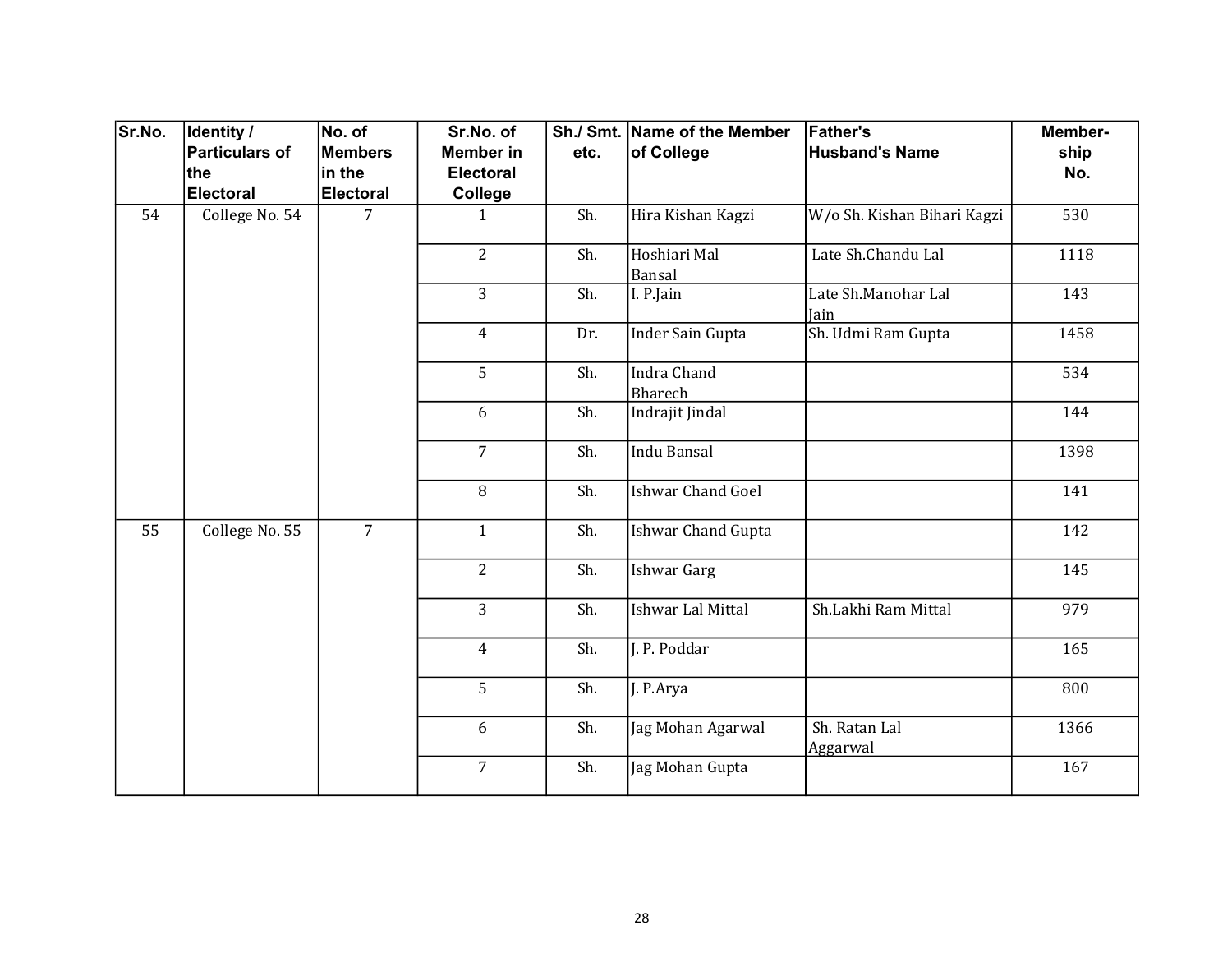| Sr.No. | Identity /            | No. of           | Sr.No. of        |      | Sh./ Smt. Name of the Member | <b>Father's</b>       | Member- |
|--------|-----------------------|------------------|------------------|------|------------------------------|-----------------------|---------|
|        | <b>Particulars of</b> | <b>Members</b>   | Member in        | etc. | of College                   | <b>Husband's Name</b> | ship    |
|        | the                   | in the           | <b>Electoral</b> |      |                              |                       | No.     |
|        | <b>Electoral</b>      | <b>Electoral</b> | College          |      |                              |                       |         |
| 56     | College No. 56        | 7                | 1                | Sh.  | Jagdish Agarwal              |                       | 541     |
|        |                       |                  | $\overline{2}$   | Sh.  | Jagdish Chand Jain           |                       | 1008    |
|        |                       |                  | $\overline{3}$   | Sh.  | Jagdish Kumar                |                       | 1238    |
|        |                       |                  | $\overline{4}$   | Sh.  | Jagdish Kumar<br>M. Gupta    |                       | 168     |
|        |                       |                  | 5                | Sh.  | Jagdish Pershad<br>Bansal    |                       | 539     |
|        |                       |                  | 6                | Sh.  | Jagdish Prasad<br>Agarwal    |                       | 155     |
|        |                       |                  | $\overline{7}$   | Sh.  | Jagdish Prasad<br>Arya       |                       | 169     |
| 57     | College No. 57        | $\overline{7}$   | $\mathbf{1}$     | Sh.  | Jagdish Prasad<br>Rateria    |                       | 164     |
|        |                       |                  | $\overline{2}$   | Sh.  | Jagdish Rai<br>Agarwal       |                       | 809     |
|        |                       |                  | $\overline{3}$   | Sh.  | Jagdish Rai Singhal          |                       | 150     |
|        |                       |                  | $\overline{4}$   | Sh.  | Jagmohan<br>Aggarwal         |                       | 1115    |
|        |                       |                  | 5                | Sh.  | Jai Bhagwan<br>Singhal       |                       | 1124    |
|        |                       |                  | 6                | Sh.  | Jai Bhagwan Goel             |                       | 154     |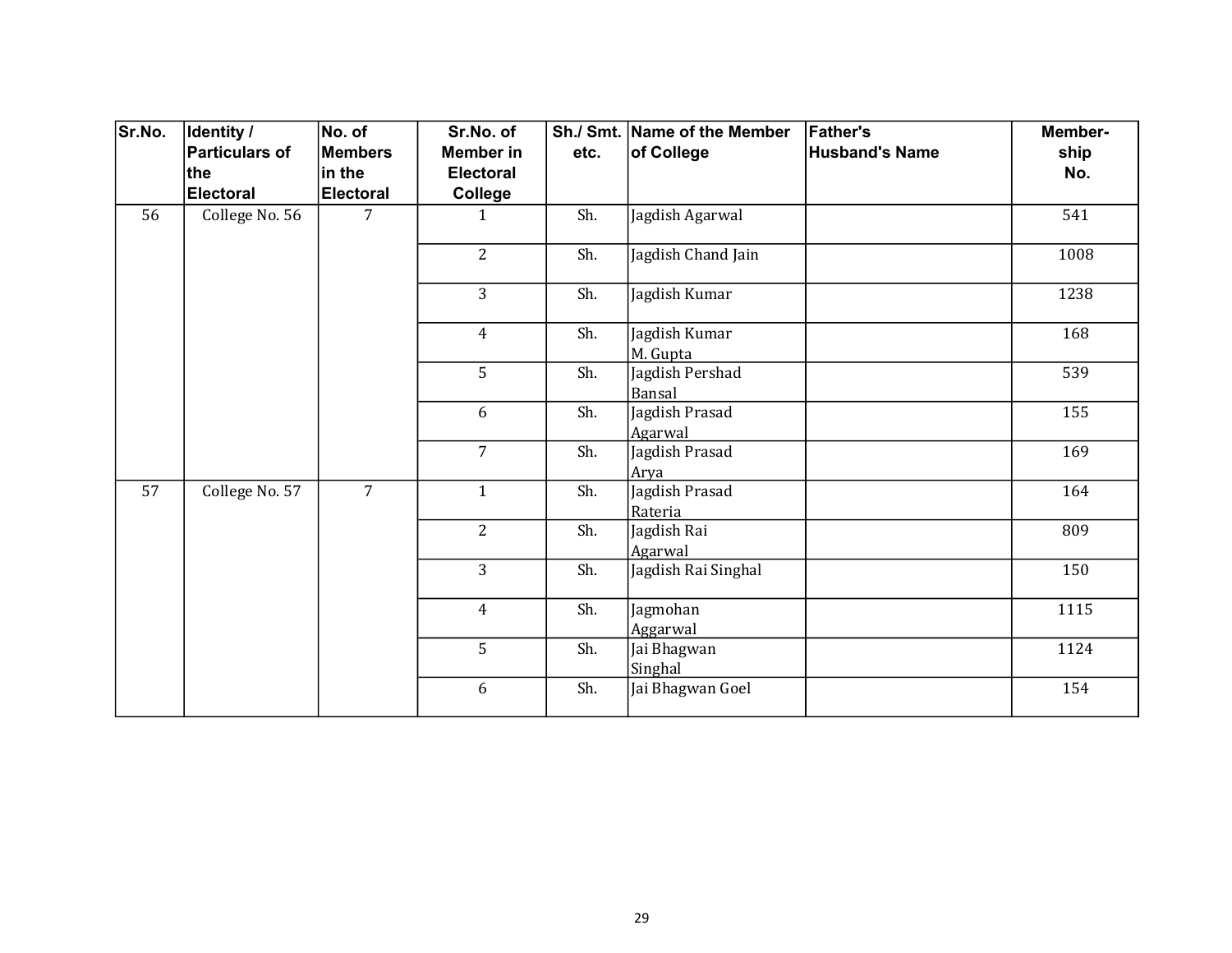| Sr.No. | Identity /            | No. of           | Sr.No. of        |      | Sh./ Smt. Name of the Member | <b>Father's</b>          | Member- |
|--------|-----------------------|------------------|------------------|------|------------------------------|--------------------------|---------|
|        | <b>Particulars of</b> | Members          | <b>Member in</b> | etc. | of College                   | <b>Husband's Name</b>    | ship    |
|        | the                   | in the           | <b>Electoral</b> |      |                              |                          | No.     |
|        | Electoral             | <b>Electoral</b> | <b>College</b>   |      |                              |                          |         |
| 58     | College No. 58        | 7                | $\mathbf{1}$     | Sh.  | Jai Bhagwan Gupta            |                          | 804     |
|        |                       |                  | $\overline{2}$   | Sh.  | Jai Bhagwan Singla           |                          | 1211    |
|        |                       |                  | 3                | Sh.  | Jai Bhawan Jindal            |                          | 1214    |
|        |                       |                  | $\overline{4}$   | Sh.  | Jai Kishan Garg              |                          | 156     |
|        |                       |                  | 5                | Sh.  | Jai Kishan Gupta             |                          | 148     |
|        |                       |                  | 6                | Sh.  | Jai Kumar Bansal             |                          | 535     |
|        |                       |                  | $\overline{7}$   | Sh.  | Jai Kumar Jain               | Late Sh.Udmi<br>Ram Jain | 14      |
| 59     | College No. 59        | $\overline{7}$   | $\mathbf{1}$     | Sh.  | Jai Narain Gupta             |                          | 162     |
|        |                       |                  | $\overline{2}$   | Sh.  | Jai Parkash Goyal            | Late Sh.Chanan Mal       | 536     |
|        |                       |                  | 3                | Sh.  | Jai Parkash Gupta            | Sh.Hari Ram              | 166     |
|        |                       |                  | $\overline{4}$   | Sh.  | Jai Prakash<br>Agarwal       |                          | 157     |
|        |                       |                  | 5                | Sh.  | Jai Prakash Arya             |                          | 146     |
|        |                       |                  | 6                | Sh.  | Jai Prakash Gupta            |                          | 538     |
|        |                       |                  | $\overline{7}$   | Sh.  | Jai Prakash Gupta            |                          | 152     |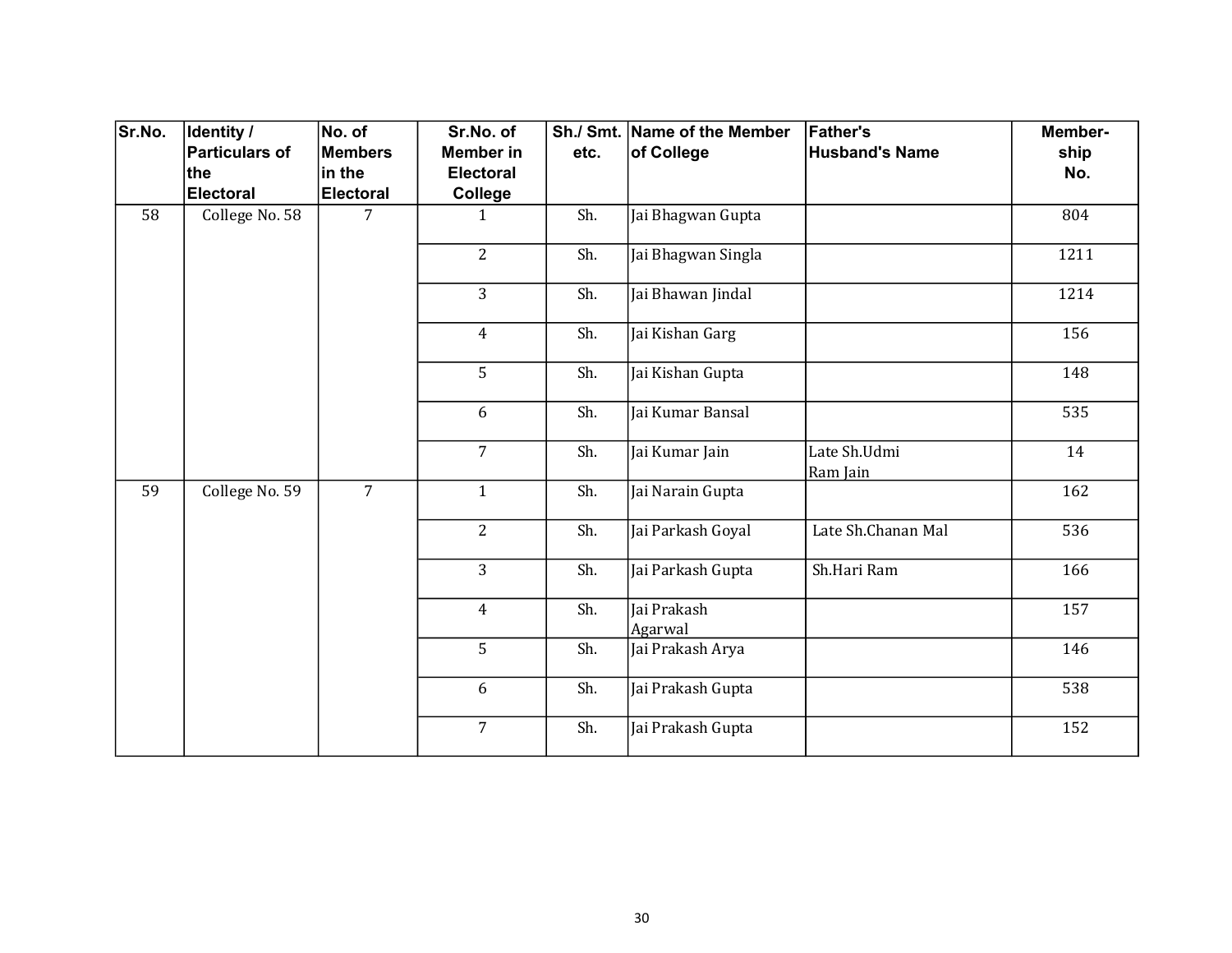| Sr.No. | Identity /            | No. of           | Sr.No. of        |      | Sh./ Smt. Name of the Member       | <b>Father's</b>          | Member- |
|--------|-----------------------|------------------|------------------|------|------------------------------------|--------------------------|---------|
|        | <b>Particulars of</b> | Members          | <b>Member in</b> | etc. | of College                         | <b>Husband's Name</b>    | ship    |
|        | the                   | in the           | <b>Electoral</b> |      |                                    |                          | No.     |
|        | Electoral             | <b>Electoral</b> | College          |      |                                    |                          |         |
| 60     | College No. 60        | 7                | $\mathbf{1}$     | Sh.  | Jai Prakash Singhal                |                          | 244     |
|        |                       |                  | $\overline{2}$   | Sh.  | Jai Prasad Jain<br>(Advocate)      |                          | 1273    |
|        |                       |                  | 3                | Sh.  | Jainendar Kumar<br>Jain (Advocate) |                          | 159     |
|        |                       |                  | $\overline{4}$   | Sh.  | Jainti Prashad<br>Agarwal          |                          | 163     |
|        |                       |                  | 5                | Sh.  | Jamna Devi Jindal                  |                          | 149     |
|        |                       |                  | 6                | Sh.  | Janak Raj Goel                     |                          | 1242    |
|        |                       |                  | $\overline{7}$   | Sh.  | Janesh Mangla                      |                          | 1207    |
| 61     | College No. 61        | $\overline{7}$   | $\mathbf{1}$     | Sh.  | Jinee Goyal                        | W/o Sh. Sandeep<br>Goyal | 1154    |
|        |                       |                  | $\overline{2}$   | Sh.  | Jinendra Kumar<br>Arya             |                          | 170     |
|        |                       |                  | $\overline{3}$   | Sh.  | Jitender Garg                      |                          | 954     |
|        |                       |                  | $\overline{4}$   | Sh.  | Jiwa Ram Goyal                     |                          | 161     |
|        |                       |                  | 5                | Sh.  | Jiwan Dabriwal                     |                          | 537     |
|        |                       |                  | 6                | Sh.  | Jogender Kumar<br>Gupta            |                          | 905     |
|        |                       |                  | $\overline{7}$   | Sh.  | Jogesh Bansal                      |                          | 970     |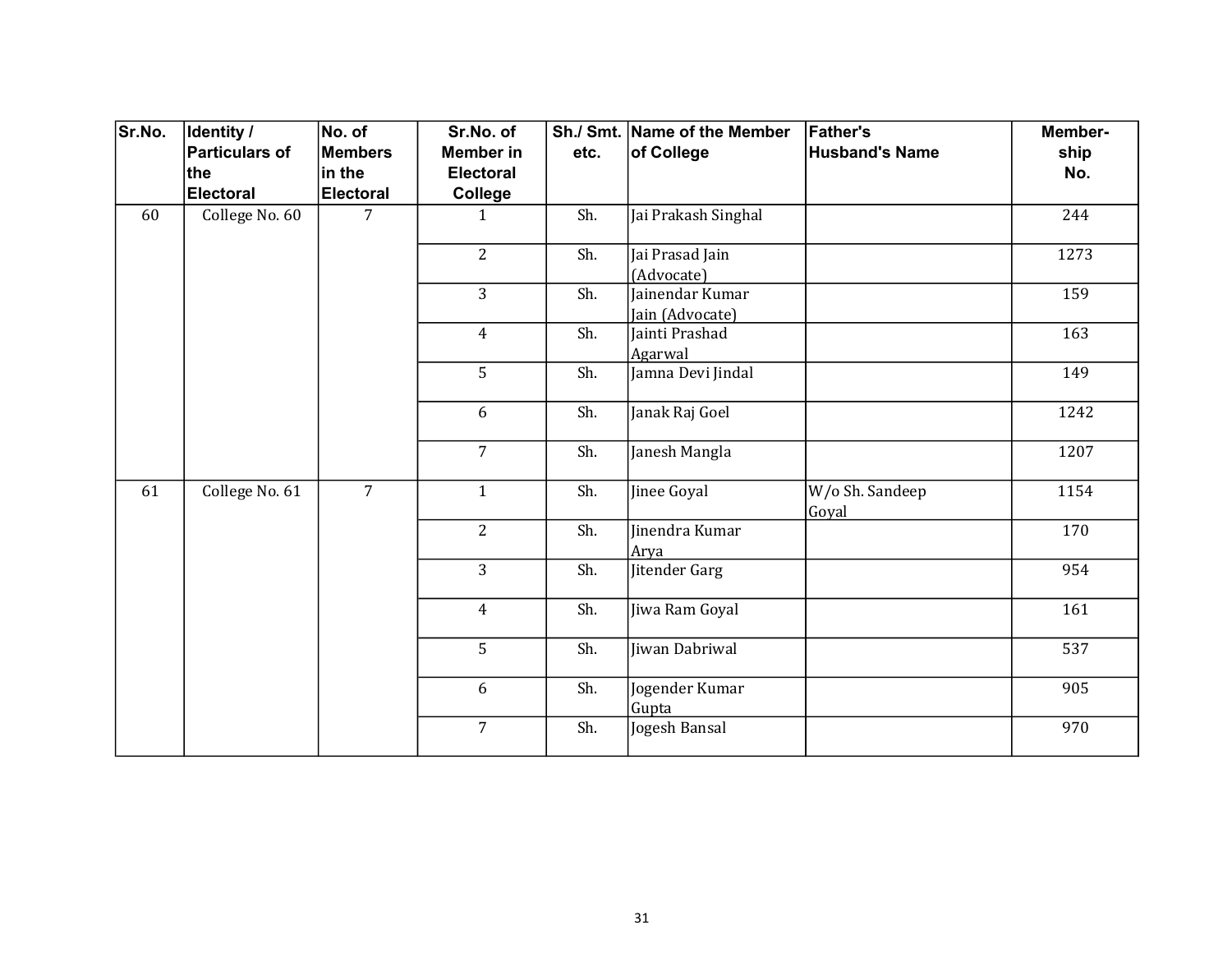| Sr.No. | Identity /            | No. of           | Sr.No. of        |      | Sh./ Smt. Name of the Member | <b>Father's</b>                | Member-          |
|--------|-----------------------|------------------|------------------|------|------------------------------|--------------------------------|------------------|
|        | <b>Particulars of</b> | Members          | <b>Member in</b> | etc. | of College                   | <b>Husband's Name</b>          | ship             |
|        | the                   | in the           | <b>Electoral</b> |      |                              |                                | No.              |
|        | <b>Electoral</b>      | <b>Electoral</b> | College          |      |                              |                                |                  |
| 62     | College No. 62        | $\overline{7}$   | $\mathbf{1}$     | Sh.  | Jugal Bhartiya               |                                | 158              |
|        |                       |                  | $\overline{2}$   | Sh.  | Jugal Kishore<br>Bihani      |                                | 1150             |
|        |                       |                  | 3                | Sh.  | Jyoti Prashad<br>Agarwal     |                                | 1040             |
|        |                       |                  | $\overline{4}$   | Sh.  | K. K. Dalmia                 |                                | 542              |
|        |                       |                  | 5                | Sh.  | K. K. Surekha                |                                | $\overline{907}$ |
|        |                       |                  | 6                | Sh.  | K. L. Agarwal                |                                | 839              |
|        |                       |                  | $\overline{7}$   | Sh.  | K. M. Agarwal                |                                | 963              |
| 63     | College No. 63        | $\overline{7}$   | $\mathbf{1}$     | Sh.  | K. P. Dalmia                 |                                | 559              |
|        |                       |                  | $\overline{2}$   | Sh.  | K.C.Goyal                    |                                | 1092             |
|        |                       |                  | 3                | Sh.  | K.K.Aggarwal                 | Sh.R.P.Aggarwal                | 1088             |
|        |                       |                  | $\overline{4}$   | Sh.  | Kailash Aggarwal             | Late Sh.Basant<br>Lal Aggarwal | 906              |
|        |                       |                  | 5                | Sh.  | Kailash Chand<br>Bansal      | Late Sh.S.P.Bansal             | 178              |
|        |                       |                  | 6                | Sh.  | Kailash Chand<br>Gupta       |                                | 179              |
|        |                       |                  | $\overline{7}$   | Sh.  | Kailash Chander              |                                | 1369             |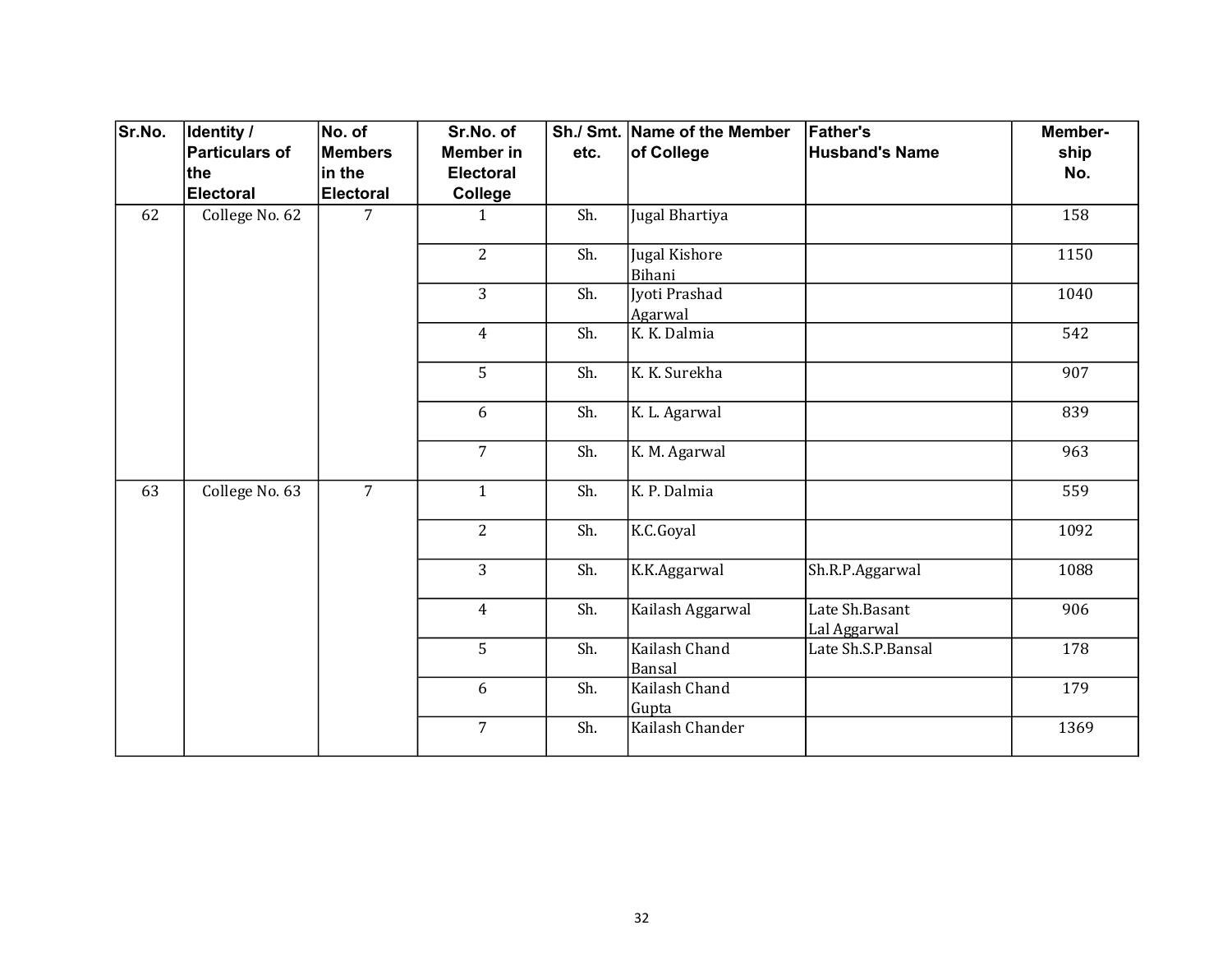| Sr.No. | <b>Identity /</b> | No. of           | Sr.No. of        |      | Sh./ Smt. Name of the Member    | <b>Father's</b>              | Member- |
|--------|-------------------|------------------|------------------|------|---------------------------------|------------------------------|---------|
|        | Particulars of    | <b>Members</b>   | <b>Member</b> in | etc. | of College                      | <b>Husband's Name</b>        | ship    |
|        | the               | in the           | <b>Electoral</b> |      |                                 |                              | No.     |
|        | Electoral         | <b>Electoral</b> | College          |      |                                 |                              |         |
| 64     | College No. 64    | 7                | $\mathbf{1}$     | Sh.  | Kailash Chander<br>Chaudhary    | Sh.Devki Nandan              | 1311    |
|        |                   |                  | $\overline{2}$   | Sh.  | Kailash Chander<br>Gupta        |                              | 180     |
|        |                   |                  | $\overline{3}$   | Sh.  | Kailash Chandra<br>Aggarwal     | Late Sh.Babbudan<br>Aggarwal | 185     |
|        |                   |                  | $\overline{4}$   | Sh.  | Kailash Chaudhary<br>(Garg)     |                              | 553     |
|        |                   |                  | 5                | Sh.  | Kailash Jindal                  |                              | 547     |
|        |                   |                  | 6                | Sh.  | Kailash Pati Kedia              |                              | 189     |
|        |                   |                  | $\overline{7}$   | Sh.  | Kali Ram Bansal                 |                              | 177     |
| 65     | College No. 65    | $\overline{7}$   | $\mathbf{1}$     | Sh.  | Kamakhya Prasad<br>Agarwal      |                              | 543     |
|        |                   |                  | $\overline{2}$   | Sh.  | Kamal Jindal                    |                              | 546     |
|        |                   |                  | $\overline{3}$   | Sh.  | Kamal Kishore<br>Aggarwal       |                              | 1194    |
|        |                   |                  | $\overline{4}$   | Sh.  | Kamal Kishore<br><b>Bhartia</b> |                              | 1129    |
|        |                   |                  | 5                | Sh.  | Kamal Kishore<br>Gupta          |                              | 840     |
|        |                   |                  | 6                | Sh.  | Kamal Kr. Aggarwal              |                              | 1137    |
|        |                   |                  | $\overline{7}$   | Sh.  | Kamal Kumar<br>Agarwal          |                              | 188     |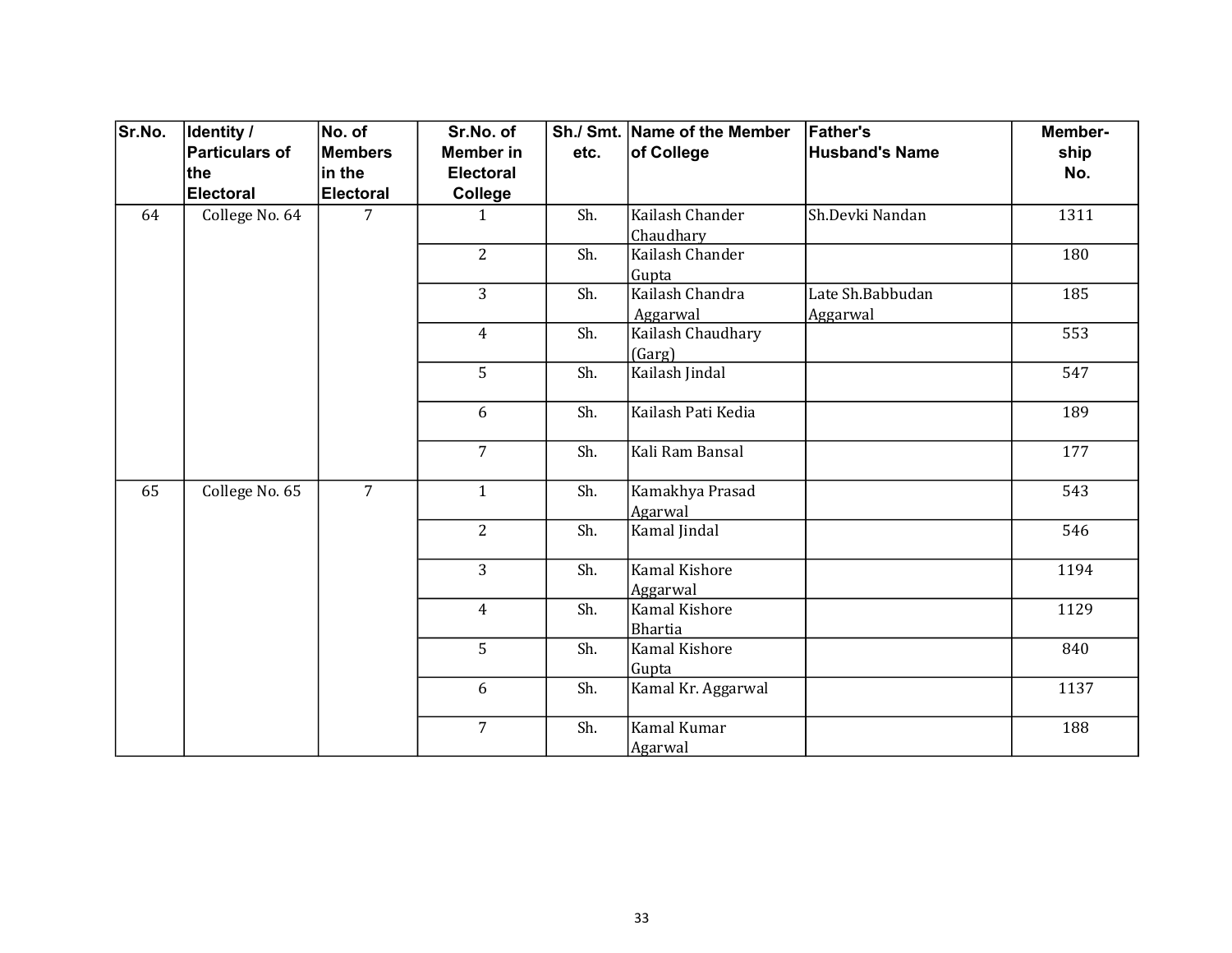| Sr.No. | Identity /     | No. of           | Sr.No. of        |      | Sh./ Smt. Name of the Member  | <b>Father's</b>                  | Member- |
|--------|----------------|------------------|------------------|------|-------------------------------|----------------------------------|---------|
|        | Particulars of | <b>Members</b>   | <b>Member in</b> | etc. | of College                    | <b>Husband's Name</b>            | ship    |
|        | ∣the           | in the           | <b>Electoral</b> |      |                               |                                  | No.     |
|        | Electoral      | <b>Electoral</b> | College          |      |                               |                                  |         |
| 66     | College No. 66 | 7                | $\mathbf{1}$     | Smt. | Kamini Agarwal                |                                  | 550     |
|        |                |                  | $\overline{2}$   | Sh.  | Kamlesh Agarwal               |                                  | 841     |
|        |                |                  | $\overline{3}$   | Smt. | Kanta Goyal                   | W/o Sh.Ram<br><b>Bilas Goyal</b> | 1427    |
|        |                |                  | $\overline{4}$   | Sh.  | Kanwar Singh Goel             | Late Sh.Mange Ram<br>Goel        | 1327    |
|        |                |                  | 5                | Sh.  | <b>Kapoor Singh</b><br>Narwal | Sh.Dharam Chand<br>Narwal        | 1245    |
|        |                |                  | 6                | Sh.  | Karan Agarwal                 | Sh.Suresh Kumar<br>Agarwal       | 551     |
|        |                |                  | $\overline{7}$   | Sh.  | Kartik Minda                  |                                  | 1416    |
| 67     | College No. 67 | $\overline{7}$   | $\mathbf{1}$     | Sh.  | Kashi Ram Gupta               |                                  | 71      |
|        |                |                  | $\overline{2}$   | Sh.  | Kavita Mittal                 |                                  | 182     |
|        |                |                  | 3                | Sh.  | <b>Kedar Nath</b>             | S/o Sh.Kanihya Lal               | 1264    |
|        |                |                  | $\overline{4}$   | Sh.  | Kedar Nath Agarwal            |                                  | 183     |
|        |                |                  | 5                | Sh.  | Kewal Singla                  |                                  | 556     |
|        |                |                  | 6                | Sh.  | Kidar Nath Bansal             |                                  | 172     |
|        |                |                  | $\overline{7}$   | Sh.  | Kidar Nath Goyal              | Sh.Puran Chand<br>Goyal          | 842     |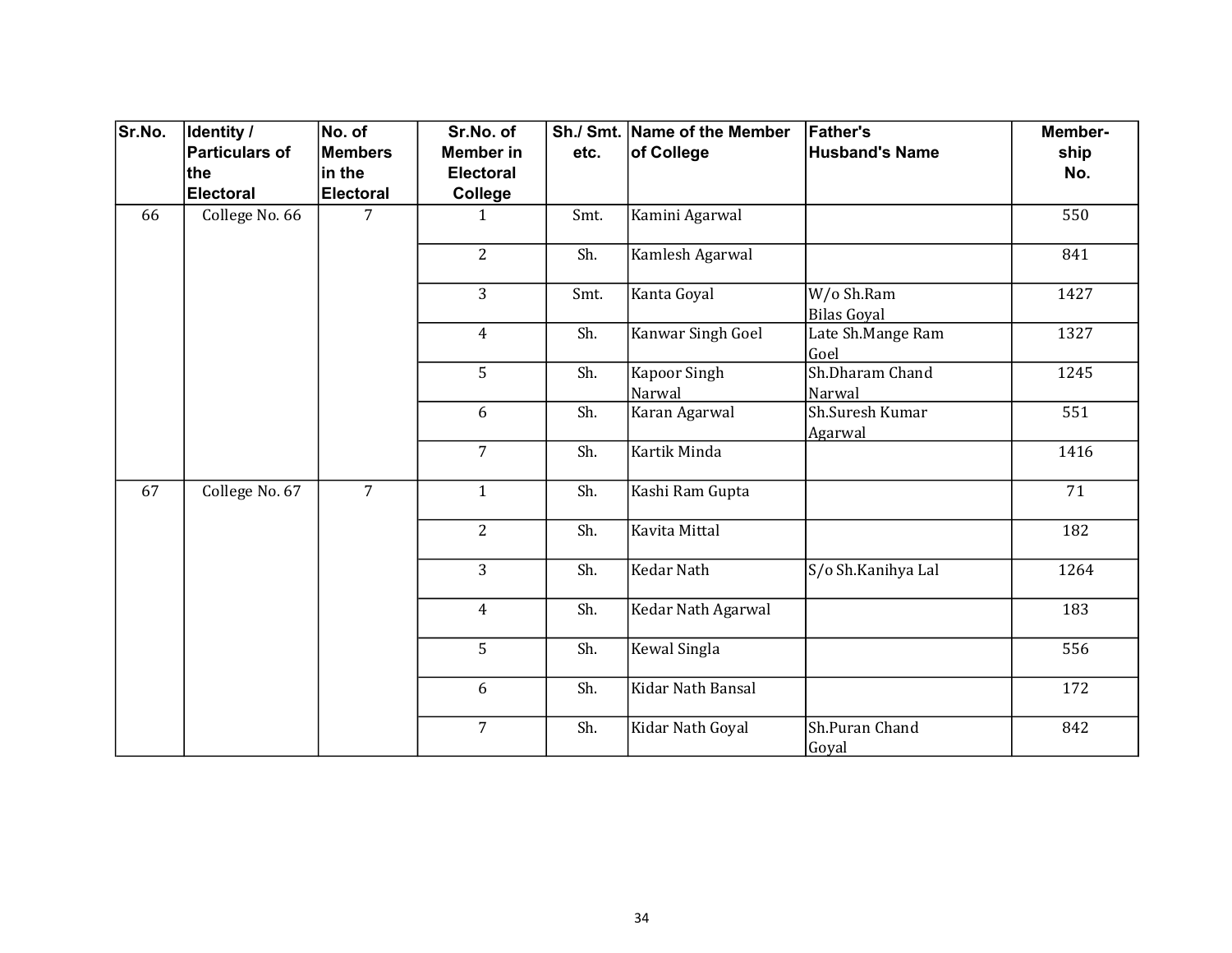| Sr.No. | <b>Identity /</b> | No. of           | Sr.No. of        |      | Sh./ Smt. Name of the Member | <b>Father's</b>       | Member- |
|--------|-------------------|------------------|------------------|------|------------------------------|-----------------------|---------|
|        | Particulars of    | <b>Members</b>   | <b>Member in</b> | etc. | of College                   | <b>Husband's Name</b> | ship    |
|        | ∣the              | in the           | <b>Electoral</b> |      |                              |                       | No.     |
|        | Electoral         | <b>Electoral</b> | College          |      |                              |                       |         |
| 68     | College No. 68    | 7                | $\mathbf{1}$     | Smt. | Kirti Goel                   |                       | 174     |
|        |                   |                  | $\overline{2}$   | Sh.  | Kishan Bihari Kagzi          | Sh.Satya Narain Kagzi | 558     |
|        |                   |                  | 3                | Sh.  | Kishore Goyal                |                       | 171     |
|        |                   |                  | $\overline{4}$   | Sh.  | Krishan Baldev<br>Bansal     |                       | 964     |
|        |                   |                  | 5                | Sh.  | Krishan Bansal               |                       | 1247    |
|        |                   |                  | 6                | Sh.  | Krishan Das Jindal           |                       | 186     |
|        |                   |                  | $\overline{7}$   | Sh.  | Krishan Garg                 |                       | 1303    |
| 69     | College No. 69    | $\overline{7}$   | $\mathbf{1}$     | Sh.  | Krishan Goenka               |                       | 555     |
|        |                   |                  | $\overline{2}$   | Sh.  | Krishan Gopal<br>Agarwal     |                       | 544     |
|        |                   |                  | $\overline{3}$   | Sh.  | Krishan Gopal Garg           |                       | 173     |
|        |                   |                  | $\overline{4}$   | Sh.  | Krishan Kumar<br>Aggarwal    |                       | 1081    |
|        |                   |                  | 5                | Sh.  | Krishan Kumar<br>Bansal      |                       | 184     |
|        |                   |                  | 6                | Sh.  | Krishan Kumar<br>Goel        |                       | 175     |
|        |                   |                  | $\overline{7}$   | Sh.  | Krishan Kumar<br>Gupta.      |                       | 191     |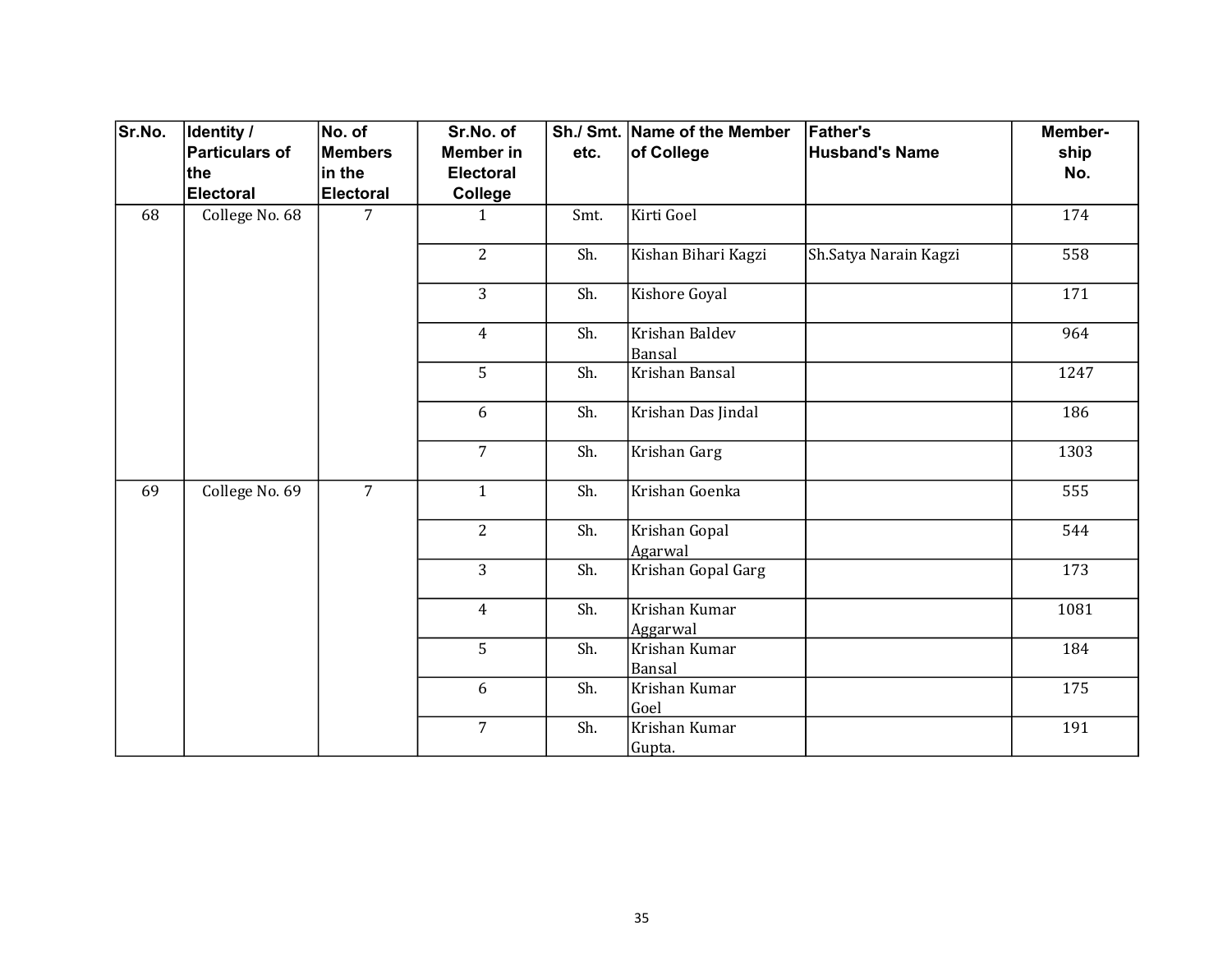| Sr.No. | <b>Identity /</b> | No. of           | Sr.No. of        |      | Sh./ Smt. Name of the Member | <b>Father's</b>       | Member- |
|--------|-------------------|------------------|------------------|------|------------------------------|-----------------------|---------|
|        | Particulars of    | <b>Members</b>   | <b>Member in</b> | etc. | of College                   | <b>Husband's Name</b> | ship    |
|        | ∣the              | in the           | <b>Electoral</b> |      |                              |                       | No.     |
|        | Electoral         | <b>Electoral</b> | College          |      |                              |                       |         |
| 70     | College No. 70    | 7                | $\mathbf{1}$     | Sh.  | Krishan Kumar<br>Jindal      |                       | 549     |
|        |                   |                  | $\overline{2}$   | Sh.  | Krishan Kumar<br>Jindal      |                       | 548     |
|        |                   |                  | 3                | Sh.  | Krishan Kumar Goel           |                       | 187     |
|        |                   |                  | $\overline{4}$   | Sh.  | Krishan Lal Bansal           |                       | 176     |
|        |                   |                  | 5                | Sh.  | Krishan Mittal               | Sh. O.P.Mittal        | 1386    |
|        |                   |                  | 6                | Sh.  | Krishan Singla               |                       | 1409    |
|        |                   |                  | $\overline{7}$   | Sh.  | Krishan Singla               |                       | 1291    |
| 71     | College No. 71    | $\overline{7}$   | $\mathbf{1}$     | Sh.  | Kuldeep Bansal               |                       | 545     |
|        |                   |                  | $\overline{2}$   | Sh.  | Kulwant Rai Goyal            |                       | 190     |
|        |                   |                  | $\overline{3}$   | Sh.  | Kulwant Rai Jindal           |                       | 552     |
|        |                   |                  | $\overline{4}$   | Sh.  | Kunal Minda                  |                       | 1415    |
|        |                   |                  | 5                | Smt. | Kusum Goel                   |                       | 557     |
|        |                   |                  | 6                | Sh.  | L. C. Gupta                  |                       | 10      |
|        |                   |                  | $\overline{7}$   | Sh.  | Laje Ram Mittal              |                       | 564     |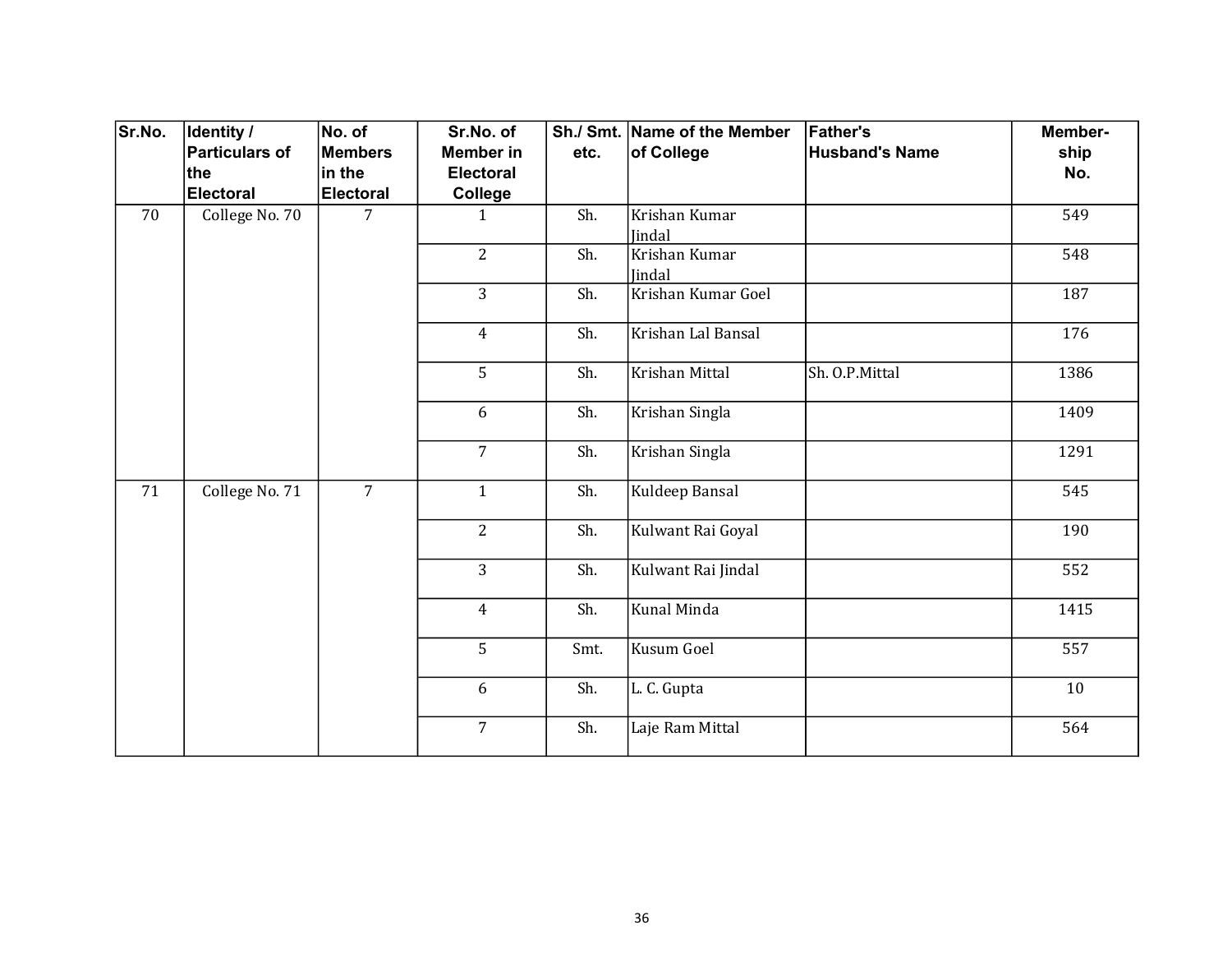| Sr.No. | <b>Identity /</b> | No. of           | Sr.No. of        |      | Sh./ Smt. Name of the Member | <b>Father's</b>       | Member- |
|--------|-------------------|------------------|------------------|------|------------------------------|-----------------------|---------|
|        | Particulars of    | <b>Members</b>   | <b>Member in</b> | etc. | of College                   | <b>Husband's Name</b> | ship    |
|        | ∣the              | in the           | <b>Electoral</b> |      |                              |                       | No.     |
|        | Electoral         | <b>Electoral</b> | College          |      |                              |                       |         |
| 72     | College No. 72    | 7                | 1                | Sh.  | Lajpat Rai<br>C. Agarwal     |                       | 20      |
|        |                   |                  | $\overline{2}$   | Sh.  | Lajpat Rai Garg              |                       | 560     |
|        |                   |                  | 3                | Sh.  | Lakhan Lal Gupta             |                       | 193     |
|        |                   |                  | $\overline{4}$   | Sh.  | Lakshmi Chandra<br>Agarwal   |                       | 1071    |
|        |                   |                  | 5                | Sh.  | Lalit Agarwal                |                       | 1034    |
|        |                   |                  | 6                | Sh.  | Lalit Kumar Mittal           |                       | 563     |
|        |                   |                  | $\overline{7}$   | Sh.  | Lalit Kumar Singhal          |                       | 192     |
| 73     | College No. 73    | $\overline{7}$   | $\mathbf{1}$     | Sh.  | Lalman Ji Goyal              |                       | 561     |
|        |                   |                  | $\overline{2}$   | Sh.  | Laxman Das Gupta             |                       | 195     |
|        |                   |                  | 3                | Sh.  | Laxmi Jain                   |                       | 565     |
|        |                   |                  | $\overline{4}$   | Sh.  | Laxmi Narain<br>Agarwal      |                       | 194     |
|        |                   |                  | 5                | Sh.  | Laxmi Narain Goel            |                       | 562     |
|        |                   |                  | 6                | Sh.  | Lilu Ram Mittal              | Sh.Om Parkash         | 812     |
|        |                   |                  | $\overline{7}$   | Sh.  | Luxmi Narain Mittal          | Sh.Ram Narayan        | 1320    |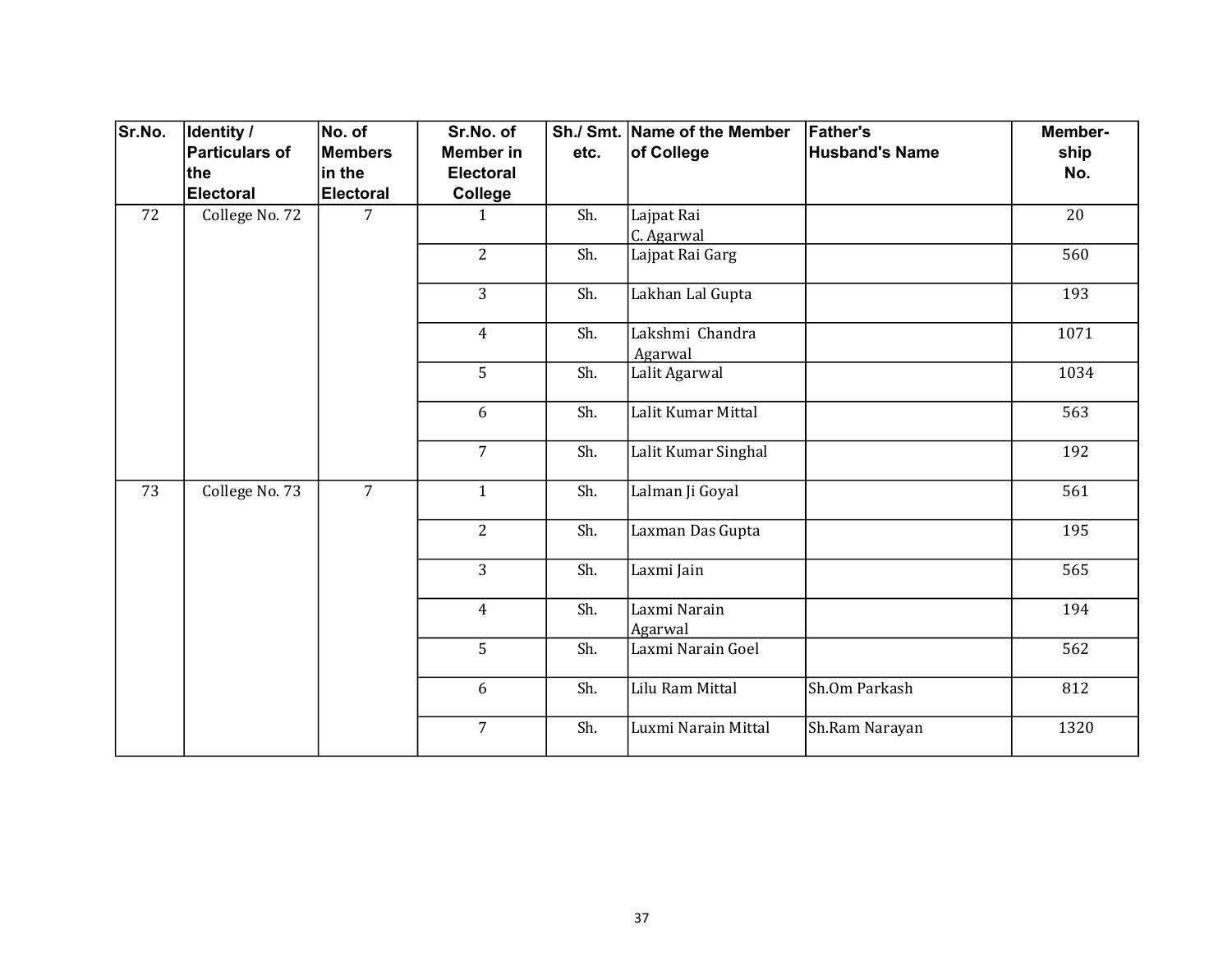| Sr.No. | Identity /            | No. of           | Sr.No. of        |      | Sh./ Smt. Name of the Member | <b>Father's</b>                | Member-          |
|--------|-----------------------|------------------|------------------|------|------------------------------|--------------------------------|------------------|
|        | <b>Particulars of</b> | Members          | <b>Member in</b> | etc. | of College                   | <b>Husband's Name</b>          | ship             |
|        | the                   | in the           | <b>Electoral</b> |      |                              |                                | No.              |
|        | <b>Electoral</b>      | <b>Electoral</b> | College          |      |                              |                                |                  |
| 74     | College No. 74        | $\overline{7}$   | $\mathbf{1}$     | Sh.  | M. K. Satrodia               |                                | 1428             |
|        |                       |                  | $\overline{2}$   | Sh.  | M. L. Agarwal                |                                | 582              |
|        |                       |                  | $\overline{3}$   | Sh.  | M. L. Garg                   |                                | 843              |
|        |                       |                  | $\overline{4}$   | Sh.  | M. P. Agarwal                | Late Sh.Basant Lal<br>Aggarwal | 909              |
|        |                       |                  | 5                | Sh.  | M. P. Gupta                  |                                | $\overline{568}$ |
|        |                       |                  | 6                | Sh.  | M.L.Goyal                    |                                | 1203             |
|        |                       |                  | $\overline{7}$   | Sh.  | M.P.Goel                     | Late Sh.Banarsi Das<br>Goel    | 204              |
| 75     | College No. 75        | 8                | $\mathbf{1}$     | Sh.  | Madan Gopal Gupta            |                                | 1253             |
|        |                       |                  | $\overline{2}$   | Sh.  | Madan Jindal                 |                                | 1251             |
|        |                       |                  | $\overline{3}$   | Sh.  | Madan Lal Agarwal            | Sh.Kedar Nath<br>Agarwal       | 209              |
|        |                       |                  | $\overline{4}$   | Sh.  | Madan Lal Bansal             | Sh. Faquir Chand Bansal        | 1457             |
|        |                       |                  | 5                | Sh.  | Madan Lal Goel               |                                | 1325             |
|        |                       |                  | 6                | Sh.  | Madan Lal Goel               |                                | 1317             |
|        |                       |                  | $\overline{7}$   | Sh.  | Madan Lal Gupta              |                                | 566              |
|        |                       |                  | 8                | Sh.  | Madan Lal Tulsiyan           |                                | 581              |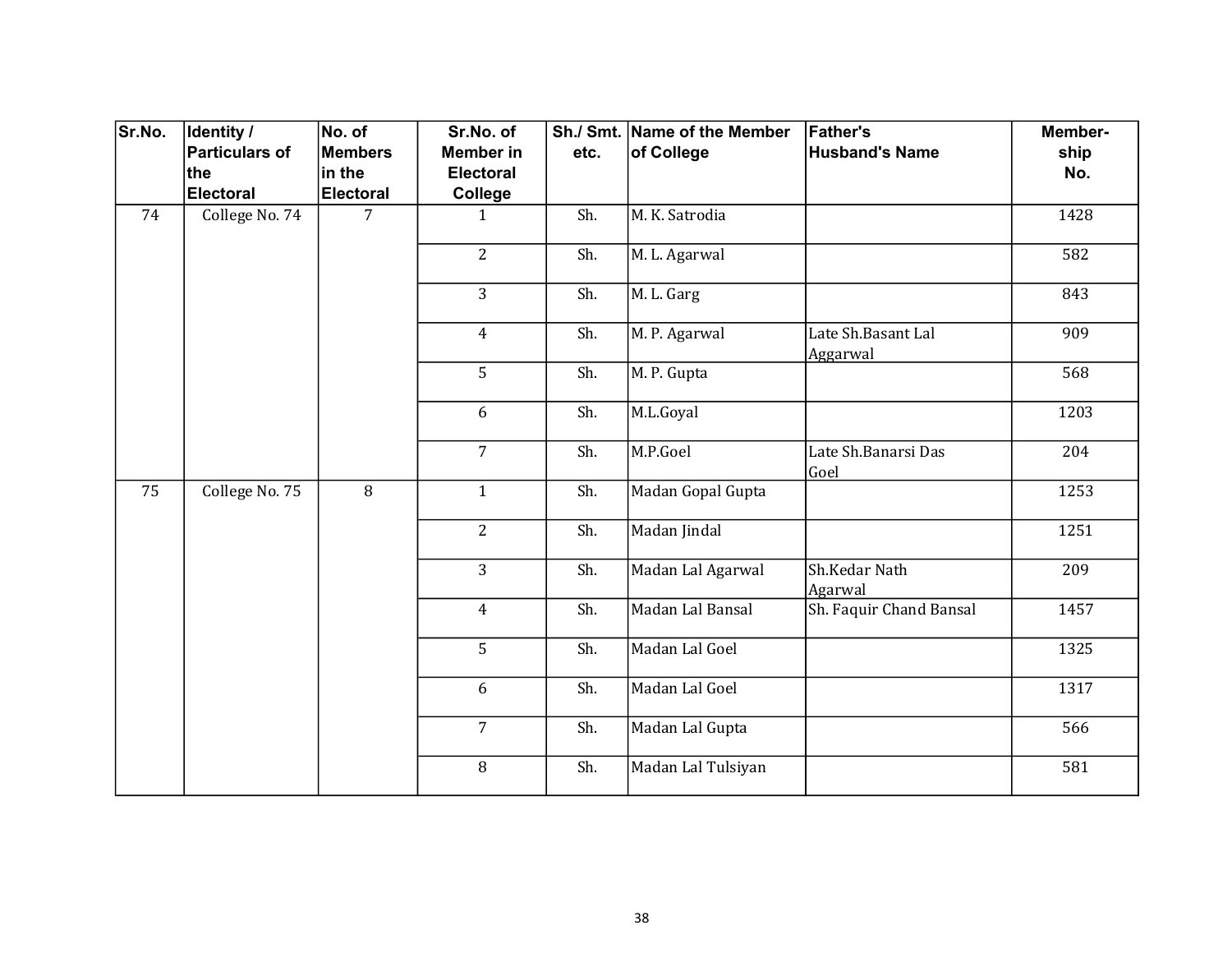| Sr.No. | <b>Identity /</b> | No. of           | Sr.No. of        |      | Sh./ Smt. Name of the Member  | <b>Father's</b>       | Member- |
|--------|-------------------|------------------|------------------|------|-------------------------------|-----------------------|---------|
|        | Particulars of    | <b>Members</b>   | <b>Member in</b> | etc. | of College                    | <b>Husband's Name</b> | ship    |
|        | ∣the              | in the           | <b>Electoral</b> |      |                               |                       | No.     |
|        | Electoral         | <b>Electoral</b> | College          |      |                               |                       |         |
| 76     | College No. 76    | 7                | $\mathbf{1}$     | Smt. | Madhu Aggarwal                |                       | 1362    |
|        |                   |                  | $\overline{2}$   | Dr.  | Madhu Gupta<br>Sastri         |                       | 308     |
|        |                   |                  | 3                | Sh.  | Madhu Sudan<br>Bajoria        |                       | 578     |
|        |                   |                  | $\overline{4}$   | Sh.  | Madhu Sudan<br>Dalmia         |                       | 579     |
|        |                   |                  | 5                | Smt. | Madhuri Chharia               |                       | 1159    |
|        |                   |                  | 6                | Sh.  | Mahabir Jindal                |                       | 573     |
|        |                   |                  | $\overline{7}$   | Sh.  | Mahabir Parsad<br>Gorakhpuria |                       | 589     |
| 77     | College No. 77    | $\overline{7}$   | $\mathbf{1}$     | Sh.  | Mahabir Prasad<br>Bansal      |                       | 590     |
|        |                   |                  | $\overline{2}$   | Sh.  | Mahabir Prashad<br>Garg       |                       | 845     |
|        |                   |                  | $\overline{3}$   | Sh.  | Mahabir Prashad<br>Gupta      |                       | 222     |
|        |                   |                  | $\overline{4}$   | Sh.  | Mahabir Prashad<br>Gupta      |                       | 218     |
|        |                   |                  | 5                | Sh.  | Mahabir Prashad<br>Jindal     |                       | 807     |
|        |                   |                  | 6                | Sh.  | Mahabir Prashad<br>Kedia      |                       | 217     |
|        |                   |                  | $\overline{7}$   | Sh.  | Mahabir Prashad<br>Singhal    |                       | 205     |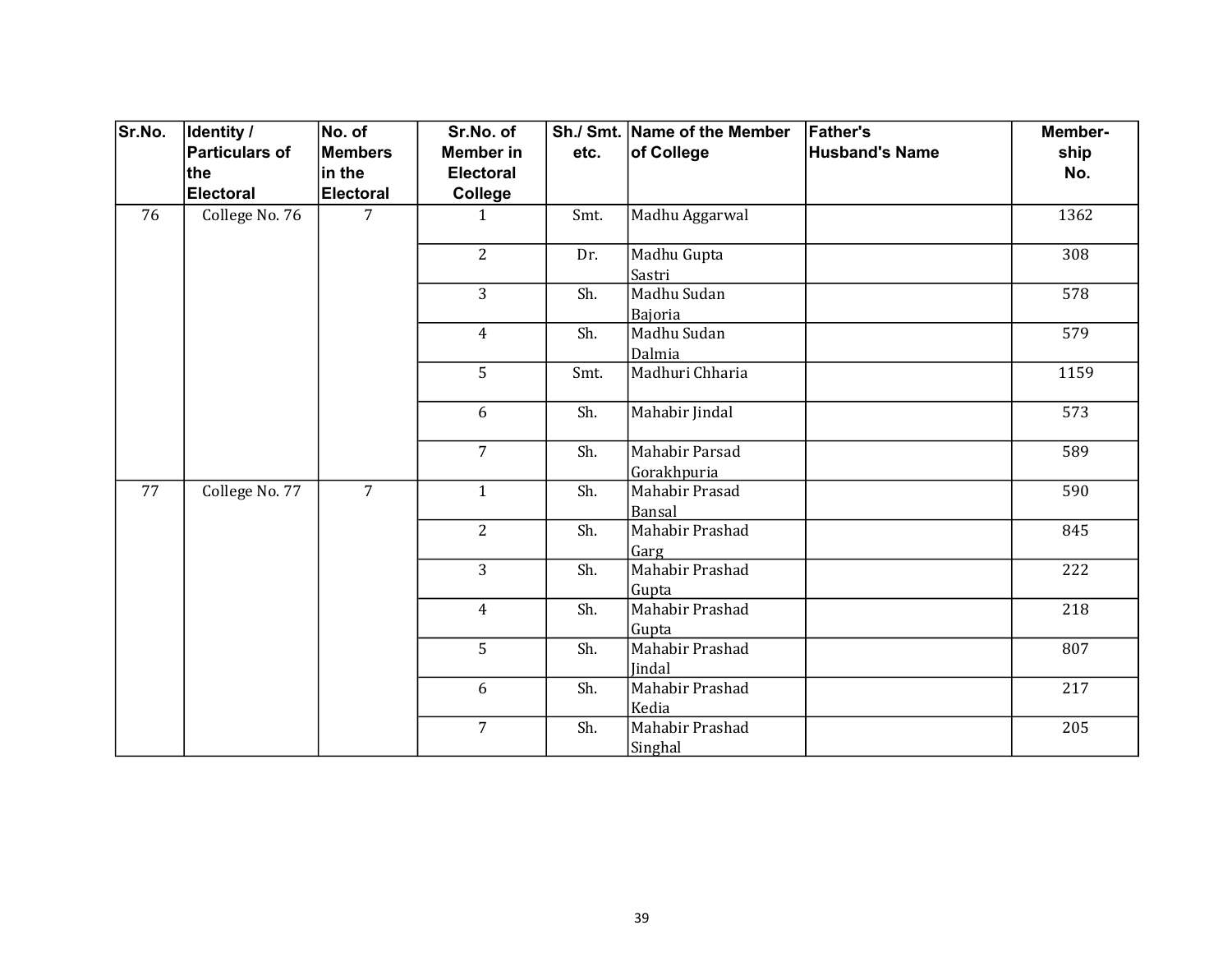| Sr.No. | <b>Identity /</b><br>Particulars of | No. of<br><b>Members</b> | Sr.No. of<br><b>Member in</b> | etc. | Sh./ Smt. Name of the Member<br>of College | <b>Father's</b><br><b>Husband's Name</b> | Member-<br>ship |
|--------|-------------------------------------|--------------------------|-------------------------------|------|--------------------------------------------|------------------------------------------|-----------------|
|        | the                                 | in the                   | <b>Electoral</b>              |      |                                            |                                          | No.             |
|        | Electoral                           | <b>Electoral</b>         | College                       |      |                                            |                                          |                 |
| 78     | College No. 78                      | 7                        | $\mathbf{1}$                  | Sh.  | Mahabir Prashad                            |                                          | 844             |
|        |                                     |                          | $\overline{2}$                |      | Singla<br>Mahabir Prashad                  |                                          |                 |
|        |                                     |                          |                               | Sh.  | Tantia                                     |                                          | 1031            |
|        |                                     |                          | 3                             | Sh.  | Mahabir Prashad                            |                                          | 591             |
|        |                                     |                          |                               |      | Dabriwal                                   |                                          |                 |
|        |                                     |                          | $\overline{4}$                | Sh.  | Mahadev Jindal                             |                                          | 846             |
|        |                                     |                          | 5                             | Sh.  | Mahavir Prashad                            |                                          | 588             |
|        |                                     |                          |                               |      | Aggarwal (Advocate)                        |                                          |                 |
|        |                                     |                          | 6                             | Sh.  | Mahender Gupta                             |                                          | 153             |
|        |                                     |                          | $\overline{7}$                | Sh.  | Mahender Jindal                            |                                          | 572             |
| 79     | College No. 79                      | $\overline{7}$           | $\mathbf{1}$                  | Sh.  | Mahender Kumar                             | Sh.Nobat Rai                             | 584             |
|        |                                     |                          | $\overline{2}$                | Sh.  | Goel<br>Mahender Kumar                     |                                          | 583             |
|        |                                     |                          |                               |      |                                            |                                          |                 |
|        |                                     |                          | 3                             | Sh.  | Garg<br>Mahendra Agarwal                   |                                          | 1027            |
|        |                                     |                          |                               |      | MD & CEO                                   |                                          |                 |
|        |                                     |                          | $\overline{4}$                | Sh.  | Mahendra Garg                              |                                          | 1255            |
|        |                                     |                          |                               |      |                                            |                                          |                 |
|        |                                     |                          | 5                             | Sh.  | Mahendra Kumar                             |                                          | 1029            |
|        |                                     |                          |                               |      | Chaudhary                                  |                                          |                 |
|        |                                     |                          | 6                             | Sh.  | Mahesh Garg                                |                                          | 987             |
|        |                                     |                          | $\overline{7}$                | Sh.  | Mahesh Gupta                               |                                          | 847             |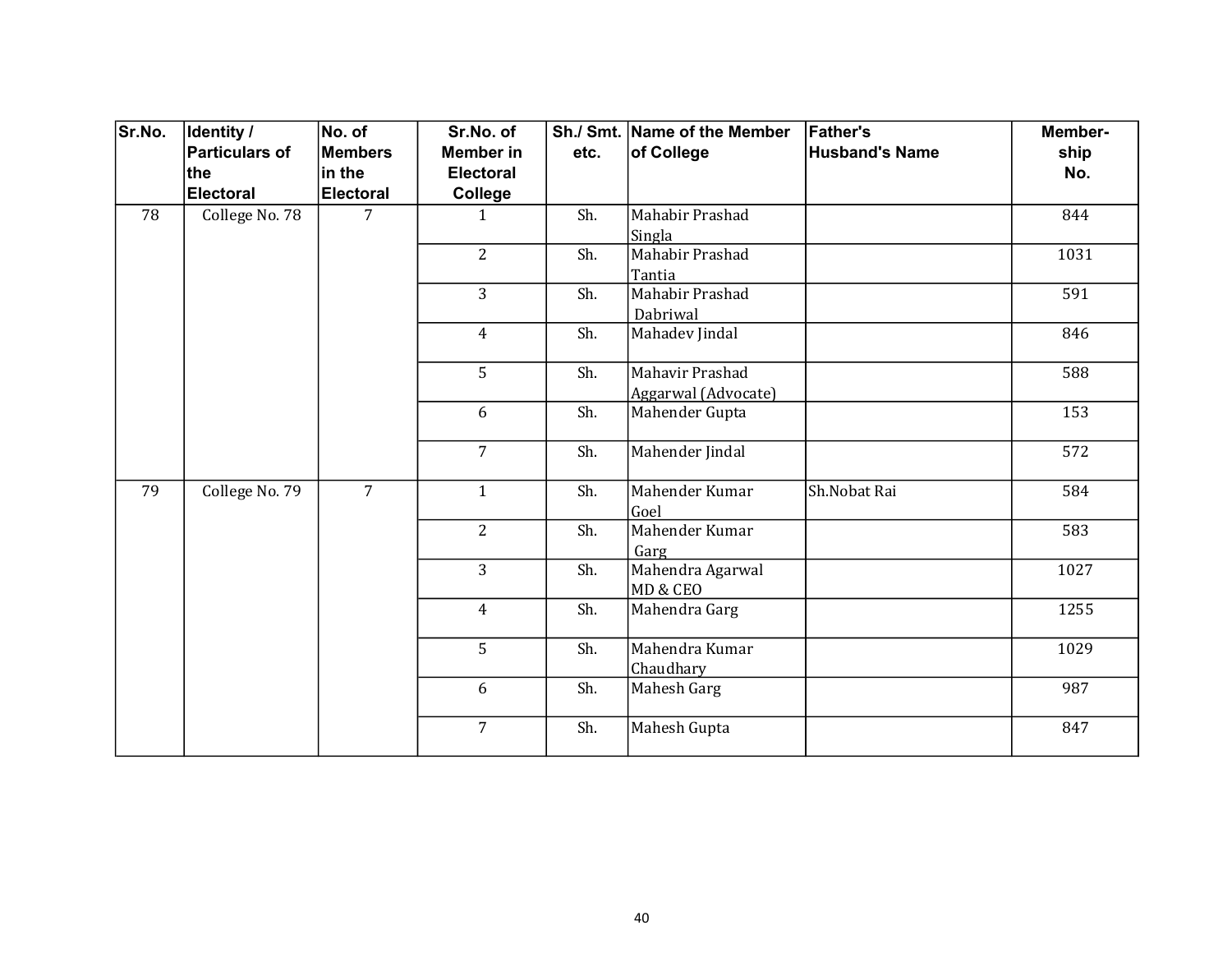| Sr.No. | Identity /     | No. of           | Sr.No. of        |      | Sh./ Smt. Name of the Member | <b>Father's</b>                | Member- |
|--------|----------------|------------------|------------------|------|------------------------------|--------------------------------|---------|
|        | Particulars of | <b>Members</b>   | <b>Member in</b> | etc. | of College                   | <b>Husband's Name</b>          | ship    |
|        | ∣the           | in the           | <b>Electoral</b> |      |                              |                                | No.     |
|        | Electoral      | <b>Electoral</b> | College          |      |                              |                                |         |
| 80     | College No. 80 | 7                | $\mathbf{1}$     | Sh.  | Mahesh Jain                  |                                | 585     |
|        |                |                  | $\overline{2}$   | Sh.  | Mahesh Kumar<br>Gupta        |                                | 983     |
|        |                |                  | 3                | Smt. | Mahima Agarwal               | W/o Sh.Yogesh<br>Agarwal       | 1419    |
|        |                |                  | $\overline{4}$   | Smt. | Maina Devi                   |                                | 441     |
|        |                |                  | 5                | Smt. | Maina Devi Mittal            |                                | 592     |
|        |                |                  | 6                | Smt. | Maina Goyal                  |                                | 203     |
|        |                |                  | $\overline{7}$   | Sh.  | Makhan Lal Singla            |                                | 1413    |
| 81     | College No. 81 | $\overline{7}$   | $\mathbf{1}$     | Sh.  | Maman Chand<br>Gupta         | Late Sh.Jyoti Sawroop<br>Gupta | 1001    |
|        |                |                  | $\overline{2}$   | Sh.  | Maman Ram Garg               |                                | 569     |
|        |                |                  | $\overline{3}$   | Sh.  | Man Mohan Gupta              |                                | 586     |
|        |                |                  | $\overline{4}$   | Sh.  | Manas Agarwal                |                                | 1385    |
|        |                |                  | 5                | Sh.  | Manav Bansal                 |                                | 1390    |
|        |                |                  | 6                | Sh.  | Manav Kumar<br>Agarwal       | Sh.Naresh Kumar<br>Aggarwal    | 908     |
|        |                |                  | $\overline{7}$   | Sh.  | Mangat Ram Garg              |                                | 202     |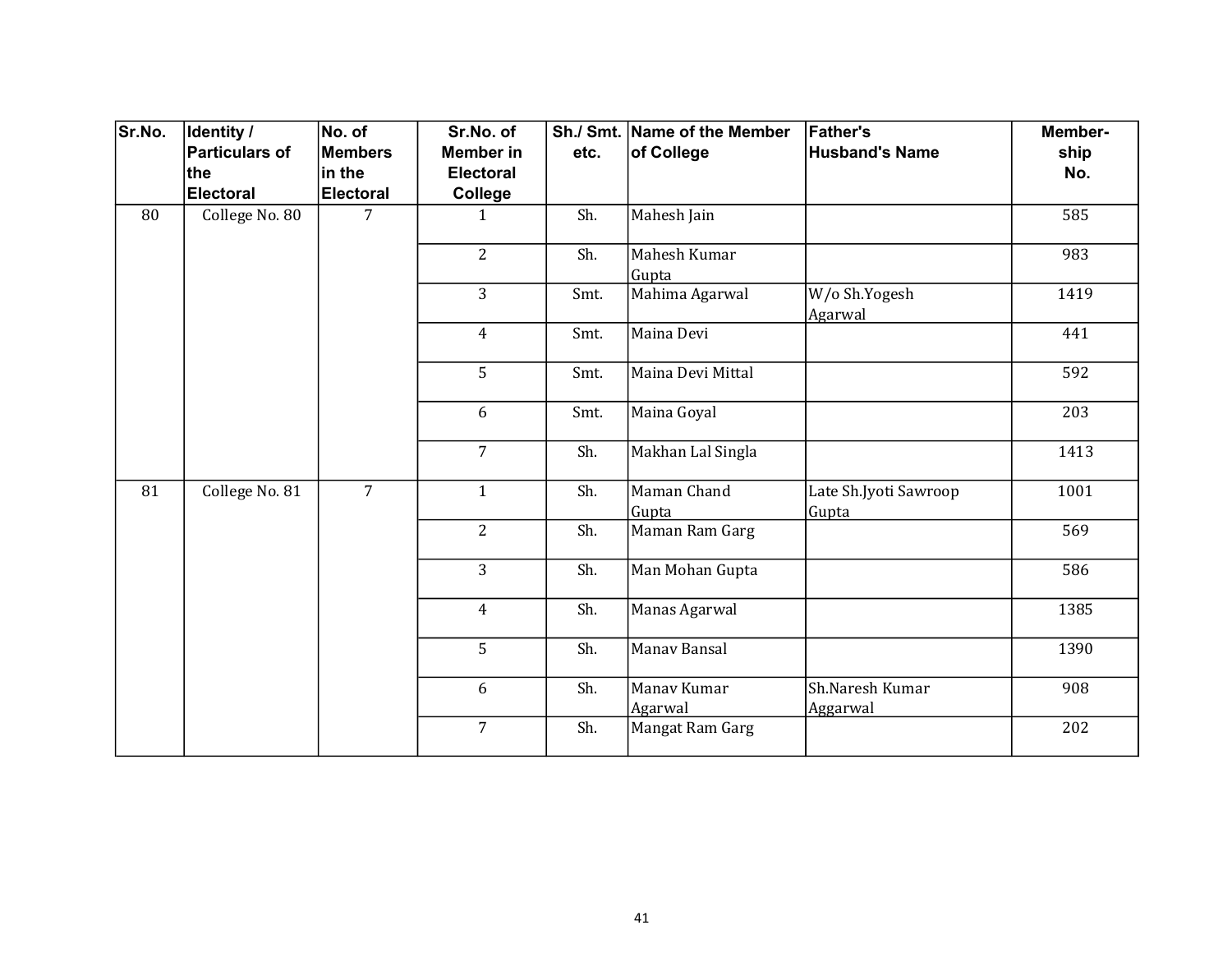| Sr.No. | <b>Identity /</b> | No. of           | Sr.No. of        |      | Sh./ Smt. Name of the Member | <b>Father's</b>       | Member- |
|--------|-------------------|------------------|------------------|------|------------------------------|-----------------------|---------|
|        | Particulars of    | <b>Members</b>   | <b>Member in</b> | etc. | of College                   | <b>Husband's Name</b> | ship    |
|        | the               | in the           | <b>Electoral</b> |      |                              |                       | No.     |
|        | Electoral         | <b>Electoral</b> | College          |      |                              |                       |         |
| 82     | College No. 82    | 8                | $\mathbf{1}$     | Sh.  | Mange Ram                    |                       | 207     |
|        |                   |                  |                  |      | Aggarwal                     |                       |         |
|        |                   |                  | $\overline{2}$   | Sh.  | Mange Ram Gupta              |                       | 1100    |
|        |                   |                  | 3                | Sh.  | Mange Ram Gupta              |                       | 220     |
|        |                   |                  | $\overline{4}$   | Sh.  | Mani Ram Garg                |                       | 208     |
|        |                   |                  | 5                | Sh.  | Manish Goyal                 | Sh. Ramesh Goyal      | 1399    |
|        |                   |                  | 6                | Sh.  | Manish Goyal                 | Sh. Ashok Kumar Goyal | 1456    |
|        |                   |                  | $\overline{7}$   | Sh.  | Manish Jindal                |                       | 1271    |
|        |                   |                  | 8                | Smt. | Manju Devi Kedia             |                       | 221     |
| 83     | College No. 83    | $\overline{7}$   | $\mathbf{1}$     | Sh.  | Manohar Garg                 |                       | 571     |
|        |                   |                  | $\overline{2}$   | Sh.  | Manohar lal Agarwal          |                       | 214     |
|        |                   |                  | 3                | Sh.  | Manoharlal<br>Choudhary      |                       | 577     |
|        |                   |                  | $\overline{4}$   | Sh.  | Manoj Agarwal                |                       | 850     |
|        |                   |                  | 5                | Sh.  | Manoj Garg                   |                       | 956     |
|        |                   |                  | 6                | Sh.  | Manoj Goel                   |                       | 884     |
|        |                   |                  | $\overline{7}$   | Sh.  | Manoj Mittal                 |                       | 212     |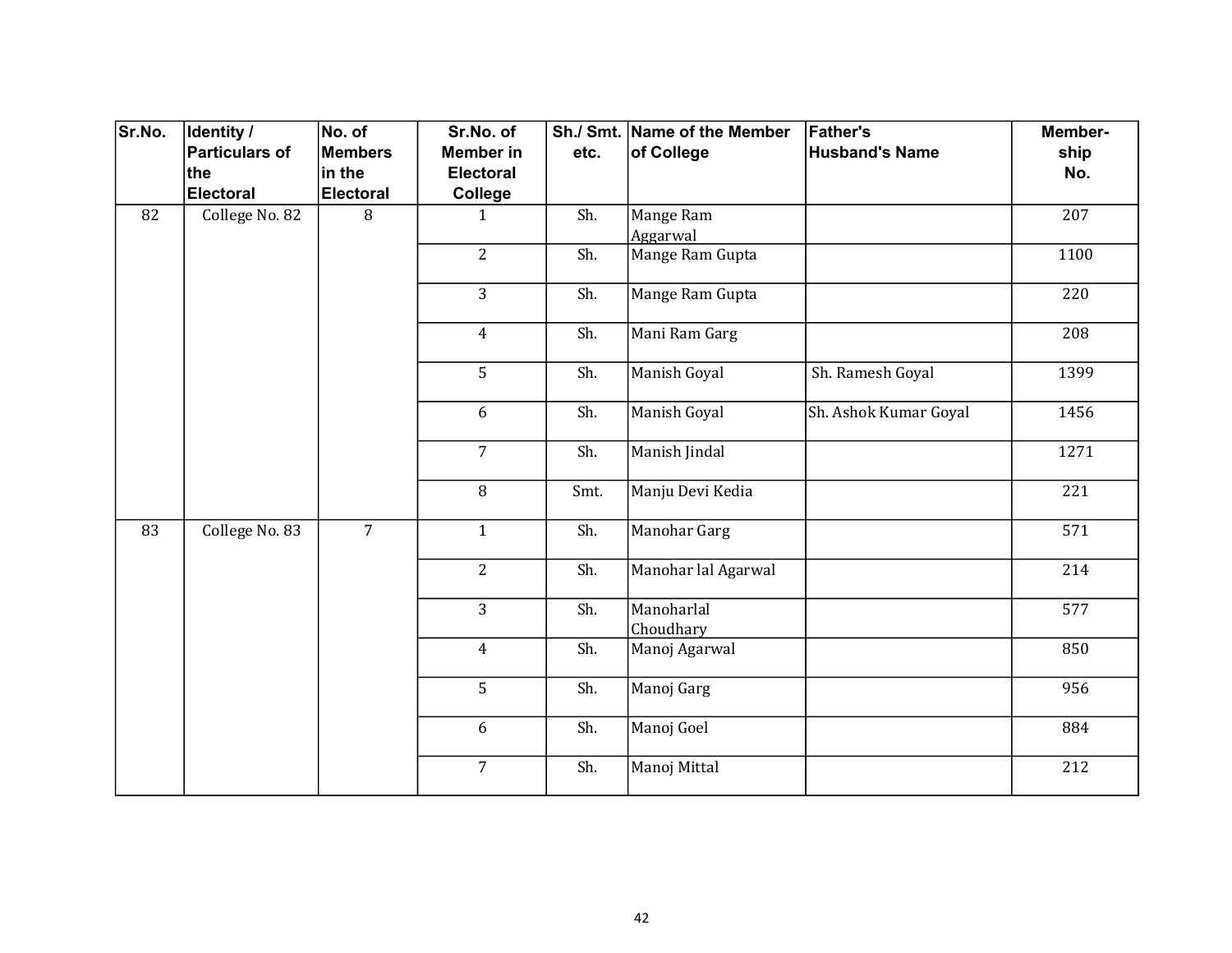| Sr.No. | Identity /            | No. of           | Sr.No. of        |      | Sh./ Smt. Name of the Member | <b>Father's</b>       | Member- |
|--------|-----------------------|------------------|------------------|------|------------------------------|-----------------------|---------|
|        | <b>Particulars of</b> | Members          | <b>Member in</b> | etc. | of College                   | <b>Husband's Name</b> | ship    |
|        | the                   | in the           | <b>Electoral</b> |      |                              |                       | No.     |
|        | <b>Electoral</b>      | <b>Electoral</b> | College          |      |                              |                       |         |
| 84     | College No. 84        | $\overline{7}$   | $\mathbf{1}$     | Sh.  | Manu Ram Jindal              |                       | 574     |
|        |                       |                  | $\overline{2}$   | Smt. | Meena Jain                   |                       | 593     |
|        |                       |                  | 3                | Smt. | Meena Jain                   |                       | 576     |
|        |                       |                  | $\overline{4}$   | Smt. | Meenu Aggarwal               |                       | 213     |
|        |                       |                  | 5                | Smt. | Meera Devi Bansal            |                       | 200     |
|        |                       |                  | 6                | Sh.  | Megh Raj Garg                |                       | 216     |
|        |                       |                  | $\overline{7}$   | Sh.  | Meghraj Goel                 |                       | 1256    |
| 85     | College No. 85        | $\overline{7}$   | $\mathbf{1}$     | Sh.  | Mela Ram Agarwal             |                       | 219     |
|        |                       |                  | $\overline{2}$   | Smt. | Minu Modi                    | W/o Sh. Padam<br>Modi | 1058    |
|        |                       |                  | $\overline{3}$   | Sh.  | Mohan Bajoria                |                       | 201     |
|        |                       |                  | $\overline{4}$   | Sh.  | Mohan Garg                   |                       | 1379    |
|        |                       |                  | 5                | Sh.  | Mohan Kumar Garg             |                       | 1026    |
|        |                       |                  | 6                | Sh.  | Mohan Lal Lohia              |                       | 196     |
|        |                       |                  | $\overline{7}$   | Smt. | Mohani Aggarwal              |                       | 1109    |
|        |                       |                  |                  |      |                              |                       |         |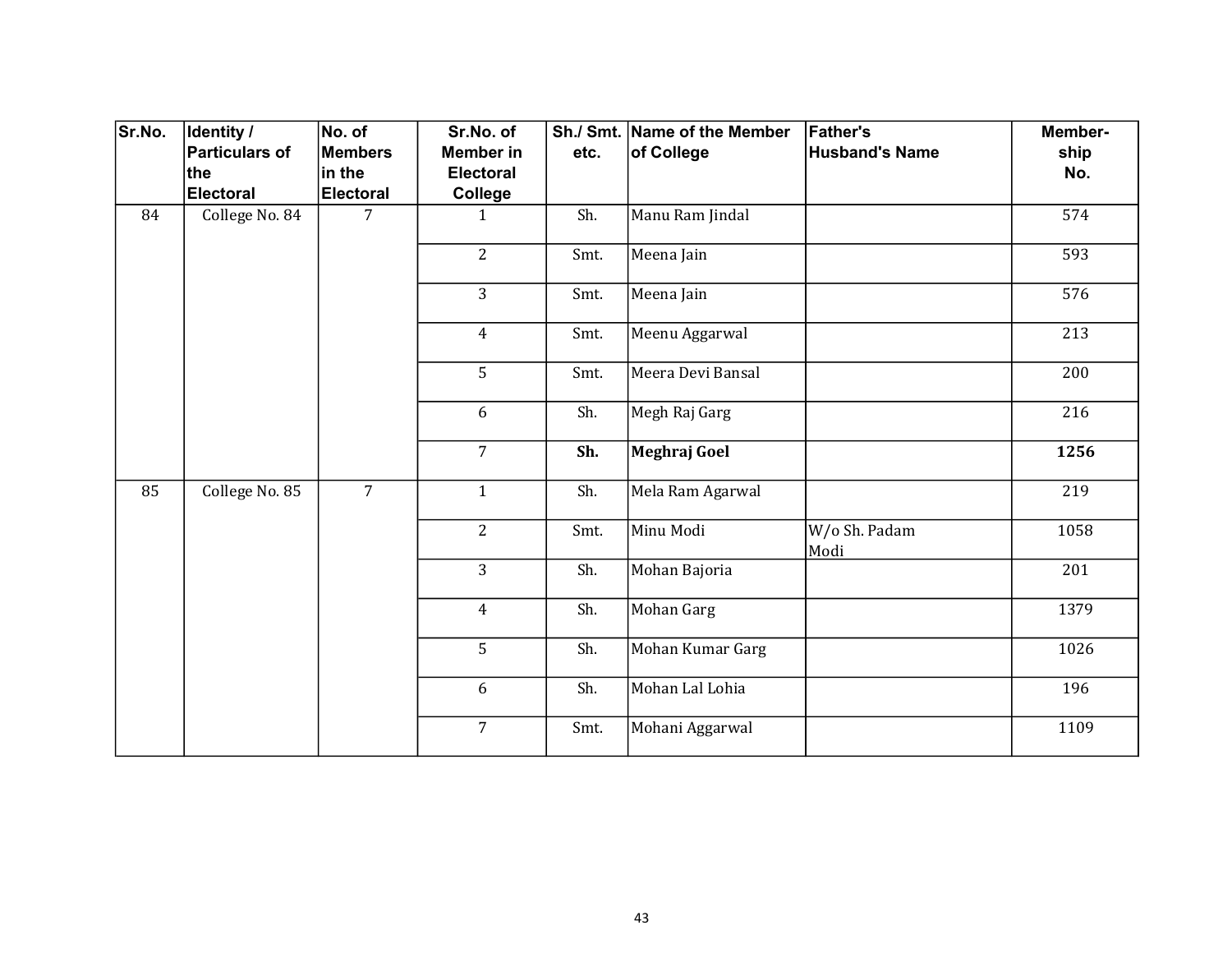| Sr.No. | Identity /            | No. of           | Sr.No. of        |      | Sh./ Smt. Name of the Member | <b>Father's</b>                    | Member- |
|--------|-----------------------|------------------|------------------|------|------------------------------|------------------------------------|---------|
|        | <b>Particulars of</b> | <b>Members</b>   | <b>Member</b> in | etc. | of College                   | <b>Husband's Name</b>              | ship    |
|        | the                   | in the           | <b>Electoral</b> |      |                              |                                    | No.     |
|        | <b>Electoral</b>      | <b>Electoral</b> | College          |      |                              |                                    |         |
| 86     | College No. 86        | 7                | $\mathbf{1}$     | Sh.  | Mohinder Kumar<br>Agarwal    |                                    | 587     |
|        |                       |                  | $\overline{2}$   | Smt. | Monika Goyal                 | W/o Sh. Rajesh<br>Goyal            | 1156    |
|        |                       |                  | 3                | Sh.  | Mool Chand Gupta             | Sh.Tek Chand Gupta                 | 1426    |
|        |                       |                  | $\overline{4}$   | Sh.  | Mool Chand Gupta             |                                    | 849     |
|        |                       |                  | 5                | Sh.  | Mukesh Agarwal               | Late Sh.Rameshwar<br>Dayal Agarwal | 977     |
|        |                       |                  | 6                | Sh.  | Mukesh Agarwal               |                                    | 206     |
|        |                       |                  | $\overline{7}$   | Sh.  | Mukesh Chand<br>Bansal       |                                    | 1388    |
| 87     | College No. 87        | $\overline{7}$   | $\mathbf{1}$     | C.A. | Mukesh Kumar<br>Gupta        |                                    | 1293    |
|        |                       |                  | $\overline{2}$   | Sh.  | Mukesh Sangla                |                                    | 1032    |
|        |                       |                  | $\overline{3}$   | Sh.  | <b>Mukund Garg</b>           |                                    | 943     |
|        |                       |                  | $\overline{4}$   | Sh.  | Muni Lal Gupta               |                                    | 15      |
|        |                       |                  | 5                | Sh.  | Munish Jindal                |                                    | 575     |
|        |                       |                  | 6                | Sh.  | Munna Lal Jindal             |                                    | 1125    |
|        |                       |                  | $\overline{7}$   | Sh.  | Murari Lal Garg              |                                    | 570     |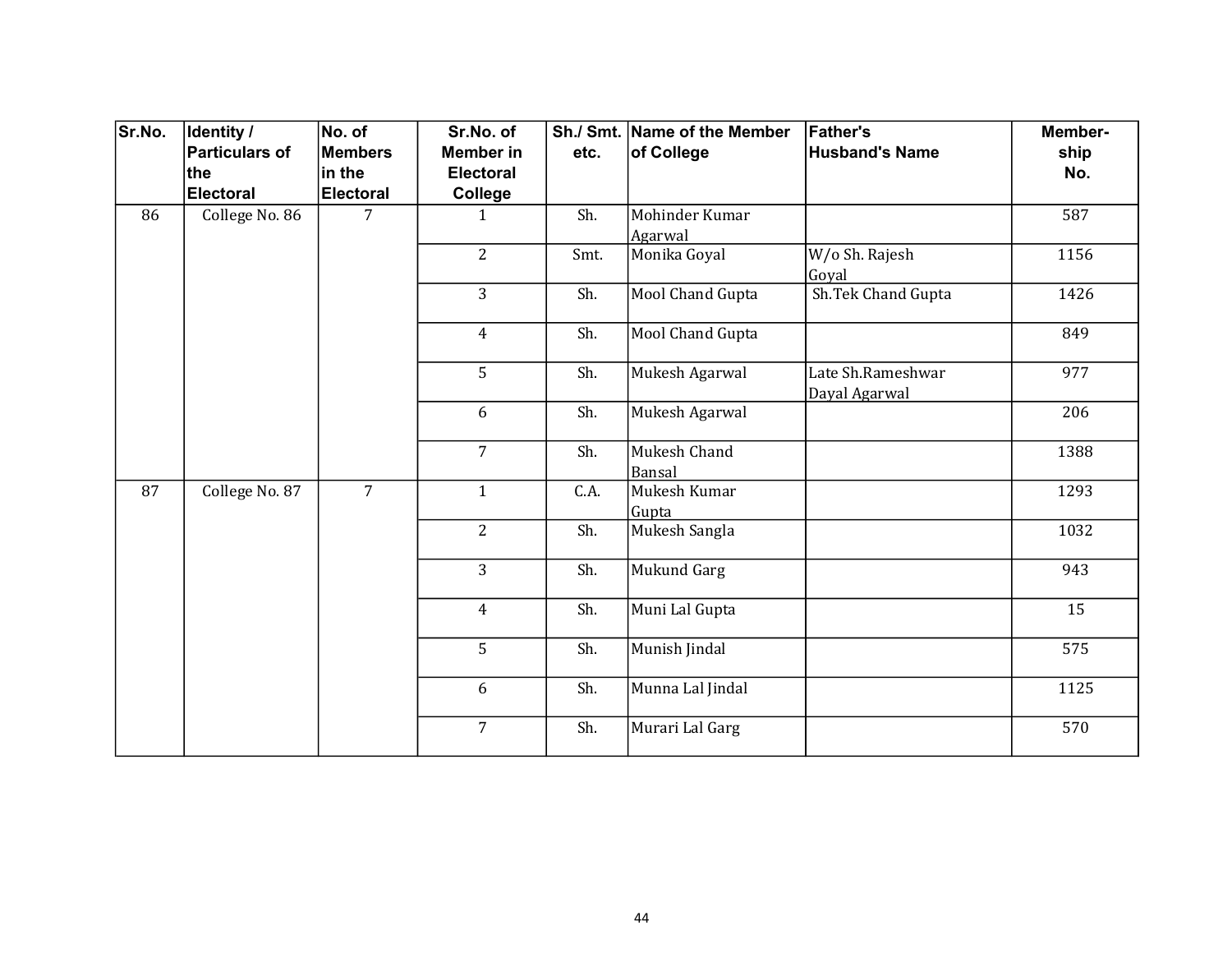| Sr.No. | Identity /<br>Particulars of | No. of<br><b>Members</b> | Sr.No. of<br><b>Member in</b> | etc. | Sh./ Smt. Name of the Member<br>of College | <b>Father's</b><br><b>Husband's Name</b> | Member-<br>ship |
|--------|------------------------------|--------------------------|-------------------------------|------|--------------------------------------------|------------------------------------------|-----------------|
|        | the                          | in the                   | <b>Electoral</b>              |      |                                            |                                          | No.             |
|        | Electoral                    | <b>Electoral</b>         | College                       |      |                                            |                                          |                 |
| 88     | College No. 88               | 7                        | $\mathbf{1}$                  | Sh.  | Murari Lal Goyal                           |                                          | 210             |
|        |                              |                          | $\overline{2}$                | Sh.  | Murlidhar Kishanlal<br>Jalan               |                                          | 992             |
|        |                              |                          | $\overline{3}$                | Sh.  | N.D. Gupta                                 |                                          | 1106            |
|        |                              |                          | $\overline{4}$                | Sh.  | N. K. Agarwal                              |                                          | 852             |
|        |                              |                          | 5                             | Sh.  | Namita Garg                                |                                          | 1177            |
|        |                              |                          | 6                             | Sh.  | Nand Kishore                               |                                          | 601             |
|        |                              |                          | $\overline{7}$                | Sh.  | Nand Kishore<br>Agarwal                    |                                          | 1259            |
| 89     | College No. 89               | $\overline{7}$           | $\mathbf{1}$                  | Sh.  | Nand Kishore<br>Aggarwal                   | Sh.Ram Bhajan<br>Aggarwal                | 1324            |
|        |                              |                          | $\overline{2}$                | Sh.  | Nand Kishore<br>Bagrodia                   | Late Sh.Makhan Lal<br>Bagrodia           | 596             |
|        |                              |                          | $\overline{3}$                | Sh.  | Nand Kishore<br>Goyanka                    |                                          | 604             |
|        |                              |                          | $\overline{4}$                | Sh.  | Nand Kisore Gupta                          |                                          | 1003            |
|        |                              |                          | 5                             | Sh.  | Narain Dass Bansal                         | Sh.Manohar Lal Bansal                    | 1306            |
|        |                              |                          | 6                             | Sh.  | Narain Prasad Dalmia                       | Late Sh.Raghunandan                      | 597             |
|        |                              |                          | $\overline{7}$                | Sh.  | Narayan Prasad<br>Goyal                    |                                          | 240             |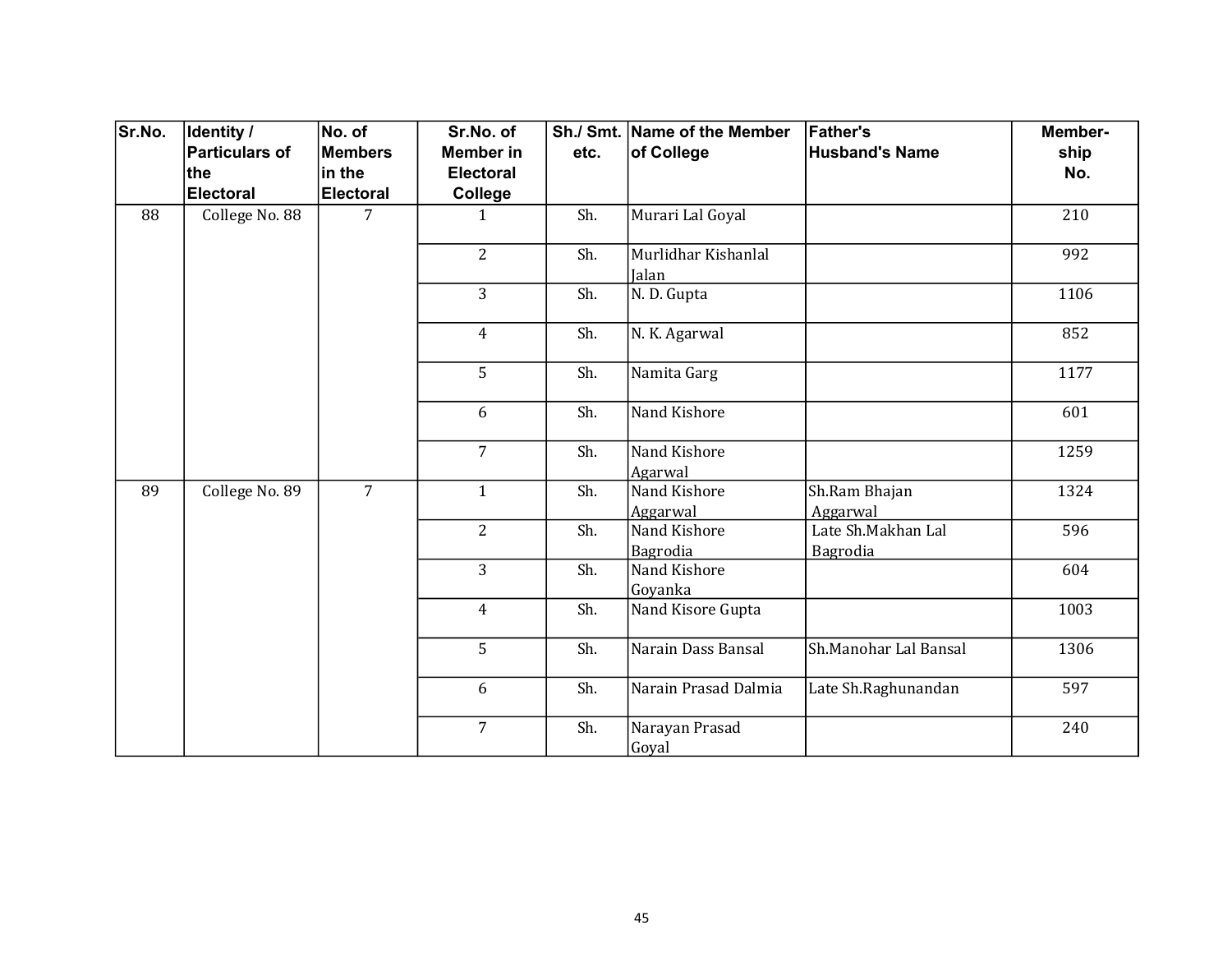| Sr.No. | Identity /            | No. of           | Sr.No. of        |      | Sh./ Smt. Name of the Member | <b>Father's</b>                | Member-         |
|--------|-----------------------|------------------|------------------|------|------------------------------|--------------------------------|-----------------|
|        | <b>Particulars of</b> | Members          | <b>Member in</b> | etc. | of College                   | <b>Husband's Name</b>          | ship            |
|        | the                   | in the           | <b>Electoral</b> |      |                              |                                | No.             |
|        | <b>Electoral</b>      | <b>Electoral</b> | College          |      |                              |                                |                 |
| 90     | College No. 90        | 7                | $\mathbf{1}$     | Sh.  | Narender Arya                |                                | 224             |
|        |                       |                  | $\overline{2}$   | Sh.  | Narender Goel                |                                | 226             |
|        |                       |                  | 3                | Sh.  | Narender Kumar<br>Agarwal    |                                | 236             |
|        |                       |                  | $\overline{4}$   | Sh.  | Narender Kumar<br>Bindal     |                                | 229             |
|        |                       |                  | 5                | Sh.  | Narender Kumar<br>Gupta      |                                | 1368            |
|        |                       |                  | 6                | Sh.  | Narender Kumar<br>Gupta      |                                | 985             |
|        |                       |                  | $\overline{7}$   | Sh.  | Narendra Kumar<br>Garg       |                                | 238             |
| 91     | College No. 91        | $\overline{7}$   | $\mathbf{1}$     | Sh.  | Narendra Kumar<br>Gupta      |                                | 232             |
|        |                       |                  | $\overline{2}$   | Sh.  | Naresh Garg                  | Late Sh.Ratan<br>Lal Garg      | $\overline{29}$ |
|        |                       |                  | $\overline{3}$   | Sh.  | Naresh Goyal                 | Late Sh. Prabhati Lal<br>Goyal | 228             |
|        |                       |                  | $\overline{4}$   | Sh.  | Naresh Gupta                 |                                | 231             |
|        |                       |                  | 5                | Sh.  | Naresh Jain                  | Sh.J.R.Jain                    | 1261            |
|        |                       |                  | 6                | Sh.  | Naresh Kumar<br>Agarwal      |                                | 602             |
|        |                       |                  | $\overline{7}$   | Sh.  | Naresh Kumar<br>Aggarwal     |                                | 1165            |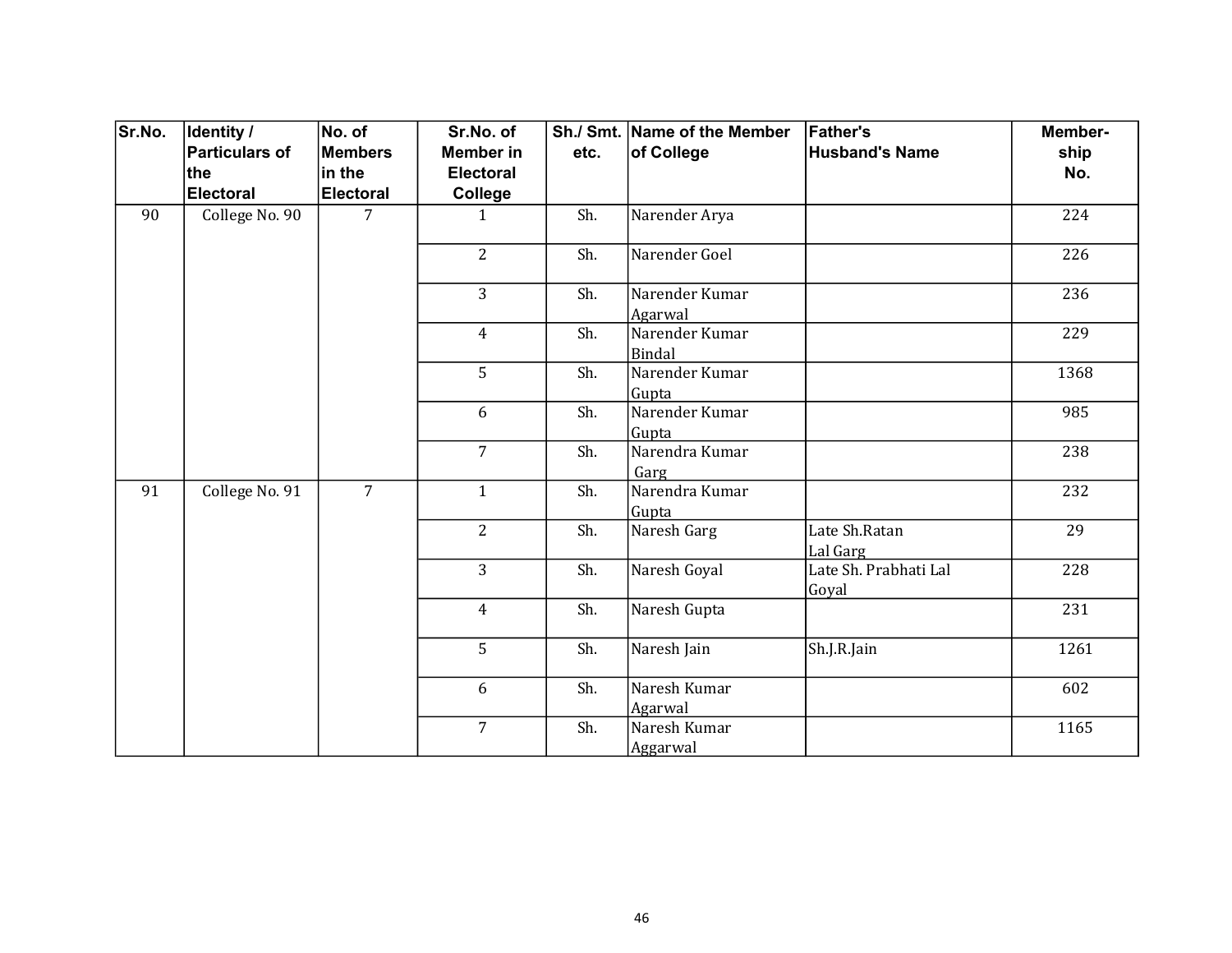| Sr.No. | <b>Identity /</b> | No. of           | Sr.No. of        |      | Sh./ Smt. Name of the Member | <b>Father's</b>       | Member- |
|--------|-------------------|------------------|------------------|------|------------------------------|-----------------------|---------|
|        | Particulars of    | <b>Members</b>   | <b>Member in</b> | etc. | of College                   | <b>Husband's Name</b> | ship    |
|        | ∣the              | in the           | <b>Electoral</b> |      |                              |                       | No.     |
|        | Electoral         | <b>Electoral</b> | College          |      |                              |                       |         |
| 92     | College No. 92    | 7                | $\mathbf{1}$     | Sh.  | Naresh Kumar                 | Late Sh.Panna Ram     | 1078    |
|        |                   |                  |                  |      | Aggarwal                     | Aggarwal              |         |
|        |                   |                  | $\overline{2}$   | Sh.  | Naresh Kumar                 |                       | 1250    |
|        |                   |                  |                  |      | Gupta                        |                       |         |
|        |                   |                  | 3                | Sh.  | Naresh Kumar                 | Sh.Ram Kanwar         | 227     |
|        |                   |                  |                  |      | Gupta                        | Gupta                 |         |
|        |                   |                  | 4                | Sh.  | Naresh Kumar                 |                       | 605     |
|        |                   |                  |                  |      | Singal                       |                       |         |
|        |                   |                  | 5                | Sh.  | Naresh Kumar Garg            |                       | 1382    |
|        |                   |                  | 6                | Sh.  | Naresh Kumar Goel            |                       | 838     |
|        |                   |                  | $\overline{7}$   | Sh.  | Naresh Kumar Mittal          |                       | 928     |
| 93     | College No. 93    | $\overline{7}$   | $\mathbf{1}$     | Sh.  | Naresh Kumar<br>Aggarwal     | Sh.O.P.Mittal         | 1387    |
|        |                   |                  | $\overline{2}$   | Sh.  | Naresh Kumar                 | Sh.Kirori Mal         | 1357    |
|        |                   |                  |                  |      | Aggarwal                     |                       |         |
|        |                   |                  | $\overline{3}$   | Sh.  | Naresh Mittal                |                       | 234     |
|        |                   |                  | $\overline{4}$   | Sh.  | Nath Mal Kejriwal            |                       | 233     |
|        |                   |                  | 5                | Sh.  | Nathmal Bhajanka             |                       | 595     |
|        |                   |                  | 6                | Sh.  | Nathu Ram Tulsiyan           |                       | 230     |
|        |                   |                  | $\overline{7}$   | Sh.  | Naveen Kumar<br>Gupta        |                       | 867     |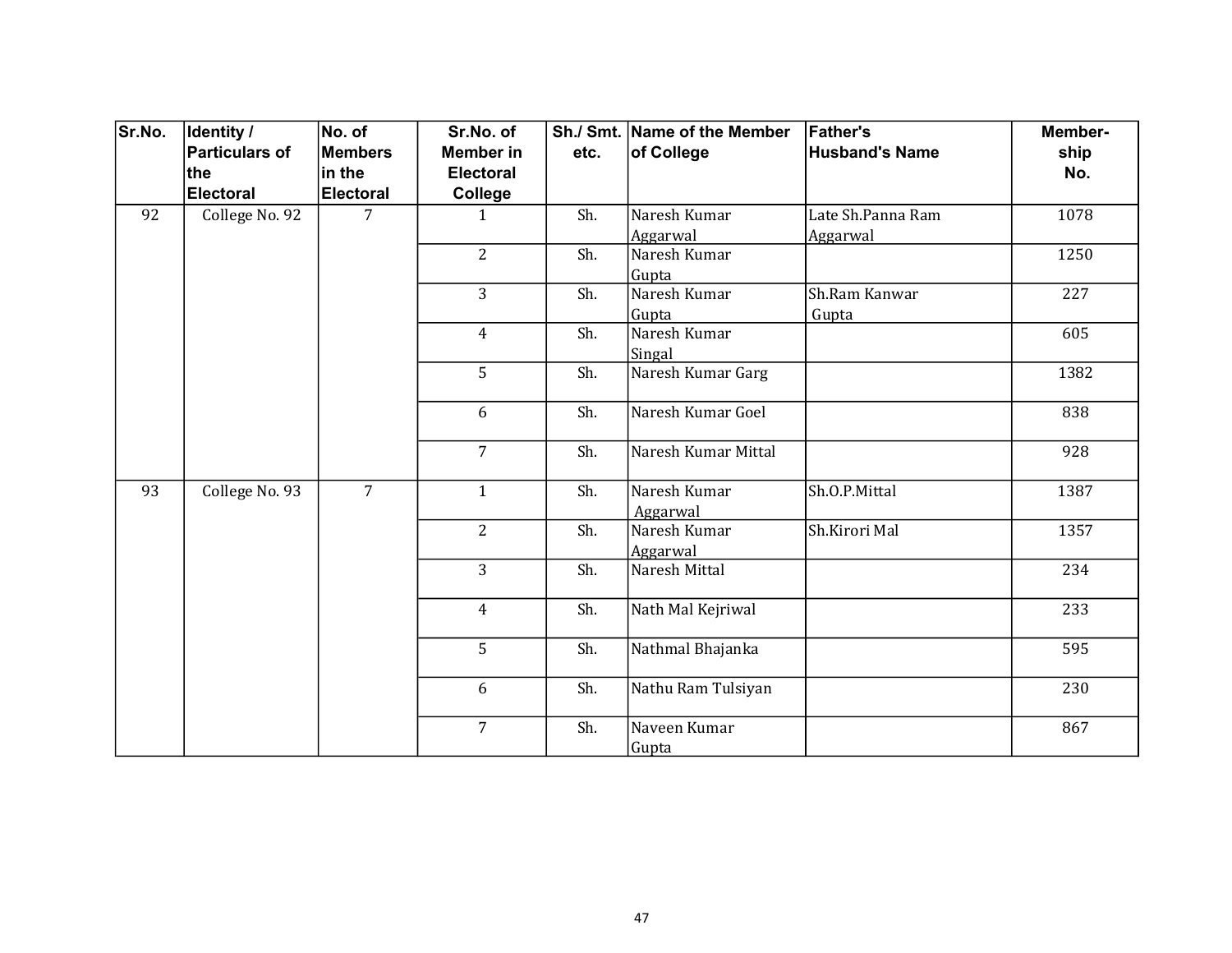| Sr.No. | Identity /<br>Particulars of<br>the<br>Electoral | No. of<br><b>Members</b><br>in the<br>Electoral | Sr.No. of<br><b>Member in</b><br><b>Electoral</b><br>College | etc. | Sh./ Smt. Name of the Member<br>of College | <b>Father's</b><br><b>Husband's Name</b> | Member-<br>ship<br>No. |
|--------|--------------------------------------------------|-------------------------------------------------|--------------------------------------------------------------|------|--------------------------------------------|------------------------------------------|------------------------|
| 94     | College No. 94                                   | 7                                               | $\mathbf{1}$                                                 | Sh.  | Naveen Kumar<br>Kedia                      |                                          | 235                    |
|        |                                                  |                                                 | $\overline{2}$                                               | Sh.  | Navneet Goyal<br>Advocate                  | S/o Sh.Janardhan<br>Goyal                | 1134                   |
|        |                                                  |                                                 | 3                                                            | Sh.  | Nawal Kishore<br>Rajgarhia                 | Late Sh.Ramlal<br>Rajgarhia              | 996                    |
|        |                                                  |                                                 | $\overline{4}$                                               | Smt. | Neelam Arya                                |                                          | 239                    |
|        |                                                  |                                                 | 5                                                            | Sh.  | Neeraj Mukim                               |                                          | 1197                   |
|        |                                                  |                                                 | 6                                                            | Smt. | Nidhi Aggarwal                             |                                          | 1166                   |
|        |                                                  |                                                 | $\overline{7}$                                               | Smt. | Nidhi Jain                                 |                                          | 600                    |
| 95     | College No. 95                                   | $\overline{7}$                                  | $\mathbf{1}$                                                 | Smt. | Niharika Ramesh<br>Agarwal                 |                                          | 603                    |
|        |                                                  |                                                 | $\overline{2}$                                               | Sh.  | Nikhil Khemani                             |                                          | 594                    |
|        |                                                  |                                                 | $\overline{3}$                                               | Sh.  | Nikhil Singhal                             | Sh. Sushil Singhal                       | 1364                   |
|        |                                                  |                                                 | $\overline{4}$                                               | Sh.  | Nikunj V. Agarwal                          |                                          | 598                    |
|        |                                                  |                                                 | 5                                                            | Sh.  | Niranjan Kumar<br>Goel                     | Late Sh.Ganpat<br>Rai Goel               | 237                    |
|        |                                                  |                                                 | 6                                                            | Sh.  | Niranjan Lal Dalmia                        |                                          | 225                    |
|        |                                                  |                                                 | $\overline{7}$                                               | Sh.  | Nirmal Kumar<br>Minda                      |                                          | 375                    |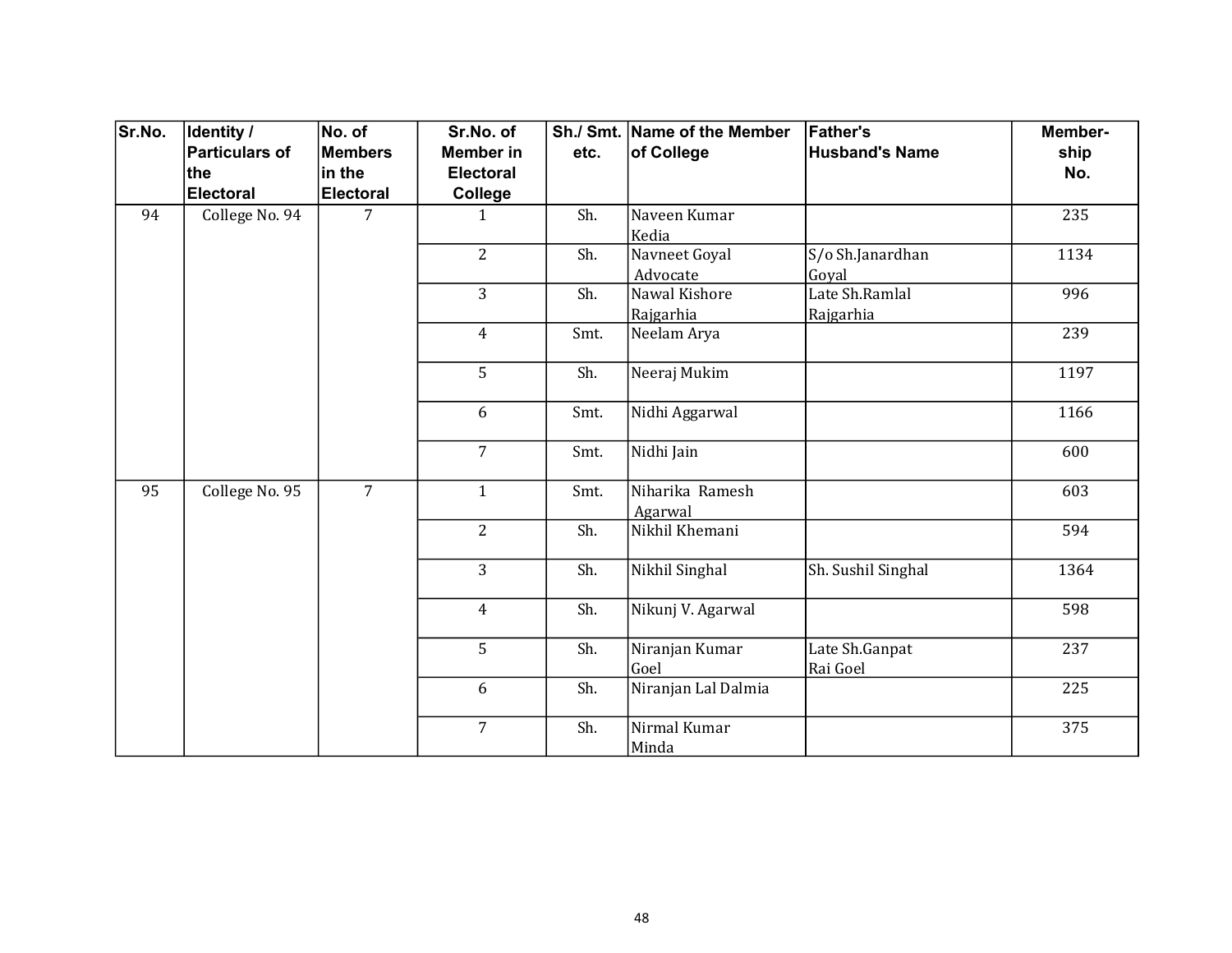| Sr.No. | Identity /            | No. of           | Sr.No. of        |      | Sh./ Smt. Name of the Member | <b>Father's</b>             | Member- |
|--------|-----------------------|------------------|------------------|------|------------------------------|-----------------------------|---------|
|        | <b>Particulars of</b> | Members          | <b>Member in</b> | etc. | of College                   | <b>Husband's Name</b>       | ship    |
|        | the                   | in the           | <b>Electoral</b> |      |                              |                             | No.     |
|        | <b>Electoral</b>      | <b>Electoral</b> | <b>College</b>   |      |                              |                             |         |
| 96     | College No. 96        | $\overline{7}$   | $\mathbf{1}$     | Sh.  | Nishant Arya                 |                             | 1377    |
|        |                       |                  | $\overline{2}$   | Sh.  | Nitin Kagzi                  |                             | 599     |
|        |                       |                  | 3                | Sh.  | Om Parkash Bansal            |                             | 606     |
|        |                       |                  | $\overline{4}$   | Sh.  | Om Prakash<br>Agarwal        |                             | 608     |
|        |                       |                  | 5                | Sh.  | Om Prakash<br>Aggarwal       |                             | 1349    |
|        |                       |                  | 6                | Sh.  | Om Prakash<br>Bagadia        | Late Sh.Ram Lal<br>Bagadia  | 658     |
|        |                       |                  | $\overline{7}$   | Sh.  | Om Prakash Arya              |                             | 241     |
| 97     | College No. 97        | $\overline{7}$   | $\mathbf{1}$     | Sh.  | Om Prakash Garg              |                             | 243     |
|        |                       |                  | $\overline{2}$   | Sh.  | Om Prakash Goyal             | Sh.Kesari Chand<br>Khaderia | 1352    |
|        |                       |                  | $\overline{3}$   | Sh.  | Om Prakash Goyal             |                             | 1321    |
|        |                       |                  | $\overline{4}$   | Sh.  | Om Prakash Goyal             |                             | 9       |
|        |                       |                  | 5                | Sh.  | Om Prakash Gupta             |                             | 853     |
|        |                       |                  | 6                | Sh.  | Om Prakash Gupta             |                             | 242     |
|        |                       |                  | $\overline{7}$   | Sh.  | Om Prakash Jain              |                             | 245     |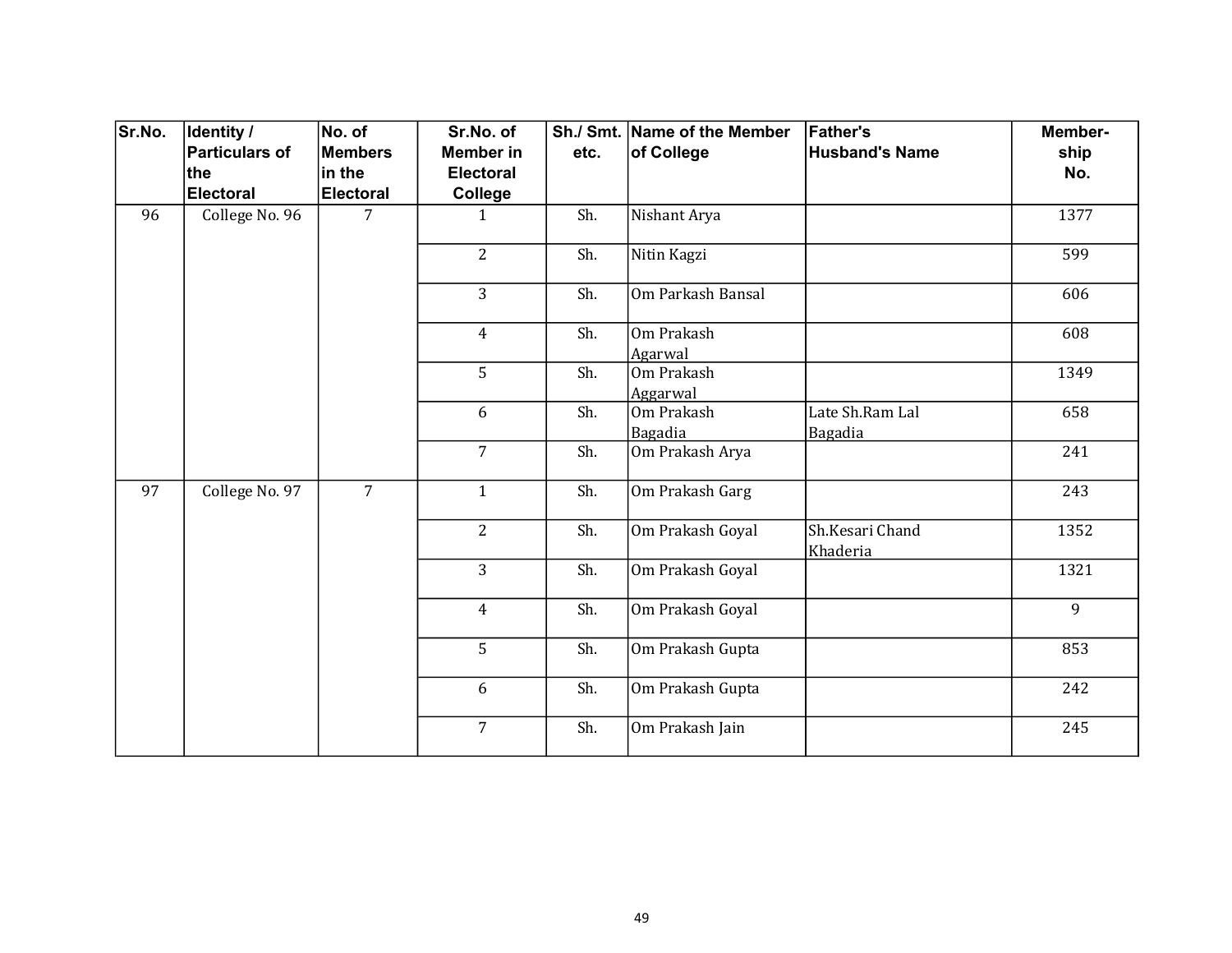| Sr.No. | <b>Identity /</b><br>Particulars of<br>∣the<br>Electoral | No. of<br><b>Members</b><br>in the<br><b>Electoral</b> | Sr.No. of<br><b>Member</b> in<br><b>Electoral</b><br>College | etc. | Sh./ Smt. Name of the Member<br>of College | <b>Father's</b><br><b>Husband's Name</b> | Member-<br>ship<br>No. |
|--------|----------------------------------------------------------|--------------------------------------------------------|--------------------------------------------------------------|------|--------------------------------------------|------------------------------------------|------------------------|
| 98     | College No. 98                                           | $\overline{7}$                                         | $\mathbf{1}$                                                 | Sh.  | Om Prakash Jindal                          |                                          | 249                    |
|        |                                                          |                                                        | $\overline{2}$                                               | Sh.  | Om Prakash Jindal                          |                                          | 246                    |
|        |                                                          |                                                        | $\overline{3}$                                               | Sh.  | Om Prakash Mittal                          |                                          | 1101                   |
|        |                                                          |                                                        | $\overline{4}$                                               | Sh.  | Om Prakash Mittal                          |                                          | 247                    |
|        |                                                          |                                                        | 5                                                            | Sh.  | Om Prakash Singla                          |                                          | 1410                   |
|        |                                                          |                                                        | 6                                                            | Sh.  | Om Prakash<br>Chautala                     |                                          | 81                     |
|        |                                                          |                                                        | $\overline{7}$                                               | Dr.  | Omi Jindal                                 |                                          | 1097                   |
| 99     | College No. 99                                           | $\overline{7}$                                         | $\mathbf{1}$                                                 | Sh.  | P. D. Singhal                              |                                          | 1020                   |
|        |                                                          |                                                        | $\overline{2}$                                               | Sh.  | P. K. Goenka                               |                                          | 514                    |
|        |                                                          |                                                        | $\overline{3}$                                               | Dr.  | P.D. Garg                                  |                                          | 1189                   |
|        |                                                          |                                                        | $\overline{4}$                                               | Sh.  | Padam Garg                                 |                                          | 1128                   |
|        |                                                          |                                                        | 5                                                            | Sh.  | Padam Modi                                 | Late Sh.Atma Ram<br>Modi                 | 927                    |
|        |                                                          |                                                        | 6                                                            | Sh.  | Padam Nath<br>Sorewala                     |                                          | 620                    |
|        |                                                          |                                                        | $\overline{7}$                                               | Sh.  | Padma H. Agarwal                           |                                          | 635                    |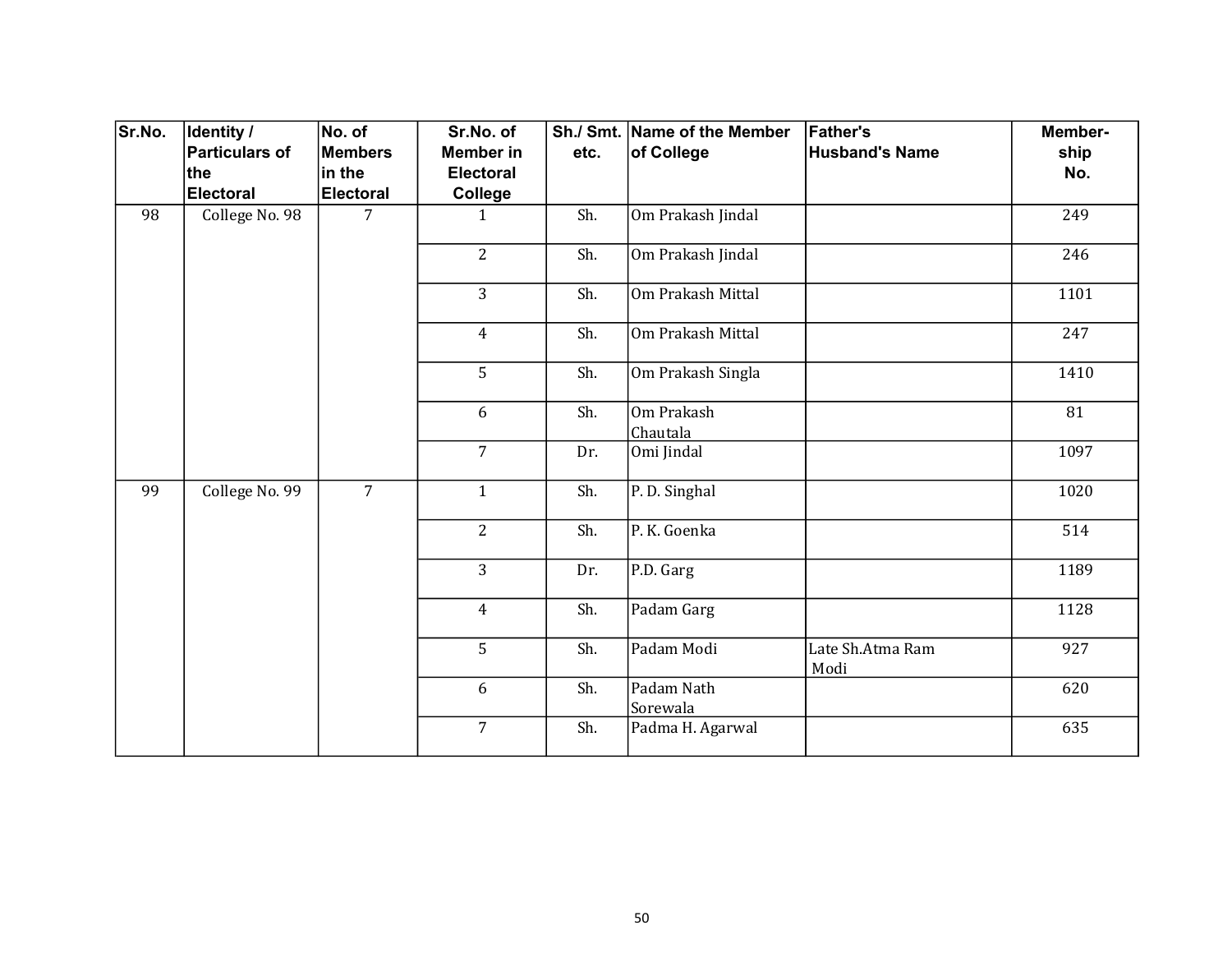| Sr.No. | Identity /<br>Particulars of | No. of<br><b>Members</b> | Sr.No. of<br><b>Member in</b> | etc. | Sh./ Smt. Name of the Member<br>of College | <b>Father's</b><br><b>Husband's Name</b> | Member-<br>ship |
|--------|------------------------------|--------------------------|-------------------------------|------|--------------------------------------------|------------------------------------------|-----------------|
|        | the                          | in the                   | Electoral                     |      |                                            |                                          | No.             |
|        | Electoral                    | <b>Electoral</b>         | College                       |      |                                            |                                          |                 |
| 100    | College No. 100              | 7                        | $\mathbf{1}$                  | Sh.  | Pankaj Bansal                              | S/o Sh.H.M.Bansal                        | 1315            |
|        |                              |                          | $\overline{2}$                | Sh.  | Pankaj Garg                                |                                          | 1195            |
|        |                              |                          | 3                             | Sh.  | Pankaj Gupta                               |                                          | 923             |
|        |                              |                          | $\overline{4}$                | Sh.  | Pankaj Gupta                               |                                          | 855             |
|        |                              |                          | 5                             | Sh.  | Pankaj Kumar<br>Gupta                      |                                          | 623             |
|        |                              |                          | 6                             | Sh.  | Param Gupta                                |                                          | 857             |
|        |                              |                          | $\overline{7}$                | Sh.  | Pardeep Bansal                             |                                          | 631             |
| 101    | College No. 101              | $\overline{7}$           | $\mathbf{1}$                  | Dr.  | Pardeep Goyal                              |                                          | 1270            |
|        |                              |                          | $\overline{2}$                | Sh.  | Parikshit Arya                             |                                          | 251             |
|        |                              |                          | $\overline{3}$                | Sh.  | Parma Nand Goel                            |                                          | 271             |
|        |                              |                          | $\overline{4}$                | Sh.  | Parma Nand Jindal                          |                                          | 260             |
|        |                              |                          | 5                             | Smt. | Parmeshwari Devi<br>Agarwal                |                                          | 614             |
|        |                              |                          | 6                             | Sh.  | Parmod Jain                                | Late Sh.Harish Chand Jain                | 632             |
|        |                              |                          | $\overline{7}$                | Sh.  | Parmod Kumar<br>Garg                       |                                          | 267             |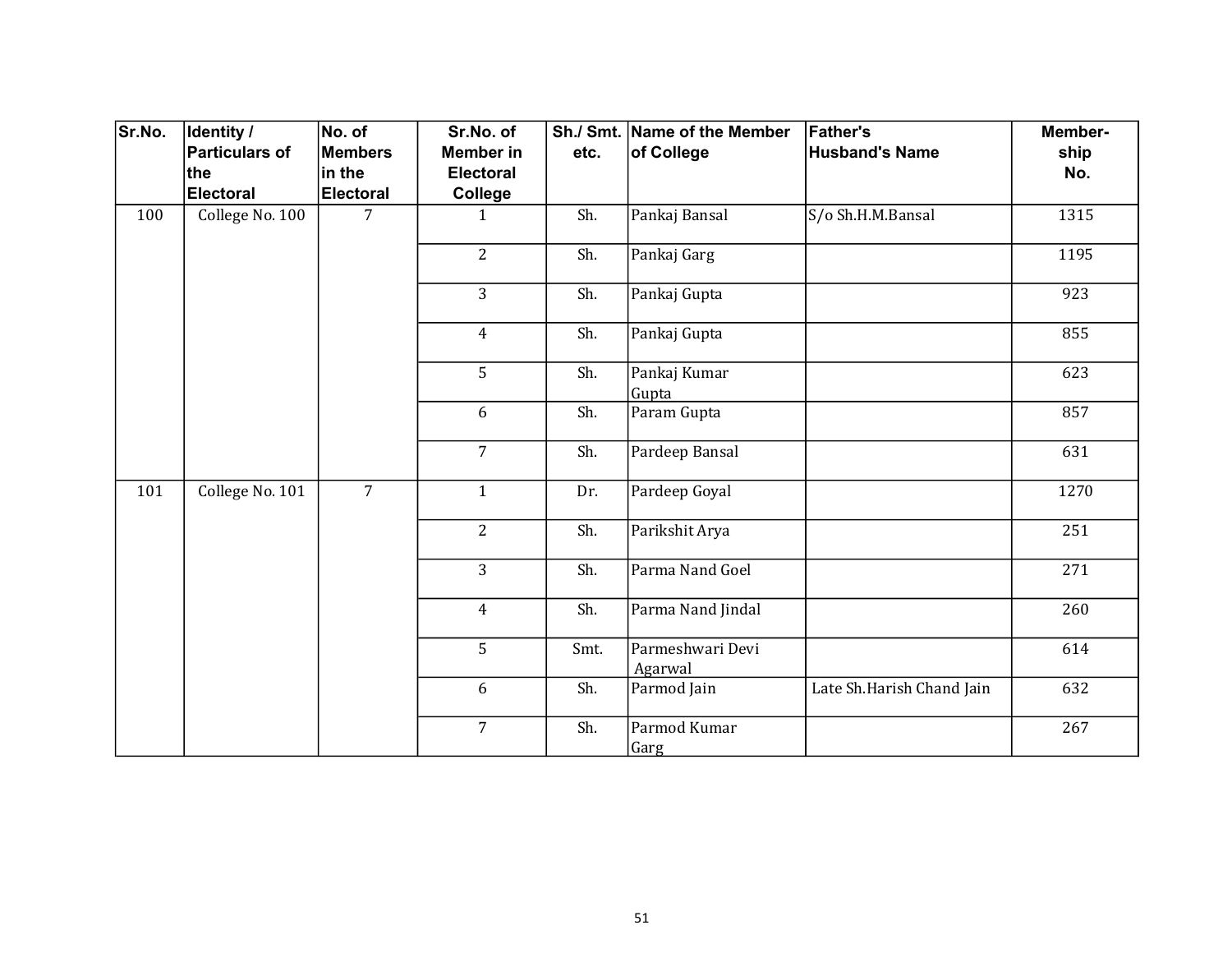| Sr.No. | Identity /      | No. of           | Sr.No. of        |                | Sh./ Smt. Name of the Member | <b>Father's</b>              | Member- |     |
|--------|-----------------|------------------|------------------|----------------|------------------------------|------------------------------|---------|-----|
|        | Particulars of  | <b>Members</b>   | <b>Member in</b> | etc.           | of College                   | <b>Husband's Name</b>        | ship    |     |
|        | ∣the            | in the           | <b>Electoral</b> |                |                              |                              | No.     |     |
|        | Electoral       | <b>Electoral</b> | College          |                |                              |                              |         |     |
| 102    | College No. 102 | 7                | $\mathbf{1}$     | Sh.            | Parveen Gupta                | Late Sh.N.C.Gupta            | 938     |     |
|        |                 |                  | $\overline{2}$   | Sh.            | Parveen Kumar<br>Goel        | Late Sh. Sat Prakash<br>Goel | 1240    |     |
|        |                 |                  | 3                | Sh.            | Pavan Goyal                  | Sh.Mithan Lal Goyal          | 1104    |     |
|        |                 |                  | $\overline{4}$   | Sh.            | Pawan Agarwal                |                              | 616     |     |
|        |                 |                  | 5                | Sh.            | Pawan Agarwal                | Sh.Vishwanath Agarwal        | 430     |     |
|        |                 |                  | 6                | Sh.            | Pawan Aggarwal               |                              | 1405    |     |
|        |                 |                  | $\overline{7}$   | Sh.            | Pawan Garg                   |                              | 1348    |     |
| 103    | College No. 103 | $\overline{7}$   | $\mathbf{1}$     | Sh.            | Pawan Gupta                  |                              | 822     |     |
|        |                 |                  |                  | $\overline{2}$ | Sh.                          | Pawan Gupta                  |         | 263 |
|        |                 |                  | $\overline{3}$   | Sh.            | Pawan Jindal                 |                              | 627     |     |
|        |                 |                  | $\overline{4}$   | Sh.            | Pawan Jindal                 |                              | 626     |     |
|        |                 |                  | 5                | Sh.            | Pawan Jindal                 |                              | 622     |     |
|        |                 |                  | 6                | Sh.            | Pawan Kumar<br>Agarwal       |                              | 1023    |     |
|        |                 |                  | $\overline{7}$   | Sh.            | Pawan Kumar<br>Airen         |                              | 1257    |     |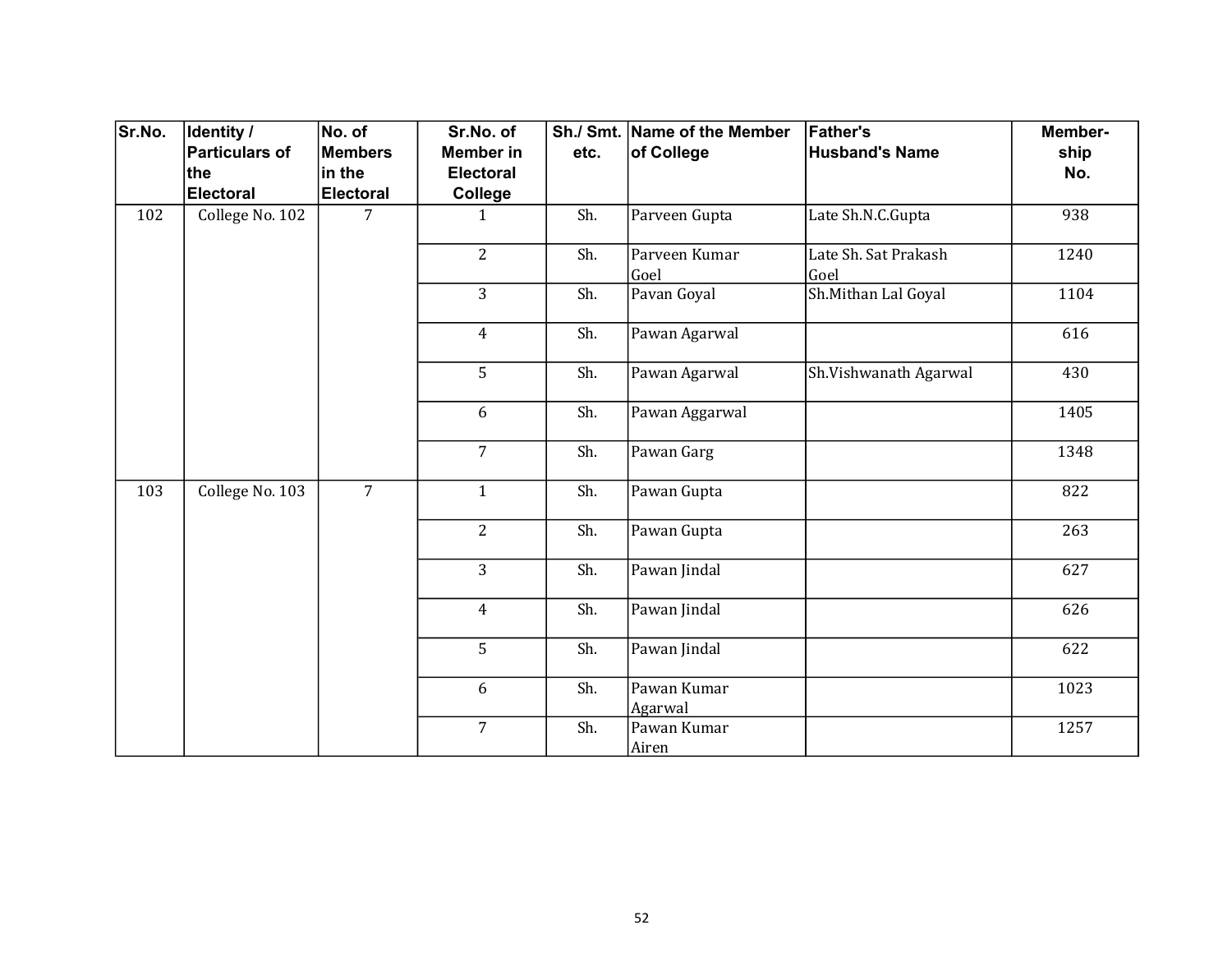| Sr.No. | Identity /      | No. of           | Sr.No. of        |      | Sh./ Smt. Name of the Member | <b>Father's</b>              | Member-              |                          |      |
|--------|-----------------|------------------|------------------|------|------------------------------|------------------------------|----------------------|--------------------------|------|
|        | Particulars of  | <b>Members</b>   | <b>Member in</b> | etc. | of College                   | <b>Husband's Name</b>        | ship                 |                          |      |
|        | ∣the            | in the           | <b>Electoral</b> |      |                              |                              | No.                  |                          |      |
|        | Electoral       | <b>Electoral</b> | College          |      |                              |                              |                      |                          |      |
| 104    | College No. 104 | 7                | $\mathbf{1}$     | Sh.  | Pawan Kumar<br>Gupta         |                              | 266                  |                          |      |
|        |                 |                  | $\overline{2}$   | Sh.  | Pawan Kumar<br>Jindal        | Sh.Ram Avtar Jindal          | 1400                 |                          |      |
|        |                 |                  | $\overline{3}$   | Sh.  | Pawan Kumar Garg             |                              | 1285                 |                          |      |
|        |                 |                  | $\overline{4}$   | Sh.  | Pawan Kumar Garg             |                              | 859                  |                          |      |
|        |                 |                  | 5                | Sh.  | Pawan Kumar Garg             |                              | 858                  |                          |      |
|        |                 |                  | 6                | Sh.  | Pawan Kumar Goel             |                              | 610                  |                          |      |
|        |                 |                  | $\overline{7}$   | Sh.  | Pawan Kumar Jain             |                              | 1282                 |                          |      |
| 105    | College No. 105 | $\overline{7}$   | $\mathbf{1}$     | Sh.  | Pawan Kumar<br>Bansal        | Sh.Pali Ram Bansal           | 630                  |                          |      |
|        |                 |                  |                  |      | $\overline{2}$               | Dr.                          | Pawan Kumar<br>Goyal | Sh.Faquir Chand<br>Gupta | 1341 |
|        |                 |                  | $\overline{3}$   | Sh.  | Pawan Kumar<br><b>Jindal</b> |                              | 625                  |                          |      |
|        |                 |                  | $\overline{4}$   | Sh.  | Pawan Singhal                | Late Sh.R.C.Singhal          | 1375                 |                          |      |
|        |                 |                  | 5                | Sh.  | Phulchand Agarwal            | Late Sh.Ram Gopal<br>Agarwal | 615                  |                          |      |
|        |                 |                  | 6                | Sh.  | Pitamber lal Singhal         |                              | 882                  |                          |      |
|        |                 |                  | 7                | Sh.  | Pooja Surya                  |                              | 1164                 |                          |      |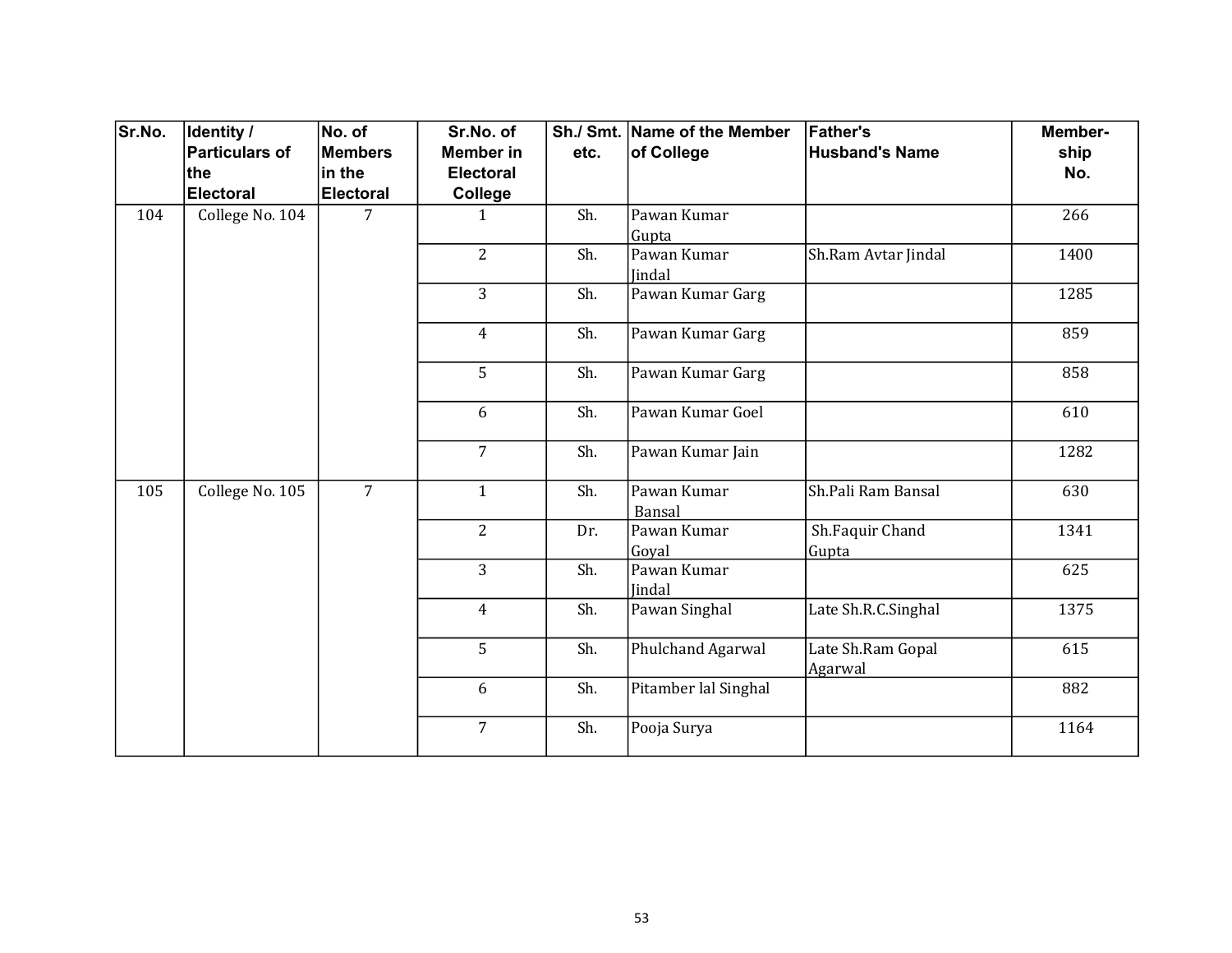| Sr.No. | <b>Identity /</b> | No. of           | Sr.No. of        |      | Sh./ Smt. Name of the Member | <b>Father's</b>            | Member- |
|--------|-------------------|------------------|------------------|------|------------------------------|----------------------------|---------|
|        | Particulars of    | <b>Members</b>   | <b>Member in</b> | etc. | of College                   | <b>Husband's Name</b>      | ship    |
|        | ∣the              | in the           | <b>Electoral</b> |      |                              |                            | No.     |
|        | Electoral         | <b>Electoral</b> | College          |      |                              |                            |         |
| 106    | College No. 106   | 7                | $\mathbf{1}$     | Sh.  | Poonam Chand<br>Jain         |                            | 621     |
|        |                   |                  | $\overline{2}$   | Sh.  | Pradeep Agarwal              | Sh. Phulchand Agarwal      | 612     |
|        |                   |                  | 3                | Sh.  | Pradeep Mittal               | Late Sh.Ramautar<br>Mittal | 11      |
|        |                   |                  | $\overline{4}$   | Sh.  | Pradeep Singhal              |                            | 265     |
|        |                   |                  | 5                | Sh.  | Pradyuman Dalmia             |                            | 636     |
|        |                   |                  | 6                | Sh.  | Prahlad Kumar<br>Gupta       |                            | 860     |
|        |                   |                  | $\overline{7}$   | Sh.  | Prakash Chander<br>Agarwal   |                            | 257     |
| 107    | College No. 107   | $\overline{7}$   | $\mathbf{1}$     | Sh.  | Prakash Chandra<br>Gupta     |                            | 258     |
|        |                   |                  | $\overline{2}$   | Sh.  | Prakash Garg                 |                            | 264     |
|        |                   |                  | $\overline{3}$   | Sh.  | Prakasha Nand<br>Arya        |                            | 889     |
|        |                   |                  | $\overline{4}$   | Sh.  | Pramila Agarwal              |                            | 617     |
|        |                   |                  | 5                | Sh.  | Pramod Agarwal               |                            | 613     |
|        |                   |                  | 6                | Sh.  | Pramod Kumar<br>Mathran      |                            | 633     |
|        |                   |                  | $\overline{7}$   | Sh.  | Pramod Kumar<br>Singhal      |                            | 273     |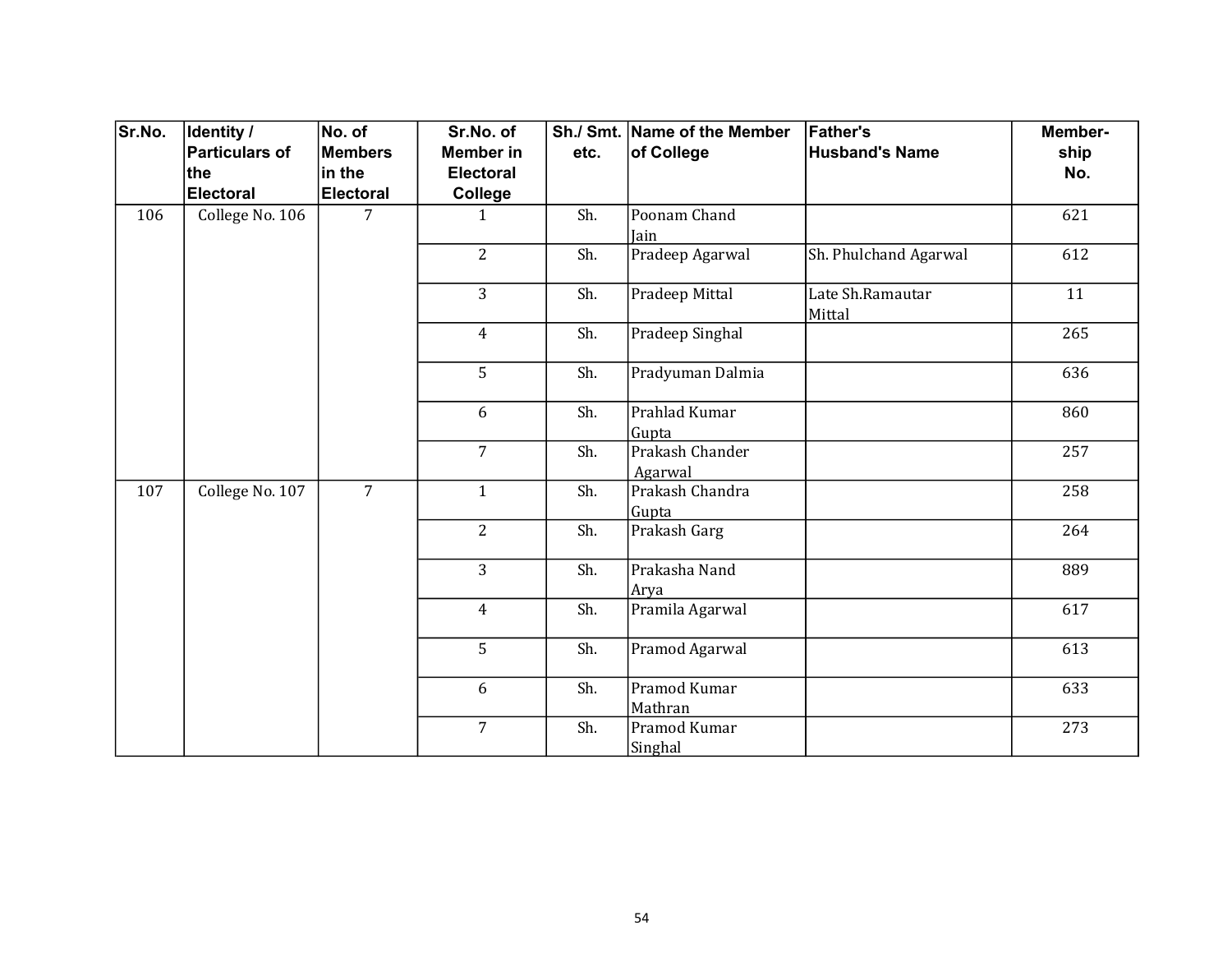| Sr.No. | <b>Identity /</b><br>Particulars of | No. of<br><b>Members</b> | Sr.No. of<br><b>Member in</b> | etc. | Sh./ Smt. Name of the Member<br>of College | <b>Father's</b><br><b>Husband's Name</b> | Member-<br>ship |     |
|--------|-------------------------------------|--------------------------|-------------------------------|------|--------------------------------------------|------------------------------------------|-----------------|-----|
|        | the                                 | in the                   | <b>Electoral</b>              |      |                                            |                                          | No.             |     |
|        | Electoral                           | <b>Electoral</b>         | College                       |      |                                            |                                          |                 |     |
| 108    | College No. 108                     | 7                        | $\mathbf{1}$                  | Sh.  | Pramod Kumar<br>Agarwal                    |                                          | 922             |     |
|        |                                     |                          | $\overline{2}$                | Sh.  | Praveen Kumar<br>Bansal                    |                                          | 910             |     |
|        |                                     |                          | $\overline{3}$                | Sh.  | Prayag Raj Goyal                           |                                          | 1202            |     |
|        |                                     |                          | $\overline{4}$                | Sh.  | Prem Agarwal                               |                                          | 252             |     |
|        |                                     |                          | 5                             | Sh.  | Prem Bhajanka                              |                                          | 618             |     |
|        |                                     |                          | 6                             | Sh.  | Prem Chand Garg                            |                                          | 1418            |     |
|        |                                     |                          | $\overline{7}$                | Sh.  | Prem Chand Garg                            |                                          | 270             |     |
| 109    | College No. 109                     | $\overline{7}$           | $\mathbf{1}$                  | Sh.  | Prem Chand Mittal<br>(Adv.)                |                                          | 609             |     |
|        |                                     |                          | $\overline{2}$                | Sh.  | Prem Chand Singla                          |                                          | 1212            |     |
|        |                                     |                          | $\overline{3}$                | Sh.  | Prem Goel                                  |                                          | 256             |     |
|        |                                     |                          | $\overline{4}$                | Sh.  | Prem Kumar                                 |                                          | 628             |     |
|        |                                     |                          | 5                             |      | Sh.                                        | Prem Kumar Goyal,<br>I.A.S.(Retd.)       |                 | 268 |
|        |                                     |                          | 6                             | Smt. | Prem Lata Agarwal                          |                                          | 1420            |     |
|        |                                     |                          | $\overline{7}$                | Smt. | Prem Lata Goyal                            |                                          | 255             |     |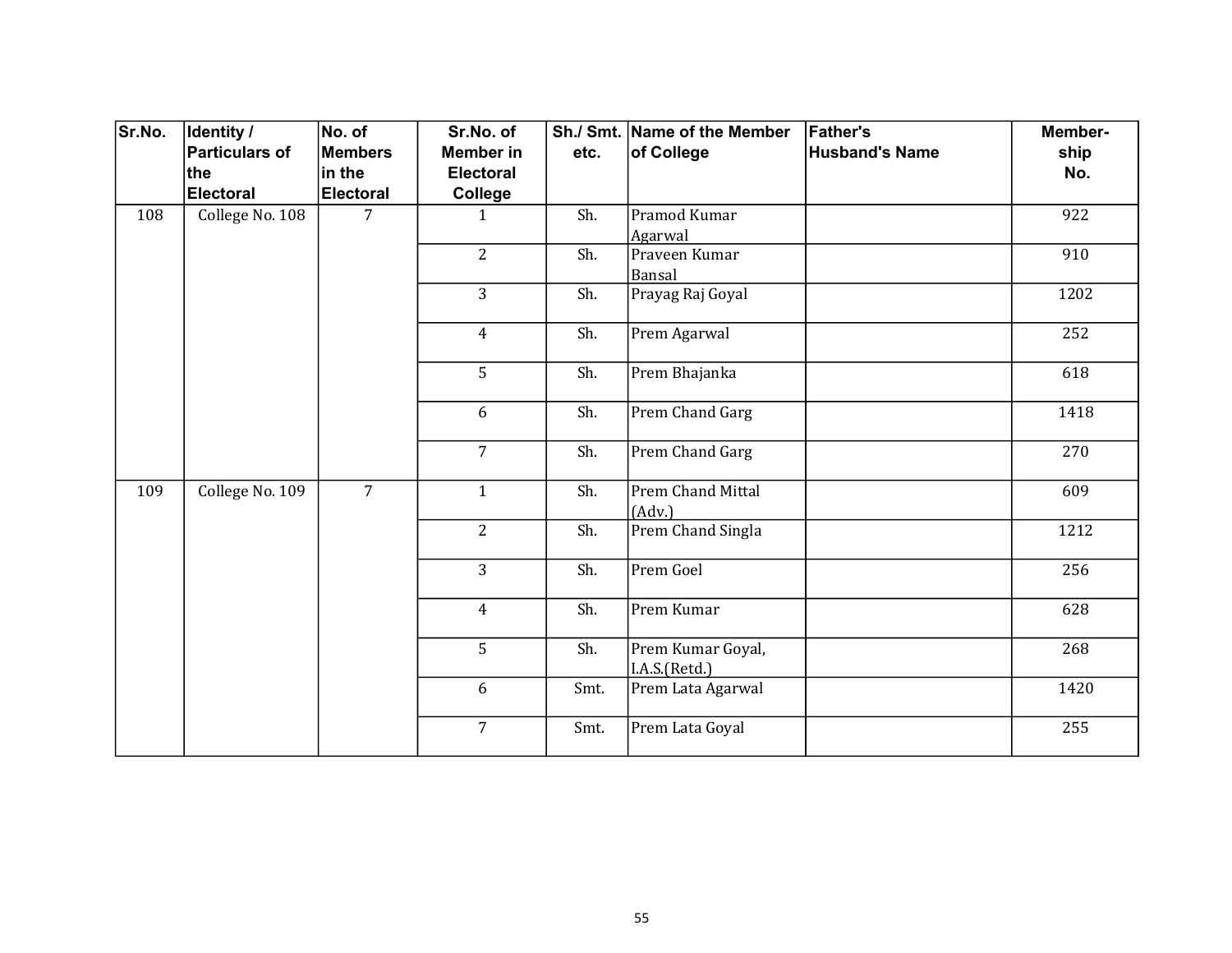| Sr.No. | <b>Identity /</b> | No. of           | Sr.No. of        |      | Sh./ Smt. Name of the Member    | <b>Father's</b>             | Member- |
|--------|-------------------|------------------|------------------|------|---------------------------------|-----------------------------|---------|
|        | Particulars of    | <b>Members</b>   | <b>Member in</b> | etc. | of College                      | <b>Husband's Name</b>       | ship    |
|        | ∣the              | in the           | <b>Electoral</b> |      |                                 |                             | No.     |
|        | Electoral         | <b>Electoral</b> | College          |      |                                 |                             |         |
| 110    | College No. 110   | 7                | $\mathbf{1}$     | Smt. | Prem Lata Jindal                |                             | 1102    |
|        |                   |                  | $\overline{2}$   | Sh.  | Prem Parkash<br>Gupta           | Sh.Basti Ram                | 259     |
|        |                   |                  | $\overline{3}$   | Sh.  | Prem Prakash<br>Gupta           |                             | 262     |
|        |                   |                  | $\overline{4}$   | Sh.  | Prem Singla                     |                             | 1412    |
|        |                   |                  | 5                | Sh.  | Pritam Kumar Gupta              |                             | 108     |
|        |                   |                  | 6                | Sh.  | Pritam Parkash<br>Aggarwal      | Sh. Jagdish Rai<br>Aggarwal | 808     |
|        |                   |                  | $\overline{7}$   | Sh.  | Priyanka Agarwal                |                             | 893     |
| 111    | College No. 111   | $\overline{7}$   | $\mathbf{1}$     | Sh.  | Pulkit Jain                     | Sh.Naresh Jain              | 1371    |
|        |                   |                  | $\overline{2}$   | Sh.  | Puneet Aggarwal                 |                             | 1422    |
|        |                   |                  | $\overline{3}$   | Sh.  | Puran Chand                     |                             | 269     |
|        |                   |                  | $\overline{4}$   | Sh.  | Puran Chand Goel                |                             | 854     |
|        |                   |                  | 5                | Sh.  | Purshotam Das<br>Goel           |                             | 816     |
|        |                   |                  | 6                | Sh.  | Purshottam Dass<br>Aggarwal     |                             | 1353    |
|        |                   |                  | $\overline{7}$   | Sh.  | <b>Purshottam Dass</b><br>Gupta |                             | 624     |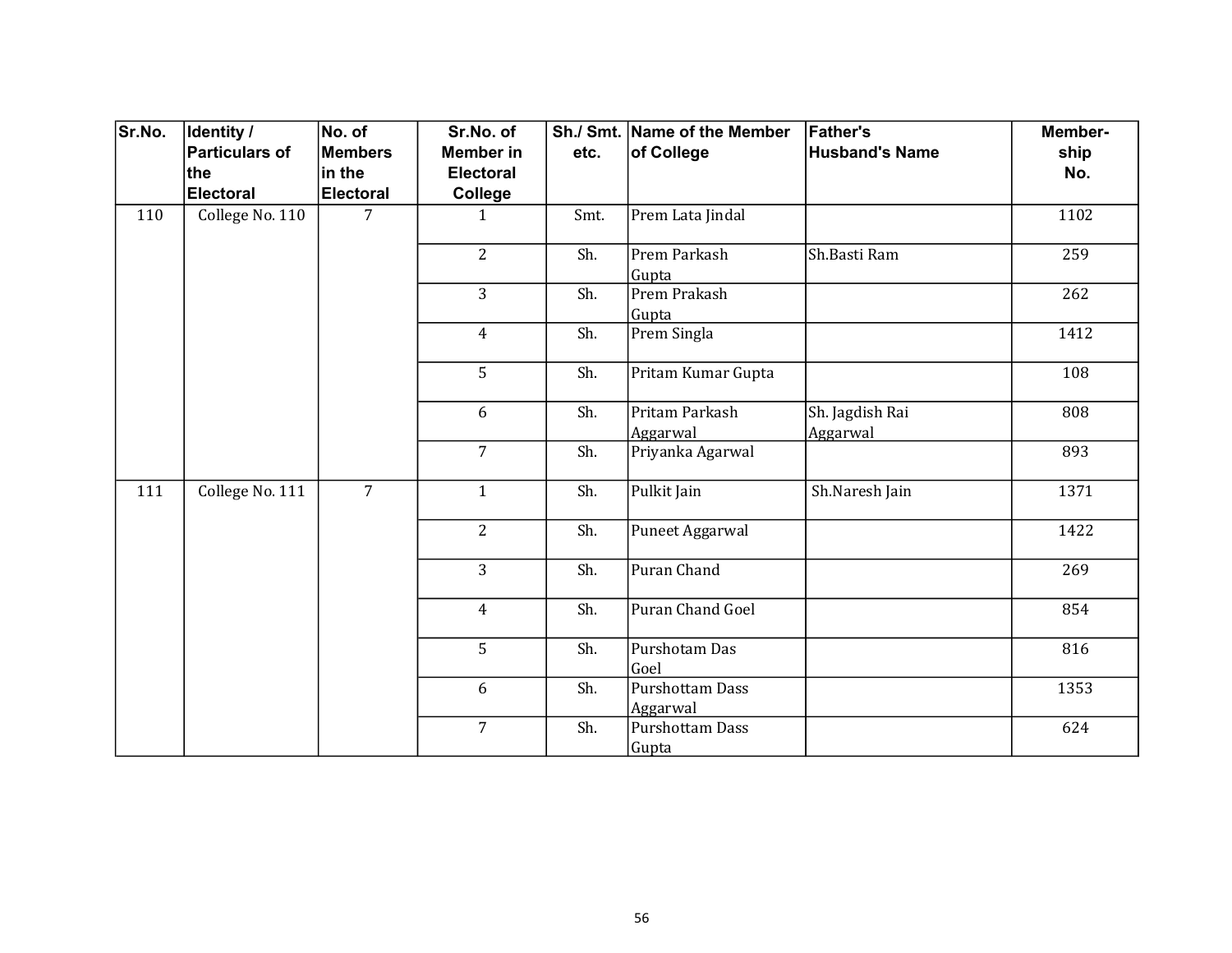| Sr.No. | <b>Identity /</b> | No. of           | Sr.No. of        |      | Sh./ Smt. Name of the Member | <b>Father's</b>       | Member- |
|--------|-------------------|------------------|------------------|------|------------------------------|-----------------------|---------|
|        | Particulars of    | <b>Members</b>   | <b>Member in</b> | etc. | of College                   | <b>Husband's Name</b> | ship    |
|        | ∣the              | in the           | <b>Electoral</b> |      |                              |                       | No.     |
|        | Electoral         | <b>Electoral</b> | College          |      |                              |                       |         |
| 112    | College No. 112   | 7                | $\mathbf{1}$     | Sh.  | Purshottam Rai<br>Bansal     |                       | 19      |
|        |                   |                  | $\overline{2}$   | Sh.  | Purushotam Dass<br>Bhoot     |                       | 253     |
|        |                   |                  | 3                | Smt. | Pushpa Agarwal               |                       | 611     |
|        |                   |                  | $\overline{4}$   | Sh.  | Pyare Lal Goel               |                       | 1130    |
|        |                   |                  | 5                | Sh.  | Pyare Lal Goyal              |                       | 261     |
|        |                   |                  | 6                | Sh.  | Pyare Lal Jindal             |                       | 629     |
|        |                   |                  | $\overline{7}$   | Sh.  | Pyare lal lahoria            |                       | 1174    |
| 113    | College No. 113   | $\overline{7}$   | $\mathbf{1}$     | Sh.  | R. A. Agarwal                |                       | 911     |
|        |                   |                  | $\overline{2}$   | Sh.  | R. A. Agarwal                |                       | 26      |
|        |                   |                  | $\overline{3}$   | Sh.  | R. C. Chharia                |                       | 305     |
|        |                   |                  | $\overline{4}$   | Sh.  | R. D. Bansal                 |                       | 336     |
|        |                   |                  | 5                | Sh.  | R. K. Agarwal                |                       | 912     |
|        |                   |                  | 6                | Sh.  | R. K. Agarwal                |                       | 793     |
|        |                   |                  | $\overline{7}$   | Sh.  | R. K. Mittal                 |                       | 290     |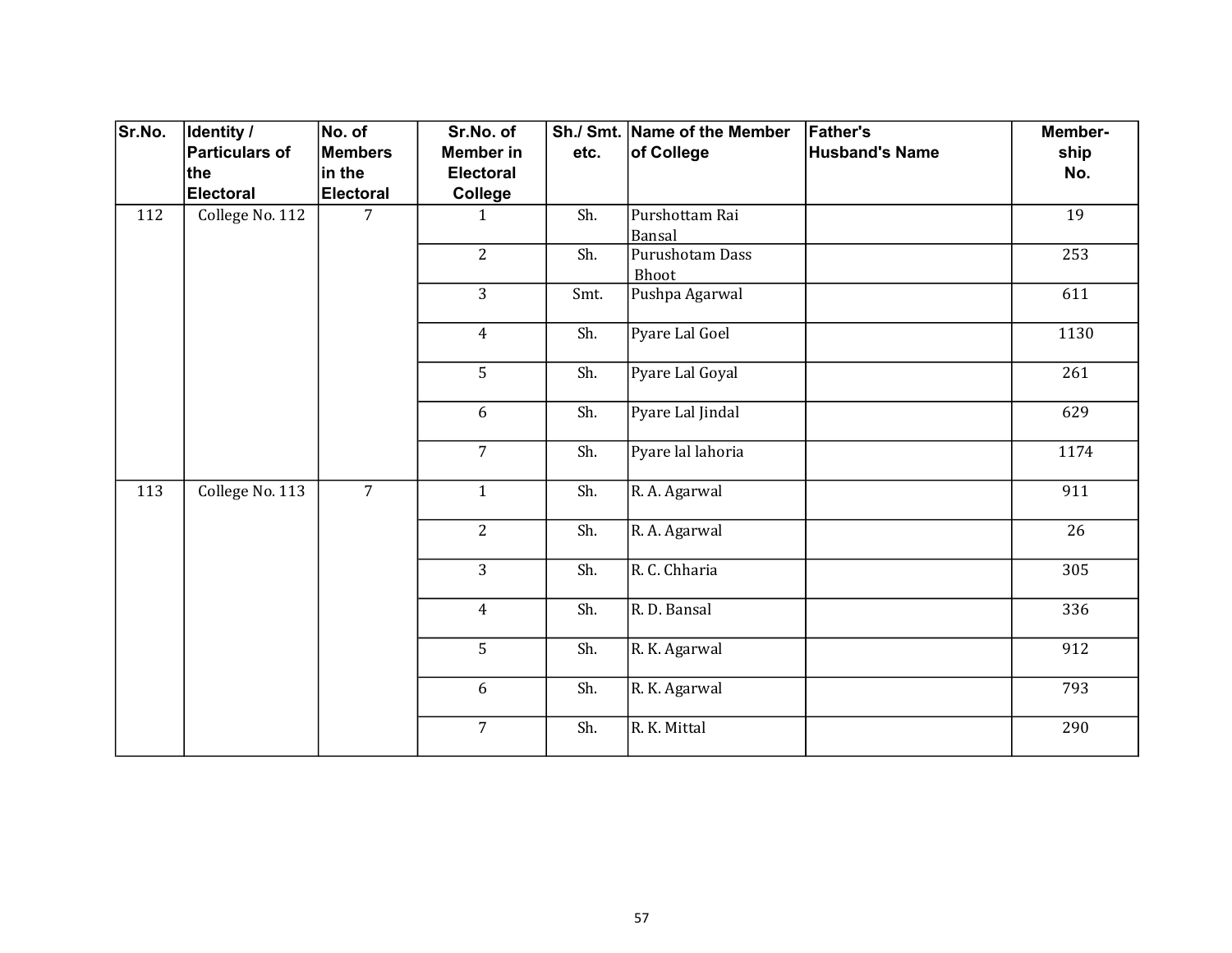| Sr.No. | <b>Identity /</b> | No. of           | Sr.No. of        |      | Sh./ Smt. Name of the Member | <b>Father's</b>            | Member- |
|--------|-------------------|------------------|------------------|------|------------------------------|----------------------------|---------|
|        | Particulars of    | <b>Members</b>   | <b>Member in</b> | etc. | of College                   | <b>Husband's Name</b>      | ship    |
|        | ∣the              | in the           | <b>Electoral</b> |      |                              |                            | No.     |
|        | Electoral         | <b>Electoral</b> | College          |      |                              |                            |         |
| 114    | College No. 114   | $\overline{7}$   | $\mathbf{1}$     | Sh.  | R. L. Goyal                  |                            | 1095    |
|        |                   |                  | $\overline{2}$   | Sh.  | R. P.Gupta                   |                            | 651     |
|        |                   |                  | $\overline{3}$   | Sh.  | R. S. Agarwal                |                            | 1069    |
|        |                   |                  | $\overline{4}$   | Sh.  | R. S. Khemka                 |                            | 280     |
|        |                   |                  | 5                | Sh.  | R.B.Bhoot                    |                            | 1350    |
|        |                   |                  | 6                | Dr.  | R.C.Chaudhary                |                            | 1192    |
|        |                   |                  | $\overline{7}$   | Sh.  | R.K.Govil                    |                            | 319     |
| 115    | College No. 115   | $\overline{7}$   | $\mathbf{1}$     | Sh.  | R.K.Gupta                    | Late Sh.Dina Nath<br>Gupta | 647     |
|        |                   |                  | $\overline{2}$   | Sh.  | R.L. Singla                  |                            | 1200    |
|        |                   |                  | 3                | Sh.  | R.M.Garg                     |                            | 1332    |
|        |                   |                  | $\overline{4}$   | Dr.  | R.P.Aggarwal                 |                            | 1347    |
|        |                   |                  | 5                | Sh.  | Raana Agarwal                |                            | 644     |
|        |                   |                  | 6                | Sh.  | Rachna Mittal                |                            | 298     |
|        |                   |                  | $\overline{7}$   | Sh.  | Radha Garg                   |                            | 1241    |
|        |                   |                  |                  |      |                              |                            |         |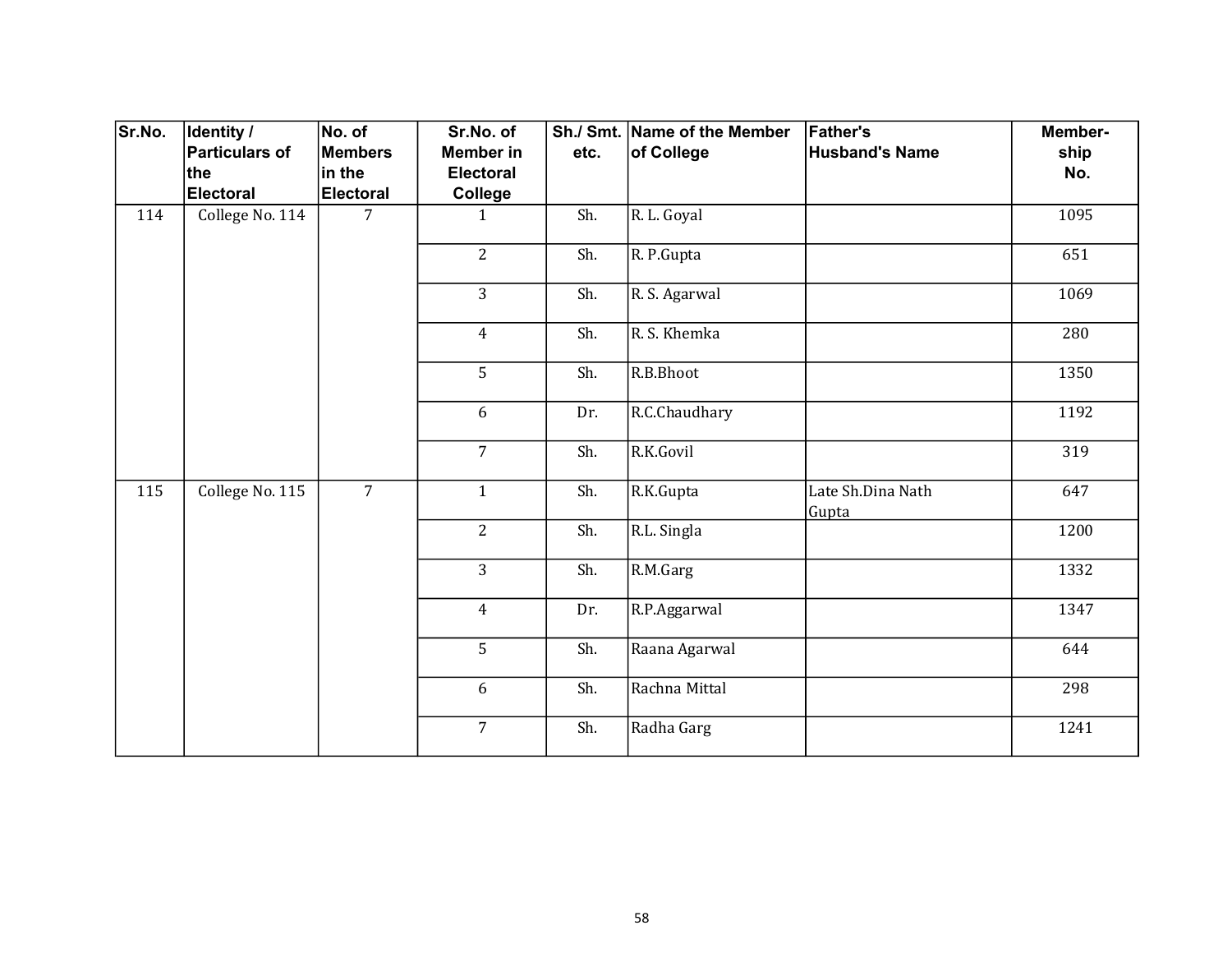| Sr.No. | Identity /      | No. of           | Sr.No. of        |      | Sh./ Smt. Name of the Member       | <b>Father's</b>       | Member- |
|--------|-----------------|------------------|------------------|------|------------------------------------|-----------------------|---------|
|        | Particulars of  | <b>Members</b>   | <b>Member in</b> | etc. | of College                         | <b>Husband's Name</b> | ship    |
|        | ∣the            | in the           | <b>Electoral</b> |      |                                    |                       | No.     |
|        | Electoral       | <b>Electoral</b> | College          |      |                                    |                       |         |
| 116    | College No. 116 | 7                | $\mathbf{1}$     | Sh.  | Radhakishan<br>Mahajan             |                       | 1182    |
|        |                 |                  | $\overline{2}$   | Sh.  | Radhe Shyam Garg                   |                       | 667     |
|        |                 |                  | $\overline{3}$   | Sh.  | Radheshyam<br>Bansal               |                       | 1335    |
|        |                 |                  | $\overline{4}$   | Sh.  | Radhey Sham<br>Chhaparia           |                       | 288     |
|        |                 |                  | 5                | Sh.  | Radhey Shyam<br>Agarwal            |                       | 861     |
|        |                 |                  | 6                | Sh.  | Radhey Shyam<br>Aggarwal           |                       | 285     |
|        |                 |                  | $\overline{7}$   | Sh.  | Radhey Shyam<br>Bansal             | Sh.Nand Ram<br>Bansal | 328     |
| 117    | College No. 117 | $\overline{7}$   | $\mathbf{1}$     | Sh.  | Radhey Shyam Goel                  |                       | 789     |
|        |                 |                  | $\overline{2}$   | Sh.  | Radhey Shyan Arya                  | Sh.Ramdhari Ji Arya   | 682     |
|        |                 |                  | $\overline{3}$   | Sh.  | Raghav Jindal                      |                       | 913     |
|        |                 |                  | $\overline{4}$   | Sh.  | Raghu Nath Kansal                  |                       | 933     |
|        |                 |                  | 5                | Sh.  | Raghubar Dayal                     |                       | 320     |
|        |                 |                  | 6                | Sh.  | Raghuvir Prasad<br>Kamlesh Agarwal |                       | 327     |
|        |                 |                  | $\overline{7}$   | Sh.  | Rahul Agarwal                      |                       | 642     |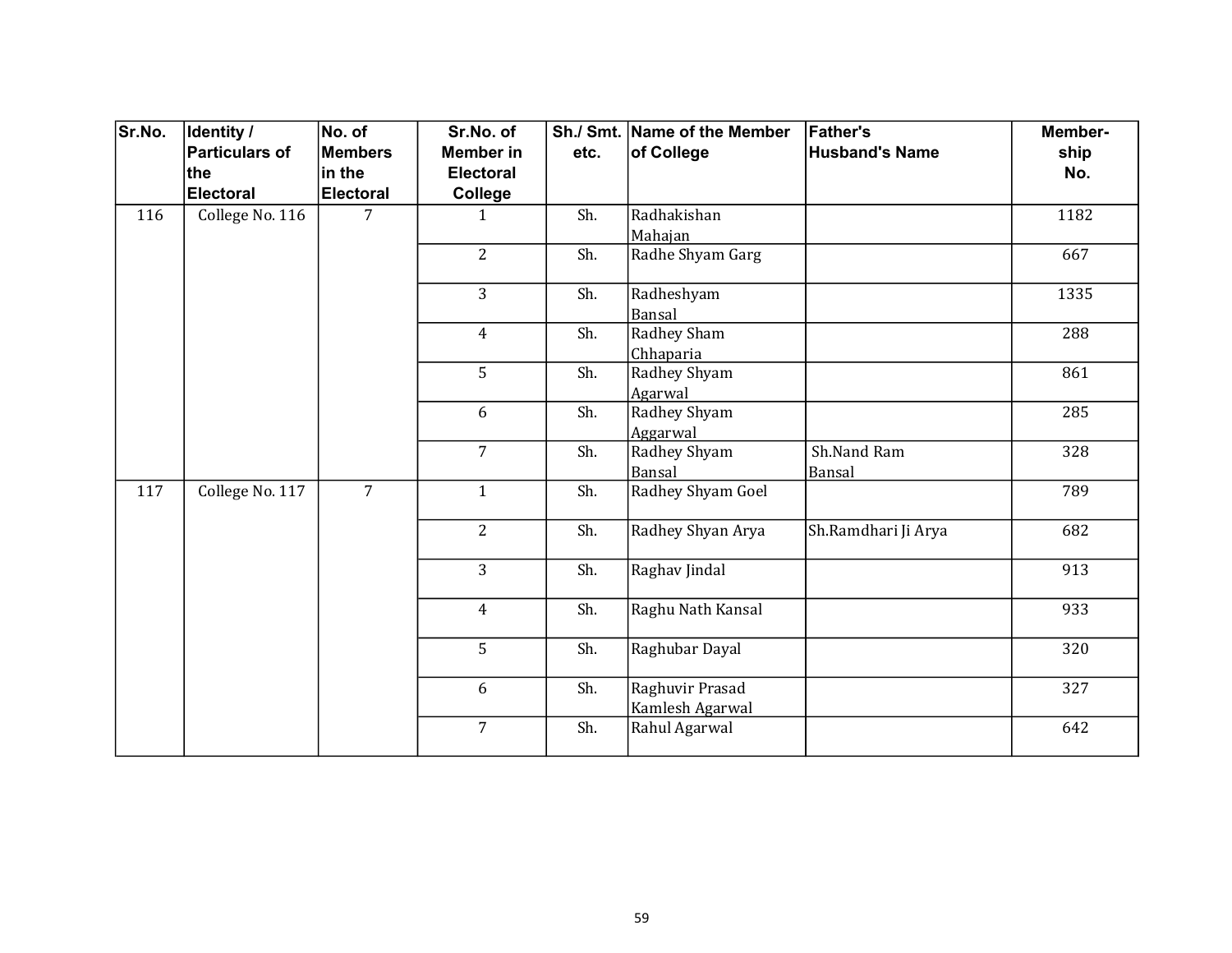| Sr.No. | Identity /      | No. of           | Sr.No. of        |      | Sh./ Smt. Name of the Member           | <b>Father's</b>            | Member- |
|--------|-----------------|------------------|------------------|------|----------------------------------------|----------------------------|---------|
|        | Particulars of  | <b>Members</b>   | <b>Member in</b> | etc. | of College                             | <b>Husband's Name</b>      | ship    |
|        | ∣the            | in the           | <b>Electoral</b> |      |                                        |                            | No.     |
|        | Electoral       | <b>Electoral</b> | College          |      |                                        |                            |         |
| 118    | College No. 118 | 7                | 1                | M/s  | Rai Bahadur Motilal<br>Halwasiya Trust |                            | 325     |
|        |                 |                  | $\overline{2}$   | Sh.  | Raj Kishan Gupta                       |                            | 312     |
|        |                 |                  | 3                | Sh.  | Raj Kumar Bansal                       |                            | 862     |
|        |                 |                  | $\overline{4}$   | Sh.  | Raj Kumar Garg                         |                            | 950     |
|        |                 |                  | 5                | Sh.  | Raj Kumar Garg                         |                            | 287     |
|        |                 |                  | 6                | Sh.  | Raj Kumar Gupta                        | Sh.Mange Ram<br>Aggarwal   | 1249    |
|        |                 |                  | $\overline{7}$   | Sh.  | Raj Kumar Jindal                       |                            | 810     |
| 119    | College No. 119 | $\overline{7}$   | $\mathbf{1}$     | Sh.  | Raj Kumar Mittal                       |                            | 1099    |
|        |                 |                  | $\overline{2}$   | Sh.  | Raj Kumar Pansari                      |                            | 442     |
|        |                 |                  | $\overline{3}$   | Sh.  | Raja Arya                              |                            | 275     |
|        |                 |                  | $\overline{4}$   | Sh.  | Rajaram Agarwal                        |                            | 323     |
|        |                 |                  | 5                | Sh.  | Rajeev Satrodia<br>Garg                | Late Sh.Trilok<br>Chand Ji | 1414    |
|        |                 |                  | 6                | Sh.  | Rajeev Agarwal                         |                            | 885     |
|        |                 |                  | $\overline{7}$   | Sh.  | Rajeev Jain                            |                            | 1077    |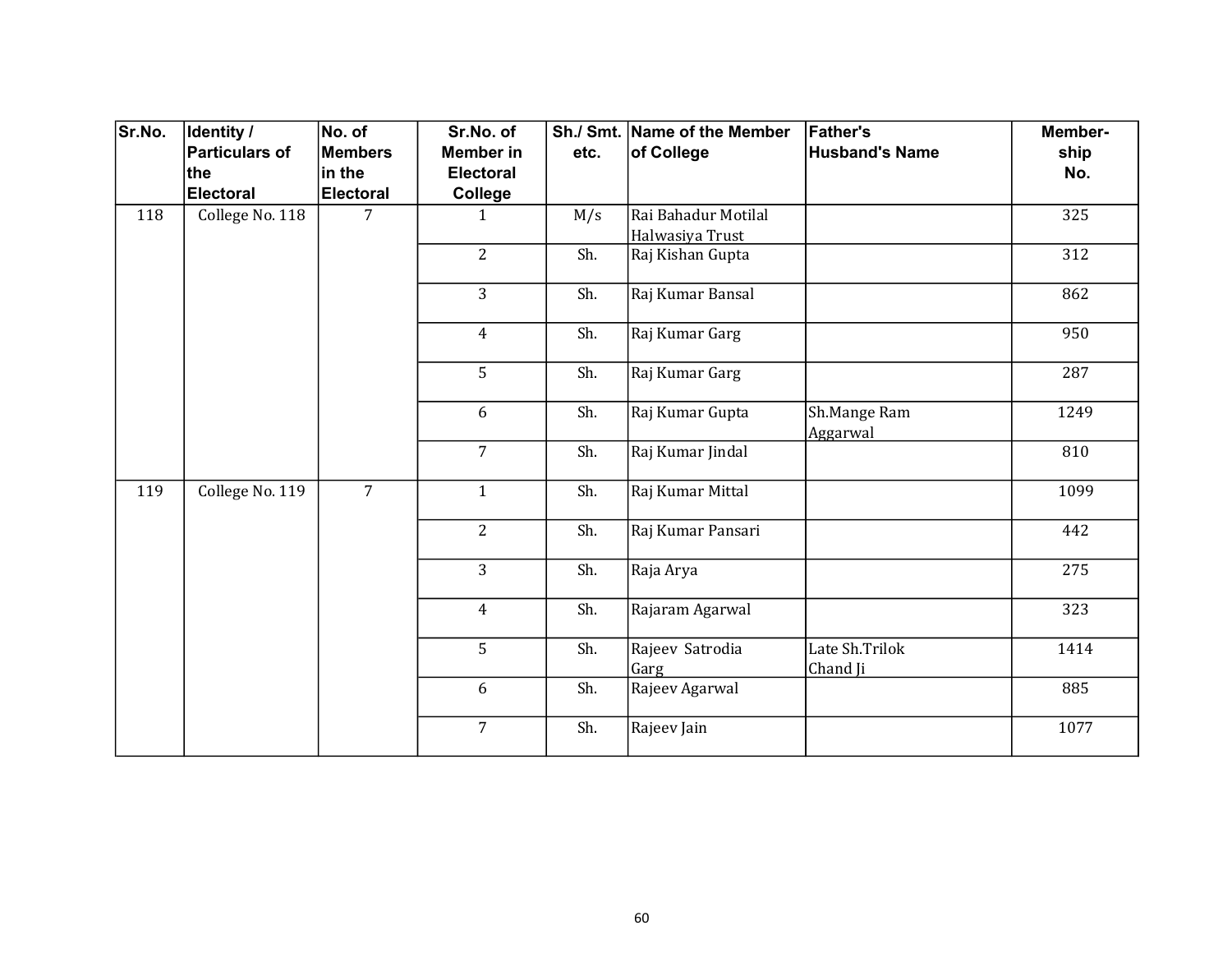| Sr.No. | <b>Identity /</b> | No. of           | Sr.No. of        |      | Sh./ Smt. Name of the Member   | <b>Father's</b>             | Member- |
|--------|-------------------|------------------|------------------|------|--------------------------------|-----------------------------|---------|
|        | Particulars of    | <b>Members</b>   | <b>Member in</b> | etc. | of College                     | <b>Husband's Name</b>       | ship    |
|        | ∣the              | in the           | Electoral        |      |                                |                             | No.     |
|        | Electoral         | <b>Electoral</b> | College          |      |                                |                             |         |
| 120    | College No. 120   | 7                | $\mathbf{1}$     | Sh.  | Rajeev Jain                    |                             | 981     |
|        |                   |                  | $\overline{2}$   | Sh.  | Rajeev Jain                    |                             | 863     |
|        |                   |                  | $\overline{3}$   | Dr.  | Rajender<br>Parshad Jindal     | Late Sh.Panna<br>Lal Jindal | 333     |
|        |                   |                  | $\overline{4}$   | Sh.  | Rajender Aggarwal<br>Dhanawale |                             | 1085    |
|        |                   |                  | 5                | Sh.  | Rajender Gupta / Garg          | Sh. Tara Chand<br>Gupta     | 654     |
|        |                   |                  | 6                | Sh.  | Rajender Gupta                 | Sh. Ram Niwas Gupta         | 648     |
|        |                   |                  | $\overline{7}$   | Sh.  | Rajender Gupta                 |                             | 294     |
| 121    | College No. 121   | $\overline{7}$   | $\mathbf{1}$     | Sh.  | Rajender Kumar<br>Arya         |                             | 330     |
|        |                   |                  | $\overline{2}$   | Sh.  | Rajender Kumar<br>Dalmia       |                             | 293     |
|        |                   |                  | $\overline{3}$   | Sh.  | Rajender Kumar<br>Goyal        |                             | 286     |
|        |                   |                  | $\overline{4}$   | Sh.  | Rajender Kumar<br>Jain         |                             | 666     |
|        |                   |                  | 5                | Sh.  | Rajender Kumar<br>Bansal       |                             | 1296    |
|        |                   |                  | 6                | Sh.  | Rajender Mittal                |                             | 1216    |
|        |                   |                  | $\overline{7}$   | Sh.  | Rajender Pd.<br>Aggarwal       |                             | 1171    |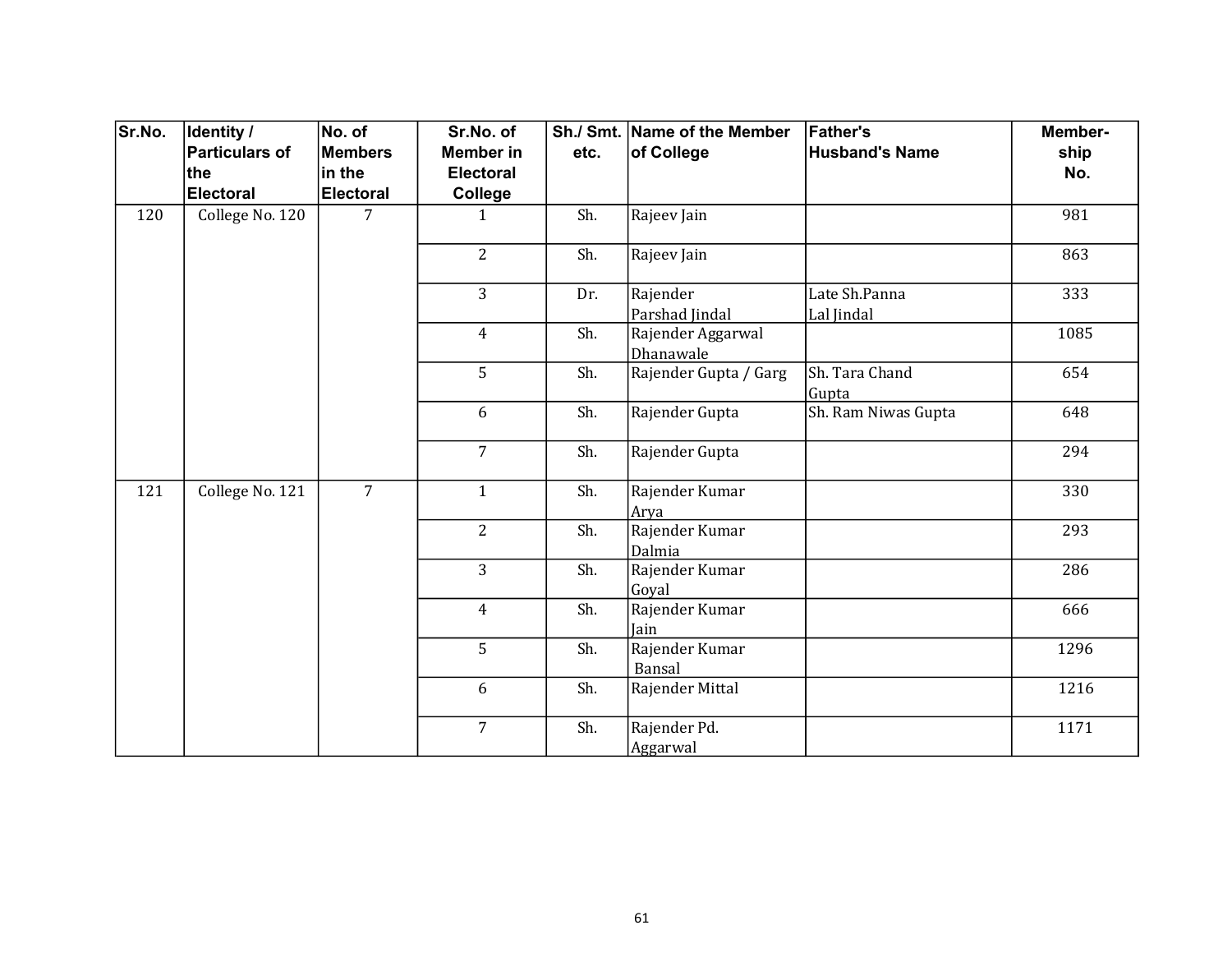| Sr.No. | Identity /            | No. of           | Sr.No. of        |      | Sh./ Smt. Name of the Member | <b>Father's</b>              | Member-       |  |     |
|--------|-----------------------|------------------|------------------|------|------------------------------|------------------------------|---------------|--|-----|
|        | <b>Particulars of</b> | <b>Members</b>   | <b>Member in</b> | etc. | of College                   | <b>Husband's Name</b>        | ship          |  |     |
|        | the                   | in the           | <b>Electoral</b> |      |                              |                              | No.           |  |     |
|        | <b>Electoral</b>      | <b>Electoral</b> | College          |      |                              |                              |               |  |     |
| 122    | College No. 122       | $\overline{7}$   | $\mathbf{1}$     | Sh.  | Rajender Singhal             | Sh.Vishnu Parshad<br>Singhal | 1252          |  |     |
|        |                       |                  | $\overline{2}$   | Sh.  | Rajendra Agarwal             |                              | 645           |  |     |
|        |                       |                  | 3                | Sh.  | Rajesh Bansal                |                              | 1373          |  |     |
|        |                       |                  | $\overline{4}$   | Sh.  | Rajesh Bansal                |                              | 662           |  |     |
|        |                       |                  | 5                | Sh.  | Rajesh Goel                  |                              | 864           |  |     |
|        |                       |                  | 6                | Sh.  | Rajesh Goyal                 | Sh. Ram Bilas<br>Goyal       | 1151          |  |     |
|        |                       |                  | $\overline{7}$   | Sh.  | Rajesh Gupta                 |                              | 986           |  |     |
| 123    | College No. 123       | $\overline{7}$   | $\mathbf{1}$     | Sh.  | Rajesh Jain                  |                              | 672           |  |     |
|        |                       |                  |                  |      | $\overline{2}$               | Sh.                          | Rajesh Jindal |  | 639 |
|        |                       |                  | $\overline{3}$   | Sh.  | Rajesh Kumar<br>Agarwal      |                              | 865           |  |     |
|        |                       |                  | $\overline{4}$   | Sh.  | Rajesh Kumar<br>Agarwal      | Sh.Hari Prasad<br>Agarwal    | 676           |  |     |
|        |                       |                  | 5                | Sh.  | Rajesh Kumar<br>Agarwal      |                              | 657           |  |     |
|        |                       |                  | 6                | Sh.  | Rajesh Singla                | Sh.Nand Kishore              | 1120          |  |     |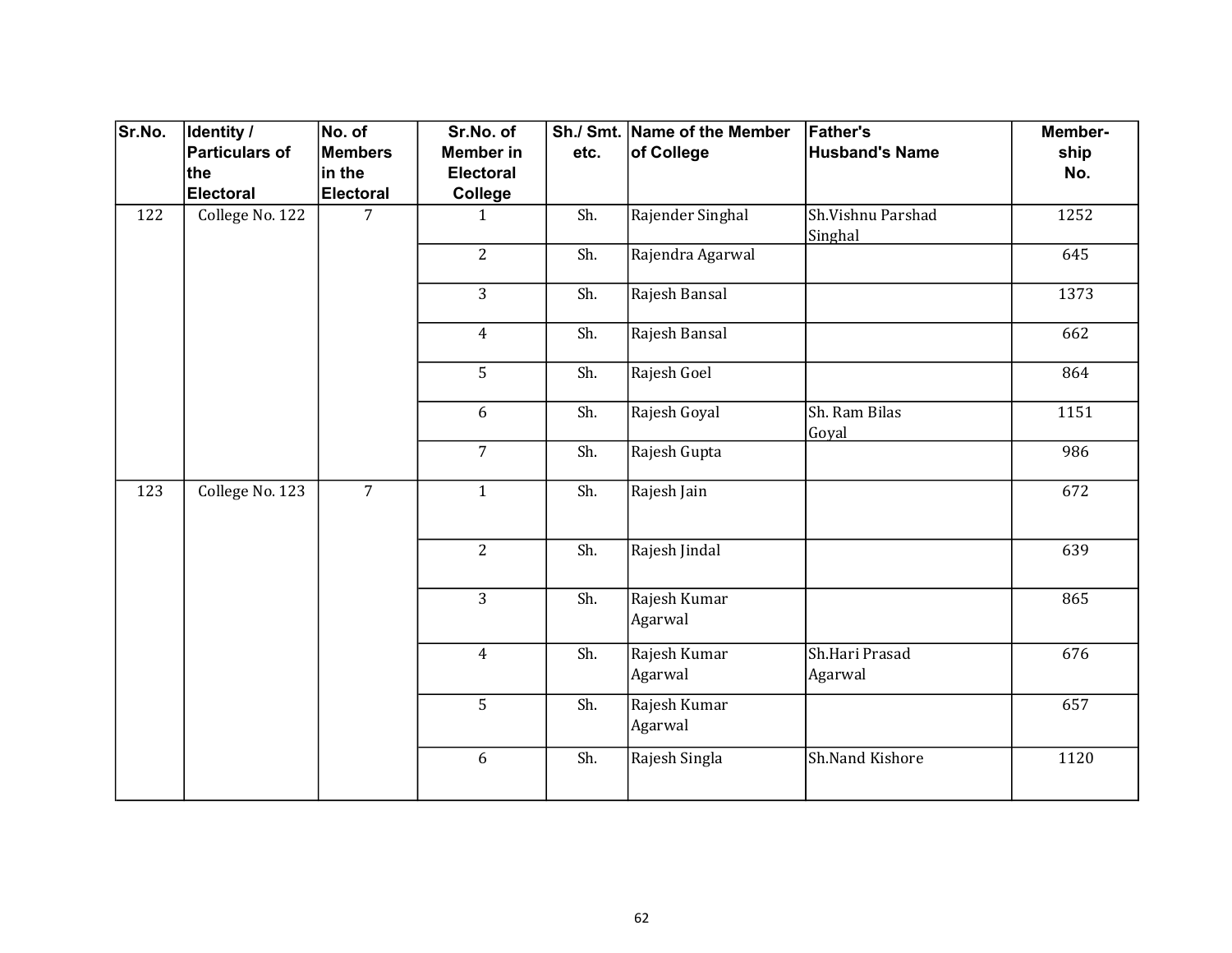| Sr.No. | Identity /      | No. of           | Sr.No. of        |      | Sh./ Smt. Name of the Member | <b>Father's</b>                     | Member- |
|--------|-----------------|------------------|------------------|------|------------------------------|-------------------------------------|---------|
|        | Particulars of  | Members          | <b>Member in</b> | etc. | of College                   | <b>Husband's Name</b>               | ship    |
|        | ∣the            | in the           | <b>Electoral</b> |      |                              |                                     | No.     |
|        | Electoral       | <b>Electoral</b> | College          |      |                              |                                     |         |
| 124    | College No. 124 | 7                | $\mathbf{1}$     | Sh.  | Rajesh Verma                 |                                     | 1149    |
|        |                 |                  | $\overline{2}$   | Sh.  | Rajinder Aggarwal            | Sh.Pyare Lal<br>Aggarwal            | 335     |
|        |                 |                  | $\overline{3}$   | Sh.  | Rajinder Mittal              | Sh.Dwarka Dass<br>Mittal            | 318     |
|        |                 |                  | $\overline{4}$   | Sh.  | Rajinder Parsad<br>Garg      |                                     | 653     |
|        |                 |                  | 5                | Sh.  | Rajiv Ku Jain                |                                     | 965     |
|        |                 |                  | 6                | Sh.  | Rajiv Kumar                  |                                     | 329     |
|        |                 |                  | $\overline{7}$   | Sh.  | Rajni Gupta                  |                                     | 961     |
| 125    | College No. 125 | $\overline{7}$   | $\mathbf{1}$     | Sh.  | Rakesh Agarwal               |                                     | 1116    |
|        |                 |                  | $\overline{2}$   | Sh.  | Rakesh Agarwal               |                                     | 1114    |
|        |                 |                  | 3                | Sh.  | Rakesh Aggarwal              | Late Sh.Rameshwar<br>Dayal Aggarwal | 866     |
|        |                 |                  | $\overline{4}$   | Sh.  | Rakesh Goel                  |                                     | 1142    |
|        |                 |                  | 5                | Sh.  | Rakesh Goel                  |                                     | 952     |
|        |                 |                  | 6                | Sh.  | Rakesh Jain                  |                                     | 686     |
|        |                 |                  | $\overline{7}$   | Sh.  | Rakesh Kumar                 | Sh.Dharam Pal<br>Garg               | 660     |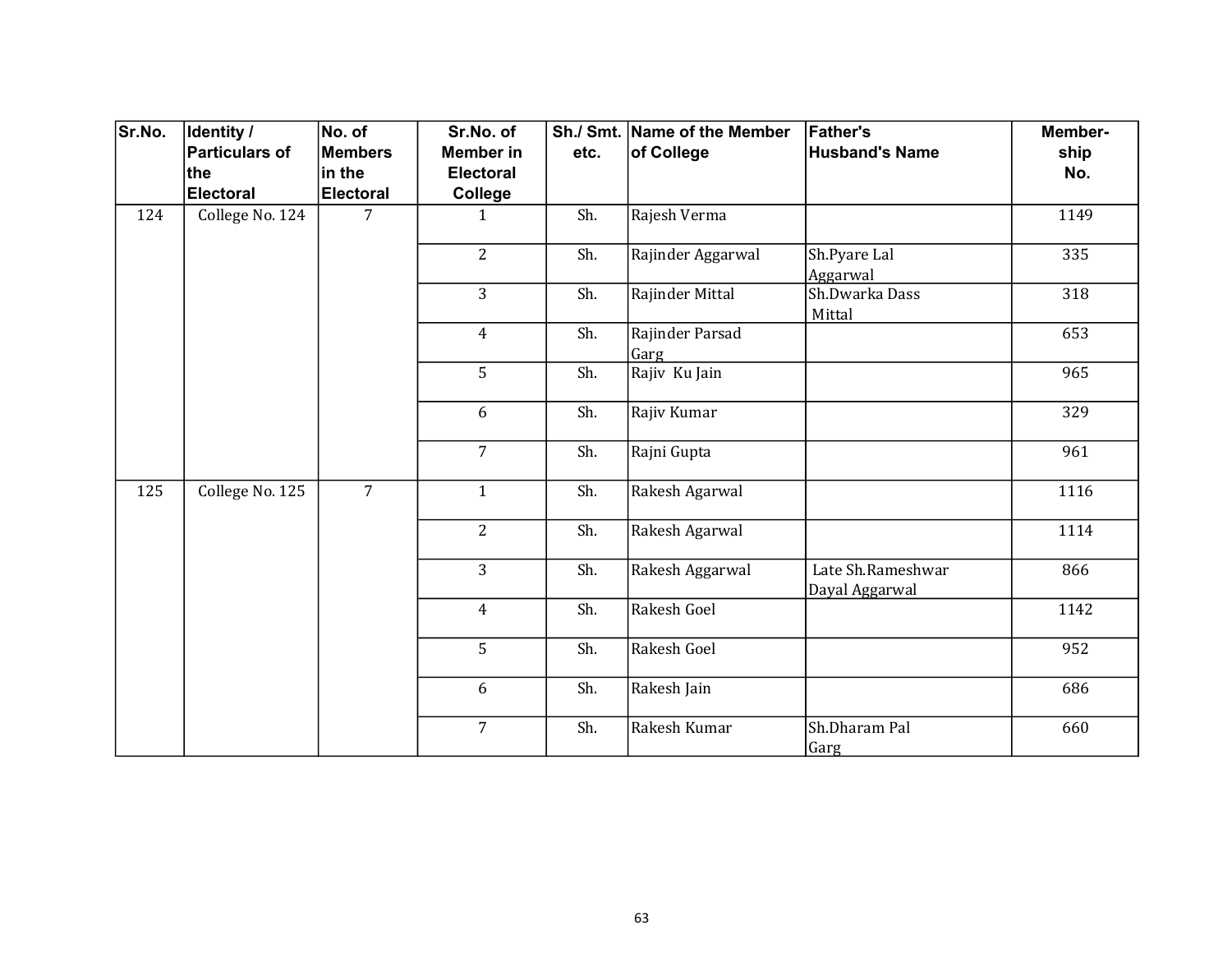| Sr.No. | Identity /            | No. of           | Sr.No. of        |      | Sh./ Smt. Name of the Member | <b>Father's</b>                         | Member- |
|--------|-----------------------|------------------|------------------|------|------------------------------|-----------------------------------------|---------|
|        | <b>Particulars of</b> | <b>Members</b>   | <b>Member in</b> | etc. | of College                   | <b>Husband's Name</b>                   | ship    |
|        | the                   | in the           | <b>Electoral</b> |      |                              |                                         | No.     |
|        | <b>Electoral</b>      | <b>Electoral</b> | <b>College</b>   |      |                              |                                         |         |
| 126    | College No. 126       | $\overline{7}$   | $\mathbf{1}$     | Sh.  | Rakesh Kumar Garg            |                                         | 664     |
|        |                       |                  | $\overline{2}$   | Sh.  | Rakesh Kumar<br>Gupta        |                                         | 1061    |
|        |                       |                  | 3                | Sh.  | Rakesh Mohan<br>Aggarwal     | Late Sh.R.S.<br>Aggarwal                | 313     |
|        |                       |                  | $\overline{4}$   | Sh.  | Rakesh S. Agarwal            |                                         | 404     |
|        |                       |                  | 5                | Sh.  | Raldu Mal Gupta              | Late Sh.Suraj Bhan                      | 1057    |
|        |                       |                  | 6                | Sh.  | Ram Avtar Garg               |                                         | 655     |
|        |                       |                  | $\overline{7}$   | Sh.  | Ram Avtar Goel               |                                         | 619     |
| 127    | College No. 127       | $\overline{7}$   | $\mathbf{1}$     | Sh.  | Ram Avtar Satrodia<br>(Garg) | Late Sh.Trilok Chand Ji                 | 685     |
|        |                       |                  | $\overline{2}$   | Sh.  | Ram Avtar Singal             | S/o Late Sh. Dwarka<br>Parshad Aggarwal | 1460    |
|        |                       |                  | $\overline{3}$   | Sh.  | Ram Bhagat Gupta             |                                         | 23      |
|        |                       |                  | $\overline{4}$   | Sh.  | Ram Bilas Bansal             |                                         | 868     |
|        |                       |                  | 5                | Sh.  | Ram Bilas Goel               | Late Sh.Kashi Ram<br>Goel               | 443     |
|        |                       |                  | 6                | Sh.  | Ram Bilas Goyal              | Sh.Manohar Lal<br>Goyal                 | 1152    |
|        |                       |                  | $\overline{7}$   | Sh.  | Ram Bilash Agarwal           |                                         | 297     |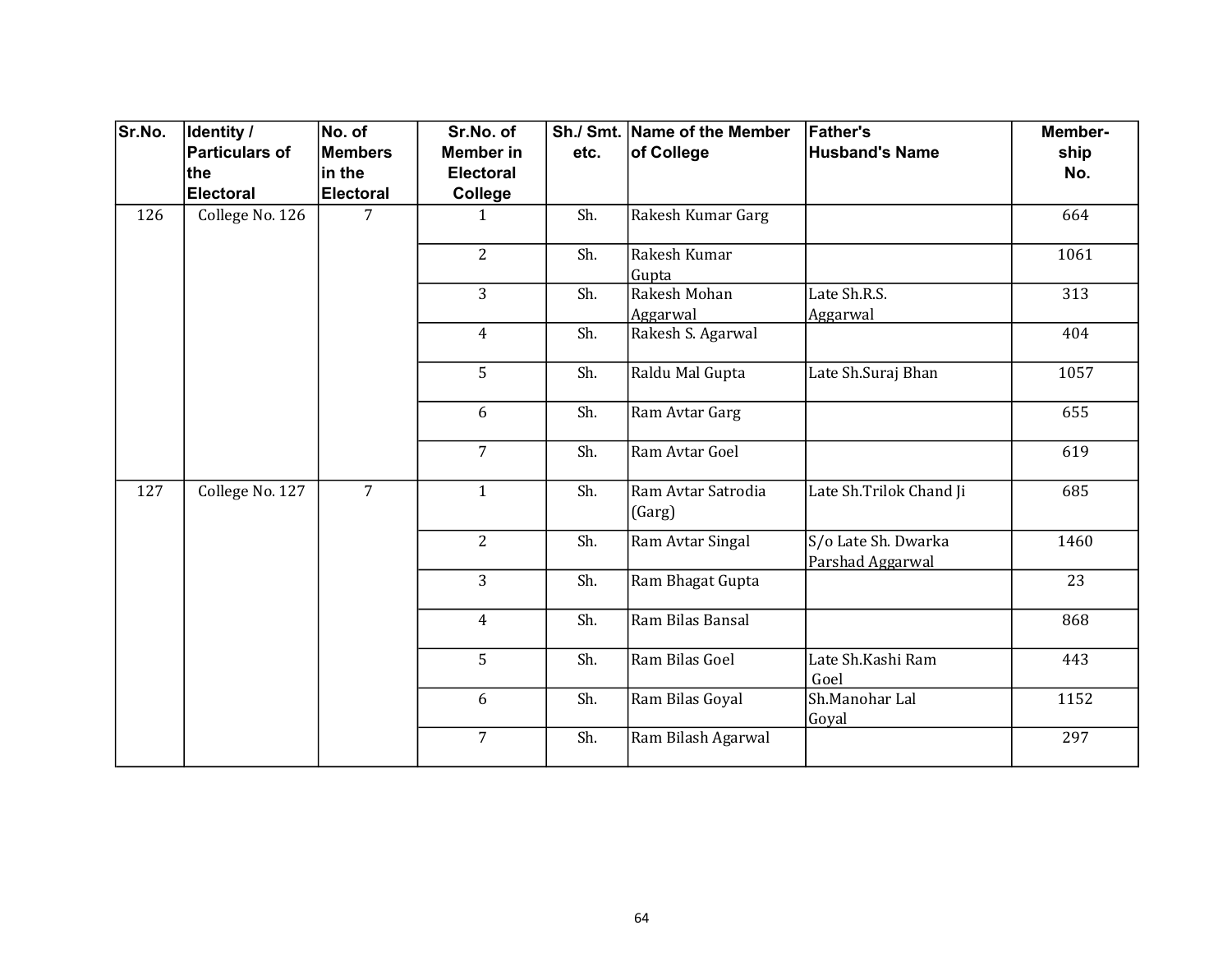| Sr.No. | Identity /            | No. of           | Sr.No. of        |      | Sh./ Smt. Name of the Member | <b>Father's</b>       | Member- |
|--------|-----------------------|------------------|------------------|------|------------------------------|-----------------------|---------|
|        | <b>Particulars of</b> | Members          | <b>Member in</b> | etc. | of College                   | <b>Husband's Name</b> | ship    |
|        | the                   | in the           | <b>Electoral</b> |      |                              |                       | No.     |
|        | <b>Electoral</b>      | <b>Electoral</b> | College          |      |                              |                       |         |
| 128    | College No. 128       | 7                | $\mathbf{1}$     | Sh.  | Ram Chand Mittal             |                       | 1281    |
|        |                       |                  | $\overline{2}$   | Sh.  | Ram Chander Gupta            |                       | 1354    |
|        |                       |                  | 3                | Sh.  | Ram Chander Gupta            |                       | 315     |
|        |                       |                  | $\overline{4}$   | Sh.  | Ram Dayal Goel               |                       | 678     |
|        |                       |                  | 5                | Sh.  | Ram Dev Garg                 |                       | 282     |
|        |                       |                  | 6                | Sh.  | Ram Dhan Gupta               |                       | 317     |
|        |                       |                  | $\overline{7}$   | Sh.  | Ram Gopal<br>Aggarwal        | Sh.Chiran Ji Lal      | 1295    |
| 129    | College No. 129       | $\overline{7}$   | $\mathbf{1}$     | Sh.  | Ram Gopal Gupta              |                       | 1017    |
|        |                       |                  | $\overline{2}$   | Sh.  | Ram Kailash Gupta            |                       | 805     |
|        |                       |                  | 3                | Sh.  | Ram Karan Gupta              |                       | 296     |
|        |                       |                  | $\overline{4}$   | Sh.  | Ram Karan Gupta              |                       | 211     |
|        |                       |                  | 5                | Sh.  | Ram Kishan Bansal            |                       | 650     |
|        |                       |                  | 6                | Sh.  | Ram Kishan Dass<br>Gupta     |                       | 299     |
|        |                       |                  | $\overline{7}$   | Sh.  | Ram Kishan Gupta             |                       | 1038    |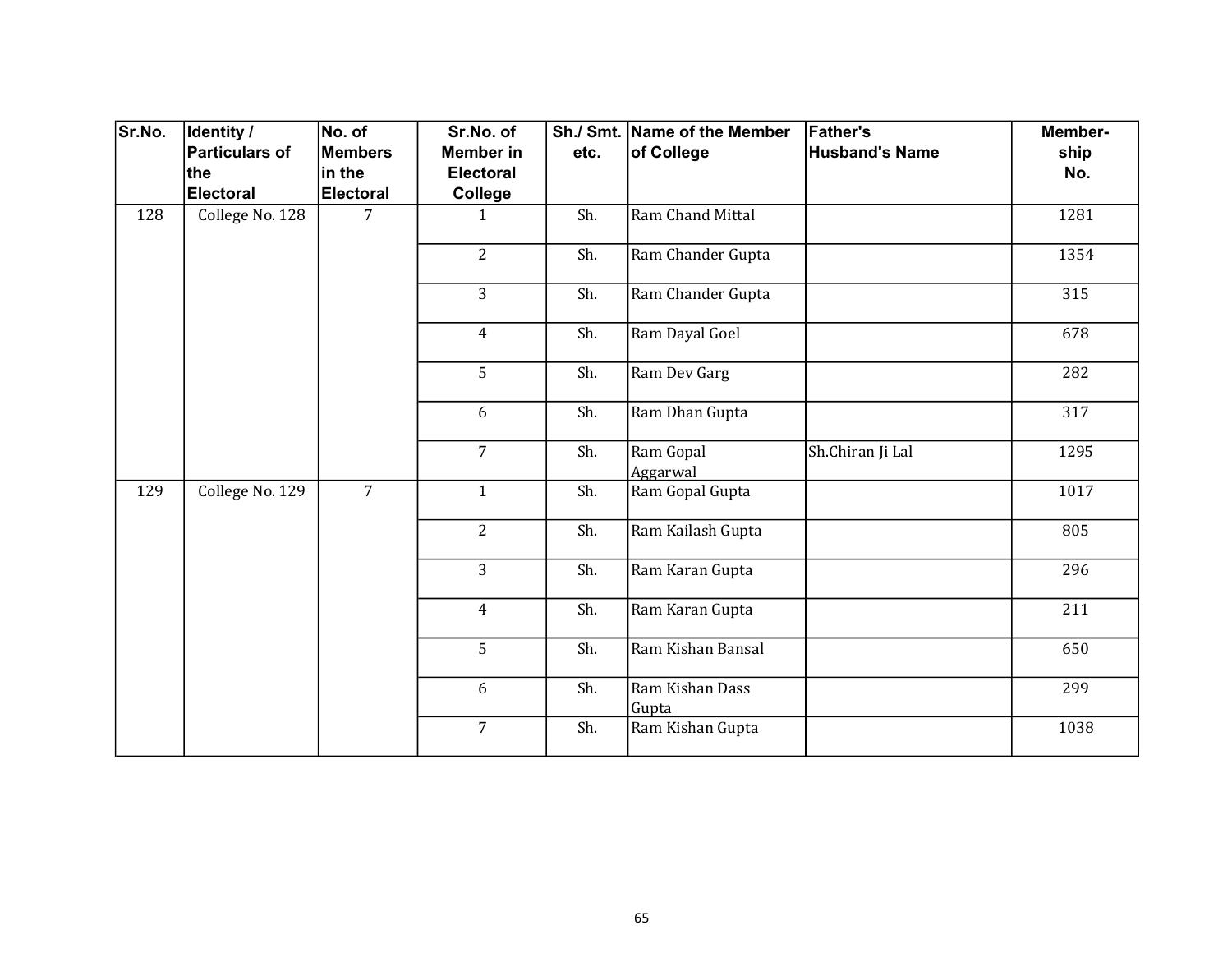| Sr.No. | <b>Identity /</b> | No. of         | Sr.No. of        |      | Sh./ Smt. Name of the Member | <b>Father's</b>        | Member- |
|--------|-------------------|----------------|------------------|------|------------------------------|------------------------|---------|
|        | Particulars of    | <b>Members</b> | <b>Member</b> in | etc. | of College                   | <b>Husband's Name</b>  | ship    |
|        | the               | in the         | <b>Electoral</b> |      |                              |                        | No.     |
|        | Electoral         | Electoral      | College          |      |                              |                        |         |
| 130    | College No. 130   | 7              | 1                | Sh.  | Ram Kishan Gupta             |                        | 324     |
|        |                   |                | $\overline{2}$   | Sh.  | Ram Kumar<br>Rawalwasia      |                        | 1384    |
|        |                   |                | $\overline{3}$   | Sh.  | Ram Kumar Agarwal            |                        | 292     |
|        |                   |                | $\overline{4}$   | Sh.  | Ram Kumar Goel               |                        | 326     |
|        |                   |                | 5                | Sh.  | Ram Kumar Gupta              |                        | 649     |
|        |                   |                | 6                | Sh.  | Ram Lal Bagadia              |                        | 278     |
|        |                   |                | $\overline{7}$   | Sh.  | Ram Lal Gupta                |                        | 646     |
| 131    | College No. 131   | $\overline{7}$ | $\mathbf{1}$     | Sh.  | Ram Narain<br>Siwaniwala     |                        | 311     |
|        |                   |                | $\overline{2}$   | Sh.  | Ram Narayan<br>Maheshwari    |                        | 1301    |
|        |                   |                | $\overline{3}$   | Sh.  | Ram Niwas<br>Aggarwal        |                        | 295     |
|        |                   |                | $\overline{4}$   | Sh.  | Ram Niwas Garg               | Sh.Phool Chand<br>Garg | 683     |
|        |                   |                | 5                | Sh.  | Ram Niwas Goyal              |                        | 669     |
|        |                   |                | 6                | Sh.  | Ram Niwas Gupta<br>(Jindal)  |                        | 1254    |
|        |                   |                | $\overline{7}$   | Sh.  | Ram Niwas Jindal             |                        | 289     |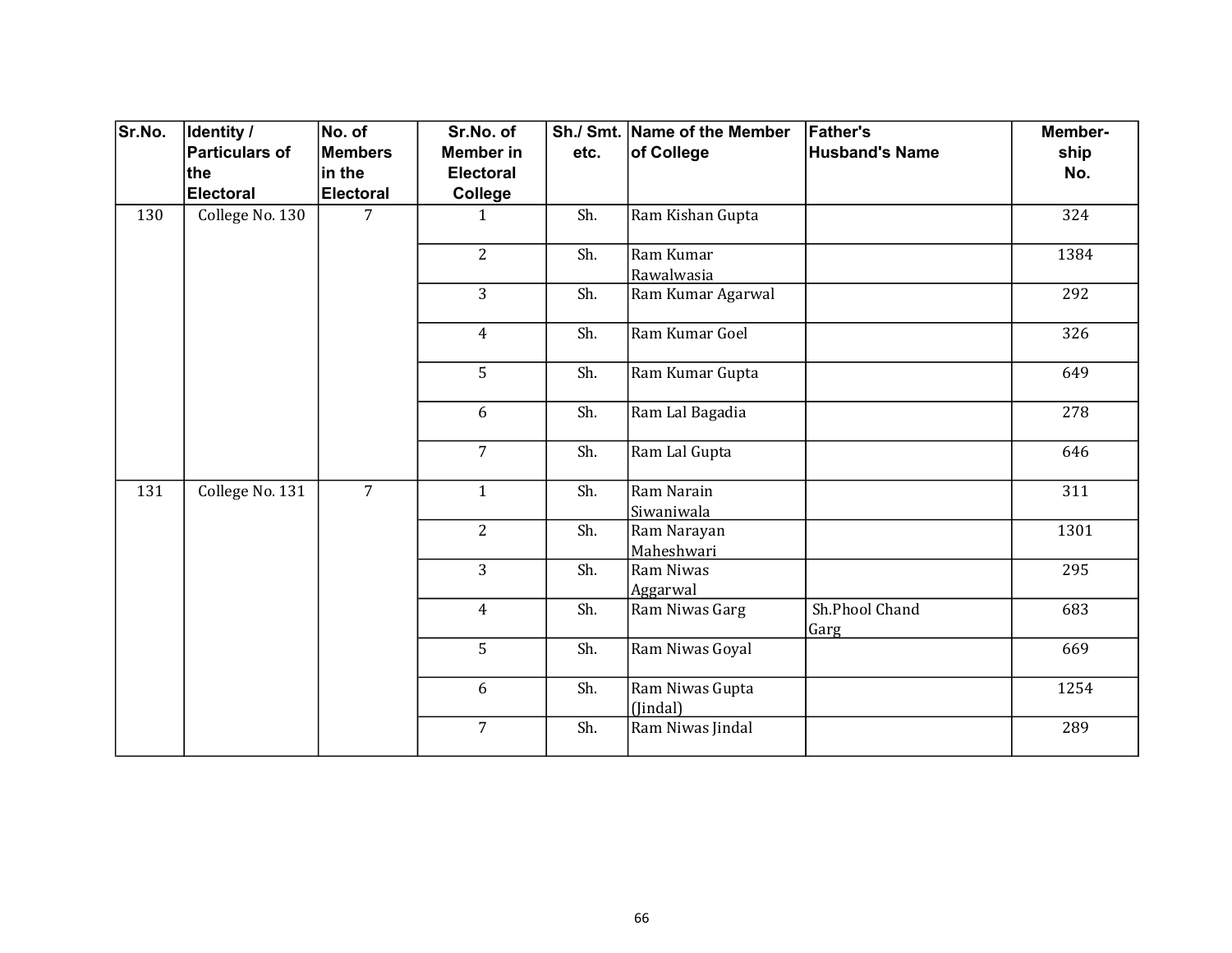| Sr.No. | Identity /      | No. of         | Sr.No. of        |      | Sh./ Smt. Name of the Member     | <b>Father's</b>              | Member- |
|--------|-----------------|----------------|------------------|------|----------------------------------|------------------------------|---------|
|        | Particulars of  | <b>Members</b> | <b>Member</b> in | etc. | of College                       | <b>Husband's Name</b>        | ship    |
|        | the             | in the         | <b>Electoral</b> |      |                                  |                              | No.     |
|        | Electoral       | Electoral      | College          |      |                                  |                              |         |
| 132    | College No. 132 | 7              | $\mathbf{1}$     | Sh.  | Ram Prakash Jindal               | Sh.Chandu Lal Jindal         | 638     |
|        |                 |                | $\overline{2}$   | Sh.  | Ram Prakash Mittal               |                              | 1316    |
|        |                 |                | $\overline{3}$   | Sh.  | Ram Pratap Gupta                 |                              | 924     |
|        |                 |                | $\overline{4}$   | Sh.  | Ram Rajliwala                    |                              | 1279    |
|        |                 |                | 5                | Sh.  | Ram Swaroop<br>Kejriwal          |                              | 997     |
|        |                 |                | 6                | Sh.  | Rama Nand Jindal<br>(Nalwa Wale) |                              | 640     |
|        |                 |                | $\overline{7}$   | Sh.  | Ramesh Agarwal                   |                              | 291     |
| 133    | College No. 133 | $\overline{7}$ | $\mathbf{1}$     | Sh.  | Ramesh Aggarwal                  | Late Mehar Chand<br>Aggarwal | 1229    |
|        |                 |                | $\overline{2}$   | Sh.  | Ramesh Aggarwal                  |                              | 643     |
|        |                 |                | $\overline{3}$   | Sh.  | Ramesh Chand<br>Garg             |                              | 1139    |
|        |                 |                | $\overline{4}$   | Sh.  | Ramesh Chander<br>Goyal          |                              | 1305    |
|        |                 |                | 5                | Sh.  | Ramesh Chander<br>Goyal          | Sh.P.R.Goyal                 | 680     |
|        |                 |                | 6                | Sh.  | Ramesh Chander<br>Garg           |                              | 1033    |
|        |                 |                | $\overline{7}$   | Sh.  | Ramesh Chandra<br>Agarwal        |                              | 1047    |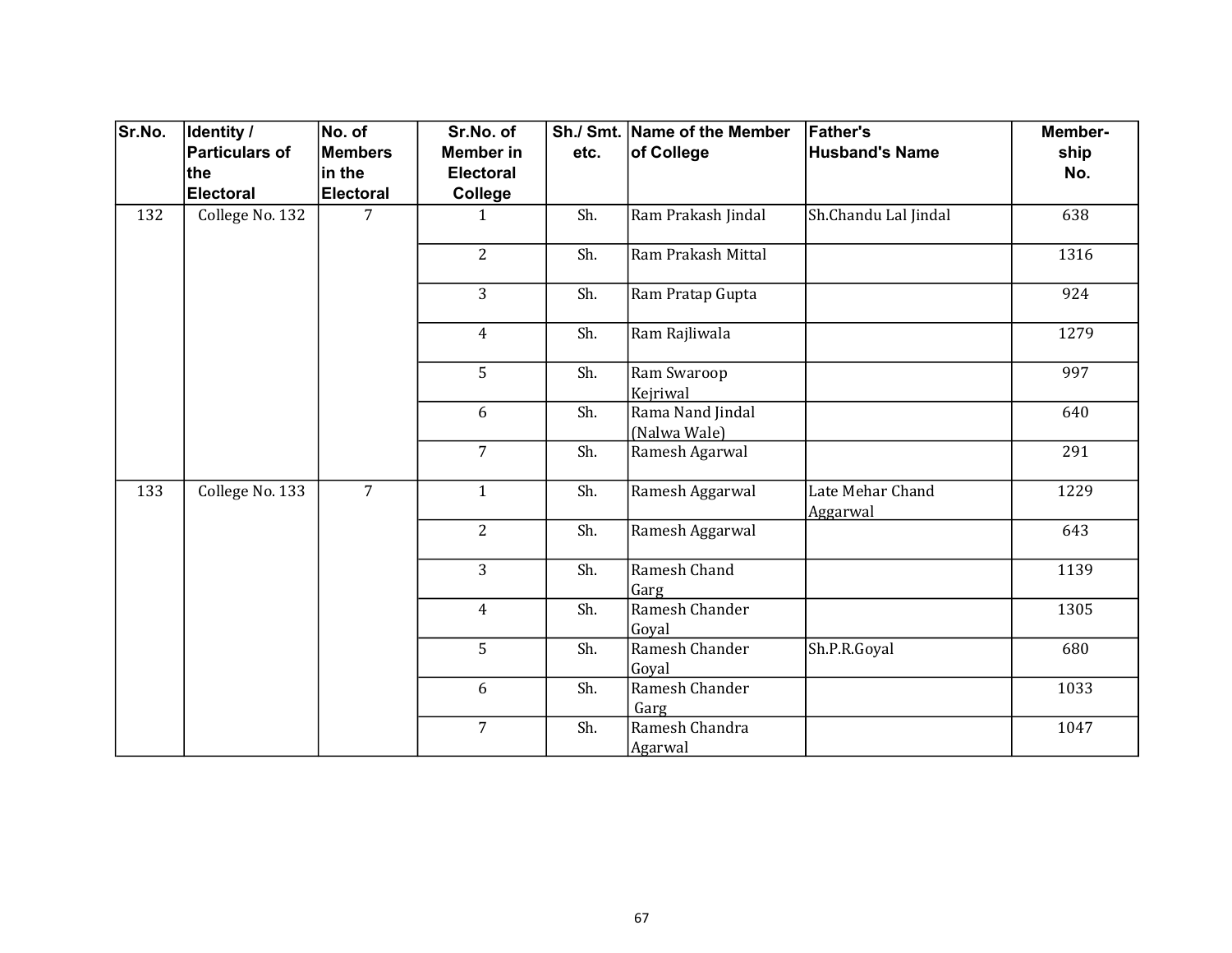| Sr.No. | <b>Identity /</b> | No. of           | Sr.No. of        |      | Sh./ Smt. Name of the Member | <b>Father's</b>                   | Member- |
|--------|-------------------|------------------|------------------|------|------------------------------|-----------------------------------|---------|
|        | Particulars of    | <b>Members</b>   | <b>Member</b> in | etc. | of College                   | <b>Husband's Name</b>             | ship    |
|        | ∣the              | in the           | <b>Electoral</b> |      |                              |                                   | No.     |
|        | Electoral         | <b>Electoral</b> | College          |      |                              |                                   |         |
| 134    | College No. 134   | 7                | $\mathbf{1}$     | Sh.  | Ramesh Chandra<br>Agarwal    | Sh.Lajpat Rai<br>Aggarwal         | 1064    |
|        |                   |                  | $\overline{2}$   | Sh.  | Ramesh Garg                  |                                   | 665     |
|        |                   |                  | $\overline{3}$   | Sh.  | Ramesh Goyal                 | Late Sh.Murari Lal<br>Goyal       | 681     |
|        |                   |                  | $\overline{4}$   | Sh.  | Ramesh Gupta                 |                                   | 1113    |
|        |                   |                  | 5                | Sh.  | Ramesh Gupta                 | Late Sh.Dharam Chand<br>Gupta     | 316     |
|        |                   |                  | 6                | Sh.  | Ramesh K. Sharma             |                                   | 1425    |
|        |                   |                  | $\overline{7}$   | Sh.  | Ramesh Kumar<br>Agarwal      |                                   | 1015    |
| 135    | College No. 135   | $\overline{7}$   | $\mathbf{1}$     | Sh.  | Ramesh Kumar<br>Aggarwal     | Late Sh.Gauri Shankar<br>Aggarwal | 684     |
|        |                   |                  | $\overline{2}$   | Sh.  | Ramesh Kumar<br>Lohia        |                                   | 1314    |
|        |                   |                  | $\overline{3}$   | Sh.  | Ramesh Kumar<br>Jindal       |                                   | 656     |
|        |                   |                  | $\overline{4}$   | Sh.  | Ramesh Mittal                |                                   | 1232    |
|        |                   |                  | 5                | Sh.  | Rameshwar Dass<br>Gupta      |                                   | 304     |
|        |                   |                  | 6                | Sh.  | Rameshwar Dass<br>Gupta      |                                   | 302     |
|        |                   |                  | $\overline{7}$   | Sh.  | Rameshwar Dass<br>Gupta      |                                   | 300     |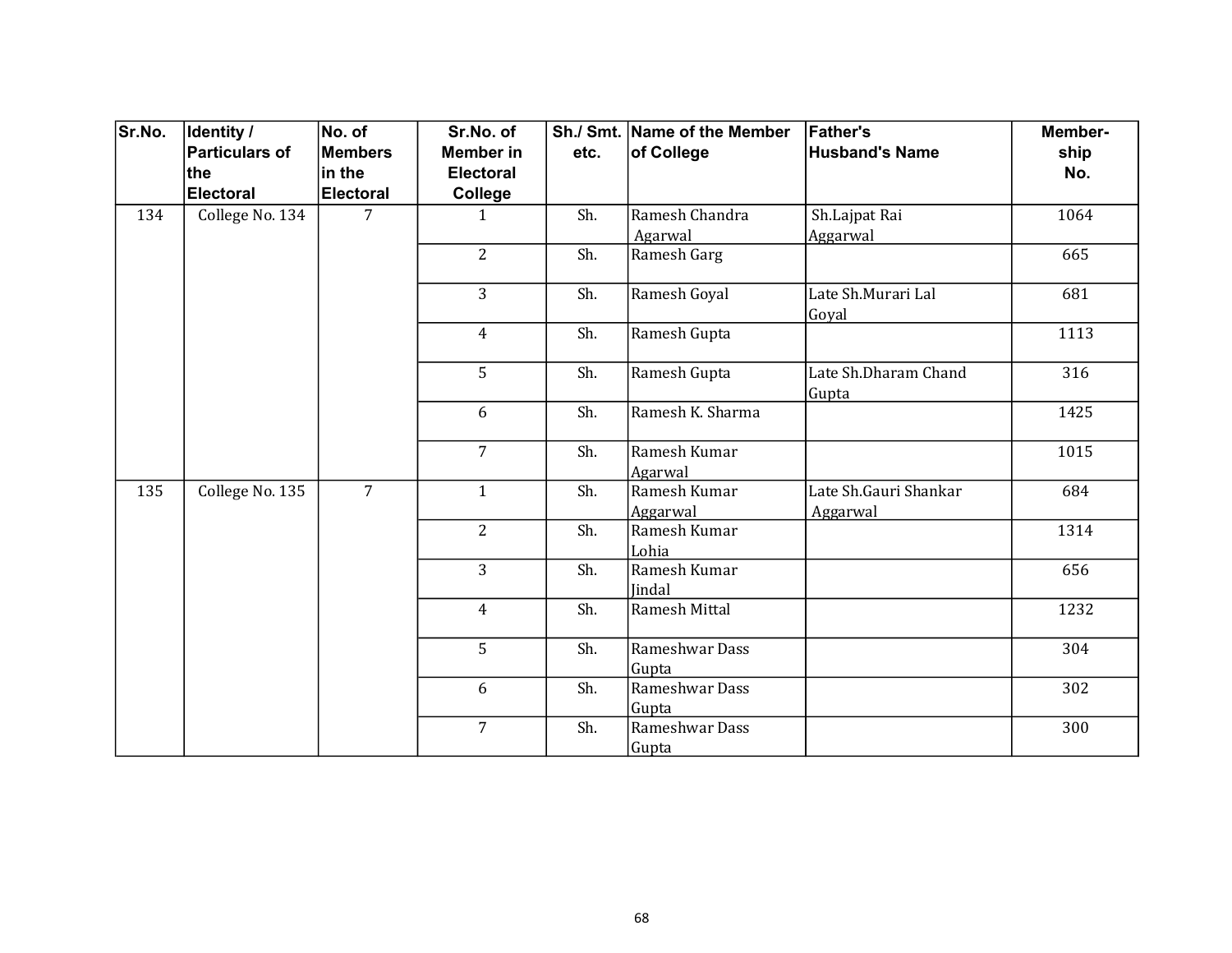| Sr.No. | <b>Identity /</b> | No. of           | Sr.No. of        |      | Sh./ Smt. Name of the Member | <b>Father's</b>       | Member- |
|--------|-------------------|------------------|------------------|------|------------------------------|-----------------------|---------|
|        | Particulars of    | <b>Members</b>   | <b>Member</b> in | etc. | of College                   | <b>Husband's Name</b> | ship    |
|        | the               | in the           | <b>Electoral</b> |      |                              |                       | No.     |
|        | Electoral         | <b>Electoral</b> | College          |      |                              |                       |         |
| 136    | College No. 136   | 7                | $\mathbf{1}$     | Sh.  | Rameshwar Dass               |                       | 1262    |
|        |                   |                  |                  |      | Gupta                        |                       |         |
|        |                   |                  | $\overline{2}$   | Sh.  | Rameswar Dass                |                       | 1370    |
|        |                   |                  |                  |      | Singla                       |                       |         |
|        |                   |                  | $\overline{3}$   | Smt. | Rameti Devi Jain             | W/o Sh. Jai Kumar     | 674     |
|        |                   |                  |                  |      |                              | Jain                  |         |
|        |                   |                  | $\overline{4}$   | Sh.  | Raminder Nath                |                       | 661     |
|        |                   |                  |                  |      | Gupta                        |                       |         |
|        |                   |                  | 5                | Sh.  | Ramniwas                     |                       | 405     |
|        |                   |                  |                  |      | Jagwayan                     |                       |         |
|        |                   |                  | 6                | Sh.  | Ramniwas Goyal               | Sh.Ram Swaroop        | 321     |
|        |                   |                  |                  |      |                              | Goyal                 |         |
|        |                   |                  | $\overline{7}$   | Sh.  | Ramniwas Kohli               | Sh.Chiranji Lal       | 679     |
|        |                   |                  |                  |      | Wala                         |                       |         |
| 137    | College No. 137   | $\overline{7}$   | $\mathbf{1}$     | Sh.  | Ramrichhpal                  |                       | 322     |
|        |                   |                  |                  |      | Agarwal                      |                       |         |
|        |                   |                  | $\overline{2}$   | Sh.  | Ranbir Singh                 | Sh.Ram Kumar          | 1302    |
|        |                   |                  |                  |      | Chaudhary                    | Chaudhary             |         |
|        |                   |                  | $\overline{3}$   | Sh.  | Ranjeet Gupta                | Late Sh.Baloo Ram     | 1220    |
|        |                   |                  |                  |      | (Press Reporter)             | Gupta,                |         |
|        |                   |                  | $\overline{4}$   | Sh.  | Ratan Lal Aggarwal           | LateSh.Puroshottam    | 277     |
|        |                   |                  |                  |      |                              | Dass                  |         |
|        |                   |                  | 5                | Sh.  | Ratan Lal Bansal             |                       | 1298    |
|        |                   |                  | 6                | Sh.  | Ratan Lal Garg               |                       | 1402    |
|        |                   |                  | $\overline{7}$   | Sh.  | Ratan Prakash Arya           |                       | 274     |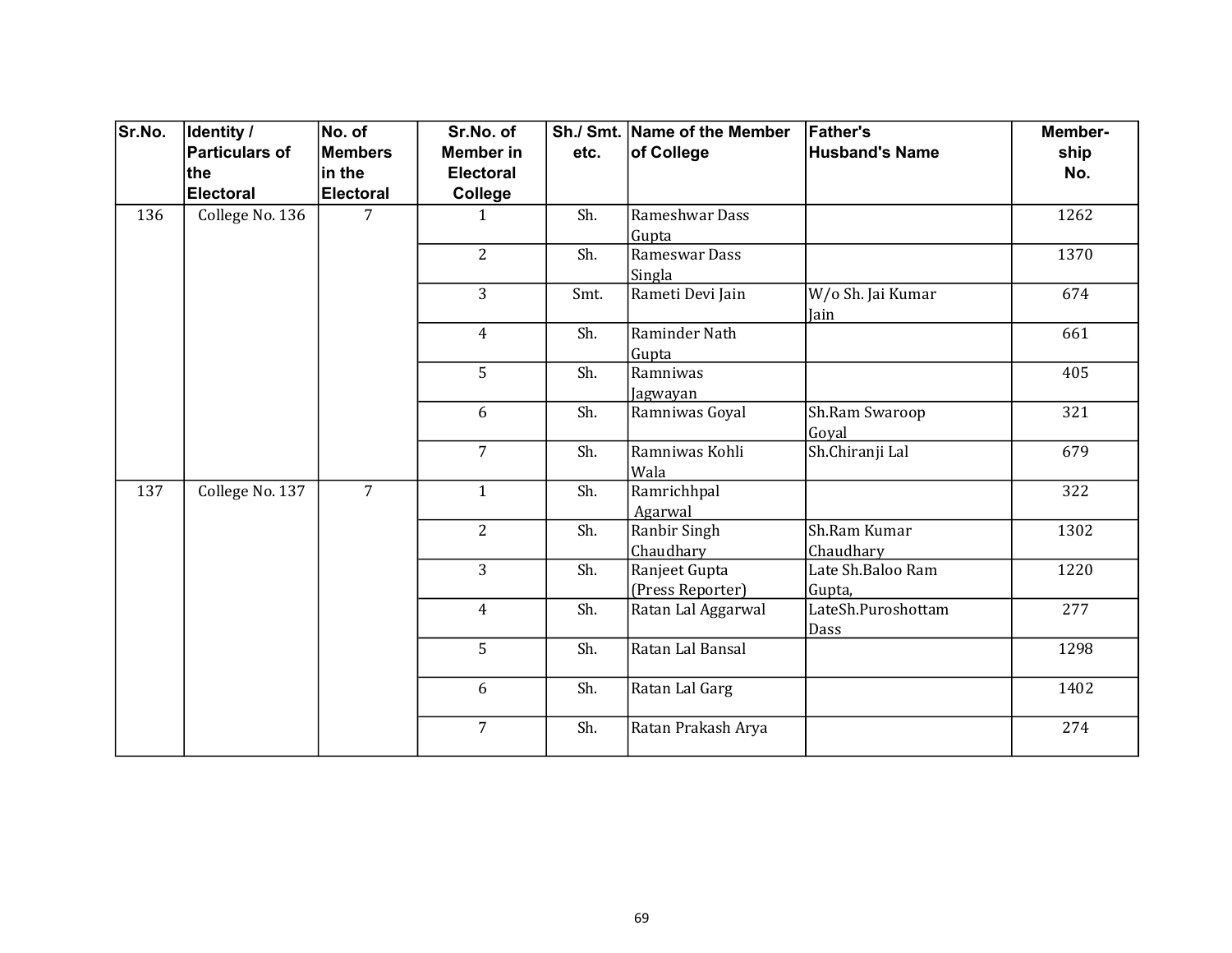| Sr.No. | Identity /            | No. of           | Sr.No. of        |      | Sh./ Smt. Name of the Member | <b>Father's</b>                   | Member- |
|--------|-----------------------|------------------|------------------|------|------------------------------|-----------------------------------|---------|
|        | <b>Particulars of</b> | Members          | <b>Member in</b> | etc. | of College                   | <b>Husband's Name</b>             | ship    |
|        | the                   | in the           | <b>Electoral</b> |      |                              |                                   | No.     |
|        | <b>Electoral</b>      | <b>Electoral</b> | College          |      |                              |                                   |         |
| 138    | College No. 138       | $\overline{7}$   | $\mathbf{1}$     | Sh.  | Rattan Lal Garg              |                                   | 688     |
|        |                       |                  | $\overline{2}$   | Sh.  | Rattan Lal Singla            |                                   | 1094    |
|        |                       |                  | 3                | Sh.  | Raveen Kumar<br>Gupta        |                                   | 830     |
|        |                       |                  | $\overline{4}$   | Sh.  | Ravi Gupta                   |                                   | 652     |
|        |                       |                  | 5                | Sh.  | Ravi Kant Jajodia            |                                   | 675     |
|        |                       |                  | 6                | Sh.  | Ravi Kiran Jindal            |                                   | 332     |
|        |                       |                  | $\overline{7}$   | Sh.  | Ravi Shankar<br>Bansal       |                                   | 659     |
| 139    | College No. 139       | $\overline{7}$   | $\mathbf{1}$     | Sh.  | Ravinder Bansal              |                                   | 1227    |
|        |                       |                  | $\overline{2}$   | Sh.  | Ravinder Chamaria            |                                   | 279     |
|        |                       |                  | 3                | Sh.  | Ravinder Jindal              |                                   | 637     |
|        |                       |                  | $\overline{4}$   | Sh.  | Ravinder Kumar<br>Gupta      |                                   | 309     |
|        |                       |                  | 5                | Sh.  | Ravindra Kumar<br>Arya       |                                   | 334     |
|        |                       |                  | 6                | Sh.  | Rekha Agrawal                | W/o Sh. Devendra<br>Kumar Agarwal | 1394    |
|        |                       |                  | $\overline{7}$   | Sh.  | Rina Jain                    | W/o Sh.Virendra Jain              | 673     |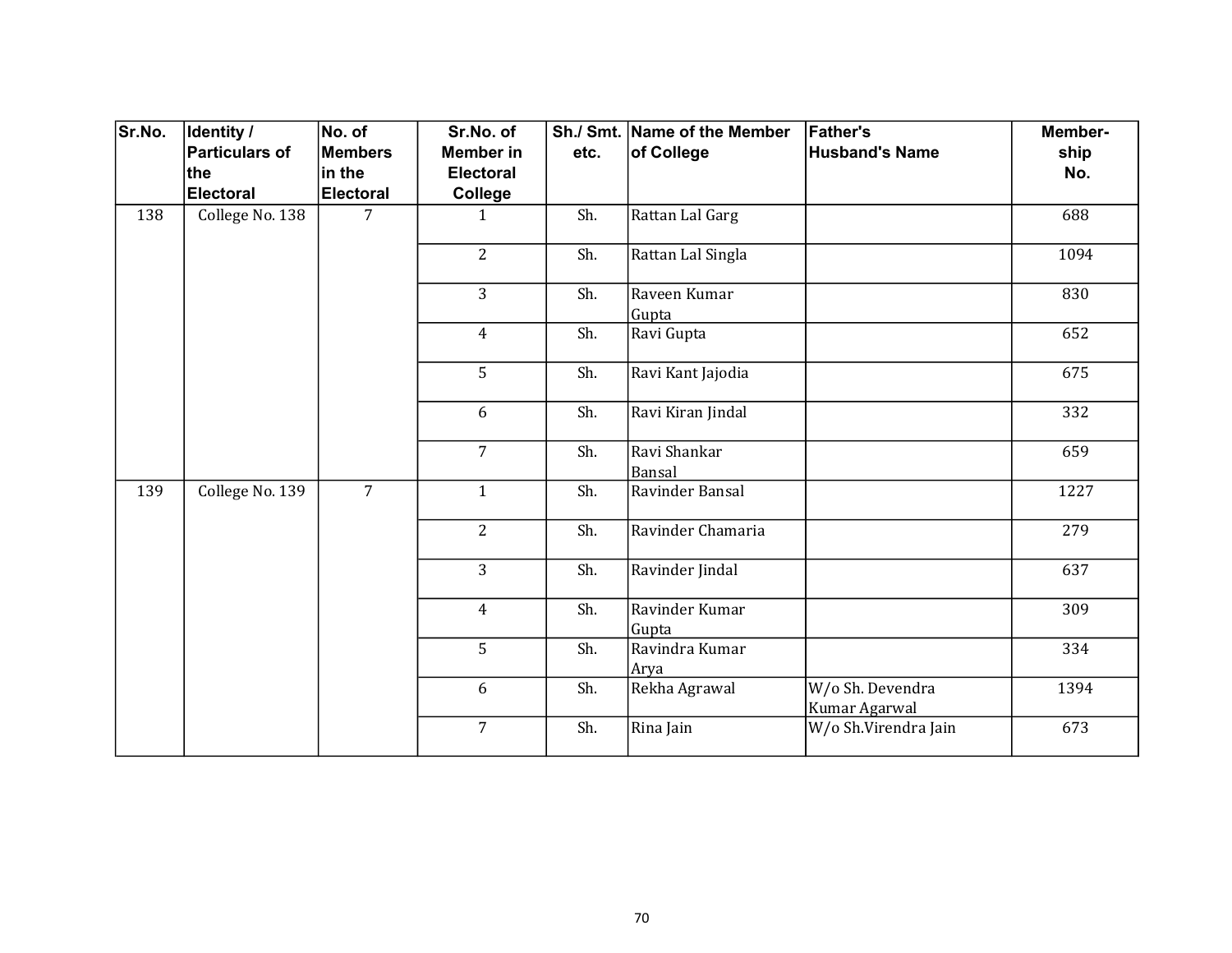| Sr.No. | Identity /            | No. of           | Sr.No. of        |      | Sh./ Smt. Name of the Member | <b>Father's</b>                | Member- |
|--------|-----------------------|------------------|------------------|------|------------------------------|--------------------------------|---------|
|        | <b>Particulars of</b> | <b>Members</b>   | Member in        | etc. | of College                   | <b>Husband's Name</b>          | ship    |
|        | the                   | in the           | <b>Electoral</b> |      |                              |                                | No.     |
|        | <b>Electoral</b>      | <b>Electoral</b> | <b>College</b>   |      |                              |                                |         |
| 140    | College No. 140       | 7                | $\mathbf{1}$     | Sh.  | Rishi Agrawal                | Late Sh.Lal Chand              | 971     |
|        |                       |                  | $\overline{2}$   | Sh.  | Rishi Kesh Garg              | Sh.Phool Chand                 | 687     |
|        |                       |                  | 3                | Sh.  | Rita Agarwal                 | W/o Sh. Shankar Lal<br>Agarwal | 671     |
|        |                       |                  | $\overline{4}$   | Sh.  | Ritu Bansal                  |                                | 1407    |
|        |                       |                  | 5                | Sh.  | Rohit Bansal                 |                                | 1318    |
|        |                       |                  | 6                | Sh.  | Roshan Dabriwal              |                                | 670     |
| 141    | College No. 141       | $\overline{7}$   | $\mathbf{1}$     | Sh.  | Roshan Lal Agarwal           |                                | 668     |
|        |                       |                  | $\overline{2}$   | Sh.  | Roshan Lal Agarwal           |                                | 28      |
|        |                       |                  | 3                | Sh.  | Roshan Lal Goyal             | Sh.Guljari Lal Goyal           | 1307    |
|        |                       |                  | $\overline{4}$   | Sh.  | Roshan Lal Goyal             |                                | 1258    |
|        |                       |                  | 5                | Sh.  | Roshan Lal Jindal            |                                | 663     |
|        |                       |                  | 6                | Sh.  | Ruli Ram Jindal              |                                | 641     |
|        |                       |                  | $\overline{7}$   | Sh.  | S. C. Tayal                  |                                | 374     |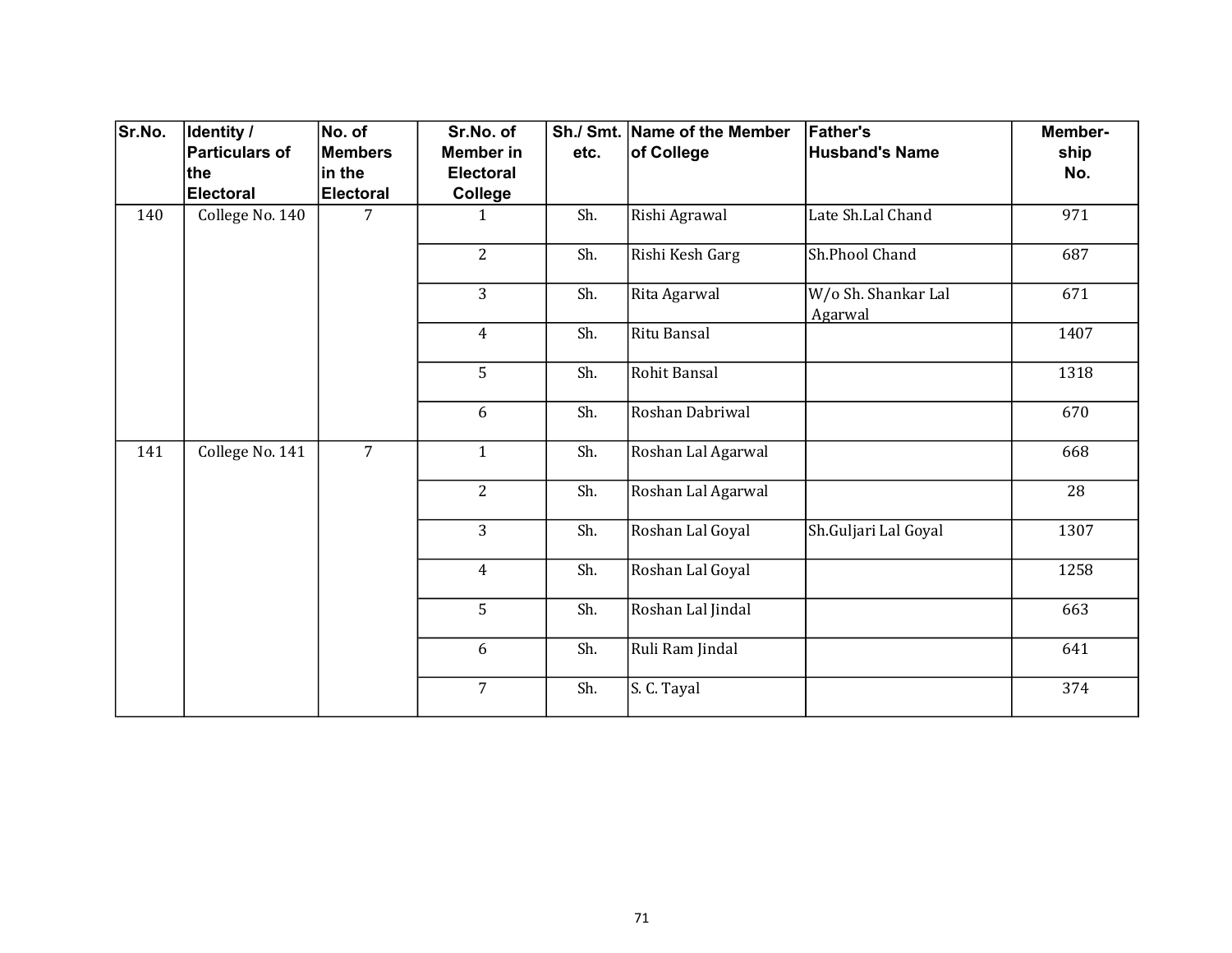| Sr.No. | Identity /            | No. of           | Sr.No. of        |      | Sh./ Smt. Name of the Member | <b>Father's</b>             | Member- |
|--------|-----------------------|------------------|------------------|------|------------------------------|-----------------------------|---------|
|        | <b>Particulars of</b> | Members          | <b>Member in</b> | etc. | of College                   | <b>Husband's Name</b>       | ship    |
|        | the                   | in the           | <b>Electoral</b> |      |                              |                             | No.     |
|        | <b>Electoral</b>      | <b>Electoral</b> | College          |      |                              |                             |         |
| 142    | College No. 142       | $\overline{7}$   | $\mathbf{1}$     | Sh.  | $\overline{S}$ . K. Arya     |                             | 383     |
|        |                       |                  | $\overline{2}$   | Sh.  | S. K.Gupta                   |                             | 385     |
|        |                       |                  | 3                | Sh.  | S. K.Jain                    |                             | 381     |
|        |                       |                  | $\overline{4}$   | Sh.  | S. N. Agarwal                |                             | 403     |
|        |                       |                  | 5                | Sh.  | S. P. Agarwal                |                             | 390     |
|        |                       |                  | 6                | Sh.  | S. P. Bansal                 |                             | 870     |
|        |                       |                  | $\overline{7}$   | Sh.  | S.N. Bansal                  |                             | 1230    |
| 143    | College No. 143       | $\overline{7}$   | $\mathbf{1}$     | Sh.  | S.P. Gupta                   |                             | 1222    |
|        |                       |                  | $\overline{2}$   | Sh.  | S.Shah                       |                             | 1009    |
|        |                       |                  | $\overline{3}$   | Sh.  | Sabita Jitender Arya         |                             | 1004    |
|        |                       |                  | $\overline{4}$   | Sh.  | Sachin Bansal                |                             | 1417    |
|        |                       |                  | 5                | Sh.  | Sachin Bansal                |                             | 966     |
|        |                       |                  | 6                | Sh.  | Sada Ram Gupta               | Late Sh.Hemraj<br>Gupta     | 1340    |
|        |                       |                  | $\overline{7}$   | Sh.  | Sadhu Ram Gupta              | Late Sh.Makhan<br>Lal Gupta | 794     |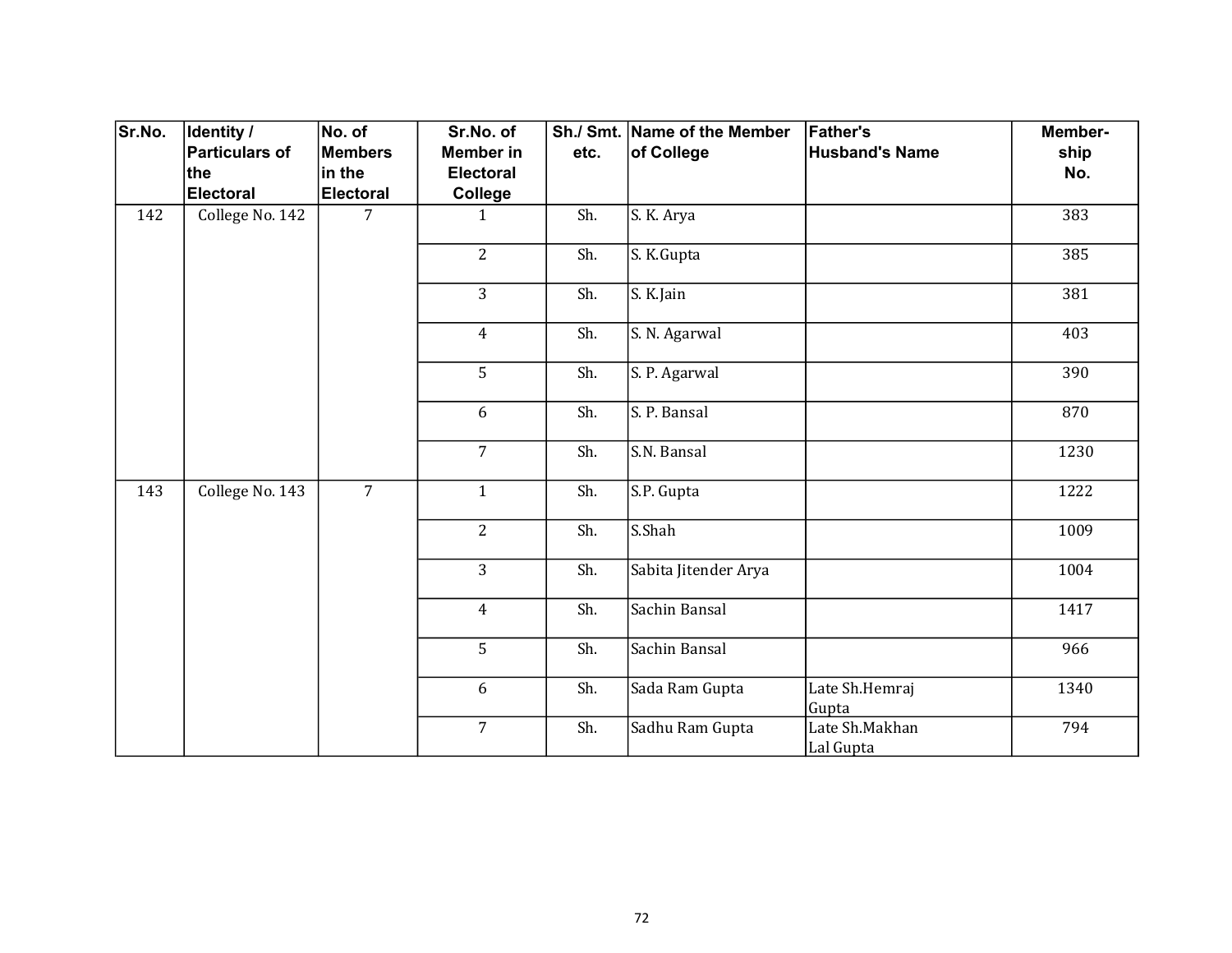| Sr.No. | Identity /            | No. of           | Sr.No. of        |      | Sh./ Smt. Name of the Member | <b>Father's</b>             | Member- |
|--------|-----------------------|------------------|------------------|------|------------------------------|-----------------------------|---------|
|        | <b>Particulars of</b> | Members          | <b>Member in</b> | etc. | of College                   | <b>Husband's Name</b>       | ship    |
|        | the                   | in the           | <b>Electoral</b> |      |                              |                             | No.     |
|        | <b>Electoral</b>      | <b>Electoral</b> | College          |      |                              |                             |         |
| 144    | College No. 144       | $\overline{7}$   | $\mathbf{1}$     | Sh.  | Sadhuram Bansal              |                             | 398     |
|        |                       |                  | $\overline{2}$   | Sh.  | Sajan Kumar Bansal           |                             | 1010    |
|        |                       |                  | 3                | Sh.  | Sajan Kumar Goel             |                             | 1198    |
|        |                       |                  | $\overline{4}$   | Sh.  | Sajjan Kumar<br>Bansal       | Late Sh.Kirpa Ram<br>Bansal | 762     |
|        |                       |                  | 5                | Sh.  | Sajjan Kumar<br>Bhajanka     |                             | 18      |
|        |                       |                  | 6                | Sh.  | Sajjan Kumar<br>Singhal      |                             | 725     |
|        |                       |                  | $\overline{7}$   | Sh.  | Sajjan Kumar Gupta           |                             | 978     |
| 145    | College No. 145       | $\overline{7}$   | $\mathbf{1}$     | Sh.  | Sajjan Kumar Jain            |                             | 752     |
|        |                       |                  | $\overline{2}$   | Sh.  | Sajjan Mittal                | Late Sh.Ram Richhpal Mittal | 1289    |
|        |                       |                  | 3                | Sh.  | Saket Jindal                 |                             | 918     |
|        |                       |                  | $\overline{4}$   | Smt. | Sakshi Aggarwal              |                             | 1167    |
|        |                       |                  | 5                | Sh.  | Salig Ram Gupta<br>(Garg)    |                             | 709     |
|        |                       |                  | 6                | Sh.  | Sam Dev Agarwal              |                             | 367     |
|        |                       |                  | $\overline{7}$   | Sh.  | Samir Kumar<br>Agarwal       | Sh. Sital Kumar<br>Aggarwal | 395     |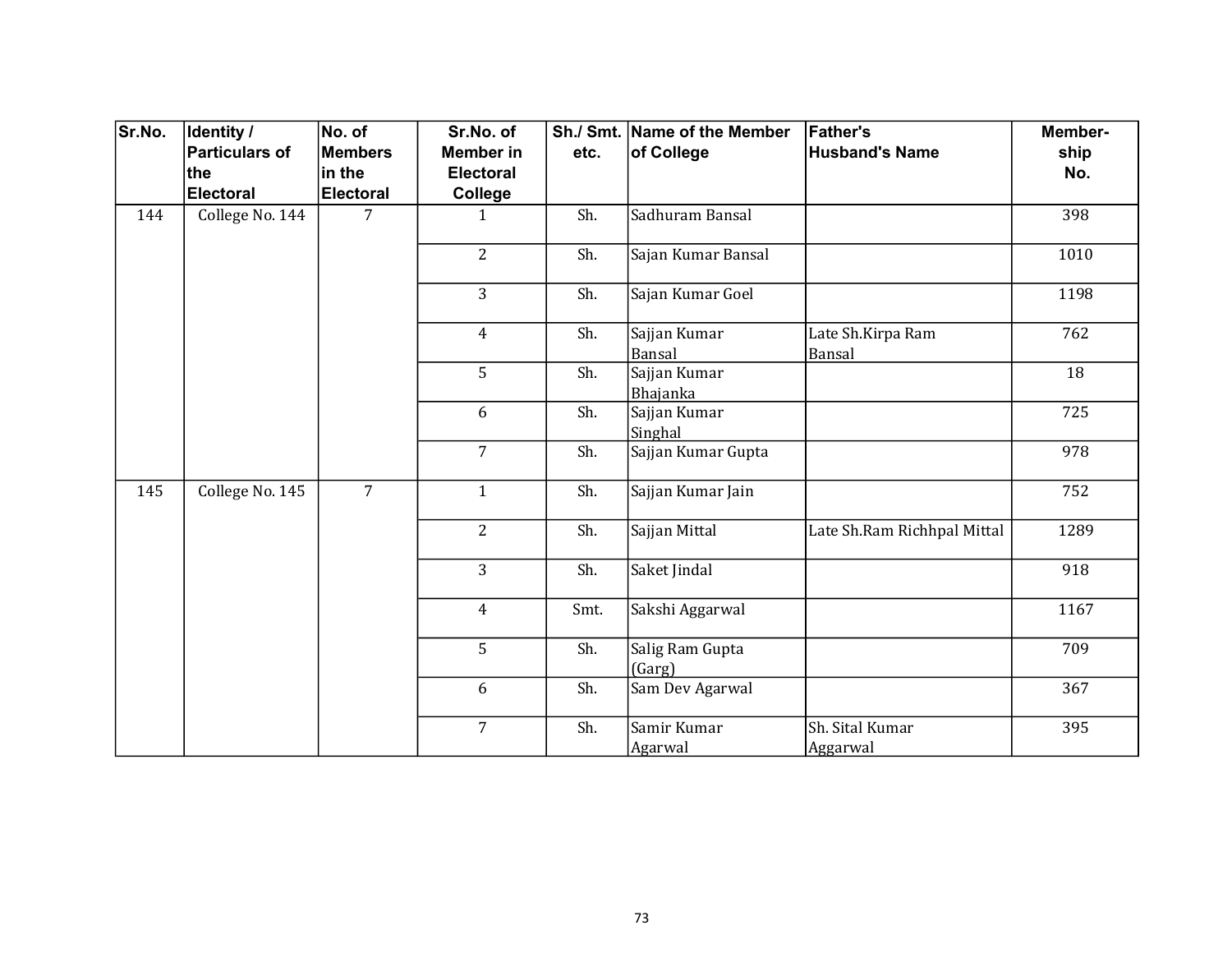| Sr.No. | Identity /<br>Particulars of | No. of<br><b>Members</b> | Sr.No. of<br><b>Member</b> in | etc. | Sh./ Smt. Name of the Member<br>of College | <b>Father's</b><br><b>Husband's Name</b> | Member-<br>ship |
|--------|------------------------------|--------------------------|-------------------------------|------|--------------------------------------------|------------------------------------------|-----------------|
|        | the                          | in the                   | <b>Electoral</b>              |      |                                            |                                          | No.             |
|        | Electoral                    | <b>Electoral</b>         | College                       |      |                                            |                                          |                 |
| 146    | College No. 146              | 7                        | $\mathbf{1}$                  | Sh.  | Sampat Singh                               |                                          | 343             |
|        |                              |                          | $\overline{2}$                | Sh.  | Samrat Shanker<br>Jaduger                  |                                          | 1237            |
|        |                              |                          | 3                             | Sh.  | Sanat Kumar Bindal                         |                                          | 1288            |
|        |                              |                          | $\overline{4}$                | Sh.  | Sandeep Gupta                              |                                          | 732             |
|        |                              |                          | 5                             | Sh.  | Sandeep Aggarwal                           |                                          | 734             |
|        |                              |                          | 6                             | Sh.  | Sandeep Chaudhary                          |                                          | 763             |
|        |                              |                          | $\overline{7}$                | Sh.  | Sandeep Goyal                              | Sh. Ram Bilas<br>Goyal                   | 1155            |
| 147    | College No. 147              | $\overline{7}$           | $\mathbf{1}$                  | Sh.  | Sandeep Goyal                              |                                          | 114             |
|        |                              |                          | $\overline{2}$                | Sh.  | Sandeep H. Agarwal                         |                                          | 747             |
|        |                              |                          | $\overline{3}$                | Sh.  | Sandeep Sarkar                             |                                          | 916             |
|        |                              |                          | $\overline{4}$                | Sh.  | Sandeep Shorewala                          |                                          | 717             |
|        |                              |                          | 5                             | Sh.  | Sangeeta Goyal                             |                                          | 1196            |
|        |                              |                          | 6                             | Sh.  | Sangeeta Naresh<br>Agarwal                 |                                          | 693             |
|        |                              |                          | $\overline{7}$                | Sh.  | Sangit Agarwal                             | Late Sh. Krishan<br>Kumar                | 798             |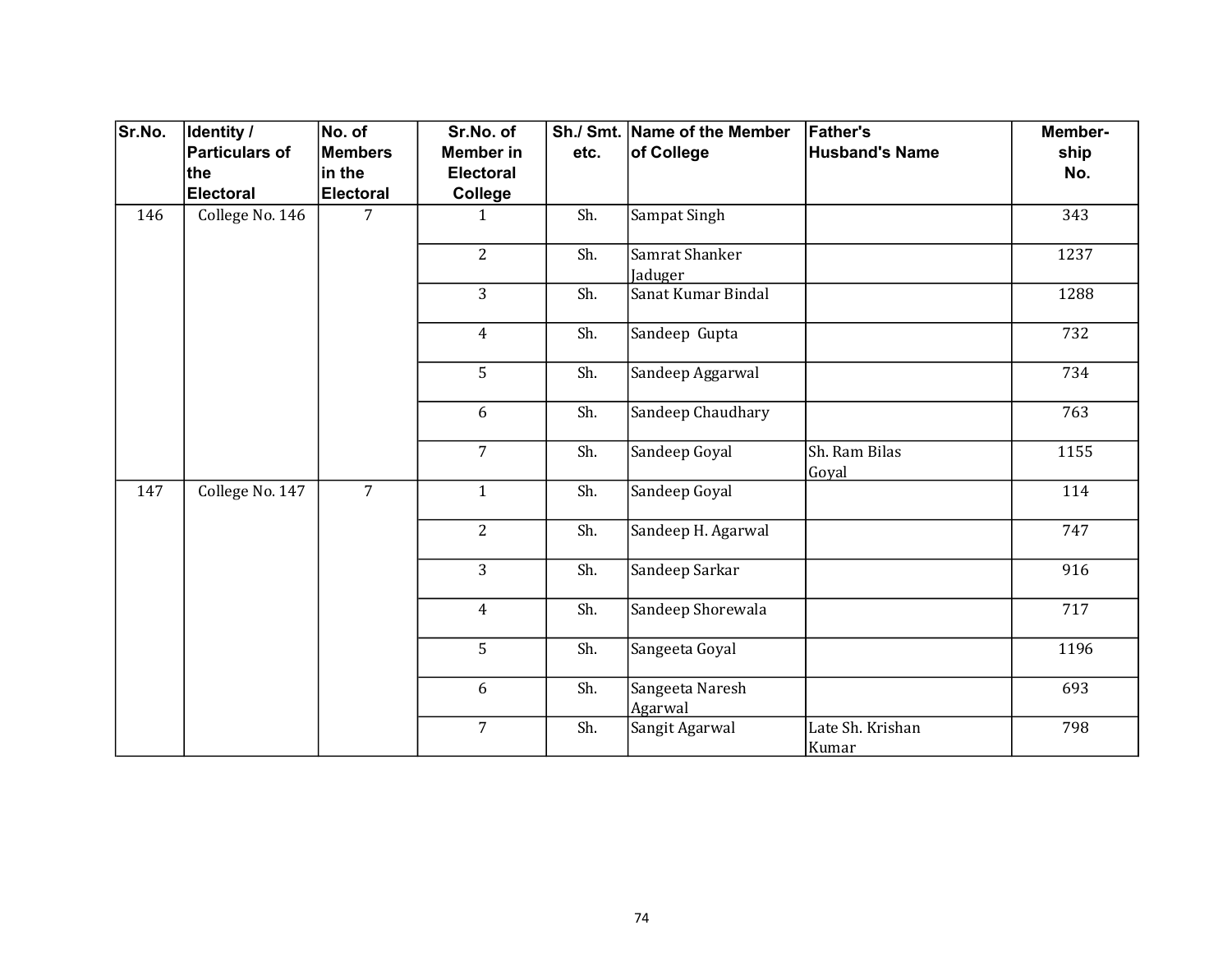| Sr.No. | Identity /            | No. of           | Sr.No. of        |      | Sh./ Smt. Name of the Member | <b>Father's</b>         | Member- |
|--------|-----------------------|------------------|------------------|------|------------------------------|-------------------------|---------|
|        | <b>Particulars of</b> | Members          | <b>Member in</b> | etc. | of College                   | <b>Husband's Name</b>   | ship    |
|        | the                   | in the           | <b>Electoral</b> |      |                              |                         | No.     |
|        | <b>Electoral</b>      | <b>Electoral</b> | <b>College</b>   |      |                              |                         |         |
| 148    | College No. 148       | 7                | $\mathbf{1}$     | Sh.  | Sanjay Agarwal               |                         | 999     |
|        |                       |                  | $\overline{2}$   | Sh.  | Sanjay Agarwal               |                         | 826     |
|        |                       |                  | 3                | Sh.  | Sanjay Agarwal               |                         | 764     |
|        |                       |                  | $\overline{4}$   | Sh.  | Sanjay Agarwal               |                         | 745     |
|        |                       |                  | 5                | Sh.  | Sanjay Arya                  |                         | 342     |
|        |                       |                  | 6                | Sh.  | Sanjay Arya                  |                         | 340     |
|        |                       |                  | $\overline{7}$   | Sh.  | Sanjay Bagaria               |                         | 733     |
| 149    | College No. 149       | $\overline{7}$   | $\mathbf{1}$     | Sh.  | Sanjay Bansal                | Sh. Ram Niwas<br>Bansal | 871     |
|        |                       |                  | $\overline{2}$   | Sh.  | Sanjay Goel                  |                         | 932     |
|        |                       |                  | 3                | Sh.  | Sanjay Goel                  |                         | 888     |
|        |                       |                  | $\overline{4}$   | Sh.  | Sanjay Jain                  |                         | 1225    |
|        |                       |                  | 5                | Sh.  | Sanjay Jain                  |                         | 411     |
|        |                       |                  | 6                | Sh.  | Sanjay Kumar<br>Agarwal      |                         | 701     |
|        |                       |                  | $\overline{7}$   | Sh.  | Sanjay Kumar Garg            | Sh.Mai Ram Garg         | 719     |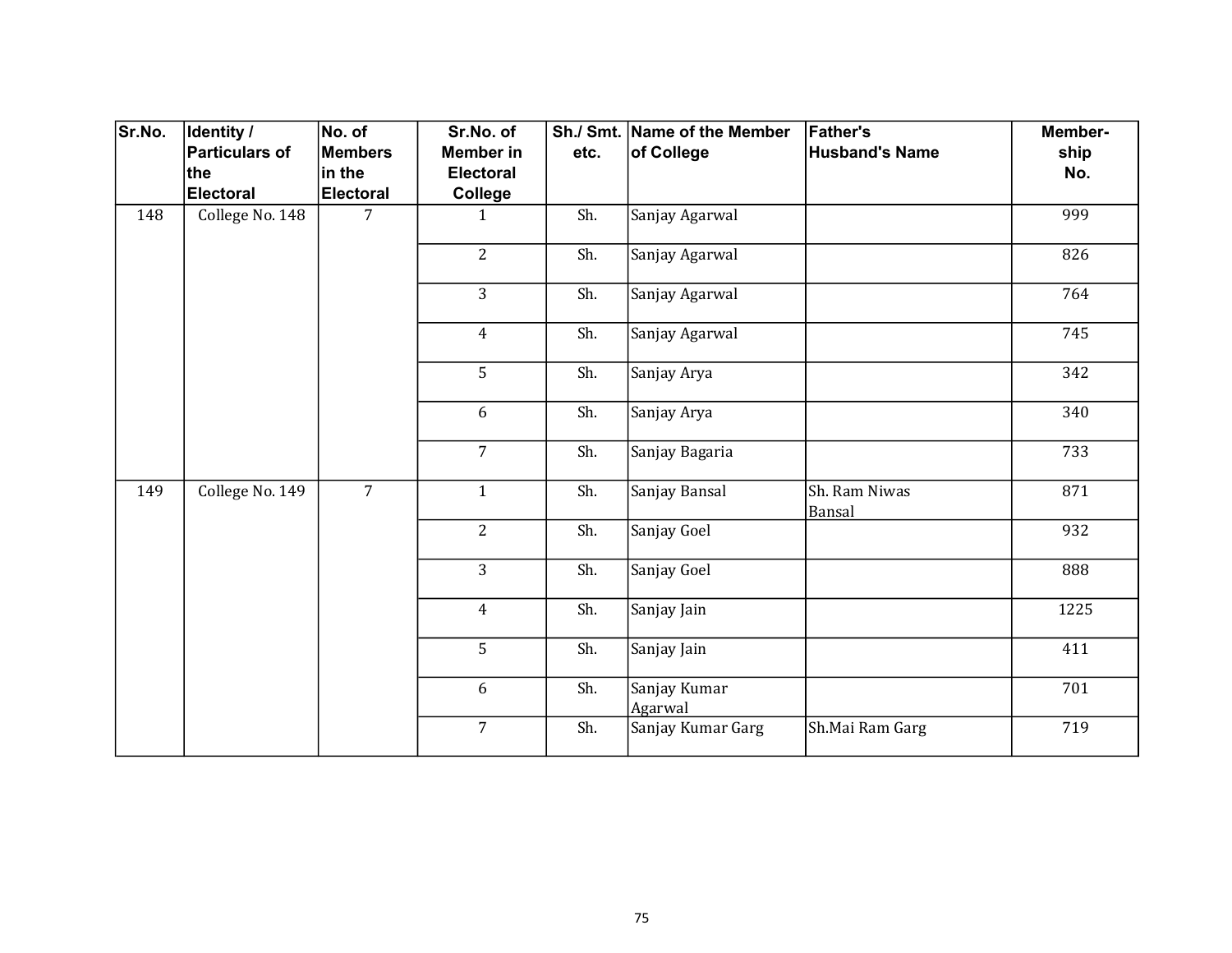| Sr.No. | Identity /      | No. of         | Sr.No. of        |      | Sh./ Smt. Name of the Member | <b>Father's</b>              | Member- |
|--------|-----------------|----------------|------------------|------|------------------------------|------------------------------|---------|
|        | Particulars of  | <b>Members</b> | <b>Member</b> in | etc. | of College                   | <b>Husband's Name</b>        | ship    |
|        | ∣the            | in the         | <b>Electoral</b> |      |                              |                              | No.     |
|        | Electoral       | Electoral      | College          |      |                              |                              |         |
| 150    | College No. 150 | 7              | $\mathbf{1}$     | Sh.  | Sanjay Kumar Goyal           |                              | 724     |
|        |                 |                | $\overline{2}$   | Sh.  | Sanjay Kumar Jain            | Sh.Swarup Chand Jain         | 716     |
|        |                 |                | 3                | Sh.  | Sanjay Kumar Jindal          |                              | 357     |
|        |                 |                | $\overline{4}$   | Sh.  | Sanjay Kumar<br>Dalmia       |                              | 737     |
|        |                 |                | 5                | Sh.  | Sanjay Singhal               |                              | 393     |
|        |                 |                | 6                | Sh.  | Sanjeev Agarwal              |                              | 1121    |
|        |                 |                | $\overline{7}$   | Sh.  | Sanjeev Agarwal              |                              | 886     |
| 151    | College No. 151 | $\overline{7}$ | $\mathbf{1}$     | Sh.  | Sanjeev Bansal               |                              | 388     |
|        |                 |                | $\overline{2}$   | Sh.  | Sanjeev Bansal               |                              | 353     |
|        |                 |                | $\overline{3}$   | Sh.  | Sanjeev Jain                 | Sh.Nirmal Kumar<br>Jain      | 982     |
|        |                 |                | $\overline{4}$   | Sh.  | Sanjiv Kumar<br>Dabriwal     | Sh.Dwarka Prasad<br>Dabriwal | 765     |
|        |                 |                | 5                | Smt. | Santosh Bhajanka             |                              | 729     |
|        |                 |                | 6                | Smt. | Santosh Devi<br>Agarwal      |                              | 819     |
|        |                 |                | $\overline{7}$   | Sh.  | Santosh Kumar<br>Patni       |                              | 976     |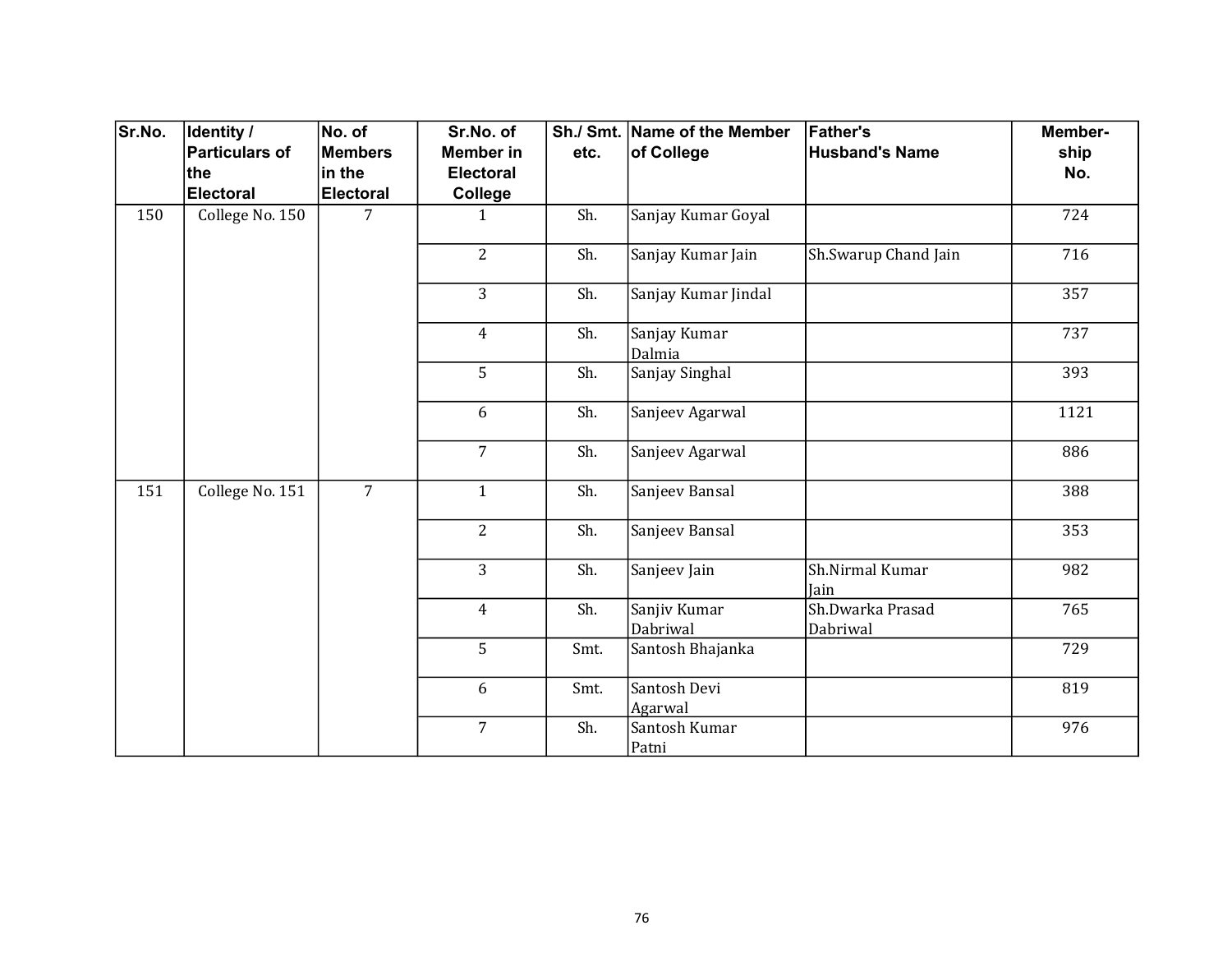| Sr.No. | <b>Identity /</b><br>Particulars of<br>the<br>Electoral | No. of<br><b>Members</b><br>in the<br><b>Electoral</b> | Sr.No. of<br><b>Member</b> in<br><b>Electoral</b><br>College | etc. | Sh./ Smt. Name of the Member<br>of College | <b>Father's</b><br><b>Husband's Name</b> | Member-<br>ship<br>No. |
|--------|---------------------------------------------------------|--------------------------------------------------------|--------------------------------------------------------------|------|--------------------------------------------|------------------------------------------|------------------------|
| 152    | College No. 152                                         | 7                                                      | $\mathbf{1}$                                                 | Smt. | Santoshi Kumar<br>Garg                     |                                          | 1187                   |
|        |                                                         |                                                        | $\overline{2}$                                               | Sh.  | Sanwar Mal Agarwal                         |                                          | 132                    |
|        |                                                         |                                                        | 3                                                            | Smt. | Sapna Agarwal                              | W/o Sh. Pradeep<br>Agarwal               | 691                    |
|        |                                                         |                                                        | $\overline{4}$                                               | Sh.  | Sarban Kumar<br>Kedia                      |                                          | 917                    |
|        |                                                         |                                                        | 5                                                            | Smt. | Sarika Bansal                              |                                          | 1408                   |
|        |                                                         |                                                        | 6                                                            | Smt. | Sarita Agarwal                             |                                          | 689                    |
|        |                                                         |                                                        | $\overline{7}$                                               | Smt. | Saroj Jain                                 |                                          | 751                    |
| 153    | College No. 153                                         | $\overline{7}$                                         | $\mathbf{1}$                                                 | Smt. | Saroj Mittal                               |                                          | 748                    |
|        |                                                         |                                                        | $\overline{2}$                                               | Sh.  | Sarvesh Chandra<br>Agarwal                 |                                          | 869                    |
|        |                                                         |                                                        | $\overline{3}$                                               | Sh.  | Sarwan Kumar<br>Chiripal                   |                                          | 401                    |
|        |                                                         |                                                        | $\overline{4}$                                               | Sh.  | Sat Narain Agarwal                         |                                          | 387                    |
|        |                                                         |                                                        | 5                                                            | Sh.  | Sat Narain Goyal                           | Sh.N.R.Goyal                             | 1132                   |
|        |                                                         |                                                        | 6                                                            | Sh.  | Sat Narain Gupta                           |                                          | 1176                   |
|        |                                                         |                                                        | $\overline{7}$                                               | Sh.  | Sat Narain Gupta                           |                                          | 372                    |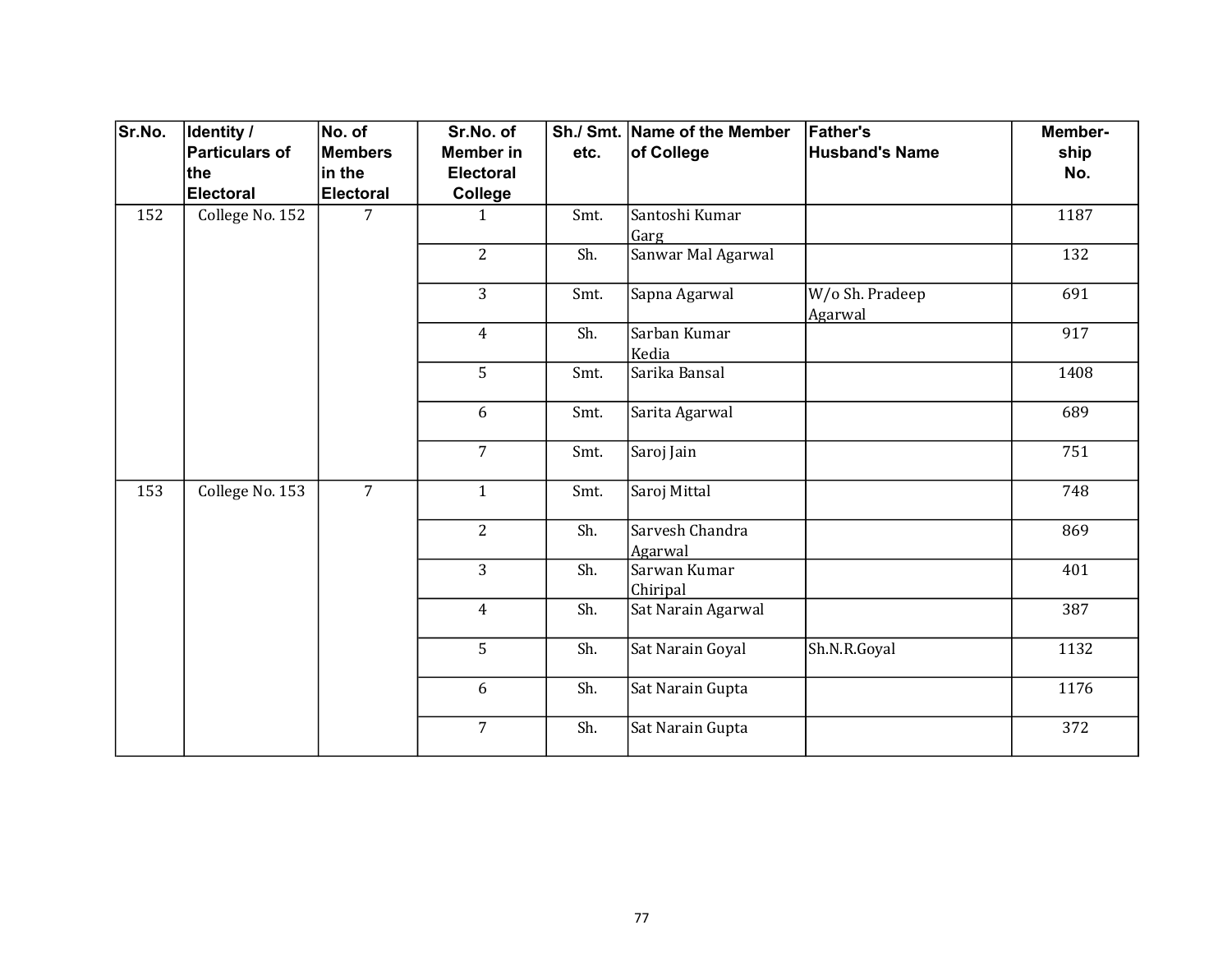| Sr.No. | Identity /            | No. of           | Sr.No. of        |      | Sh./ Smt. Name of the Member | <b>Father's</b>           | Member- |
|--------|-----------------------|------------------|------------------|------|------------------------------|---------------------------|---------|
|        | <b>Particulars of</b> | Members          | <b>Member in</b> | etc. | of College                   | <b>Husband's Name</b>     | ship    |
|        | the                   | in the           | <b>Electoral</b> |      |                              |                           | No.     |
|        | <b>Electoral</b>      | <b>Electoral</b> | College          |      |                              |                           |         |
| 154    | College No. 154       | $\overline{7}$   | $\mathbf{1}$     | Sh.  | Sat Pal Gupta                |                           | 347     |
|        |                       |                  | $\overline{2}$   | Sh.  | Satinder Kumar               |                           | 700     |
|        |                       |                  | $\overline{3}$   | Sh.  | Satish Chander               |                           | 722     |
|        |                       |                  | $\overline{4}$   | Sh.  | Satish Garg                  | Sh.Jai Bhagwan<br>Garg    | 160     |
|        |                       |                  | 5                | Sh.  | Satish Goel                  | Late Sh.Raman<br>Lal Goel | 24      |
|        |                       |                  | 6                | Sh.  | Satish Goyal                 |                           | 759     |
|        |                       |                  | $\overline{7}$   | Sh.  | Satish Gupta                 |                           | 1429    |
| 155    | College No. 155       | $\overline{8}$   | $\mathbf{1}$     | Sh.  | Satish Gupta                 |                           | 1096    |
|        |                       |                  | $\overline{2}$   | Sh.  | Satish Gupta                 |                           | 824     |
|        |                       |                  | 3                | Sh.  | Satish Gupta                 |                           | 726     |
|        |                       |                  | $\overline{4}$   | Sh.  | Satish Kumar<br>Singhla      |                           | 1105    |
|        |                       |                  | 5                | Sh.  | Satish Mittal                |                           | 1430    |
|        |                       |                  | 6                | Sh.  | Sat Narain Jindal            | Sh.Ganpat Rai             | 1453    |
|        |                       |                  | $\overline{7}$   | Sh.  | Satpal Mittal                |                           | 720     |
|        |                       |                  | 8                | Sh.  | Satya Nand Arya              |                           | 341     |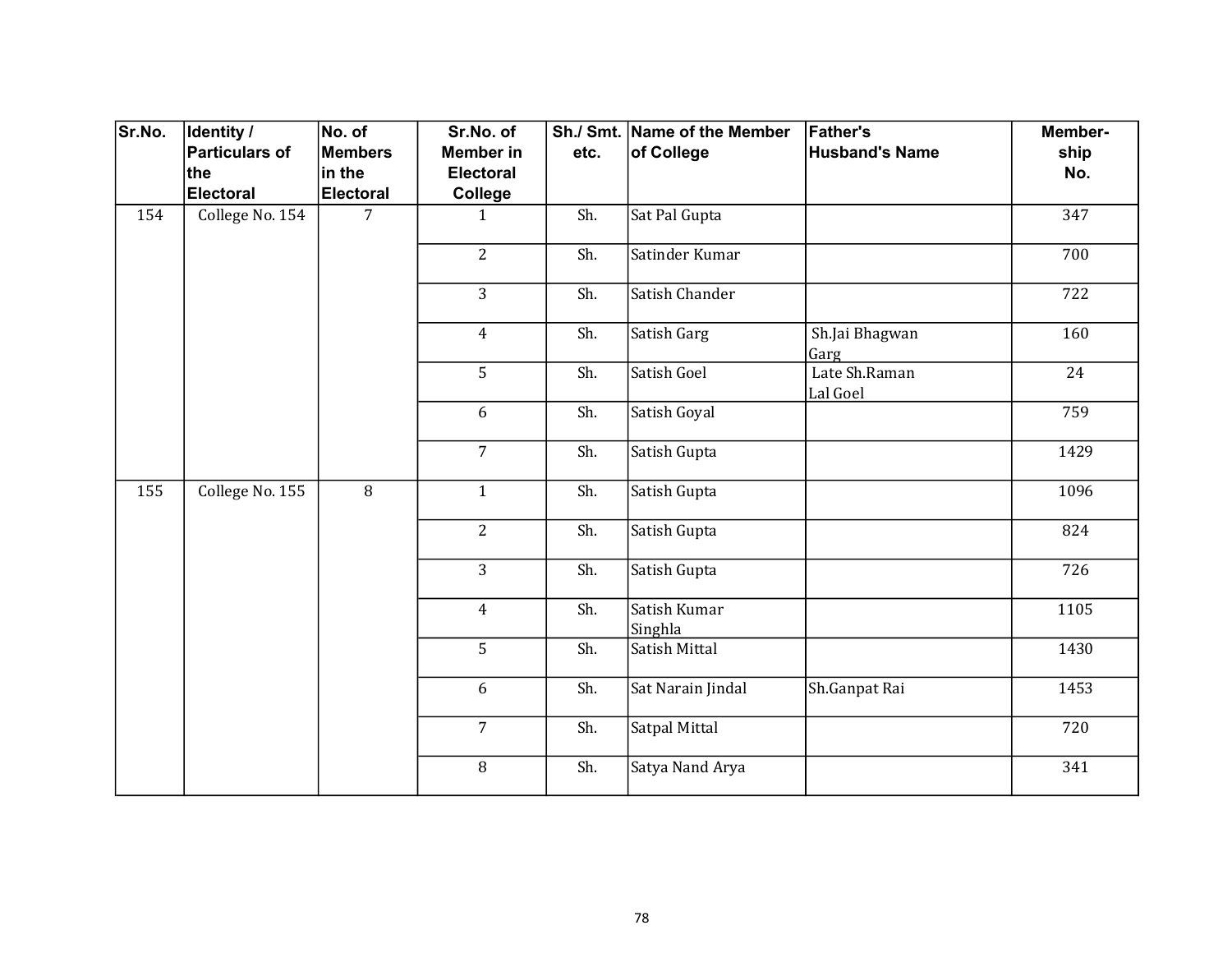| Sr.No. | Identity /      | No. of           | Sr.No. of        |      | Sh./ Smt. Name of the Member | <b>Father's</b>             | Member- |
|--------|-----------------|------------------|------------------|------|------------------------------|-----------------------------|---------|
|        | Particulars of  | <b>Members</b>   | <b>Member</b> in | etc. | of College                   | <b>Husband's Name</b>       | ship    |
|        | ∣the            | in the           | <b>Electoral</b> |      |                              |                             | No.     |
|        | Electoral       | <b>Electoral</b> | College          |      |                              |                             |         |
| 156    | College No. 156 | 7                | $\mathbf{1}$     | Sh.  | Satya Narain Gupta           | Late Sh.Deep Chand<br>Gupta | 397     |
|        |                 |                  | $\overline{2}$   | Sh.  | Satya Narain Gupta           |                             | 382     |
|        |                 |                  | 3                | Sh.  | Satya Narain Gupta           | Late Sh.Murari<br>Lal Gupta | 377     |
|        |                 |                  | $\overline{4}$   | Sh.  | Satya Narain Gupta           |                             | 371     |
|        |                 |                  | 5                | Sh.  | Satya Narain Kagzi           |                             | 753     |
|        |                 |                  | 6                | Sh.  | Satya Narain Mittal          |                             | 723     |
|        |                 |                  | $\overline{7}$   | Sh.  | Satya Narain<br>Bandhu       |                             | 1067    |
| 157    | College No. 157 | $\overline{7}$   | $\mathbf{1}$     | Sh.  | Satya Narayan<br>Agarwal     |                             | 801     |
|        |                 |                  | $\overline{2}$   | Sh.  | Satya Narayan<br>Gupta       |                             | 1066    |
|        |                 |                  | $\overline{3}$   | Sh.  | Satya Parkash<br>Gupta       |                             | 380     |
|        |                 |                  | $\overline{4}$   | Sh.  | Satya Parkash<br>Jindal      | Late Sh.B.R.Jindal          | 872     |
|        |                 |                  | 5                | Sh.  | Satya Prakash<br>Gupta       |                             | 915     |
|        |                 |                  | 6                | Sh.  | Satya Prakash Arya           |                             | 338     |
|        |                 |                  | $\overline{7}$   | Sh.  | Satya Vrat<br>Aggarwal       | Sh.P.L.Aggarwal             | 1079    |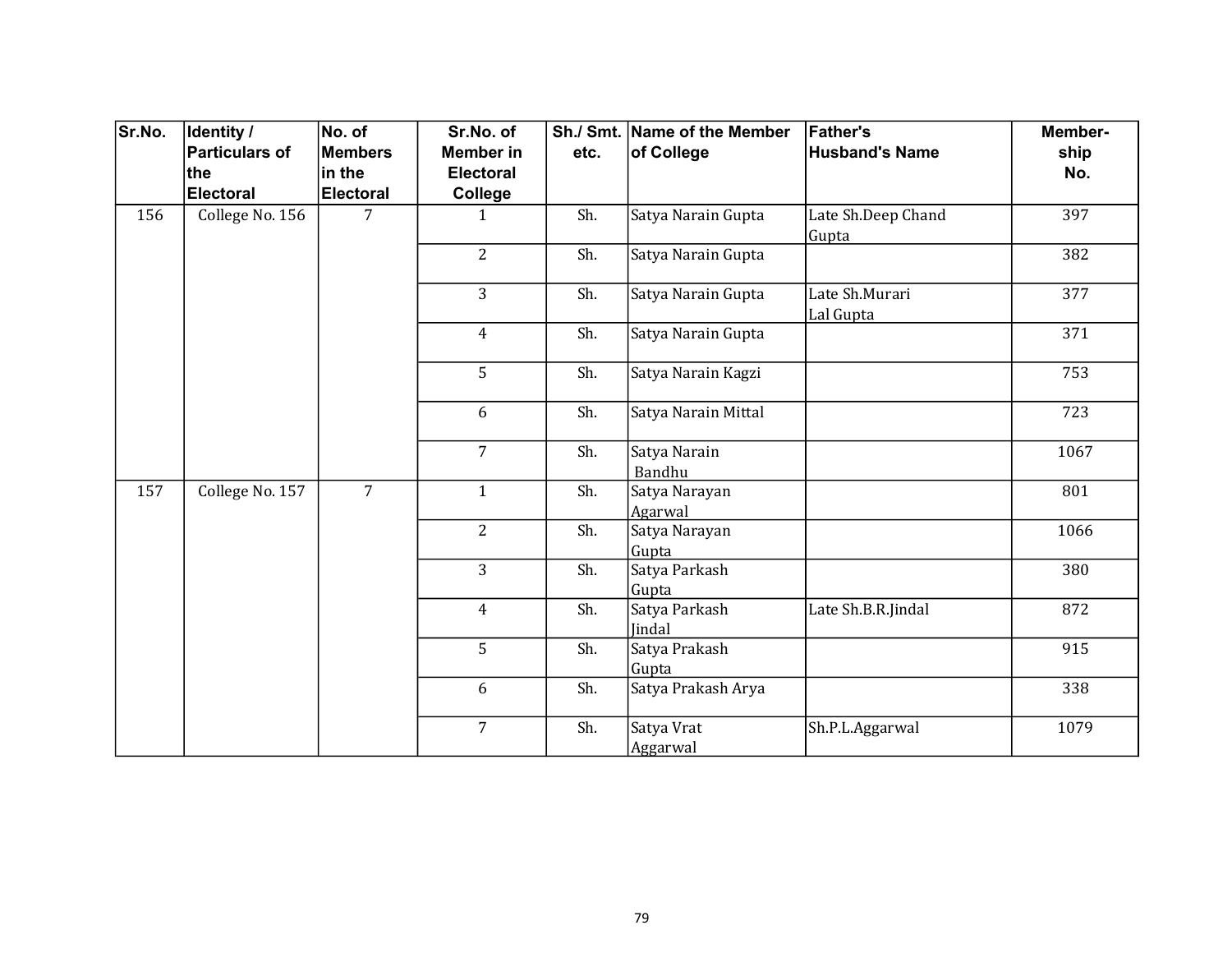| Sr.No. | <b>Identity /</b> | No. of           | Sr.No. of        |      | Sh./ Smt. Name of the Member | <b>Father's</b>               | Member- |
|--------|-------------------|------------------|------------------|------|------------------------------|-------------------------------|---------|
|        | Particulars of    | <b>Members</b>   | <b>Member</b> in | etc. | of College                   | <b>Husband's Name</b>         | ship    |
|        | ∣the              | in the           | <b>Electoral</b> |      |                              |                               | No.     |
|        | Electoral         | <b>Electoral</b> | College          |      |                              |                               |         |
| 158    | College No. 158   | 7                | $\mathbf{1}$     | Sh.  | Satyapal Jain                |                               | 445     |
|        |                   |                  | $\overline{2}$   | Sh.  | Savita Goel                  |                               | 369     |
|        |                   |                  | 3                | Sh.  | Sawarmal Tulshyan            |                               | 1049    |
|        |                   |                  | $\overline{4}$   | Smt. | Seema Garg                   |                               | 1179    |
|        |                   |                  | 5                | Sh.  | Sehdev Arya                  |                               | 1286    |
|        |                   |                  | 6                | Sh.  | Sekhar Agarwal               |                               | 702     |
|        |                   |                  | $\overline{7}$   | Sh.  | Sewa Ram<br>(Kaulwale)       |                               | 394     |
| 159    | College No. 159   | $\overline{7}$   | $\mathbf{1}$     | Sh.  | Shadev Prasad<br>Aggarwal    | Late Sh.Dolat Ram<br>Aggarwal | 1019    |
|        |                   |                  | $\overline{2}$   | Sh.  | Shakun Goyal                 |                               | 408     |
|        |                   |                  | $\overline{3}$   | Smt. | Shakuntala Devi<br>Agarwal   |                               | 351     |
|        |                   |                  | $\overline{4}$   | Smt. | Shalini Agarwal              |                               | 705     |
|        |                   |                  | 5                | Smt. | Shalini Pawan<br>Agarwal     |                               | 695     |
|        |                   |                  | 6                | Sh.  | Shambhunath<br>Agarwal       |                               | 746     |
|        |                   |                  | $\overline{7}$   | Sh.  | Shankar Lal Agarwal          |                               | 1065    |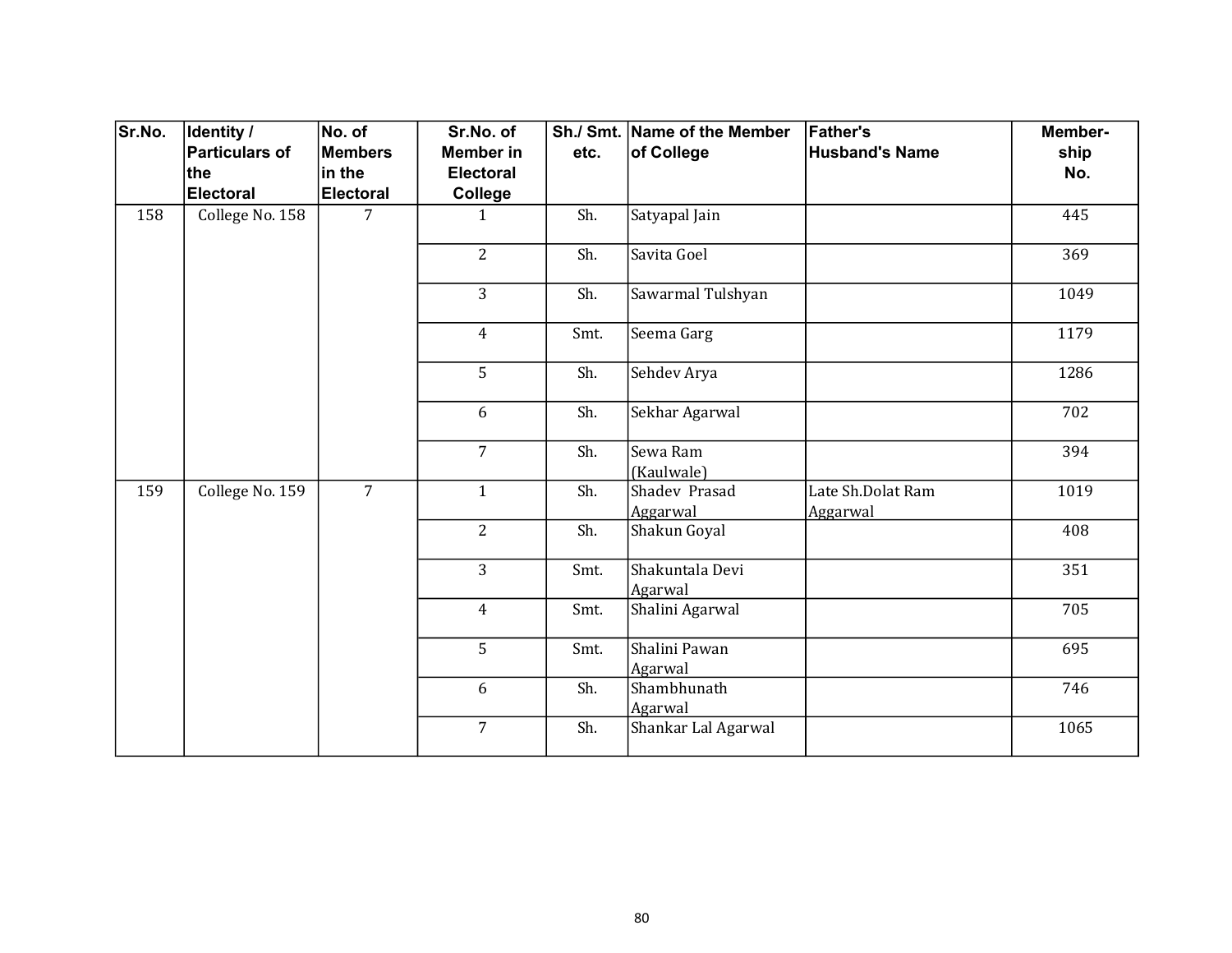| Sr.No. | Identity /<br>Particulars of | No. of<br><b>Members</b> | Sr.No. of<br><b>Member</b> in |      | Sh./ Smt. Name of the Member | <b>Father's</b><br><b>Husband's Name</b> | Member-     |
|--------|------------------------------|--------------------------|-------------------------------|------|------------------------------|------------------------------------------|-------------|
|        | the                          | in the                   | <b>Electoral</b>              | etc. | of College                   |                                          | ship<br>No. |
|        | Electoral                    | <b>Electoral</b>         | College                       |      |                              |                                          |             |
| 160    | College No. 160              | 7                        | 1                             | Sh.  | Shankar Lal Agarwal          |                                          | 935         |
|        |                              |                          | $\overline{2}$                | Sh.  | Shankar Lal Agarwal          | Late Sh.Purshotam<br>Dass, Bhiwani Wala  | 396         |
|        |                              |                          | $\overline{3}$                | Sh.  | Shanker Jindal               | Sh.Niranjan Lal<br>Jindal                | 873         |
|        |                              |                          | $\overline{4}$                | Smt. | Shanti Agarwal               |                                          | 1248        |
|        |                              |                          | 5                             | Sh.  | Shanti Devi Garg             |                                          | 355         |
|        |                              |                          | 6                             | Sh.  | Sharad Goel                  |                                          | 1266        |
|        |                              |                          | $\overline{7}$                | Smt. | Sharda Devi                  |                                          | 331         |
| 161    | College No. 161              | $\overline{7}$           | $\mathbf{1}$                  | Sh.  | Shardha Agarwal              |                                          | 995         |
|        |                              |                          | $\overline{2}$                | Sh.  | Shashi Bhushan<br>Shugla     | Late Justice Thakur<br>Das Sugla         | 363         |
|        |                              |                          | $\overline{3}$                | Sh.  | Shashi Jagdish<br>Agarwal    |                                          | 696         |
|        |                              |                          | $\overline{4}$                | Sh.  | Shashi Kant Garg             |                                          | 953         |
|        |                              |                          | 5                             | Sh.  | Shashi Prakash<br>Khemka     |                                          | 389         |
|        |                              |                          | 6                             | Sh.  | Shatrughan Lal<br>Gupta      |                                          | 406         |
|        |                              |                          | $\overline{7}$                | Sh.  | Sheo Ram Aggarwal            | Sh.Chhabil Dass                          | 699         |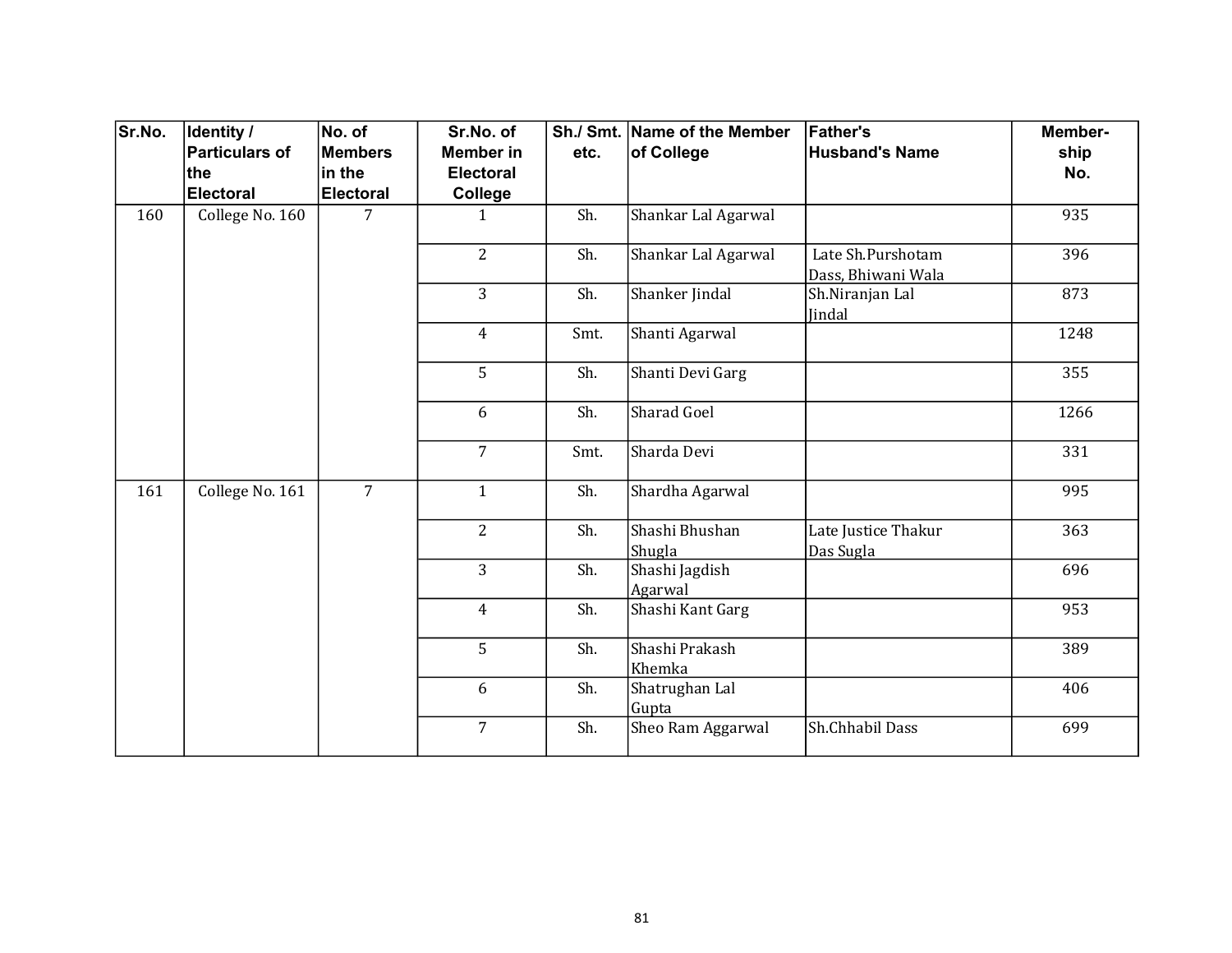| Sr.No. | <b>Identity /</b> | No. of           | Sr.No. of        |      | Sh./ Smt. Name of the Member | <b>Father's</b>                 | Member- |
|--------|-------------------|------------------|------------------|------|------------------------------|---------------------------------|---------|
|        | Particulars of    | <b>Members</b>   | <b>Member</b> in | etc. | of College                   | <b>Husband's Name</b>           | ship    |
|        | ∣the              | in the           | <b>Electoral</b> |      |                              |                                 | No.     |
|        | Electoral         | <b>Electoral</b> | College          |      |                              |                                 |         |
| 162    | College No. 162   | 7                | $\mathbf{1}$     | Sh.  | Shitiz Goel                  |                                 | 1173    |
|        |                   |                  | $\overline{2}$   | Sh.  | Shiv Dayal<br>Jagwayan       | Late Sh.Sardar Mall<br>Jagwayan | 373     |
|        |                   |                  | 3                | Sh.  | Shiv Dutt Rai<br>Agarwal     |                                 | 1050    |
|        |                   |                  | $\overline{4}$   | Sh.  | Shiv Kumar Goyal             |                                 | 1206    |
|        |                   |                  | 5                | Sh.  | Shiv Kumar Singal            |                                 | 1090    |
|        |                   |                  | 6                | Sh.  | Shiv Narain Gupta            |                                 | 378     |
|        |                   |                  | $\overline{7}$   | Sh.  | Shiv Prashad<br>Agarwal      |                                 | 728     |
| 163    | College No. 163   | $\overline{7}$   | $\mathbf{1}$     | Sh.  | Shiv Shankar<br>Bansal       |                                 | 735     |
|        |                   |                  | $\overline{2}$   | Sh.  | Shivang Gupta                |                                 | 948     |
|        |                   |                  | $\overline{3}$   | Smt. | Shradha Agarwal              |                                 | 727     |
|        |                   |                  | $\overline{4}$   | Sh.  | Shreyans K. Jain             | Sh.Dev Kumar Jain               | 1277    |
|        |                   |                  | 5                | Sh.  | Shri Chand Gupta             |                                 | 349     |
|        |                   |                  | 6                | Sh.  | Shri Chand Jain              | Sh.Kundan Lal Jain              | 1122    |
|        |                   |                  | $\overline{7}$   | Sh.  | Shri Krishana Das<br>Garg    |                                 | 370     |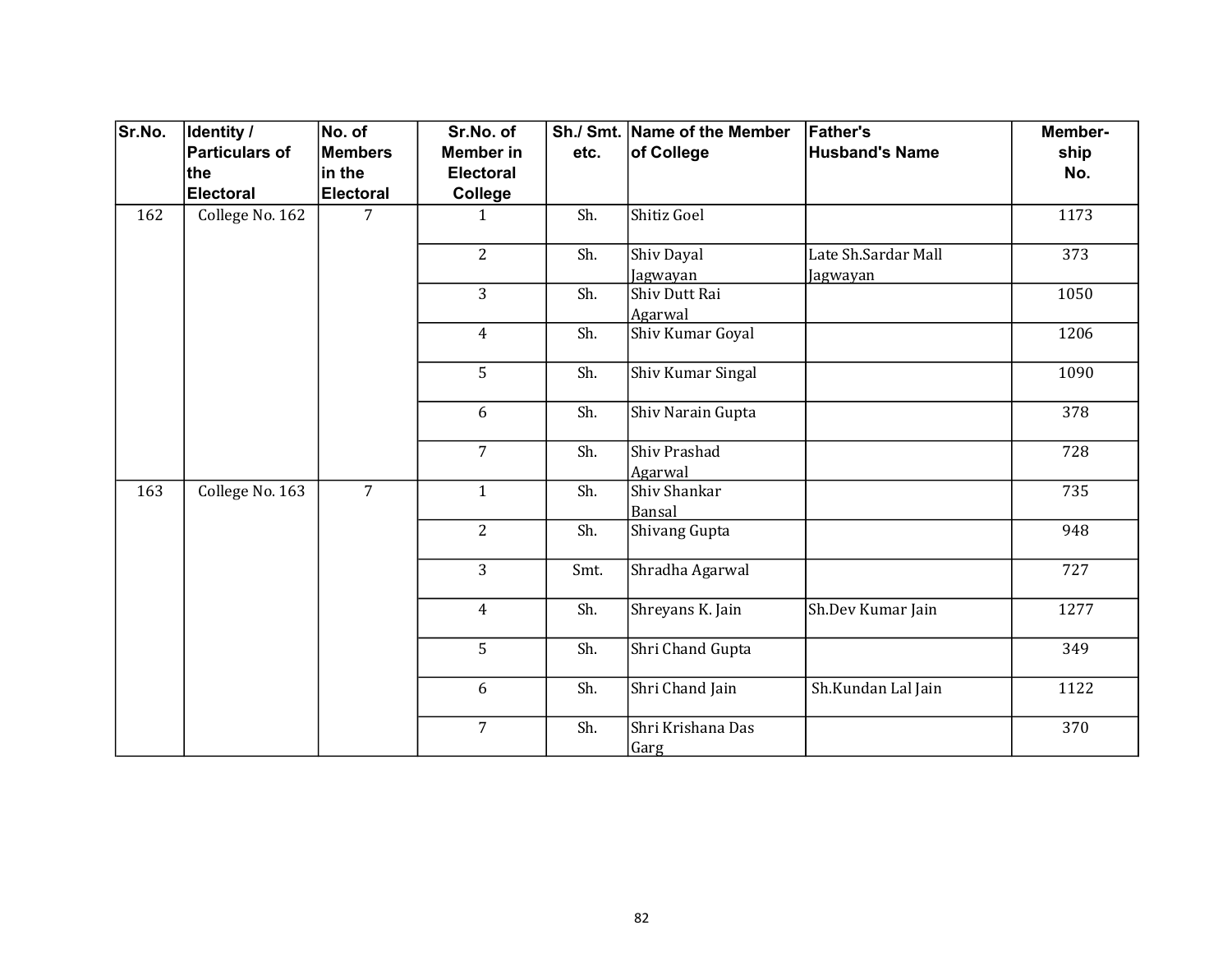| Sr.No. | Identity /      | No. of           | Sr.No. of        |      | Sh./ Smt. Name of the Member | <b>Father's</b>            | Member- |
|--------|-----------------|------------------|------------------|------|------------------------------|----------------------------|---------|
|        | Particulars of  | <b>Members</b>   | <b>Member</b> in | etc. | of College                   | <b>Husband's Name</b>      | ship    |
|        | ∣the            | in the           | <b>Electoral</b> |      |                              |                            | No.     |
|        | Electoral       | <b>Electoral</b> | College          |      |                              |                            |         |
| 164    | College No. 164 | 7                | $\mathbf{1}$     | Sh.  | Shri Niwas Gupta             | Late Sh.Hukum<br>Chand     | 1260    |
|        |                 |                  | $\overline{2}$   | Sh.  | Shri Niwas Gupta             |                            | 386     |
|        |                 |                  | 3                | Sh.  | Shri Ram Prakash             | Late Sh. Ratan<br>Lal Garg | 1363    |
|        |                 |                  | $\overline{4}$   | Sh.  | Shrikant Murarka             |                            | 1080    |
|        |                 |                  | 5                | Sh.  | Shubhra Agarwal              |                            | 704     |
|        |                 |                  | 6                | Sh.  | Shyam Jindal                 | Sh.Rama Nand<br>Jindal     | 1103    |
|        |                 |                  | $\overline{7}$   | Sh.  | Shyam Kumar Jain             | Sh.Lal Ji Ram Jain         | 766     |
| 165    | College No. 165 | $\overline{7}$   | $\mathbf{1}$     | Sh.  | Shyam Lal Aggarwal           |                            | 348     |
|        |                 |                  | $\overline{2}$   | Sh.  | Shyam Lal Garg               |                            | 379     |
|        |                 |                  | $\overline{3}$   | Sh.  | Shyam Lal Gupta              |                            | 359     |
|        |                 |                  | $\overline{4}$   | Sh.  | Shyam Lal Jindal             |                            | 710     |
|        |                 |                  | 5                | Sh.  | Shyam Lal Mittal             |                            | 1193    |
|        |                 |                  | 6                | Sh.  | Shyam Sundar<br>Dalmia       |                            | 740     |
|        |                 |                  | $\overline{7}$   | Sh.  | Shyam Sunder<br>Jindal       |                            | 358     |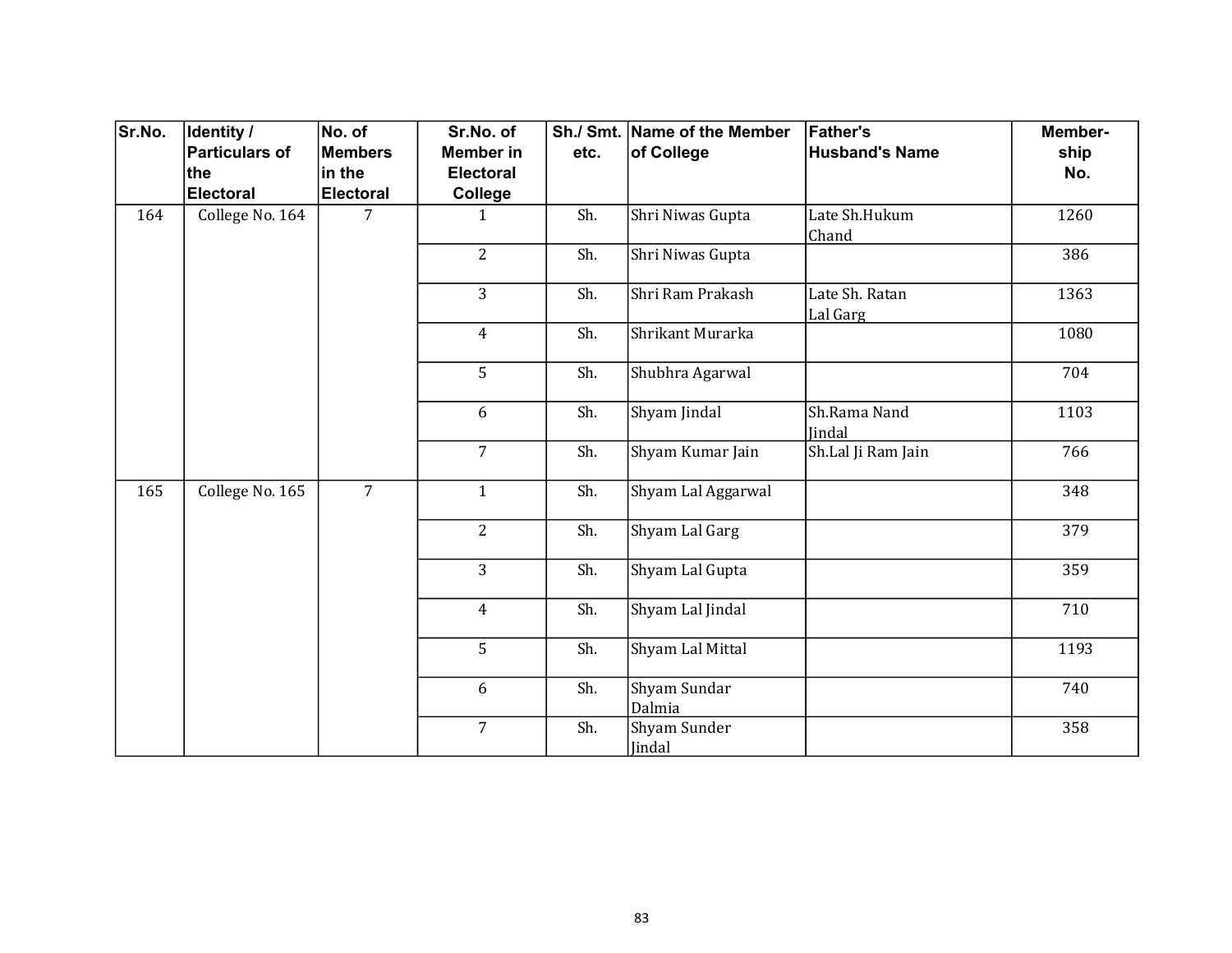| Sr.No. | Identity /            | No. of           | Sr.No. of        |      | Sh./ Smt. Name of the Member | <b>Father's</b>         | Member- |
|--------|-----------------------|------------------|------------------|------|------------------------------|-------------------------|---------|
|        | <b>Particulars of</b> | Members          | <b>Member in</b> | etc. | of College                   | <b>Husband's Name</b>   | ship    |
|        | the                   | in the           | <b>Electoral</b> |      |                              |                         | No.     |
|        | <b>Electoral</b>      | <b>Electoral</b> | <b>College</b>   |      |                              |                         |         |
| 166    | College No. 166       | $\overline{7}$   | $\mathbf{1}$     | Sh.  | Shyam Sunder Goel            |                         | 939     |
|        |                       |                  | $\overline{2}$   | Sh.  | Shyam Sunder Mittal          |                         | 749     |
|        |                       |                  | 3                | Sh.  | Shyam Sunder<br>Khemka       |                         | 392     |
|        |                       |                  | $\overline{4}$   | Sh.  | Siddant Dalmia               | Sh. Suryakant<br>Dalmia | 738     |
|        |                       |                  | 5                | Sh.  | Sidharth Agarwal             |                         | 802     |
|        |                       |                  | 6                | Sh.  | Sidharth Ramesh<br>Agarwal   |                         | 692     |
|        |                       |                  | $\overline{7}$   | Sh.  | Sita Ram Bansal              | Sh. Nand Ram<br>Bansal  | 1333    |
| 167    | College No. 167       | $\overline{7}$   | $\mathbf{1}$     | Sh.  | Sita Ram Bansal              |                         | 760     |
|        |                       |                  | $\overline{2}$   | Sh.  | Sita Ram Garg                |                         | 407     |
|        |                       |                  | 3                | Sh.  | Sita Ram Gupta               |                         | 384     |
|        |                       |                  | $\overline{4}$   | Sh.  | Sita Ram Jindal              |                         | 715     |
|        |                       |                  | 5                | Sh.  | Sita Ram Jindal              |                         | 352     |
|        |                       |                  | 6                | Sh.  | Sita Ram Vaish               |                         | 946     |
|        |                       |                  | $\overline{7}$   | Sh.  | Sitaram Bajoria              |                         | 736     |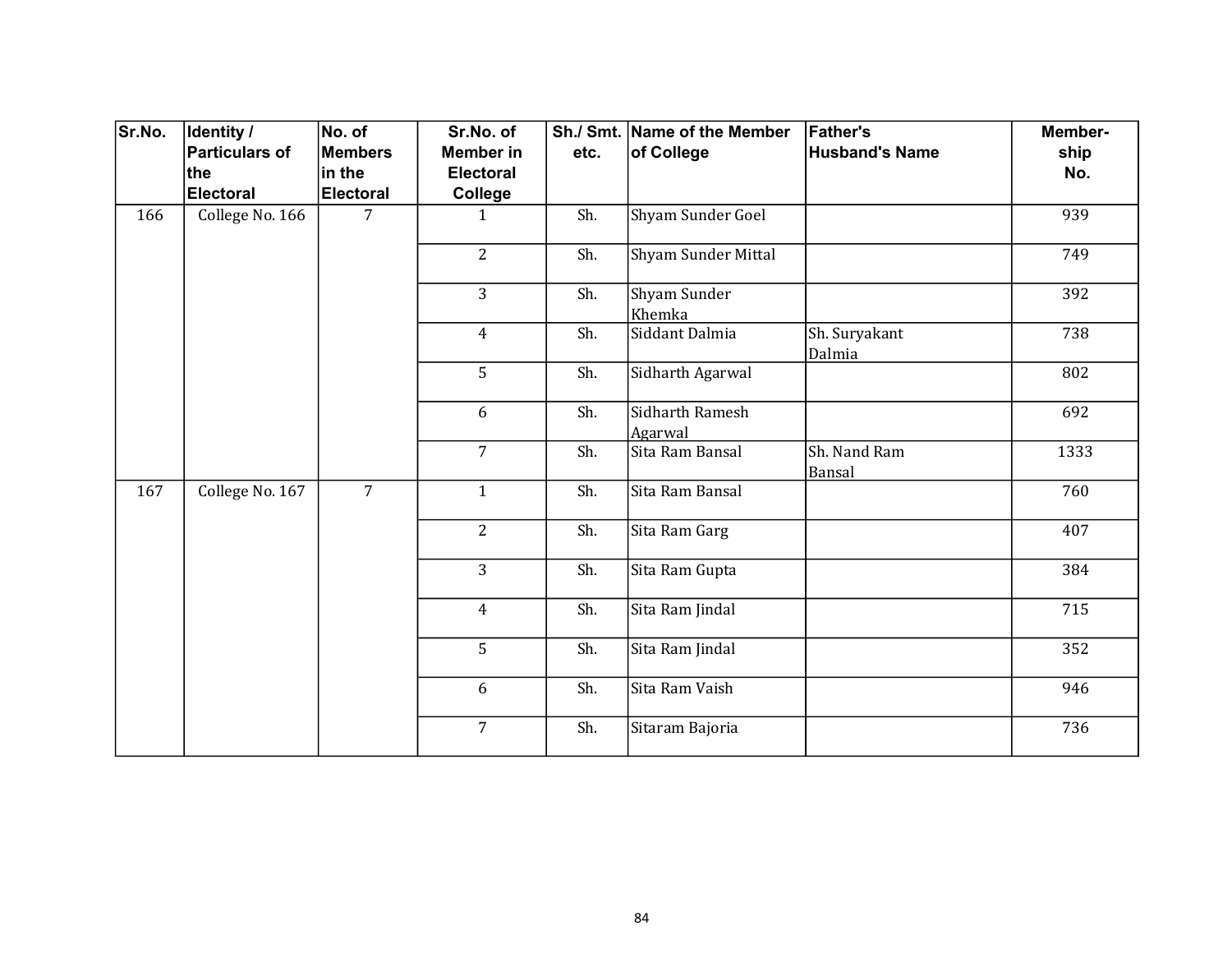| Sr.No. | Identity /            | No. of           | Sr.No. of        |      | Sh./ Smt. Name of the Member | <b>Father's</b>       | Member- |  |  |  |  |  |  |  |  |  |  |  |  |                |  |     |                         |                                |
|--------|-----------------------|------------------|------------------|------|------------------------------|-----------------------|---------|--|--|--|--|--|--|--|--|--|--|--|--|----------------|--|-----|-------------------------|--------------------------------|
|        | <b>Particulars of</b> | Members          | <b>Member in</b> | etc. | of College                   | <b>Husband's Name</b> | ship    |  |  |  |  |  |  |  |  |  |  |  |  |                |  |     |                         |                                |
|        | the                   | in the           | <b>Electoral</b> |      |                              |                       | No.     |  |  |  |  |  |  |  |  |  |  |  |  |                |  |     |                         |                                |
|        | <b>Electoral</b>      | <b>Electoral</b> | College          |      |                              |                       |         |  |  |  |  |  |  |  |  |  |  |  |  |                |  |     |                         |                                |
| 168    | College No. 168       | 7                | $\mathbf{1}$     | Sh.  | Sohan Lal Singla             | Sh.Vilayti Ram        | 1342    |  |  |  |  |  |  |  |  |  |  |  |  |                |  |     |                         |                                |
|        |                       |                  | $\overline{2}$   | Sh.  | Sonu Bhajanka                |                       | 741     |  |  |  |  |  |  |  |  |  |  |  |  |                |  |     |                         |                                |
|        |                       |                  | 3                | Sh.  | Sri Bhagwan Mittal           |                       | 391     |  |  |  |  |  |  |  |  |  |  |  |  |                |  |     |                         |                                |
|        |                       |                  | $\overline{4}$   | Sh.  | Sri Gopal Gupta              |                       | 350     |  |  |  |  |  |  |  |  |  |  |  |  |                |  |     |                         |                                |
|        |                       |                  | 5                | Sh.  | Sri Kishan Gupta             |                       | 874     |  |  |  |  |  |  |  |  |  |  |  |  |                |  |     |                         |                                |
|        |                       |                  | 6                | Sh.  | Sri Niwas Goel               |                       | 750     |  |  |  |  |  |  |  |  |  |  |  |  |                |  |     |                         |                                |
|        |                       |                  | $\overline{7}$   | Sh.  | Srimohan Gupta               |                       | 1002    |  |  |  |  |  |  |  |  |  |  |  |  |                |  |     |                         |                                |
| 169    | College No. 169       | $\overline{7}$   | $\mathbf{1}$     | Sh.  | Sriniwas Garg                |                       | 1016    |  |  |  |  |  |  |  |  |  |  |  |  |                |  |     |                         |                                |
|        |                       |                  | $\overline{2}$   | Sh.  | Subhan Ghosh                 |                       | 1168    |  |  |  |  |  |  |  |  |  |  |  |  |                |  |     |                         |                                |
|        |                       |                  |                  |      |                              |                       |         |  |  |  |  |  |  |  |  |  |  |  |  | $\overline{3}$ |  | Dr. | Subhash<br>Chand Bansal | Late Sh.Gobind<br>Ram Aggarwal |
|        |                       |                  | $\overline{4}$   | Sh.  | Subhash Agarwal              |                       | 690     |  |  |  |  |  |  |  |  |  |  |  |  |                |  |     |                         |                                |
|        |                       |                  | 5                | Sh.  | Subhash Bansal               |                       | 1424    |  |  |  |  |  |  |  |  |  |  |  |  |                |  |     |                         |                                |
|        |                       |                  | 6                | Sh.  | Subhash Chand<br>Bansal      |                       | 356     |  |  |  |  |  |  |  |  |  |  |  |  |                |  |     |                         |                                |
|        |                       |                  | $\overline{7}$   | Sh.  | Subhash Chand<br>Goel        |                       | 875     |  |  |  |  |  |  |  |  |  |  |  |  |                |  |     |                         |                                |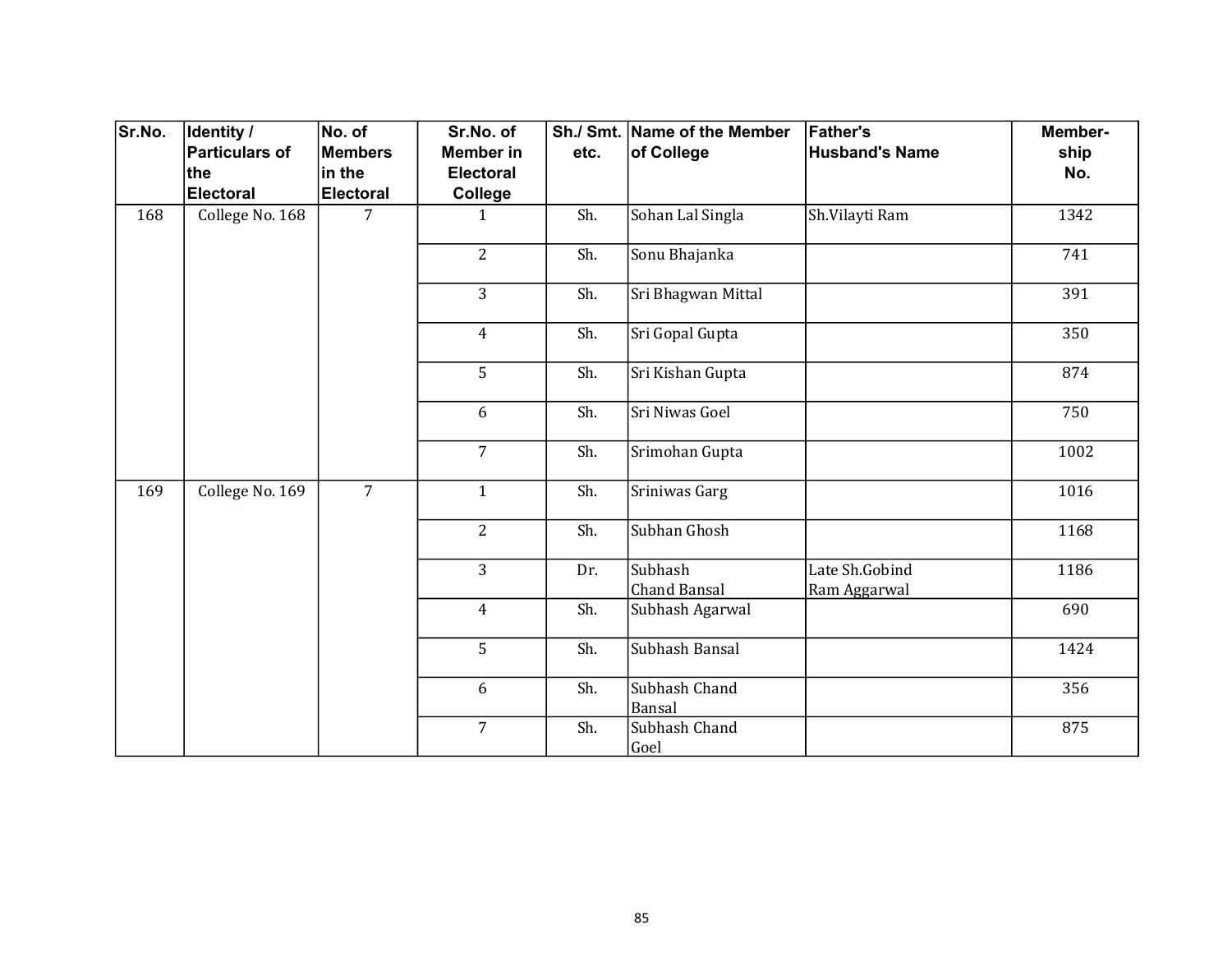| Sr.No. | Identity /<br>Particulars of | No. of<br><b>Members</b> | Sr.No. of<br><b>Member</b> in | etc. | Sh./ Smt. Name of the Member<br>of College | <b>Father's</b><br><b>Husband's Name</b> | Member-<br>ship |
|--------|------------------------------|--------------------------|-------------------------------|------|--------------------------------------------|------------------------------------------|-----------------|
|        | the                          | in the                   | <b>Electoral</b>              |      |                                            |                                          | No.             |
|        | Electoral                    | <b>Electoral</b>         | College                       |      |                                            |                                          |                 |
| 170    | College No. 170              | 7                        | $\mathbf{1}$                  | Sh.  | Subhash Chand<br>Shorewala                 | Sh.R.J.Shorewala                         | 306             |
|        |                              |                          | $\overline{2}$                | Sh.  | Subhash Chande<br>Goyal                    | $S/O$ Sh.Gordhan<br>Dass                 | 813             |
|        |                              |                          | 3                             | Sh.  | Subhash Goel                               |                                          | 960             |
|        |                              |                          | $\overline{4}$                | Sh.  | Subhash Goyal                              |                                          | 758             |
|        |                              |                          | 5                             | Sh.  | Subhash Gupta                              |                                          | 698             |
|        |                              |                          | 6                             | Sh.  | Subhash Jindal                             | Sh.Ram Sarup Das                         | 712             |
|        |                              |                          | $\overline{7}$                | Sh.  | Subhash Mangal                             | Sh.Jugal Kishore                         | 1201            |
| 171    | College No. 171              | $\overline{7}$           | $\mathbf{1}$                  | Sh.  | Subhash Mittal                             | Sh.Boal Chand<br>Mittal                  | 1204            |
|        |                              |                          | $\overline{2}$                | Sh.  | Subhash Mittal                             |                                          | 823             |
|        |                              |                          | $\overline{3}$                | Sh.  | Subhash Sahai                              |                                          | 1037            |
|        |                              |                          | $\overline{4}$                | Sh.  | Subhash Tayal                              |                                          | 1361            |
|        |                              |                          | 5                             | Sh.  | Subodh Gupta                               |                                          | 930             |
|        |                              |                          | 6                             | Dr.  | Sucheta Gupta                              |                                          | 1294            |
|        |                              |                          | $\overline{7}$                | Sh.  | Sudershan Arya                             |                                          | 920             |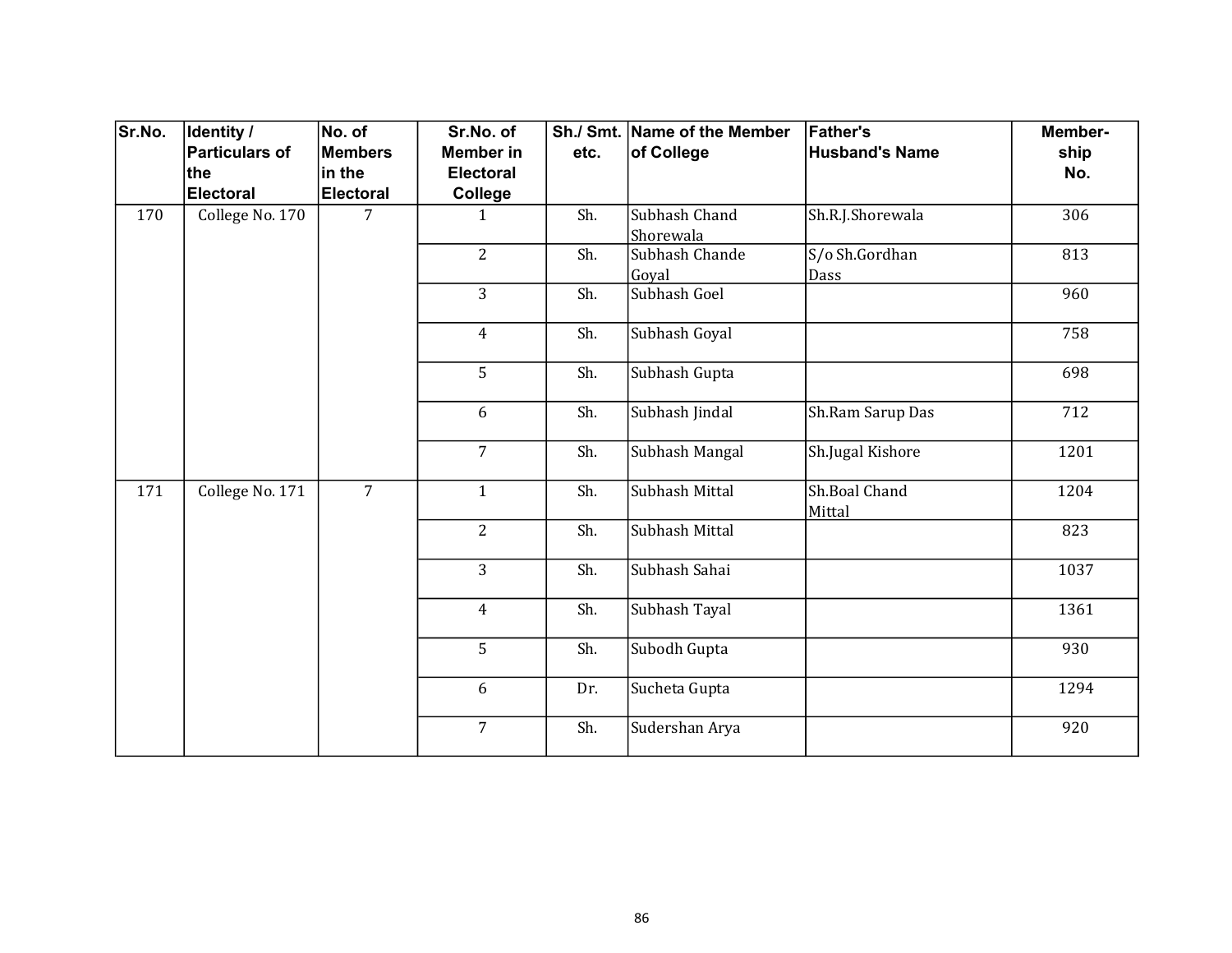| Sr.No. | <b>Identity /</b> | No. of           | Sr.No. of        |      | Sh./ Smt. Name of the Member | <b>Father's</b>                | Member- |
|--------|-------------------|------------------|------------------|------|------------------------------|--------------------------------|---------|
|        | Particulars of    | <b>Members</b>   | <b>Member</b> in | etc. | of College                   | <b>Husband's Name</b>          | ship    |
|        | ∣the              | in the           | <b>Electoral</b> |      |                              |                                | No.     |
|        | Electoral         | <b>Electoral</b> | College          |      |                              |                                |         |
| 172    | College No. 172   | 7                | $\mathbf{1}$     | Sh.  | Sudershan Kumar              |                                | 721     |
|        |                   |                  | $\overline{2}$   | Smt. | Sudha Gupta                  |                                | 1145    |
|        |                   |                  | 3                | Smt. | Sudha Jindal                 | W/o Sh. Yogesh Kumar<br>Jindal | 1393    |
|        |                   |                  | $\overline{4}$   | Smt. | Sudha Khemani                |                                | 742     |
|        |                   |                  | 5                | Smt. | Sudha Rani Goel              |                                | 366     |
|        |                   |                  | 6                | Sh.  | Sudhanshu Mittal             |                                | 1234    |
|        |                   |                  | $\overline{7}$   | Sh.  | Sudhir Bharat Gupta          |                                | 345     |
| 173    | College No. 173   | $\overline{7}$   | $\mathbf{1}$     | Sh.  | Sudhir Jain                  |                                | 815     |
|        |                   |                  | $\overline{2}$   | Sh.  | Sudhir Kumar<br>Agarwal      |                                | 894     |
|        |                   |                  | $\overline{3}$   | Sh.  | Sudhir Kumar<br>Bansal       | Sh.Prahlad Kishan              | 730     |
|        |                   |                  | $\overline{4}$   | Smt. | Sumitra Devi<br>Agarwal      | W/o Sh. Hari Prasad<br>Agarwal | 744     |
|        |                   |                  | 5                | Sh.  | Sunder Lal Bansal            |                                | 399     |
|        |                   |                  | 6                | Sh.  | Sunil Agarwal                |                                | 364     |
|        |                   |                  | $\overline{7}$   | Sh.  | Sunil Bansal                 |                                | 877     |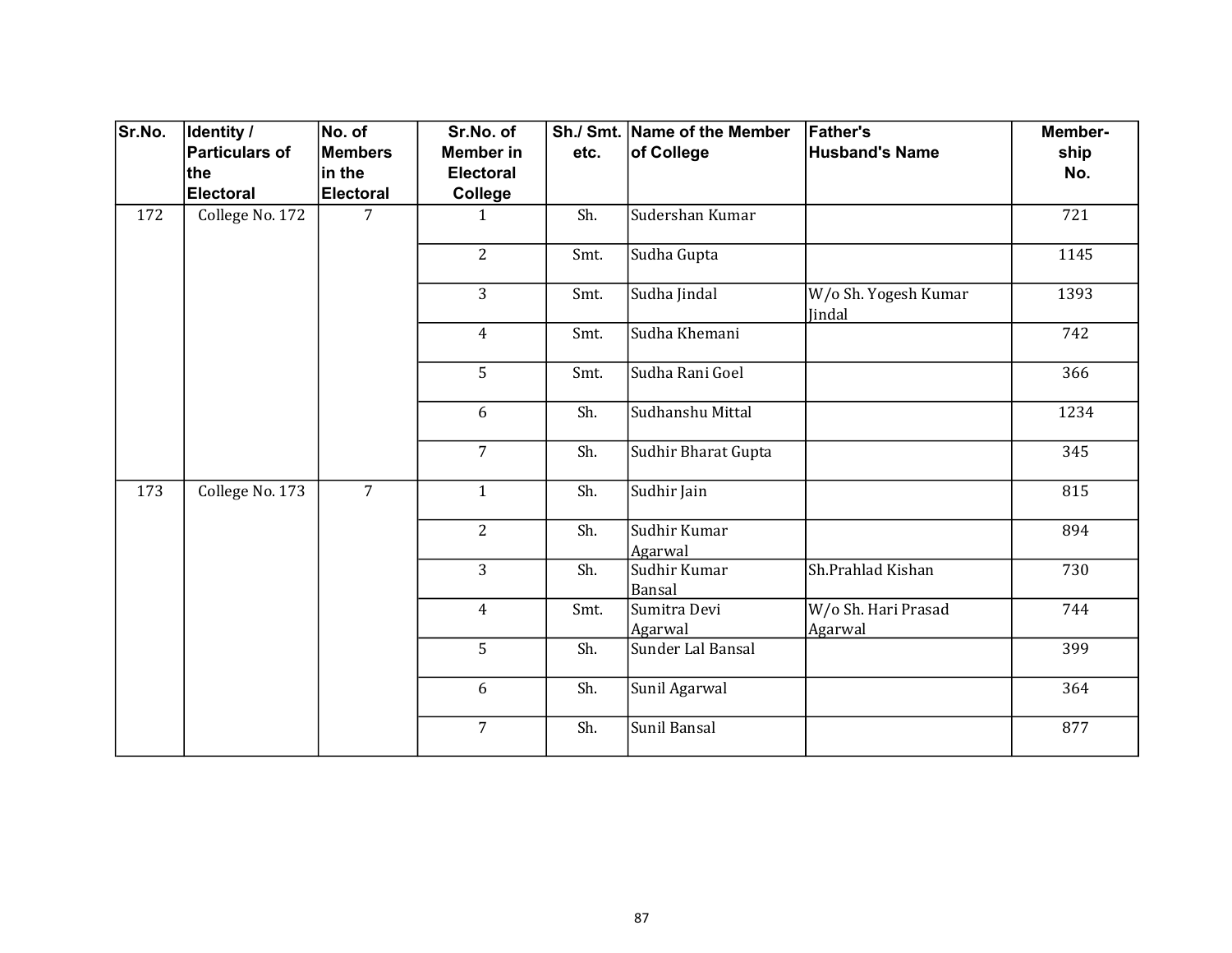| Sr.No. | Identity /            | No. of           | Sr.No. of        |      | Sh./ Smt. Name of the Member   | <b>Father's</b>            | Member- |
|--------|-----------------------|------------------|------------------|------|--------------------------------|----------------------------|---------|
|        | <b>Particulars of</b> | <b>Members</b>   | <b>Member in</b> | etc. | of College                     | <b>Husband's Name</b>      | ship    |
|        | the                   | in the           | Electoral        |      |                                |                            | No.     |
|        | <b>Electoral</b>      | <b>Electoral</b> | College          |      |                                |                            |         |
| 174    | College No. 174       | 9                | $\mathbf{1}$     | Sh.  | Sunil Bansal                   |                            | 314     |
|        |                       |                  | $\overline{2}$   | Sh.  | Sunil Dutt Gupta               | Sh.Rajeshwar Dayal         | 1119    |
|        |                       |                  | 3                | Sh.  | Sunil Garg                     |                            | 969     |
|        |                       |                  | $\overline{4}$   | Sh.  | Sunil Gupta                    |                            | 1365    |
|        |                       |                  | 5                | Sh.  | Sunil Jain                     | Late Sh.Jaswant Rai Jain   | 1451    |
|        |                       |                  | 6                | Sh.  | Sunil Kumar Agarwal            |                            | 818     |
|        |                       |                  | $\overline{7}$   | Sh.  | Sunil Kumar Aggarwal           | Sh.Satpal Aggarwal         | 876     |
|        |                       |                  | 8                | Sh.  | Sunil Kumar Garg               | S/o Sh. Mange Ram Garg     | 1494    |
|        |                       |                  | 9                | Sh.  | Sunil Kumar Goyal              |                            | 707     |
| 175    | College No. 175       | $\overline{7}$   | $\mathbf{1}$     | Sh.  | Sunil Kumar Gupta              |                            | 1006    |
|        |                       |                  | $\overline{2}$   | Sh.  | Sunil Kumar Gupta              |                            | 974     |
|        |                       |                  | $\overline{3}$   | Sh.  | Sunil Tayal                    |                            | 936     |
|        |                       |                  | $\overline{4}$   | Smt. | Sunita Mittal                  | W/o Sh. Rajinder<br>Mittal | 413     |
|        |                       |                  | 5                | Sh.  | Suraj Bhan Goel                | Sh.Mauji Ram               | 1183    |
|        |                       |                  | 6                | Sh.  | Suraj Bhan Sarlia              |                            | 697     |
|        |                       |                  | $\overline{7}$   | Sh.  | Surender Dutt<br><b>Sharma</b> |                            | 362     |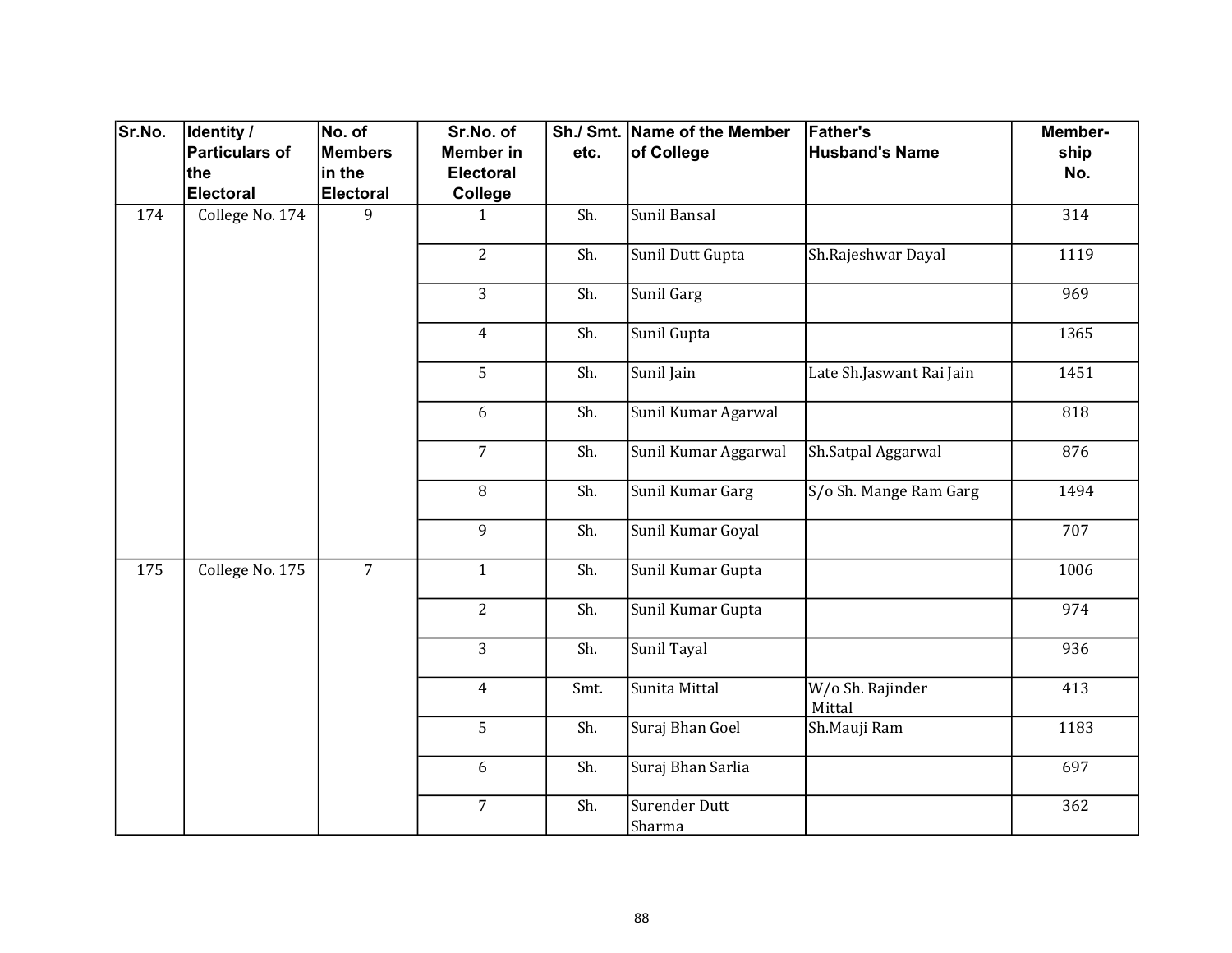| Sr.No. | <b>Identity /</b> | No. of           | Sr.No. of        |      | Sh./ Smt. Name of the Member  | <b>Father's</b>                            | Member- |
|--------|-------------------|------------------|------------------|------|-------------------------------|--------------------------------------------|---------|
|        | Particulars of    | <b>Members</b>   | <b>Member</b> in | etc. | of College                    | <b>Husband's Name</b>                      | ship    |
|        | ∣the              | in the           | <b>Electoral</b> |      |                               |                                            | No.     |
|        | Electoral         | <b>Electoral</b> | College          |      |                               |                                            |         |
| 176    | College No. 176   | 7                | $\mathbf{1}$     | Sh.  | Surender Gupta                |                                            | 743     |
|        |                   |                  | $\overline{2}$   | Sh.  | Surender Kumar<br>Tayal       |                                            | 754     |
|        |                   |                  | $\overline{3}$   | Sh.  | Surender Kumar<br>Goel        | Late Sh.Purushottam<br>Dass Goel, Advocate | 878     |
|        |                   |                  | $\overline{4}$   | Sh.  | <b>Surender Nath</b><br>Gupta |                                            | 731     |
|        |                   |                  | 5                | Sh.  | Surender Pal Gupta            |                                            | 376     |
|        |                   |                  | 6                | Sh.  | Surendra Kumar<br>Agarwal     | Sh.Girdhari Lal<br>Agarwal                 | 101     |
|        |                   |                  | $\overline{7}$   | Sh.  | Suresh Agarwal                |                                            | 825     |
| 177    | College No. 177   | $\overline{7}$   | $\mathbf{1}$     | Sh.  | Suresh Agarwal                |                                            | 703     |
|        |                   |                  | $\overline{2}$   | Sh.  | Suresh Baid                   |                                            | 914     |
|        |                   |                  | $\overline{3}$   | Sh.  | Suresh Chand<br>Agarwal       |                                            | 1046    |
|        |                   |                  | $\overline{4}$   | Sh.  | Suresh Chand<br>Bansal        |                                            | 400     |
|        |                   |                  | 5                | Sh.  | Suresh Chand<br>Sanghi        |                                            | 116     |
|        |                   |                  | 6                | Sh.  | Suresh Chand<br>Singhal       |                                            | 414     |
|        |                   |                  | $\overline{7}$   | Sh.  | <b>Suresh Chand Gupta</b>     |                                            | 1084    |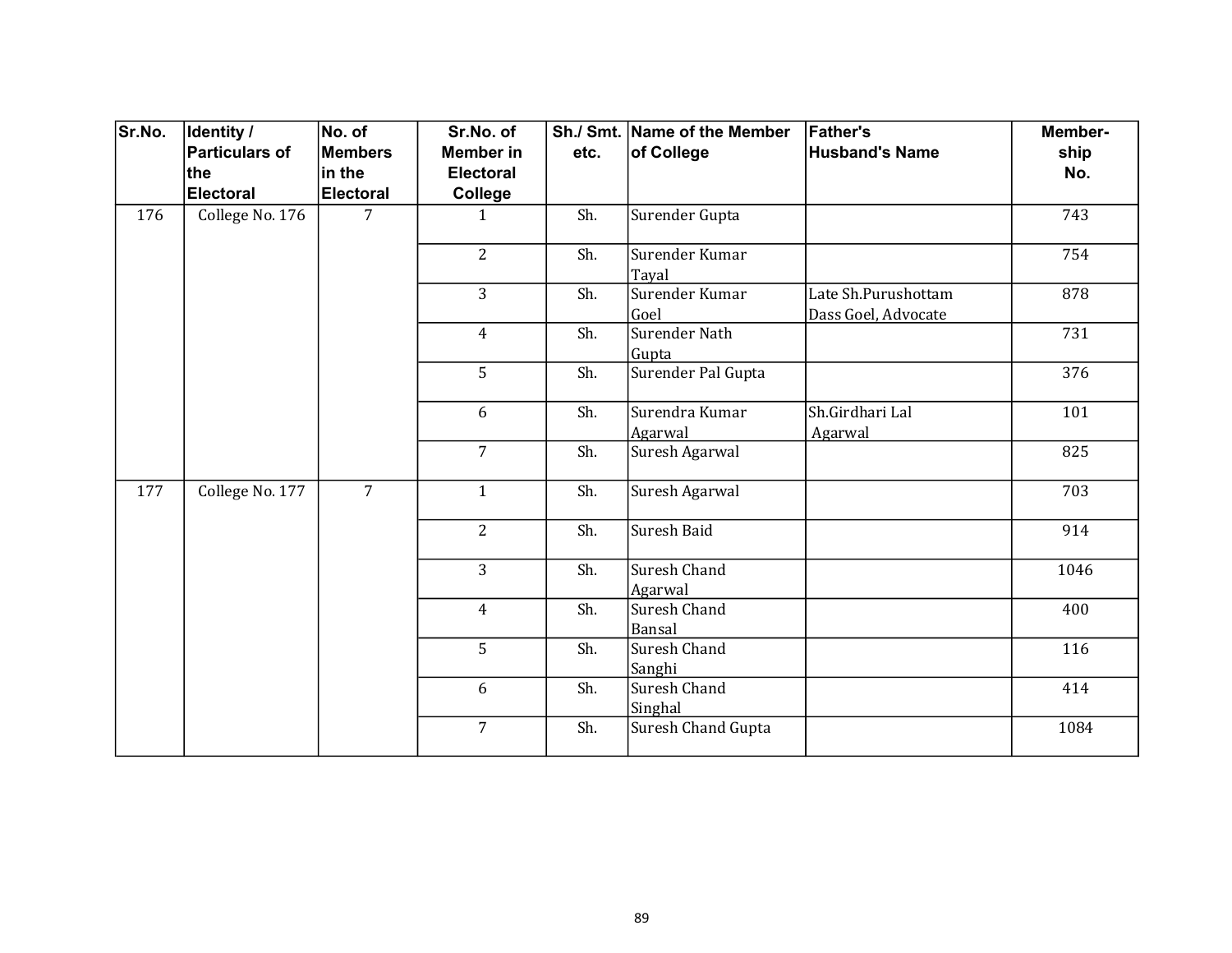| Sr.No. | Identity /      | No. of           | Sr.No. of        |      | Sh./ Smt. Name of the Member | <b>Father's</b>               | Member-          |
|--------|-----------------|------------------|------------------|------|------------------------------|-------------------------------|------------------|
|        | Particulars of  | <b>Members</b>   | <b>Member</b> in | etc. | of College                   | <b>Husband's Name</b>         | ship             |
|        | the             | in the           | <b>Electoral</b> |      |                              |                               | No.              |
|        | Electoral       | <b>Electoral</b> | College          |      |                              |                               |                  |
| 178    | College No. 178 | 7                | $\mathbf{1}$     | Sh.  | Suresh Chand Jain            |                               | 361              |
|        |                 |                  | $\overline{2}$   | Sh.  | Suresh Chander<br>Gupta      |                               | 919              |
|        |                 |                  | $\overline{3}$   | Sh.  | Suresh Chander<br>Gupta      |                               | 444              |
|        |                 |                  | $\overline{4}$   | Sh.  | Suresh Garg                  |                               | 1381             |
|        |                 |                  | 5                | Sh.  | Suresh Garg                  |                               | $\overline{3}07$ |
|        |                 |                  | 6                | Sh.  | Suresh Goel                  |                               | 1356             |
|        |                 |                  | $\overline{7}$   | Sh.  | Suresh Jain                  | Sh.Lal Chand Jain             | 1276             |
| 179    | College No. 179 | $\overline{7}$   | $\mathbf{1}$     | Sh.  | Suresh Jain                  |                               | 1205             |
|        |                 |                  | $\overline{2}$   | Sh.  | Suresh Jindal                |                               | 714              |
|        |                 |                  | $\overline{3}$   | Sh.  | Suresh Jindal                | Sh.Ram Sarup Dass             | 711              |
|        |                 |                  | $\overline{4}$   | Sh.  | Suresh Kumar<br>Agarwal      | Late Sh.Piyare Lal<br>Agarwal | 694              |
|        |                 |                  | 5                | Sh.  | Suresh Kumar<br>Bansal       | Sh.Chandu Lal<br>Bansal       | 1367             |
|        |                 |                  | 6                | Sh.  | Suresh Kumar Goyal           |                               | 756              |
|        |                 |                  | $\overline{7}$   | Sh.  | Suresh Kumar Gupta           |                               | 1269             |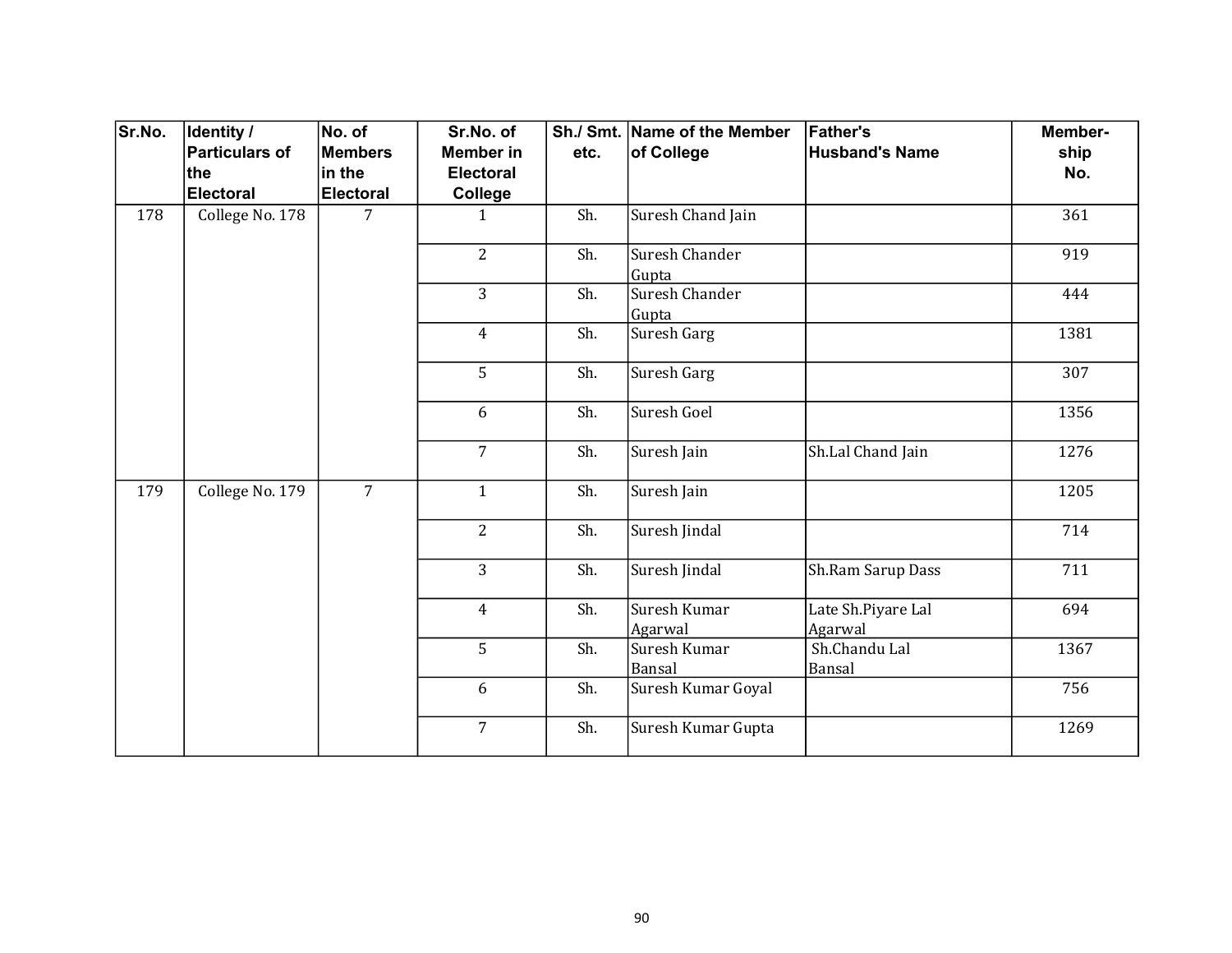| Sr.No. | Identity /      | No. of           | Sr.No. of        |      | Sh./ Smt. Name of the Member | <b>Father's</b>             | Member- |
|--------|-----------------|------------------|------------------|------|------------------------------|-----------------------------|---------|
|        | Particulars of  | <b>Members</b>   | <b>Member in</b> | etc. | of College                   | <b>Husband's Name</b>       | ship    |
|        | ∣the            | in the           | <b>Electoral</b> |      |                              |                             | No.     |
|        | Electoral       | <b>Electoral</b> | College          |      |                              |                             |         |
| 180    | College No. 180 | 7                | $\mathbf{1}$     | Sh.  | Suresh Kumar Gupta           | Sh.Madan Lal Gupta          | 1042    |
|        |                 |                  | $\overline{2}$   | Sh.  | Suresh Kumar Gupta           | Late Sh.Sugan<br>Chand      | 409     |
|        |                 |                  | 3                | Sh.  | Suresh Kumar Jindal          |                             | 713     |
|        |                 |                  | $\overline{4}$   | Sh.  | Suresh Kumar Mittal          | Sh.Mangal Chand             | 368     |
|        |                 |                  | 5                | Dr.  | Surinder Gupta               |                             | 1292    |
|        |                 |                  | 6                | Sh.  | Surinder Kumar               |                             | 706     |
|        |                 |                  | $\overline{7}$   | Sh.  | Surinder Kumar<br>Gupta      | Sh.Ram Kumar<br>Gupta       | 1308    |
| 181    | College No. 181 | $\overline{7}$   | $\mathbf{1}$     | Sh.  | Surya Kant Gupta             | Sh.Hari Prakash<br>Gupta    | 1056    |
|        |                 |                  | $\overline{2}$   | Sh.  | Suryakant Dalmia             | Sh.Narain Prasad<br>Dalmia  | 739     |
|        |                 |                  | $\overline{3}$   | Sh.  | SushiI Agarwal               |                             | 718     |
|        |                 |                  | $\overline{4}$   | Sh.  | Sushil Bansal                |                             | 708     |
|        |                 |                  | 5                | Sh.  | Sushil Dabriwal              | Late Sh.Udairam<br>Dabriwal | 69      |
|        |                 |                  | 6                | Sh.  | Sushil Gupta                 | Late Sh.Kali Ram            | 410     |
|        |                 |                  | $\overline{7}$   | Sh.  | Sushil Krishan Gupta         |                             | 1157    |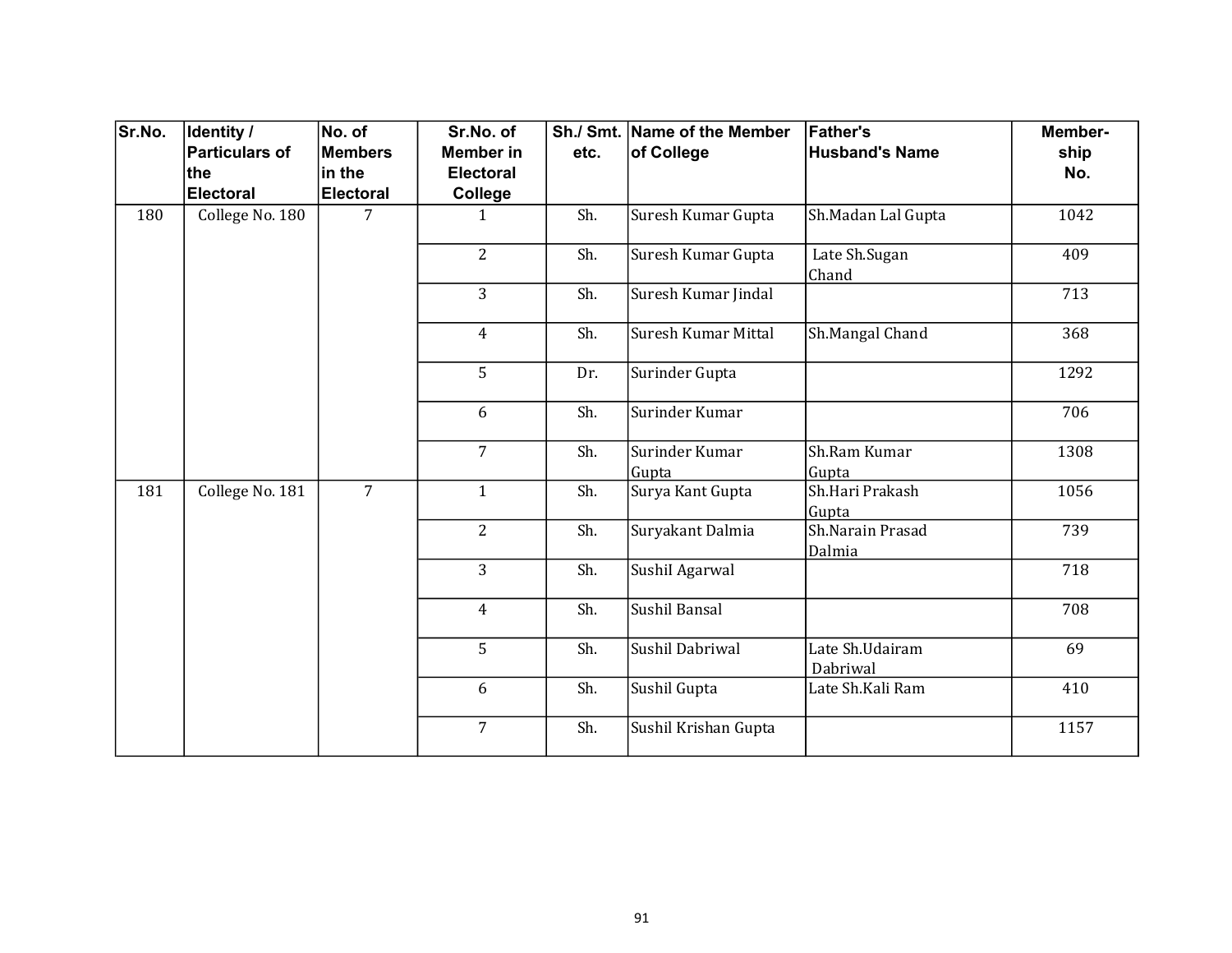| Sr.No. | Identity /      | No. of           | Sr.No. of        |      | Sh./ Smt. Name of the Member | <b>Father's</b>                   | Member- |
|--------|-----------------|------------------|------------------|------|------------------------------|-----------------------------------|---------|
|        | Particulars of  | <b>Members</b>   | <b>Member</b> in | etc. | of College                   | <b>Husband's Name</b>             | ship    |
|        | ∣the            | in the           | <b>Electoral</b> |      |                              |                                   | No.     |
|        | Electoral       | <b>Electoral</b> | College          |      |                              |                                   |         |
| 182    | College No. 182 | 7                | $\mathbf{1}$     | Sh.  | Sushil Kumar Berlia          | Sh. Sushil Kumar<br><b>Berlia</b> | 402     |
|        |                 |                  | $\overline{2}$   | Sh.  | Sushil Kumar Bindal          |                                   | 412     |
|        |                 |                  | 3                | Sh.  | Sushil Kumar Gupta           |                                   | 1244    |
|        |                 |                  | $\overline{4}$   | Sh.  | Sushil Kumar Jindal          |                                   | 1376    |
|        |                 |                  | 5                | Sh.  | Sushil Kumar Mittal          |                                   | 757     |
|        |                 |                  | 6                | Dr.  | Sushil Kumar<br>Garg         |                                   | 973     |
|        |                 |                  | $\overline{7}$   | Sh.  | Sushil Singhal               | Late Sh.D.K.Singhal               | 1360    |
| 183    | College No. 183 | $\overline{7}$   | $\mathbf{1}$     | Smt. | Sushila Goel                 |                                   | 365     |
|        |                 |                  | $\overline{2}$   | Smt. | Sushma Jain                  |                                   | 755     |
|        |                 |                  | $\overline{3}$   | Smt. | Swati Aggarwal               |                                   | 1423    |
|        |                 |                  | $\overline{4}$   | Sh.  | T.R.Garg                     | Late Sh.T.C.Garg                  | 790     |
|        |                 |                  | 5                | Sh.  | T.R.Mittal                   | Sh.R.C. Mittal                    | 1263    |
|        |                 |                  | 6                | Sh.  | Tara Chand Agarwal           |                                   | 418     |
|        |                 |                  | $\overline{7}$   | Sh.  | Tara Chand Jindal            | Sh.Mange Ram<br>Jindal            | 1123    |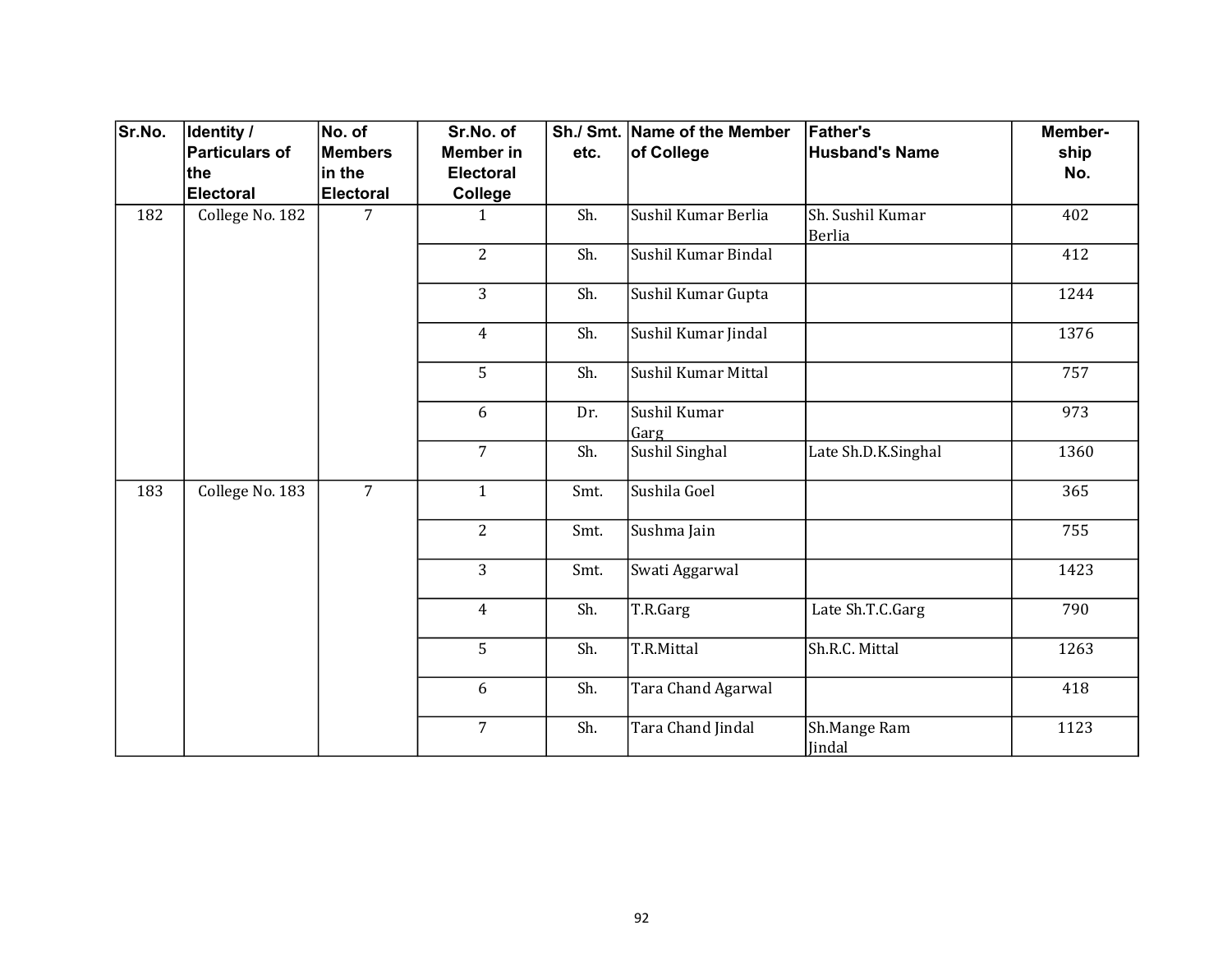| Sr.No. | <b>Identity /</b> | No. of           | Sr.No. of        |      | Sh./ Smt. Name of the Member  | <b>Father's</b>             | Member- |
|--------|-------------------|------------------|------------------|------|-------------------------------|-----------------------------|---------|
|        | Particulars of    | <b>Members</b>   | <b>Member in</b> | etc. | of College                    | <b>Husband's Name</b>       | ship    |
|        | ∣the              | in the           | <b>Electoral</b> |      |                               |                             | No.     |
|        | Electoral         | <b>Electoral</b> | College          |      |                               |                             |         |
| 184    | College No. 184   | 7                | 1                | Sh.  | Taramani Goel                 |                             | 768     |
|        |                   |                  | $\overline{2}$   | Sh.  | Tarun Agarwal                 |                             | 1331    |
|        |                   |                  | 3                | M/s  | Tata Chemicals Ltd.<br>Mumbai |                             | 421     |
|        |                   |                  | $\overline{4}$   | M/s  | Tata Tea Ltd.,                |                             | 420     |
|        |                   |                  | 5                | Sh.  | Tek Chand Gupta               |                             | 417     |
|        |                   |                  | 6                | Sh.  | Tek Ram Gupta                 |                             | 1083    |
|        |                   |                  | $\overline{7}$   | Sh.  | Telu Ram Gupta                | Sh.Suraj Bhan<br>Gupta      | 1172    |
| 185    | College No. 185   | $\overline{7}$   | $\mathbf{1}$     | Sh.  | Tilak Jain                    |                             | 1290    |
|        |                   |                  | $\overline{2}$   | Sh.  | Tilok Chand Jain              |                             | 767     |
|        |                   |                  | 3                | Sh.  | <b>Tribhuvan Dass</b>         |                             | 415     |
|        |                   |                  | $\overline{4}$   | Sh.  | Trilok Agarwal                |                             | 416     |
|        |                   |                  | 5                | Sh.  | Trilok Nath Aggarwal          | Sh.Laxmi Narian<br>Aggarwal | 1287    |
|        |                   |                  | 6                | Sh.  | Triloki Nath Goel             |                             | 419     |
|        |                   |                  | $\overline{7}$   | Sh.  | Tulsi Ram Gupta               |                             | 820     |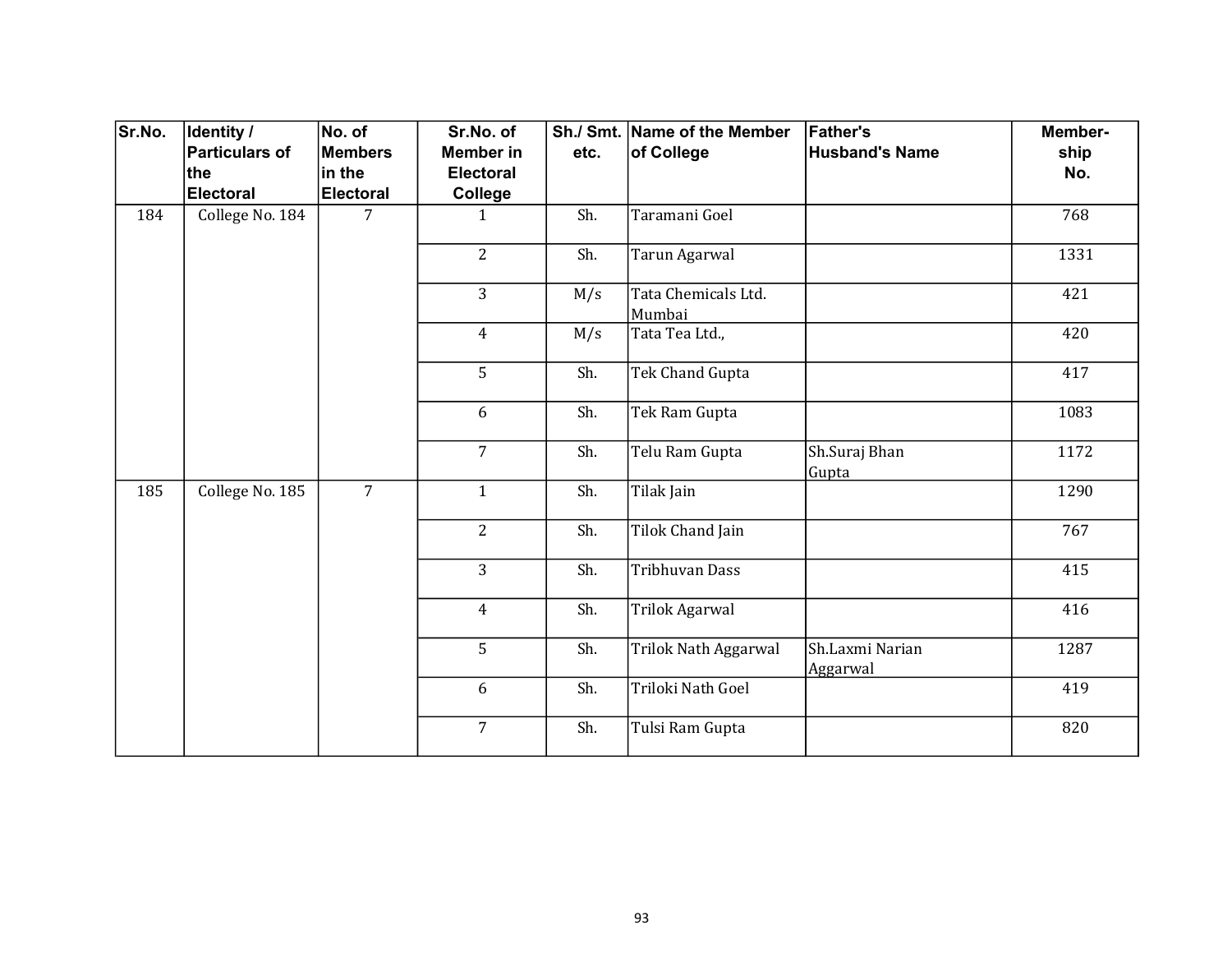| Sr.No. | Identity /            | No. of           | Sr.No. of        |      | Sh./ Smt. Name of the Member | <b>Father's</b>       | Member- |
|--------|-----------------------|------------------|------------------|------|------------------------------|-----------------------|---------|
|        | <b>Particulars of</b> | Members          | <b>Member in</b> | etc. | of College                   | <b>Husband's Name</b> | ship    |
|        | the                   | in the           | <b>Electoral</b> |      |                              |                       | No.     |
|        | Electoral             | <b>Electoral</b> | <b>College</b>   |      |                              |                       |         |
| 186    | College No. 186       | 7                | $\mathbf{1}$     | Sh.  | Uma R. Agarwal               |                       | 1063    |
|        |                       |                  | $\overline{2}$   | Sh.  | <b>Umesh Agarwal</b>         |                       | 772     |
|        |                       |                  | 3                | Sh.  | Umesh Gupta                  |                       | 1322    |
|        |                       |                  | $\overline{4}$   | Sh.  | Umesh Ku. Gupta              |                       | 1344    |
|        |                       |                  | 5                | Sh.  | Umesh Kumar                  |                       | 1380    |
|        |                       |                  | 6                | Smt. | Urmil Aggarwal               |                       | 1163    |
|        |                       |                  | $\overline{7}$   | Smt. | Urmila Chharia               |                       | 1161    |
| 187    | College No. 187       | $\overline{7}$   | $\mathbf{1}$     | Smt. | Usha Agarwal                 |                       | 771     |
|        |                       |                  | $\overline{2}$   | Smt. | Usha Agarwal                 |                       | 769     |
|        |                       |                  | 3                | Smt. | <b>Usha Garg</b>             |                       | 1178    |
|        |                       |                  | $\overline{4}$   | Smt. | Usha Rajesh Kumar<br>Jain    |                       | 770     |
|        |                       |                  | 5                | Sh.  | V. K. Bansal                 |                       | 1030    |
|        |                       |                  | 6                | Sh.  | V.K. Goel                    |                       | 781     |
|        |                       |                  | $\overline{7}$   | Sh.  | Varun Gupta                  |                       | 778     |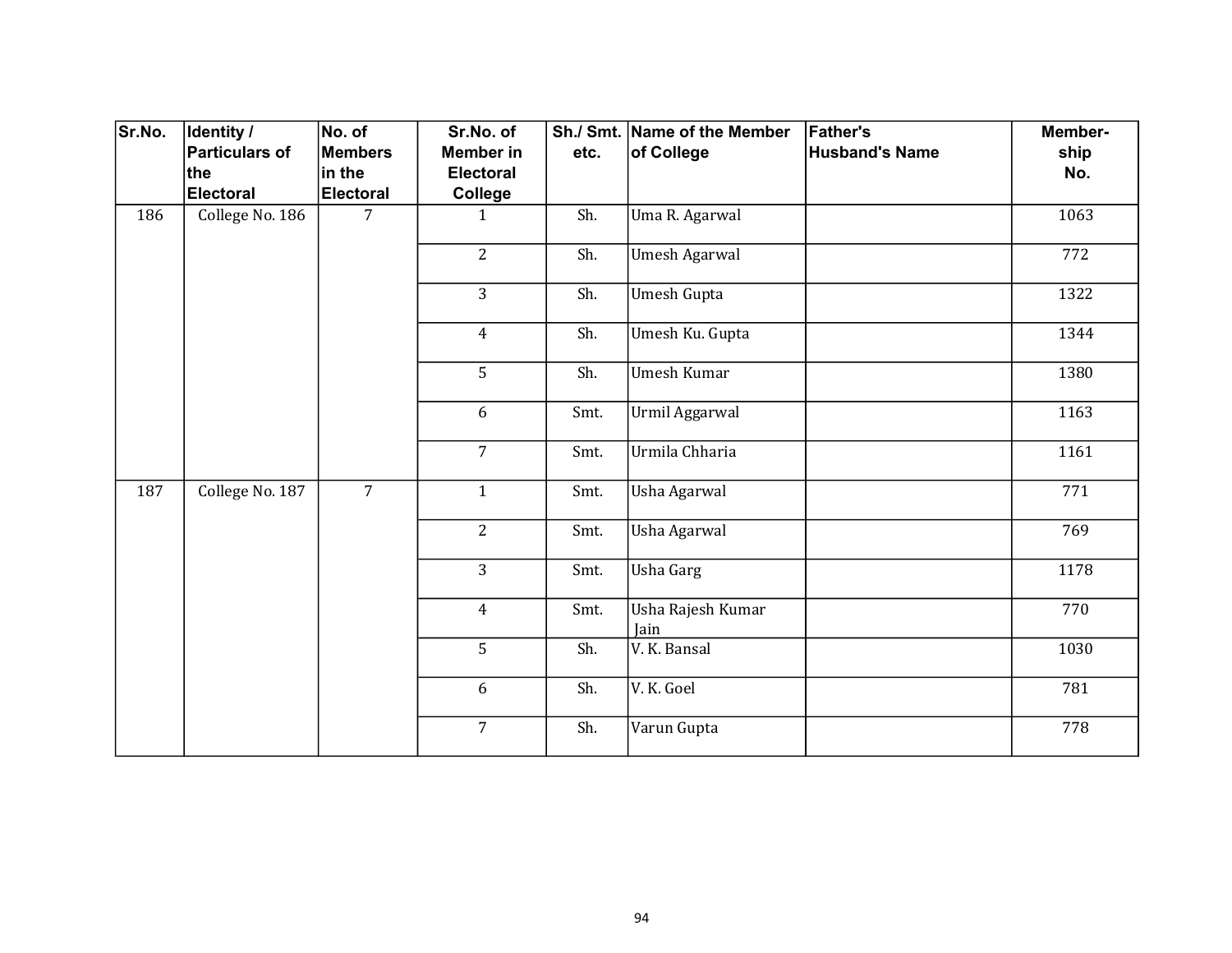| Sr.No. | Identity /            | No. of           | Sr.No. of        |      | Sh./ Smt. Name of the Member   | <b>Father's</b>            | Member- |
|--------|-----------------------|------------------|------------------|------|--------------------------------|----------------------------|---------|
|        | <b>Particulars of</b> | Members          | <b>Member in</b> | etc. | of College                     | <b>Husband's Name</b>      | ship    |
|        | the                   | in the           | <b>Electoral</b> |      |                                |                            | No.     |
|        | <b>Electoral</b>      | <b>Electoral</b> | College          |      |                                |                            |         |
| 188    | College No. 188       | $\overline{7}$   | $\mathbf{1}$     | Sh.  | Vazir Mittal                   |                            | 787     |
|        |                       |                  | $\overline{2}$   | Sh.  | Ved Kumari Mittal              |                            | 427     |
|        |                       |                  | 3                | Sh.  | Ved Parkash Garg               |                            | 1284    |
|        |                       |                  | $\overline{4}$   | Sh.  | Ved Parkash Gupta              | Late Sh.Raghubir<br>Singh  | 782     |
|        |                       |                  | 5                | Sh.  | Ved Prakash                    |                            | 1280    |
|        |                       |                  | 6                | Sh.  | Ved Prakash<br>Agarwal         |                            | 428     |
|        |                       |                  | $\overline{7}$   | Sh.  | <b>Ved Prakash</b><br>Chiripal |                            | 1039    |
| 189    | College No. 189       | $\overline{7}$   | $\mathbf{1}$     | Sh.  | Ved Prakash Goel               |                            | 959     |
|        |                       |                  | $\overline{2}$   | Dr.  | Ved Prakash Gupta              | Late Sh.Suraj Mal<br>Gupta | 1136    |
|        |                       |                  | $\overline{3}$   | Sh.  | Vedant Dalmia                  | Sh. Suryakant<br>Dalmia    | 776     |
|        |                       |                  | $\overline{4}$   | Sh.  | Vidya Sagar Gupta              |                            | 422     |
|        |                       |                  | 5                | Sh.  | Vidya Shankar<br>Panday        |                            | 1190    |
|        |                       |                  | 6                | Sh.  | Vijay Agarwal                  |                            | 1328    |
|        |                       |                  | $\overline{7}$   | Sh.  | Vijay Gupta                    |                            | 792     |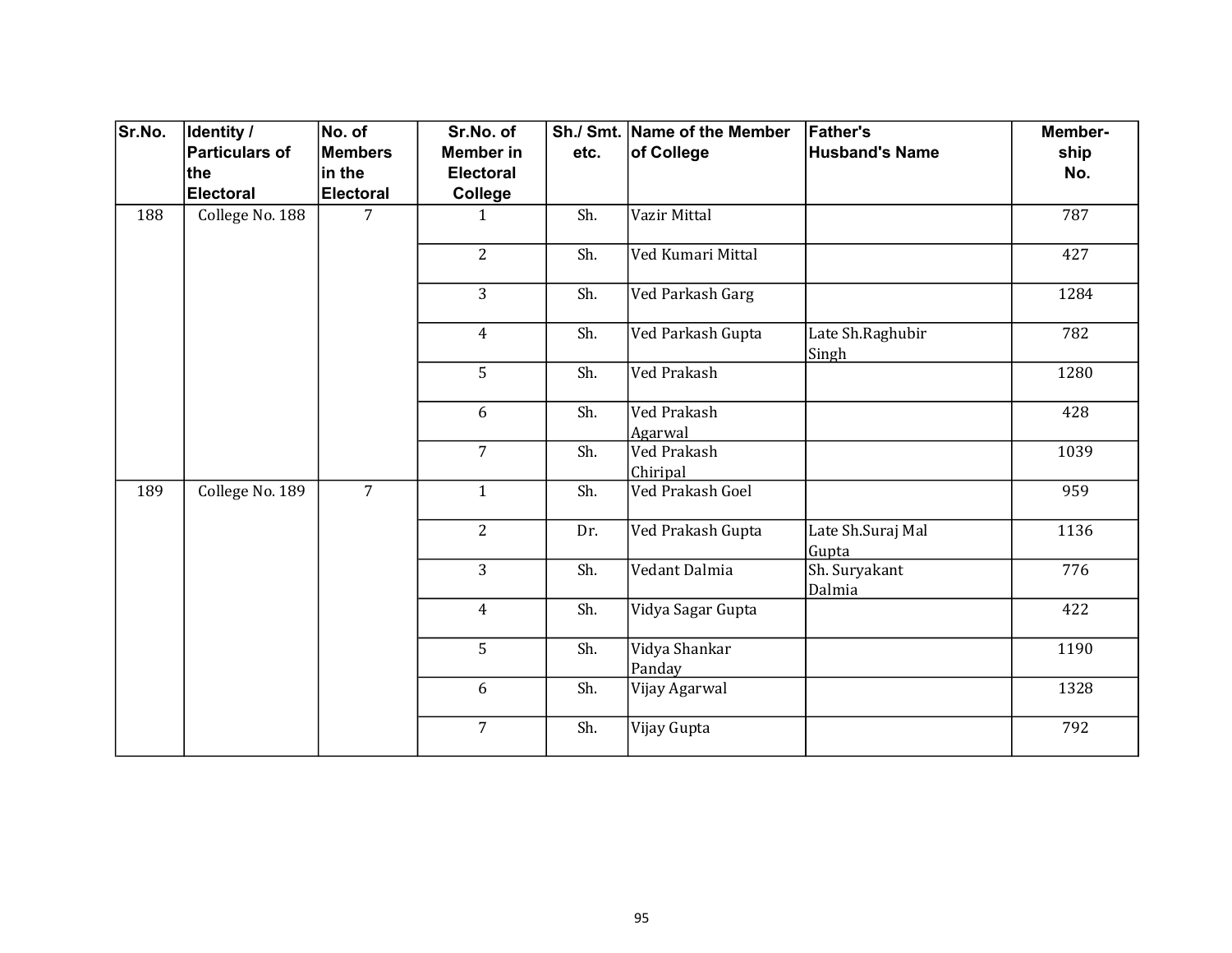| Sr.No. | Identity /      | No. of           | Sr.No. of        |      | Sh./ Smt. Name of the Member | <b>Father's</b>           | Member- |
|--------|-----------------|------------------|------------------|------|------------------------------|---------------------------|---------|
|        | Particulars of  | <b>Members</b>   | <b>Member</b> in | etc. | of College                   | <b>Husband's Name</b>     | ship    |
|        | ∣the            | in the           | <b>Electoral</b> |      |                              |                           | No.     |
|        | Electoral       | <b>Electoral</b> | College          |      |                              |                           |         |
| 190    | College No. 190 | 7                | 1                | Sh.  | Vijay Kishan<br>Agarwal      |                           | 783     |
|        |                 |                  | $\overline{2}$   | Sh.  | Vijay Kumar Agarwal          |                           | 879     |
|        |                 |                  | 3                | Sh.  | Vijay Kumar Gupta            |                           | 1082    |
|        |                 |                  | $\overline{4}$   | Sh.  | Vijay Kumar Gupta            |                           | 1059    |
|        |                 |                  | 5                | Sh.  | Vijay Kumar Gupta            |                           | 958     |
|        |                 |                  | 6                | Sh.  | Vijay Kumar Gupta            | Sh.Fakir Chand<br>Gupta   | 949     |
|        |                 |                  | $\overline{7}$   | Sh.  | Vijay Kumar Gupta            |                           | 433     |
| 191    | College No. 191 | $\overline{7}$   | $\mathbf{1}$     | Sh.  | Vijay Kumar Jain<br>(Jindal) | Late Sh.Kunj Lal<br>Jain  | 432     |
|        |                 |                  | $\overline{2}$   | Sh.  | Vijay Kumar Jindal           |                           | 1299    |
|        |                 |                  | $\overline{3}$   | Sh.  | Vijay Kumar Jindal           |                           | 881     |
|        |                 |                  | $\overline{4}$   | Sh.  | Vijay Kumar<br>Agarwal       |                           | 1272    |
|        |                 |                  | 5                | Sh.  | Vijay Kumar<br>Choudhary     | Sh.Raj Kumar<br>Choudhary | 25      |
|        |                 |                  | 6                | Sh.  | Vijay Laxmi Poddar           |                           | 774     |
|        |                 |                  | $\overline{7}$   | Sh.  | Vijender Arya                |                           | 1045    |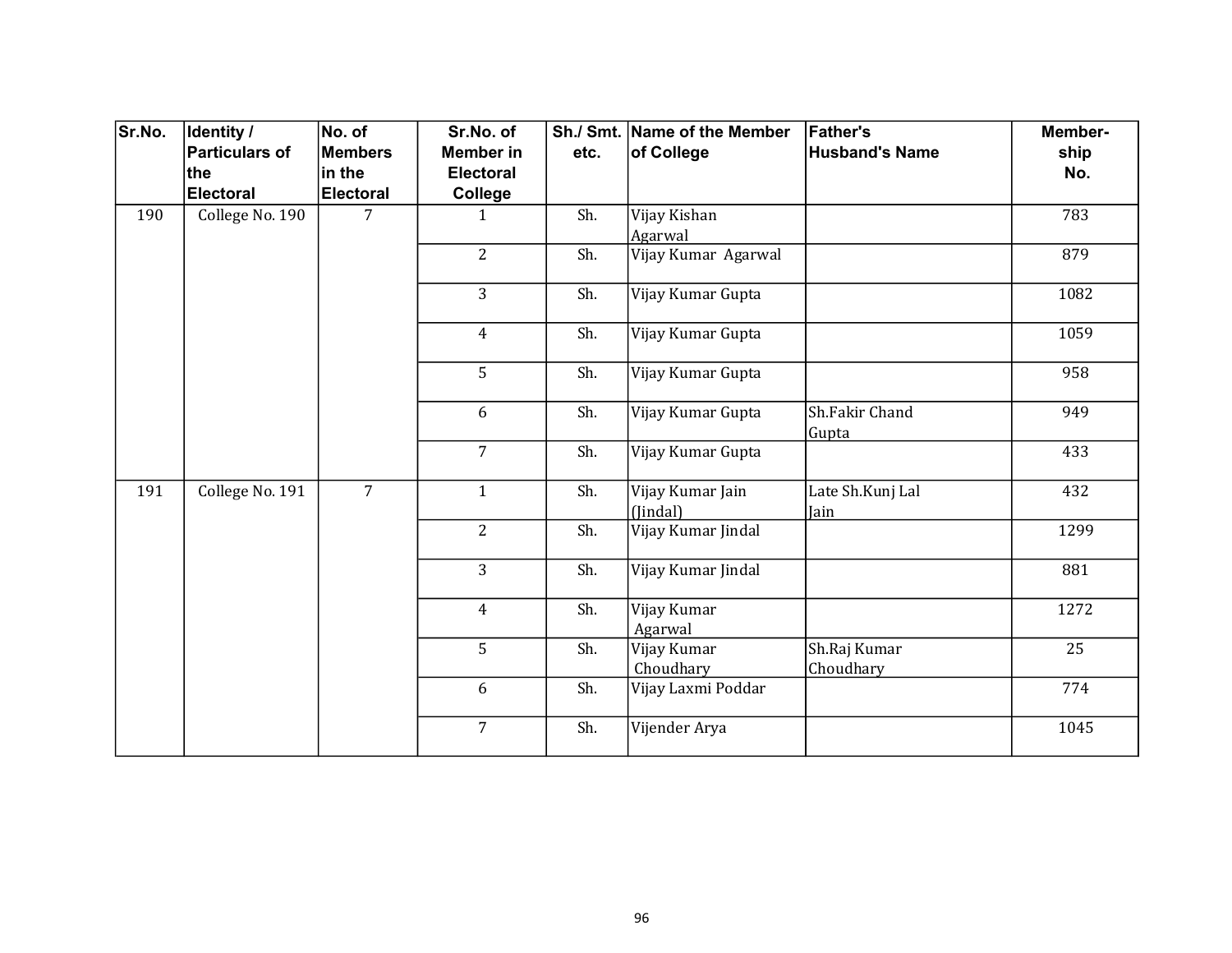| Sr.No. | <b>Identity /</b> | No. of         | Sr.No. of        |      | Sh./ Smt. Name of the Member | <b>Father's</b>       | Member- |
|--------|-------------------|----------------|------------------|------|------------------------------|-----------------------|---------|
|        | Particulars of    | <b>Members</b> | <b>Member</b> in | etc. | of College                   | <b>Husband's Name</b> | ship    |
|        | ∣the              | in the         | <b>Electoral</b> |      |                              |                       | No.     |
|        | Electoral         | Electoral      | College          |      |                              |                       |         |
| 192    | College No. 192   | 7              | 1                | Sh.  | Vikas Bansal                 |                       | 1391    |
|        |                   |                | $\overline{2}$   | Sh.  | Vikas Goel                   |                       | 1035    |
|        |                   |                | 3                | Sh.  | Vikas Goel                   |                       | 925     |
|        |                   |                | $\overline{4}$   | Sh.  | Vikas Goel                   |                       | 424     |
|        |                   |                | 5                | Sh.  | Vikas Gupta                  |                       | 779     |
|        |                   |                | 6                | Sh.  | Vikash Garg                  |                       | 1013    |
| 193    | College No. 193   | $\overline{7}$ | $\mathbf{1}$     | Sh.  | Vikram Aggarwal              | Sh.V.P.Aggarwal       | 1068    |
|        |                   |                | $\overline{2}$   | Sh.  | Vimal Khemka                 |                       | 344     |
|        |                   |                | 3                | Dr.  | Vimal Kumar<br>Rasiwasia     |                       | 998     |
|        |                   |                | $\overline{4}$   | Sh.  | Vinay Goel                   |                       | 890     |
|        |                   |                | 5                | Sh.  | <b>Vinay Goel</b>            |                       | 423     |
|        |                   |                | 6                | Sh.  | Vinay Jindal                 |                       | 967     |
|        |                   |                | $\overline{7}$   | Sh.  | Vinay Kumar Kedia            |                       | 431     |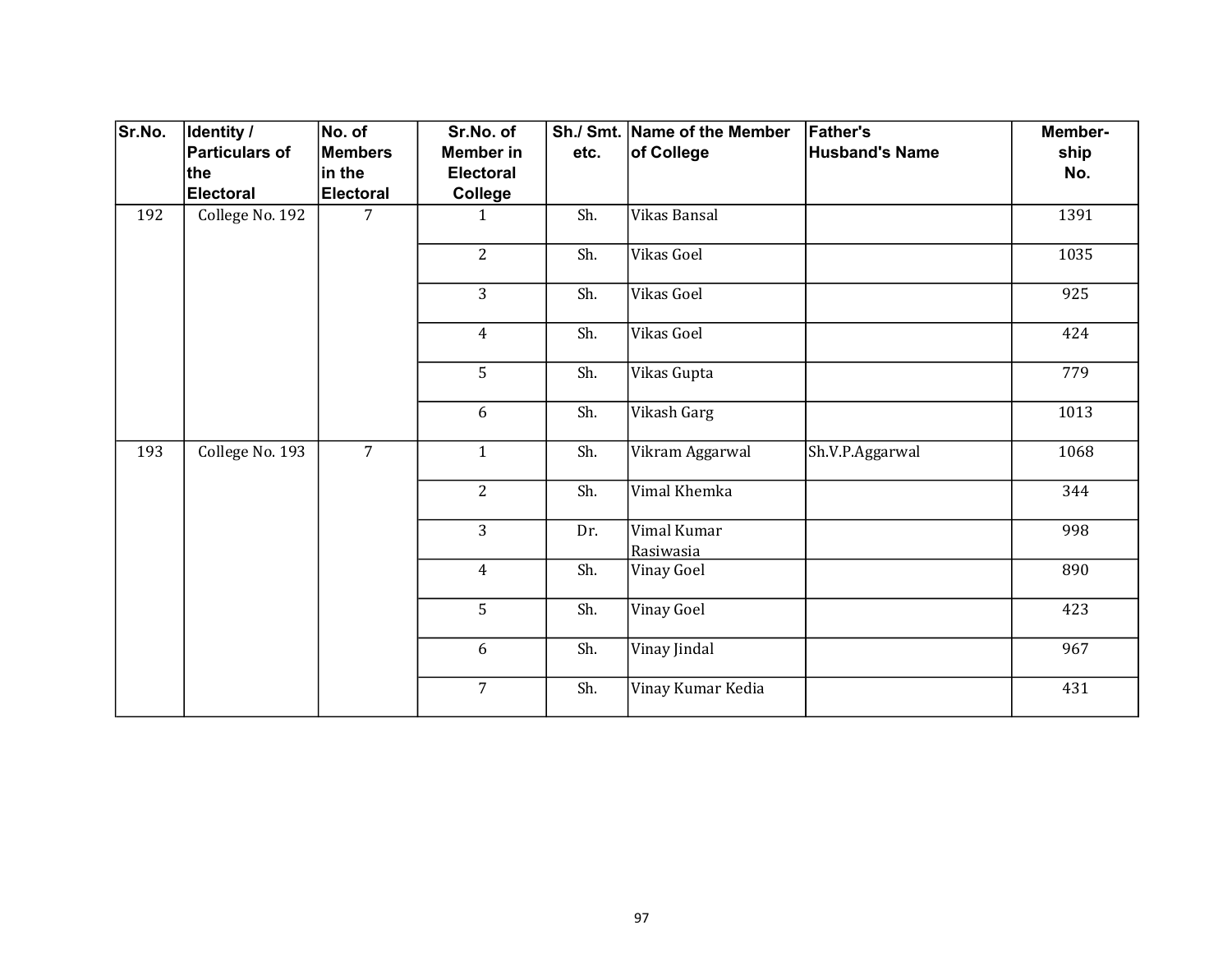| Sr.No. | <b>Identity /</b> | No. of           | Sr.No. of        |                | Sh./ Smt. Name of the Member | <b>Father's</b>                     | Member- |     |
|--------|-------------------|------------------|------------------|----------------|------------------------------|-------------------------------------|---------|-----|
|        | Particulars of    | <b>Members</b>   | <b>Member</b> in | etc.           | of College                   | <b>Husband's Name</b>               | ship    |     |
|        | ∣the              | in the           | <b>Electoral</b> |                |                              |                                     | No.     |     |
|        | Electoral         | <b>Electoral</b> | College          |                |                              |                                     |         |     |
| 194    | College No. 194   | 7                | $\mathbf{1}$     | Sh.            | Vinay Shankar<br>Halwasiya   | Late Sh.Purshotam Dass<br>Halwasiya | 1021    |     |
|        |                   |                  | $\overline{2}$   | Sh.            | Vinay Singla                 | Sh.N.R.Singla                       | 784     |     |
|        |                   |                  | $\overline{3}$   | Sh.            | Vinay Surya                  |                                     | 1162    |     |
|        |                   |                  | $\overline{4}$   | Sh.            | Vineet Agarwal               |                                     | 892     |     |
|        |                   |                  | 5                | Sh.            | Vineet Jain                  |                                     | 1231    |     |
|        |                   |                  | 6                | Sh.            | Vinod Kumar<br>Aggarwal      | Sh.Tilak Raj<br>Aggarwal            | 425     |     |
|        |                   |                  | $\overline{7}$   | Sh.            | Vinod Agarwal                |                                     | 880     |     |
| 195    | College No. 195   | $\overline{7}$   | $\mathbf{1}$     | Sh.            | Vinod B. Agarwal             |                                     | 773     |     |
|        |                   |                  | $\overline{2}$   | Sh.            | <b>Vinod Garg</b>            |                                     | 1014    |     |
|        |                   |                  | $\overline{3}$   | Sh.            | Vinod Gupta                  | Late Sh.Lajpat Rai<br>Gupta         | 1268    |     |
|        |                   |                  |                  | $\overline{4}$ | Sh.                          | Vinod Jain                          |         | 957 |
|        |                   |                  | 5                | Sh.            | Vinod Jain                   |                                     | 775     |     |
|        |                   |                  | 6                | Sh.            | Vinod Kumar Gupta            |                                     | 851     |     |
|        |                   |                  | $\overline{7}$   | Sh.            | Vinod Kumar<br>Bansal        |                                     | 1275    |     |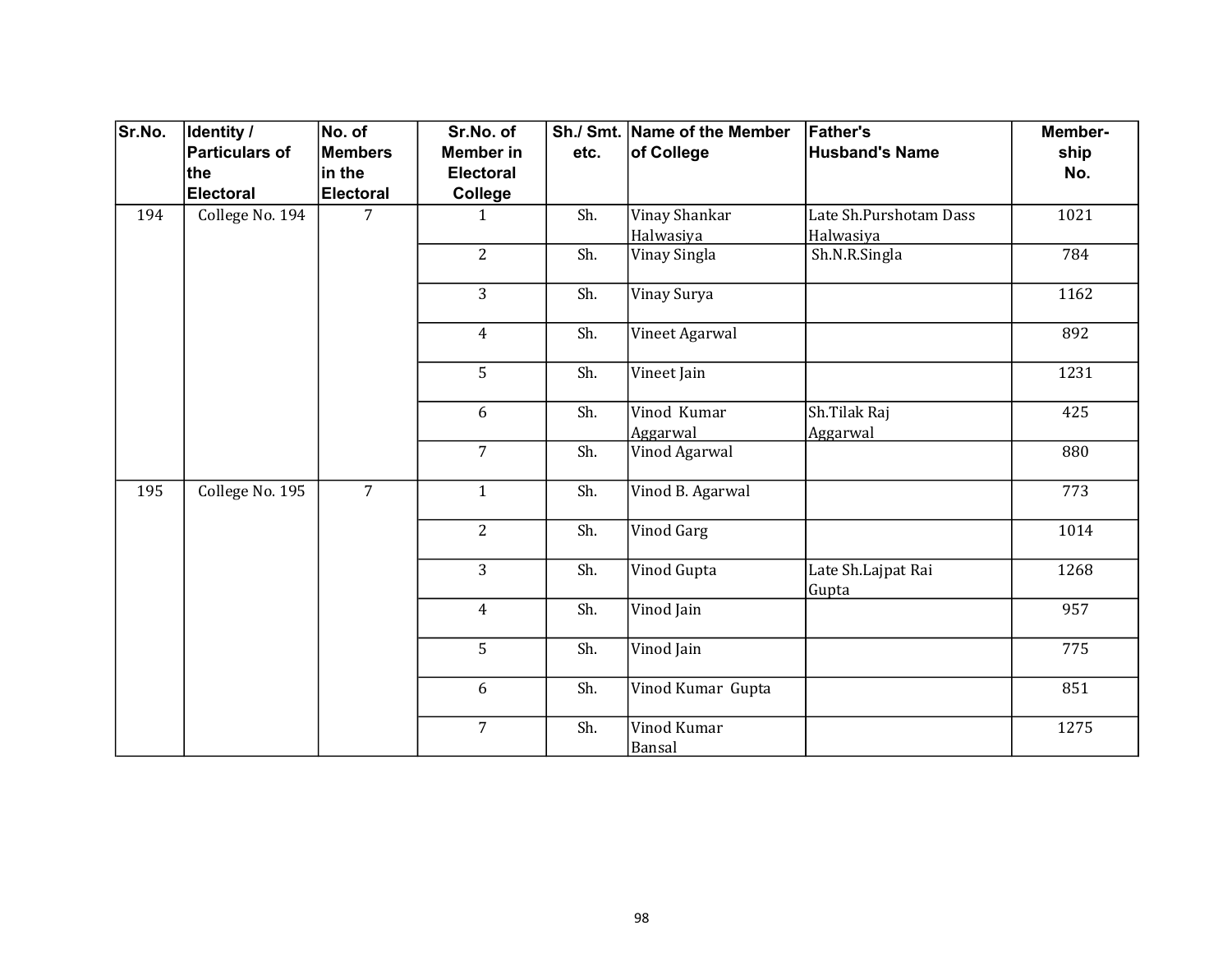| Sr.No. | Identity /      | No. of           | Sr.No. of        |      | Sh./ Smt. Name of the Member | <b>Father's</b>          | Member-             |
|--------|-----------------|------------------|------------------|------|------------------------------|--------------------------|---------------------|
|        | Particulars of  | <b>Members</b>   | <b>Member</b> in | etc. | of College                   | <b>Husband's Name</b>    | ship                |
|        | ∣the            | in the           | <b>Electoral</b> |      |                              |                          | No.                 |
|        | Electoral       | <b>Electoral</b> | College          |      |                              |                          |                     |
| 196    | College No. 196 | 7                | 1                | Sh.  | Vinod Kumar Garg             |                          | 988                 |
|        |                 |                  | $\overline{2}$   | Sh.  | Vinod Kumar Gupta            |                          | 1175                |
|        |                 |                  | 3                | Sh.  | Vinod Kumar Gupta            | Sh.Prem Parkash<br>Gupta | 1138                |
|        |                 |                  | $\overline{4}$   | Sh.  | Vinod Kumar Gupta            |                          | 1110                |
|        |                 |                  | 5                | Sh.  | Vinod Mittal                 |                          | 426                 |
|        |                 |                  | 6                | Sh.  | Vipin Goyal                  |                          | 761                 |
|        |                 |                  | $\overline{7}$   | Sh.  | Vipul V. Agarwal             |                          | 786                 |
| 197    | College No. 197 | $\overline{7}$   | $\mathbf{1}$     | Sh.  | Virender Garg                | Late Sh.Ram Kumar Gupta  | 1403                |
|        |                 |                  | $\overline{2}$   | Sh.  | Virender Kumar Goel          | Sh.Mam Raj Goel          | 1144                |
|        |                 |                  | $\overline{3}$   | Sh.  | Virendra Jain                | Sh.Jai Kumar Jain        | 446                 |
|        |                 |                  |                  |      | $\overline{4}$               | Sh.                      | Virendra Kumar Goel |
|        |                 |                  | 5                | Sh.  | Vishal Goel                  |                          | 937                 |
|        |                 |                  | 6                | Sh.  | Vishal Jain                  |                          | 198                 |
|        |                 |                  | $\overline{7}$   | Sh.  | Vishnu Agarwal               |                          | 1219                |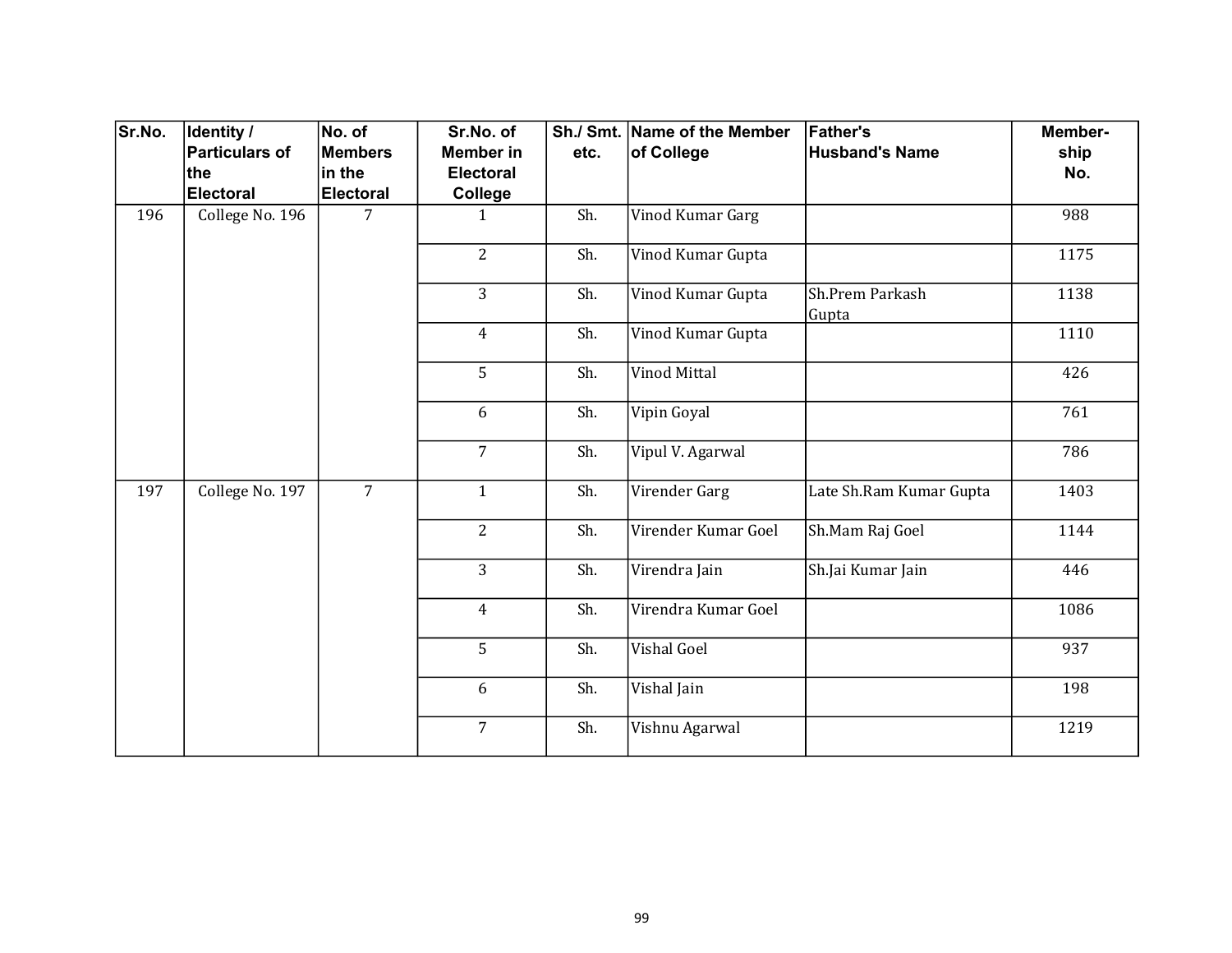| Sr.No. | Identity /            | No. of           | Sr.No. of        |                | Sh./ Smt. Name of the Member | <b>Father's</b>         | Member-       |
|--------|-----------------------|------------------|------------------|----------------|------------------------------|-------------------------|---------------|
|        | <b>Particulars of</b> | Members          | <b>Member in</b> | etc.           | of College                   | <b>Husband's Name</b>   | ship          |
|        | the                   | in the           | <b>Electoral</b> |                |                              |                         | No.           |
|        | <b>Electoral</b>      | <b>Electoral</b> | College          |                |                              |                         |               |
| 198    | College No. 198       | $\overline{7}$   | $\mathbf{1}$     | Sh.            | Vishnu Dayal Goel            |                         | 926           |
|        |                       |                  | $\overline{2}$   | Sh.            | Vishnu K. Goel               |                         | 780           |
|        |                       |                  | 3                | Sh.            | Vishnu Khemani               |                         | 777           |
|        |                       |                  | $\overline{4}$   | Sh.            | Vishnulal B. Agarwal         |                         | 785           |
|        |                       |                  | 5                | Sh.            | Vishudha Devi Arya           |                         | 435           |
|        |                       |                  | 6                | Sh.            | Vishwanath                   |                         | 429           |
|        |                       |                  | $\overline{7}$   | Sh.            | Vivek Agarwal                |                         | 803           |
| 199    | College No. 199       | $\overline{7}$   | $\mathbf{1}$     | Sh.            | Vivek Garg                   |                         | 1180          |
|        |                       |                  | $\overline{2}$   | Sh.            | Yash Aggarwal                | Sh. Shankar Lal Agarwal | 272           |
|        |                       |                  | $\overline{3}$   | Sh.            | Yash Bhajanka                |                         | 788           |
|        |                       |                  |                  | $\overline{4}$ | Sh.                          | Yash Pal Singhal        | Sh.Devi Chand |
|        |                       |                  | 5                | Sh.            | Yash Paul Garg               |                         | 1213          |
|        |                       |                  | 6                | Sh.            | Yashvir Goel                 |                         | 436           |
|        |                       |                  | $\overline{7}$   | Sh.            | Yatin jain                   | Sh.Naresh Jain          | 1372          |